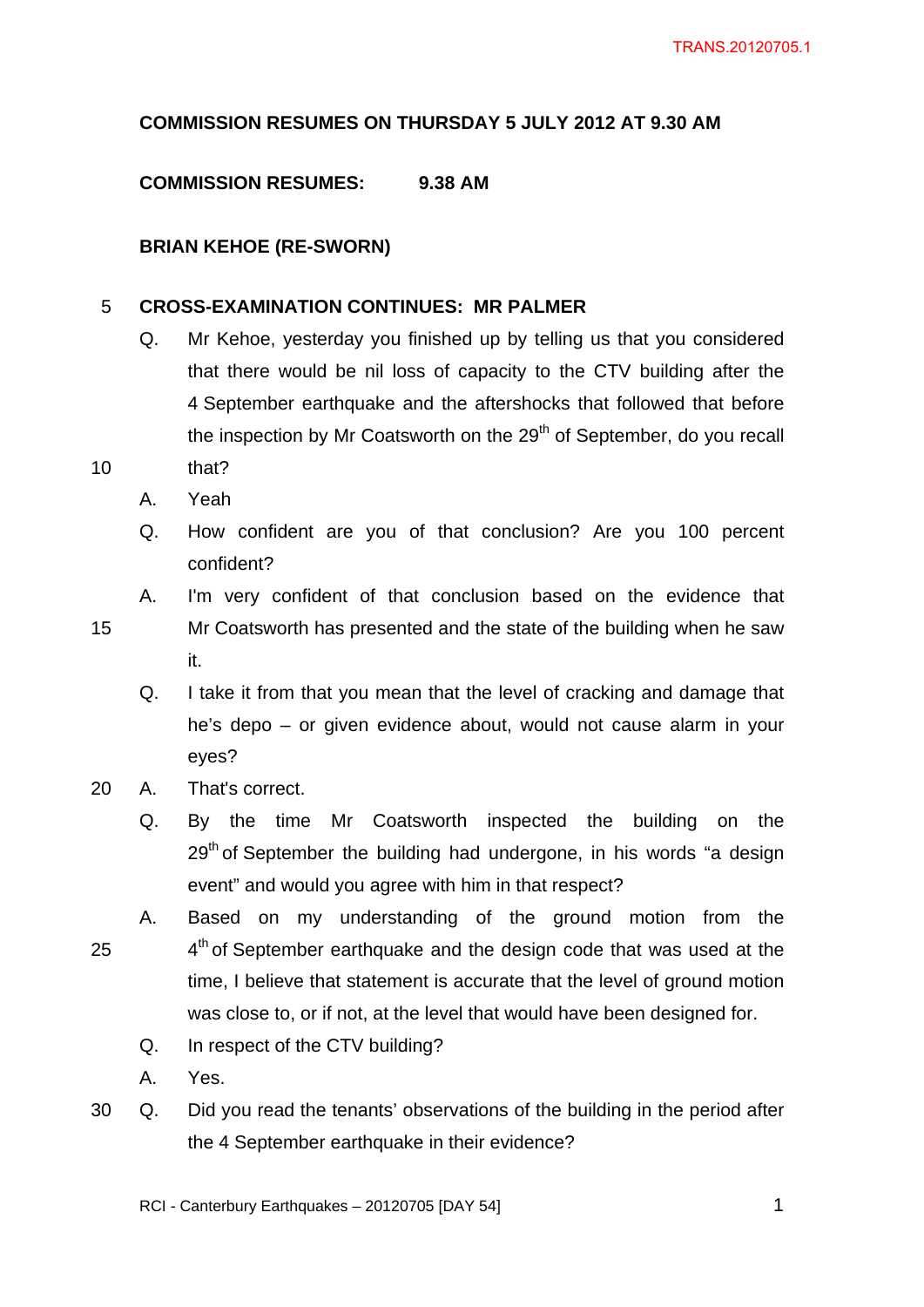- A. Yes.
- Q. Their evidence of changes in the building that they noticed, what they called generally as increased liveliness, the vibrations, some of the damage they observed, particularly to the internal finishings.
- 5 A. Yes I do.
	- Q. If the forces that were unleashed by the earthquake that caused that damage and those changes to the building caused no loss of capacity to the building what were they doing to the building?
	- A. I don't understand your question.
- 10 Q. Well the building was visibly affected by the 4 September earthquake and aftershocks, your evidence is that that would have caused no loss of capacity to the building but by all accounts, from eyewitness observers, there was damage to the building. If it wasn't causing a loss of capacity what was that, what was being caused?
- 15 A. Well what was being, what was the result of that earthquake was damage to non-structural elements which are not accounted for in the overall capacity of the structure so damage to non-structural components does not represent a structural loss of capacity of the building.
- 20 Q. Well those conclusions all relate to one design event causing, in your view, no loss of capacity. At what point would there be a loss of capacity? Would there be a loss of capacity after, for example, two events?
	- A. Not necessarily.
- 25 Q. What about five?
	- A. It would be difficult to say because every earthquake is different and the effects of each of those five earthquakes on the building would have to be studied independently to determine what the effects are so that you can't make any general assumption as to the number of design or equivalent design events and what effect they would have on a building.
- 30
- Q. And to do that sort of assessment would you need to undertake calculations, look at the seismic records, perhaps undertake some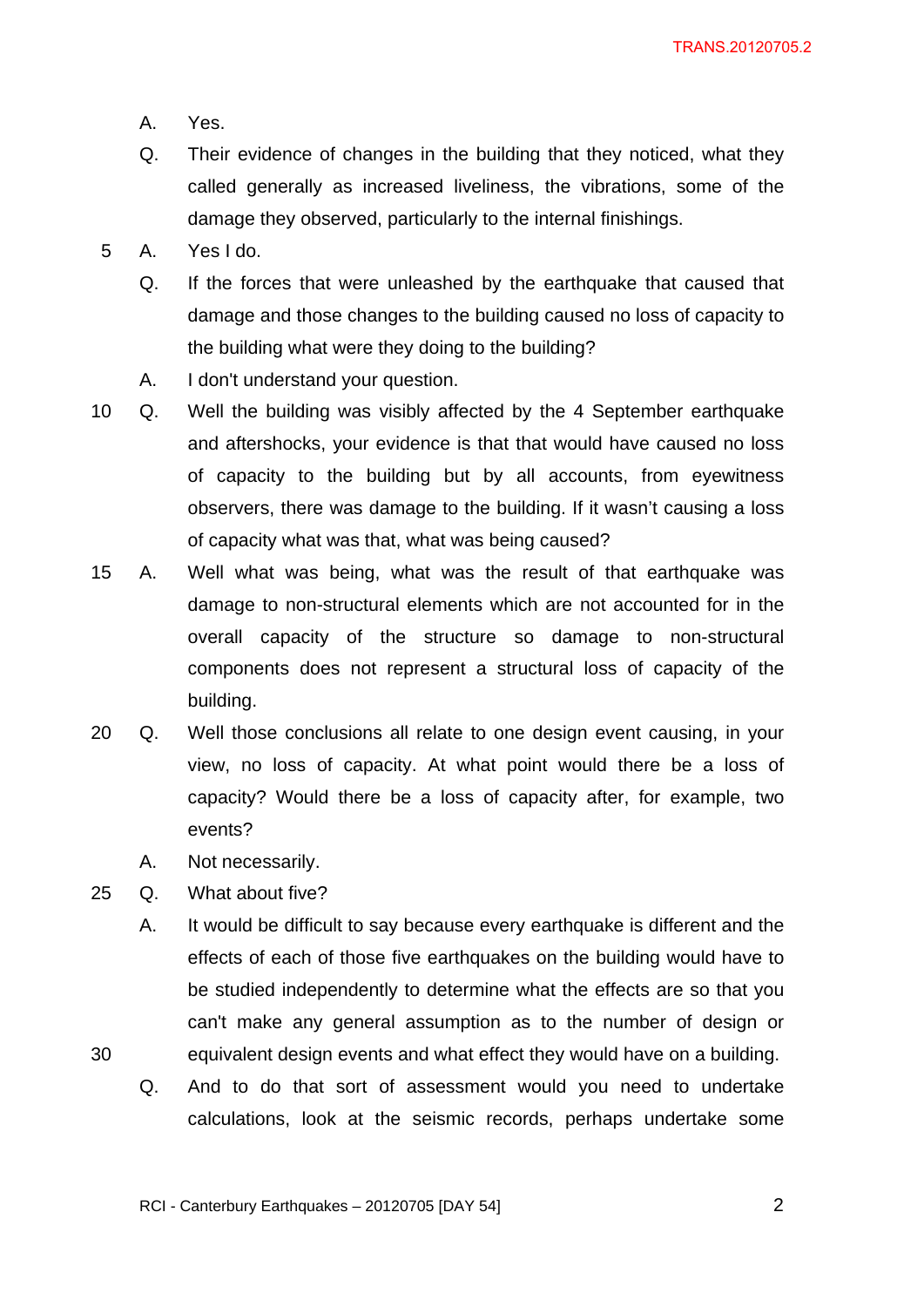invasive inspections to see effect those events were having on the building?

- A. Well, after each of those events you would do the same type of triage procedure that's normally done post-earthquake assessments. You would look visually for evidence of changes in the building and if there are, is enough evidence that there has been substantial change or damage then yes you would probably want to do some invasive procedures or some analysis to determine what the effects are of those earthquakes, but given that there's, if there's no change in the condition even after five events there'll be no reason to do that.
	- Q. At what point do you undertake those more invasive structural assessments? How many design events do you need to go through?
- A. Well whether it's a design event or not is irrelevant. It's whether the earthquake caused any change in the building, any substantial structural change in the building. Without any evidence of substantial structural change in the building you wouldn't need to go through any of those procedures.
- 20 Q. As a matter of logic though you could go through conceivably 100 such events and an inspection would not show any significant structural damage? If there's no significant structural damage shown after one event logically go through 100 such events if there's no structural damage observed then you wouldn't need to do any further structural assessment. Is that correct?
	- A. Yes.

5

10

15

- 25 Q. So, again, just an extension of that, you would, your evidence must be that for there to be a loss of capacity there must be a level of force exerted to the building which is in some way extraordinary such as the high accelerations experienced on the 22<sup>nd</sup> of February?
- 30 A. No, what I'm saying is that for there to be substantial structure damage there has to be evidence of that structural damage. Many buildings are designed or actually built and constructed with actual capacities that are far in excess of what they were designed for so a design event would not in those cases cause any structural damage so you have to look at

 $\sim$  3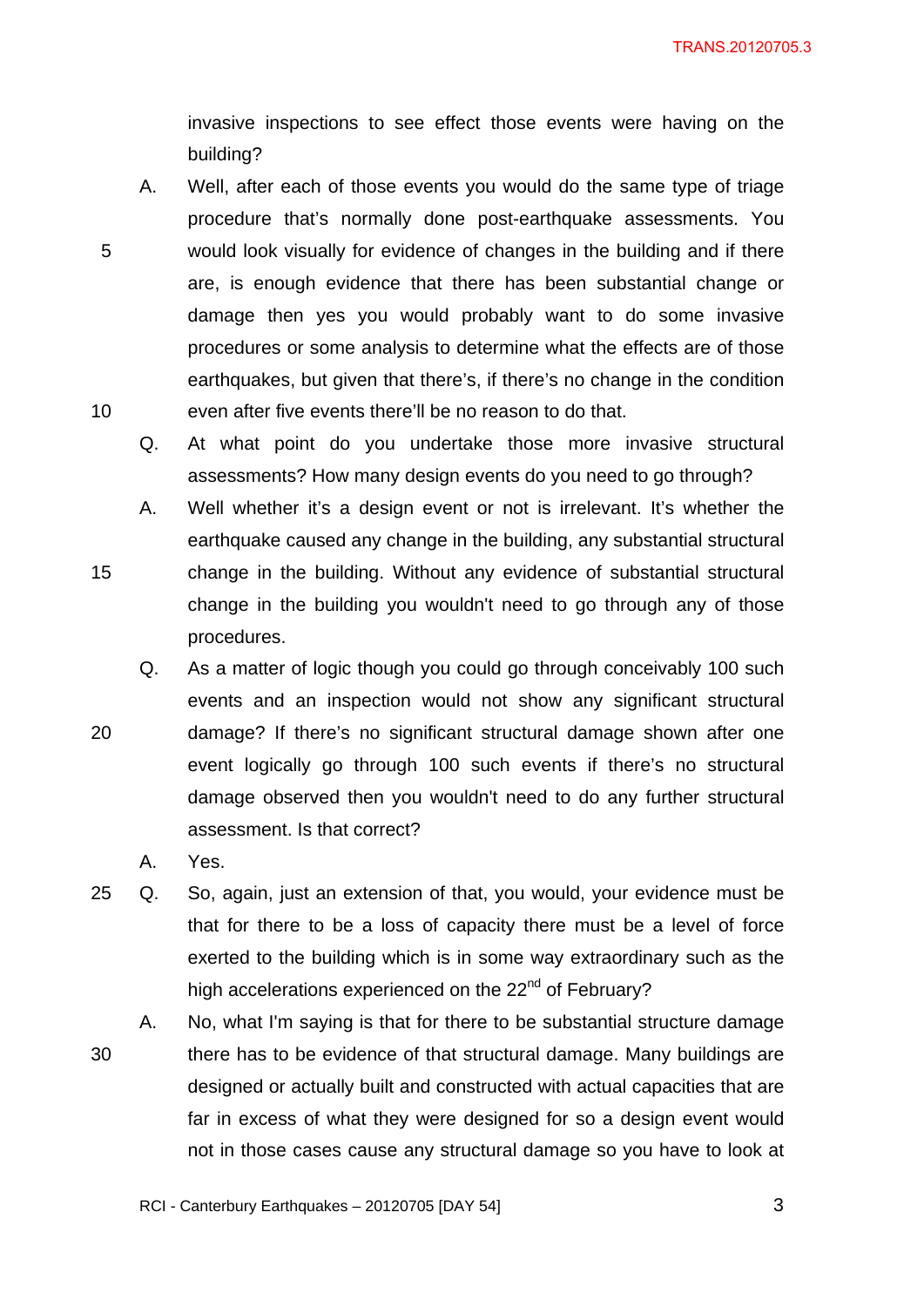what the real capacity and the real performance of the building and not in the theoretical capacity.

- Q. And in the case of this building when Mr Coatsworth inspected of course he didn't find anything that alerted him to concern about structural damage?
- A. That's correct.
- Q. Have you read Dr Reay's evidence?
- A. No, I have not.
- Q. Could I ask that you do read a few passages of his second brief? We'll
- 10

15

20

5

just bring it up. It's REA0002 at pages 10 and 11 and if you're able to bring up pages 10 and 11 together that would be helpful. Now I want you to read please paragraphs 45 to 50? 45 is just a context paragraph, 46 to 50 are what I want you to read and consider, you tell me when you're finished. This is about reinforcing strained hardening, the effects on steel.

# **WITNESS READS PARAGRAPHS 45-50 OF DR REAY'S BRIEF OF EVIDENCE**

- Q. Are you familiar with the concept of strain hardening that Dr Reay is giving evidence about here?
	- A. Yes.
	- Q. Do you accept that it is a phenomenon that exists?
	- A. Yes.
- 25 Q. Would you also accept that if the phenomenon is operating and in fact the reinforcing steel in a building such as the CTV building has been affected by reinforcing strain hardening? Um, that internal damage to the structure could be caused which is simply not capable of observation, visual observation?
- 30 A. Well in order for strain hardening to occur there has to be a large amount of strain to occur in the reinforcing steel. For that strain to occur there necessarily has to be cracking in the concrete which would be visible, so in order for strain hardening to occur, there would be visible evidence of cracking.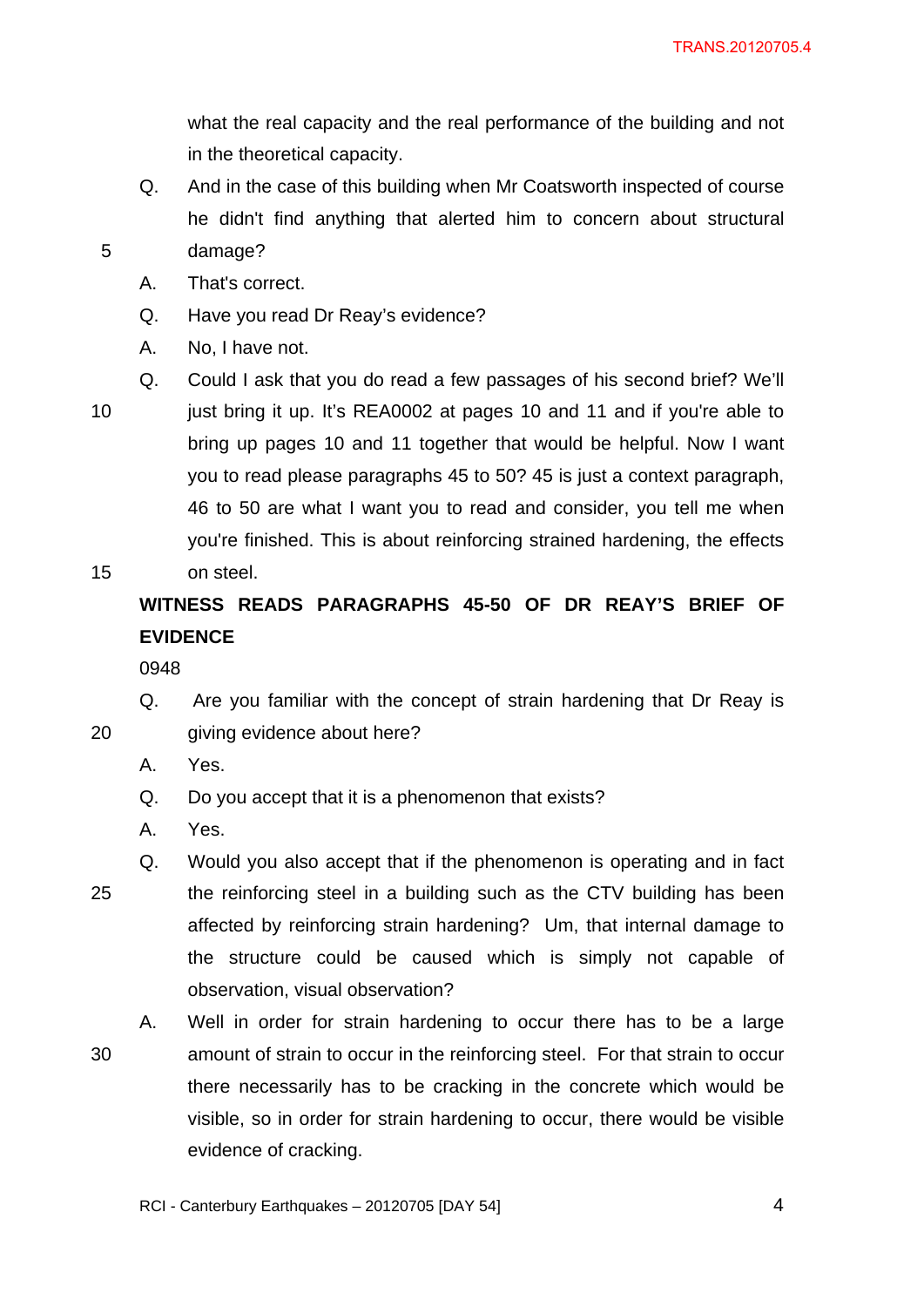- Q. And I think the evidence from Mr Coatsworth was that there was visible cracking in the shear walls wasn't there?
- A. Yes, but the level of cracking that he reported in the shear walls is nowhere near what would be required for strain hardening.
- 5 Q. There were certainly a lot of areas of the building that he didn't inspect weren't there?
	- A. I wouldn't characterise it as a lot of areas but there were areas that he did and did not inspect.
- 10 Q. Well, for example, approximately 50 internal beam column joints he didn't inspect, all those parts of the shear walls that were behind gib board or other internal furnishings?
	- A. Yes that's correct.

20

Q. So there may have been additional cracking in the building which was simply not capable of being observed by him in the context of the inspection that he undertook?

A. That's correct but the effect of large cracking that might occur would be visible elsewhere in the finishes and in other portions of the building so the fact that he didn't see cracking in some areas is more of an indication that any cracking that may have occurred was going to be small and not large cracking.

Q. And the fact that the internal finishes were indeed cracked significantly in some areas, and Mr Coatsworth did take a note of that, does that make no difference to your evidence in this respect?

25 A. Well I wouldn't characterise the cracking that he observed as being significant. There were noticeable cracks mostly hairline or greater. The type of cracking that would need to be visible for strain hardening to occur would be in the order of, would be much, much larger.

- Q. Do you have any specific expertise in strain hardening?
- A. Ah, no I don't.
- 30 Q. If I could just take you to your evidence at paragraph 4.13. Here you say that Mr Coatsworth did not undertake any numerical calculation of the expected seismic capacity, and you wouldn't expect them to be done. Now Mr Coatsworth concluded in his two reports that firstly on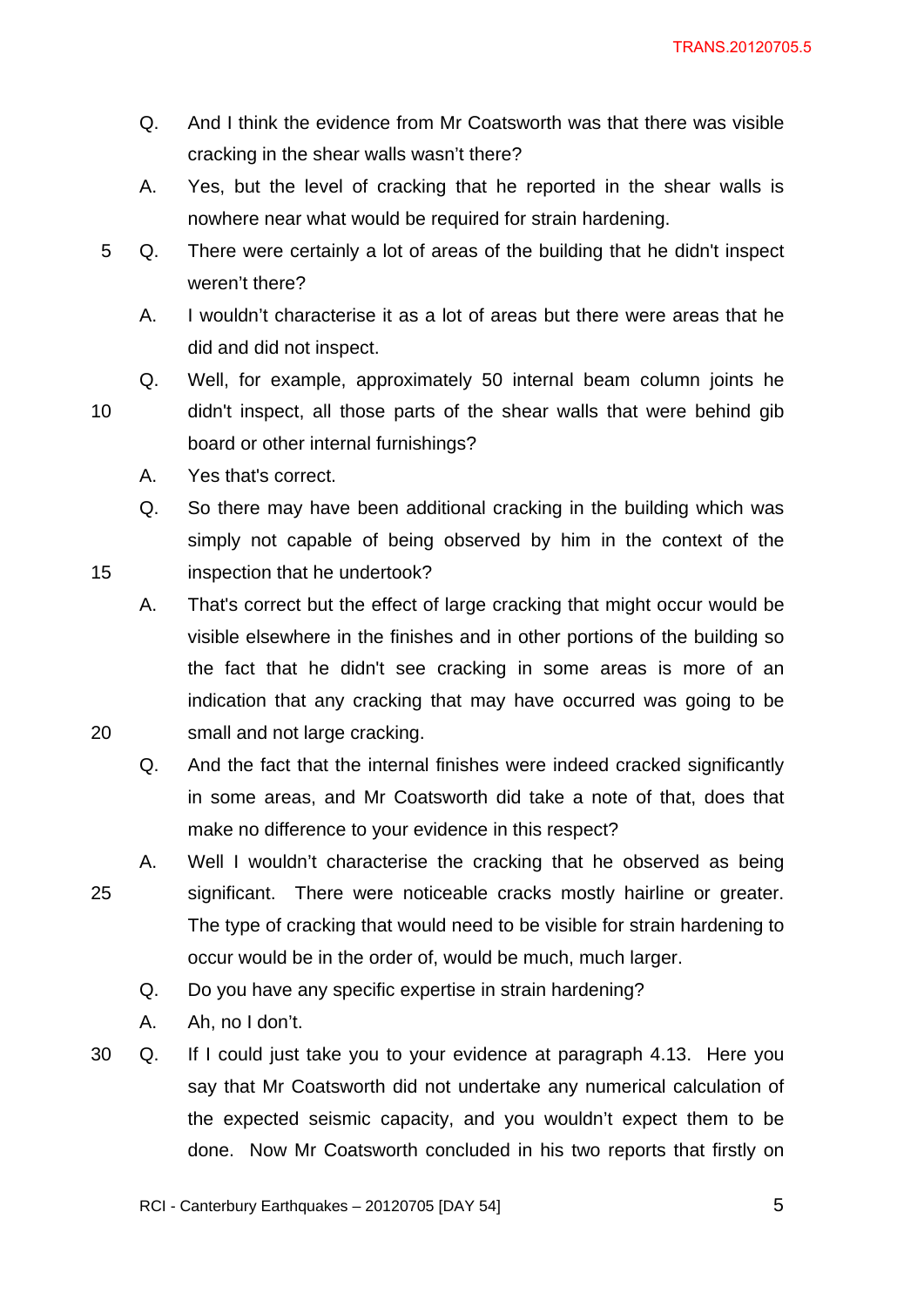the 6<sup>th</sup> of October the building had performed reasonably well and you'll be familiar with that conclusion?

- A. Yes.
- Q. And, secondly, on the  $19<sup>th</sup>$  of October in his email that he considered the building was still structurally sound. You'll recall that?
- A. Yes.

5

10

20

25

Q. In his evidence Mr Coatsworth expected that those phrases really meant that the capacity of the building is not significantly reduced and that is effectively Code safe in normal circumstances. Do you recall that evidence?

- A. Yes.
- Q. In circumstances where that sort of conclusion is being reached can you safely reach such a conclusion without undertaking numerical calculations of the expected seismic capacity? Can you do that?
- 15 A. Yes.
	- Q. Without taking into account seismic records and understanding the drawings and plans can you make that assessment?
	- A. Yes, it's done all the time.
	- Q. If that assessment is made would it normally be accompanied with a recommendation to undertake a more detailed structural assessment?
	- A. Not without the evidence of damage there would be no need to undergo that assessment.
	- Q. In paragraph 4.16 of your evidence you deal with this issue agreeing with his conclusions that the damage that he observed was minor and did not warrant structural repairs and then you say, "In those circumstances we do not believe that a structural analysis or that further detailed inspection of the CTV building was indicated." That word "indicated" what do you mean by that – do you mean warranted or required?
- 30 A. That's correct.
	- Q. In the reporting that Mr Coatsworth did, particularly his 6 October report which was his main one, he didn't provide any qualifications as to the nature of his report in terms of what it did and what it didn't do. It didn't,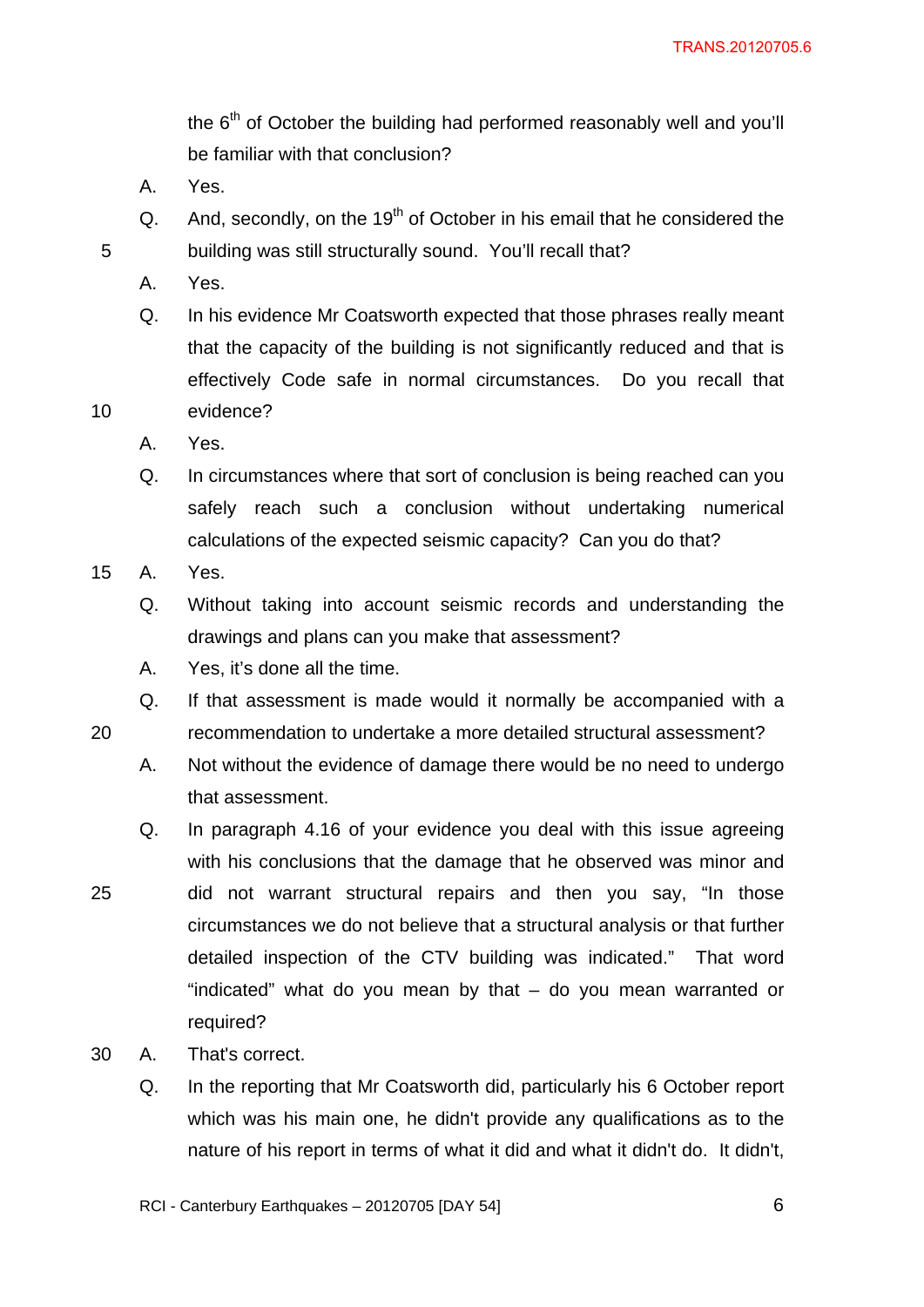for example, state clearly that it wasn't a structural assessment. Would it be desirable for such qualifications to be included in a report like the one he did?

5

15

20

- A. Ideally it would be desirable to have that unless there was some other method of that information being conveyed to the building owner or manager in this case.
- Q. We don't know what level of qualification he gave to the building owners though do we?
- A. No, we don't.

#### 10 **CROSS-EXAMINATION: MR ZARIFEH**

- Q. Mr Kehoe can I just start by following on from the point Mr Palmer was just making or asking you about and that's this issue of resilience of a building such as the CTV building and you said yesterday when we finished in answer to a question of whether you would expect cumulative fatigue or low cycle fatigue to have an effect on the reinforcement of such buildings, you mentioned research that suggested that that was not necessarily the case. I'm just wondering if you can explain a bit more and perhaps tell us a bit more about this research because to the layperson anyway it seems counter-intuitive that that would be the case?
- 25 30 A. Yeah I understand that that's counter-intuitive and when this, ah, research programme was first started that developed a theme of 306, 307, 308 documents, there was a lot of debate among the team that was putting this together as whether that would be the case or not which was the reason why we undertook this, one of the members of the team, undertook this analysis to go through numerical simulations of various buildings, various types of modelling of earthquakes and behaviour to determine whether an earthquake damaging a building would affect its ability to withstand another earthquake, because that was a very key point to this research and with all these numerical simulations what we found out was that it really doesn't have too much of an effect on the future performance. There is a little bit more variability but in general it's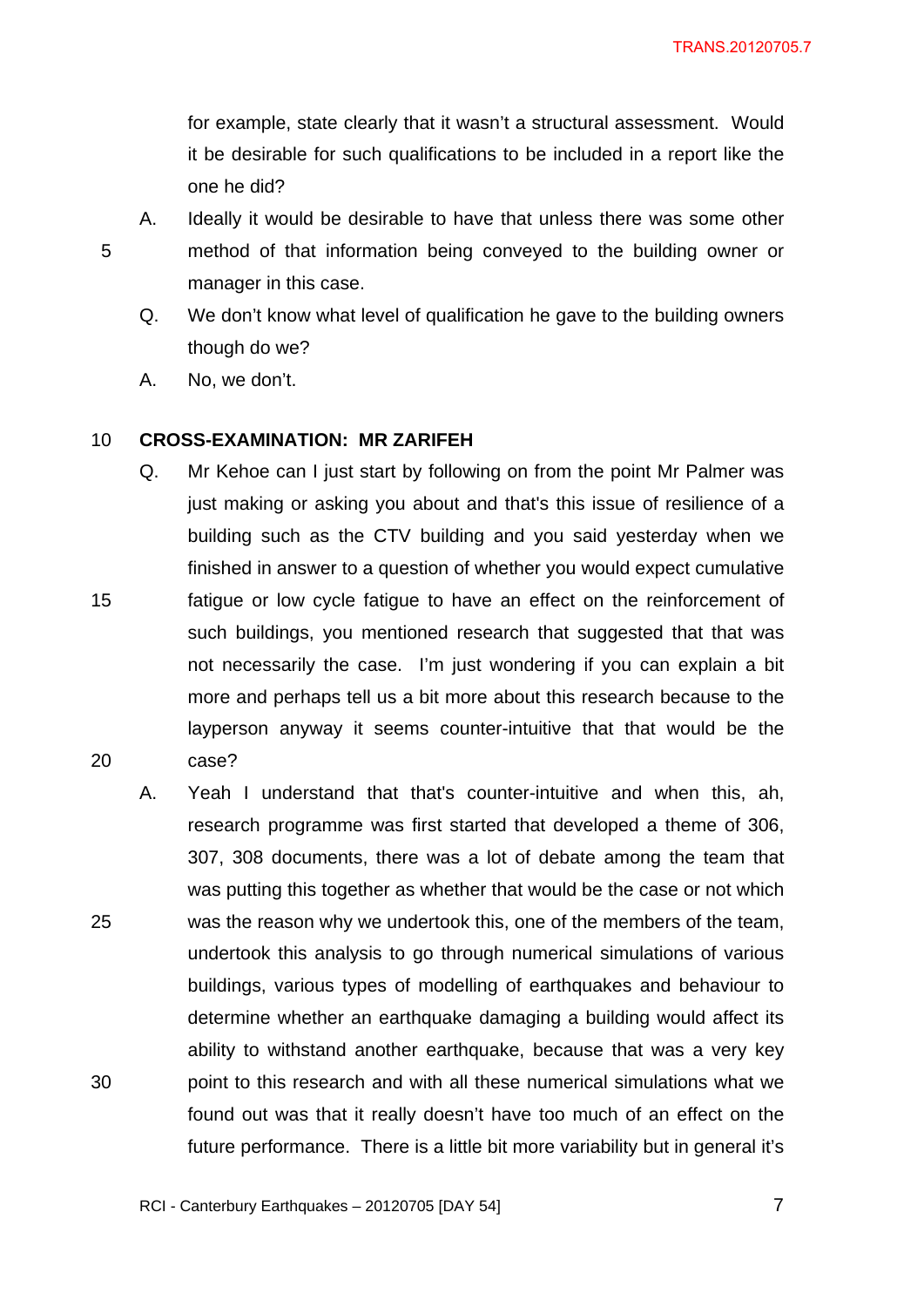TRANS.20120705.8

the same. In some cases buildings that were damaged actually performed better in the second earthquake because they were a little bit softer and the amount of forces generated in the building during the earthquake was actually less than during the first earthquake. In some cases it was a little bit worse, so there was no real evidence that damage in one event would always cause buildings to perform worse in a future earthquake but on average the results were about the same.

- Q. And was that testing done on the basis of subsequent earthquakes being the same or less force or accelerations?
- 10 A. They were based on the future earthquakes being the same as the first one.
	- Q. Because the position in Christchurch was different of course because of the February earthquake, as you've pointed out, wasn't it?
	- A. That's correct.
- 15 0958

- Q. And that's perhaps an unusual phenomenon?
- A. Yes, very unusual phenomenon.
- Q. So the CTV building if it had been subjected to a design level earthquake at or close to that level would you expect it to have a certain
- 20 amount of resilience left even after such an earthquake?
	- A. Yes.
	- Q. And have you seen that in other reinforced concrete buildings, after similar earthquakes?
	- A. Yes.
- 25 Q. So Mr Coatsworth's inspection not observing damage that would indicate substantial serious structural damage would not be a surprise to you?
	- A. No, it would not be a surprise.
	- Q. Can you say that without looking at the drawings of the building though?
- 30 A. Absolutely, yes, because many buildings that we look at after earthquakes, we, are old buildings or its drawings don't exist or other buildings where we just don't have access to the drawings so in those cases there is no, there's no other choice such as Mr Coatsworth in this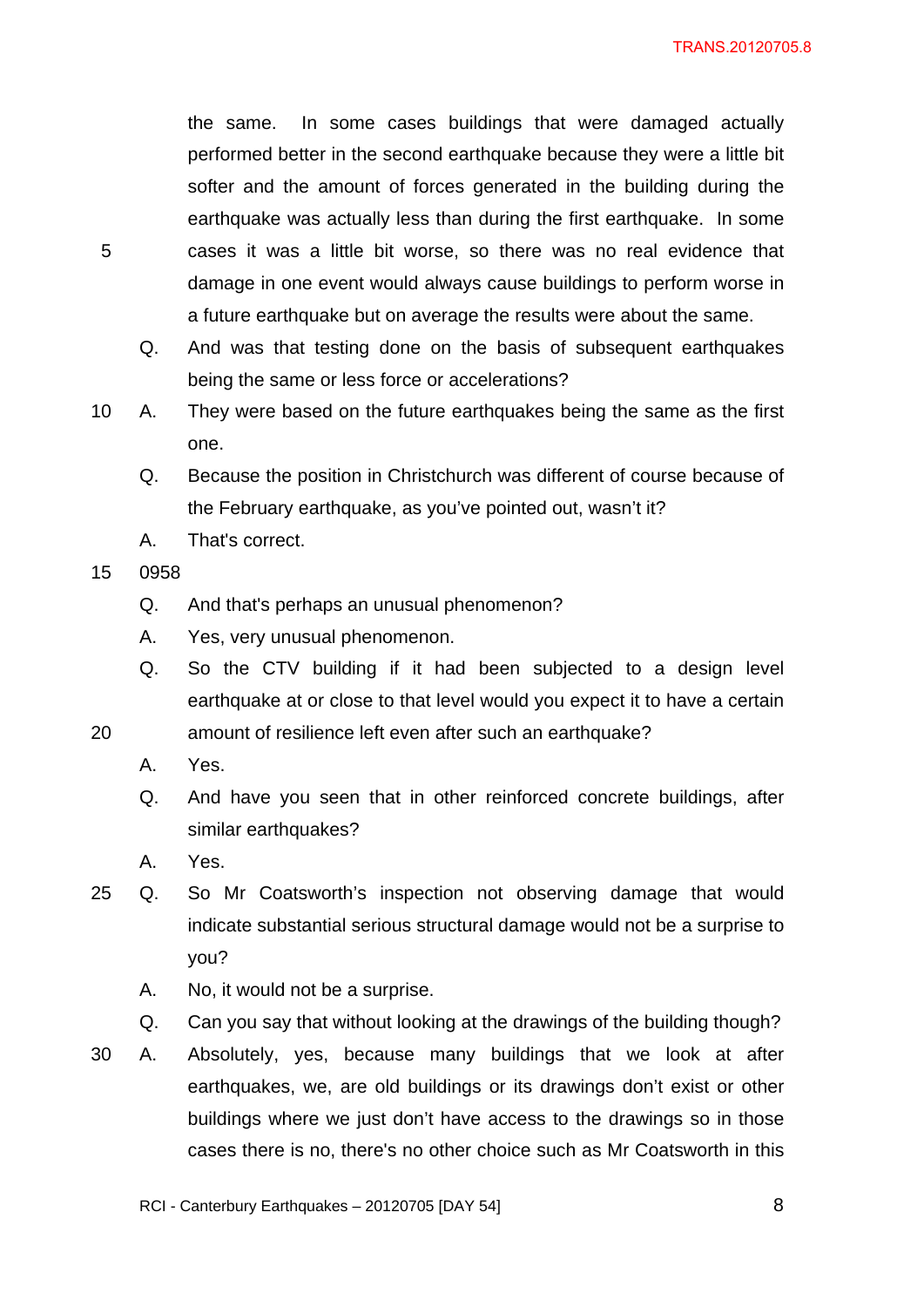case he had to make a decision and a conclusion based on not reviewing the drawings.

- Q. Right. I'll come back to that in a moment I just want to talk a bit more about this issue of the, the resilience, you said that you hadn't read Dr Reay's evidence, have you read any of the other evidence in this hearing that's been prepared and logged on to the website for this hearing?
	- A. Yes.

5

15

- Q. What have you read can you…?
- 10 A. I've read Dr Priestley's evidence and Dr Mander's.
	- Q. All right. Just dealing with Dr Mander's, and this issue that we're dealing with about the resilience, you'll be aware that he says that because the CTV building had experienced a design level earthquake the September the  $4<sup>th</sup>$  earthquake it would have been, there would have been significant damage that might not have been observable from a
	- A. Yes I recall reading that.

visual inspection?

- Q. And that therefore the inspecting engineer Mr Coatsworth should have, essentially should have red stickered it on that basis alone?
- 20 A. Yes.
	- Q. I take it you don't agree with that?
	- A. No I don't.
	- Q. Because of what you've said?
- 25 A. Yeah because what I said earlier is that buildings normally will have more strength than they were designed for so the fact that they experience a design level event doesn't necessarily mean that the, that event caused the, the level of damage which might be expected when it reaches its capacity.
- 30 Q. Dr Mander goes even further doesn't he? And says that in fact simply on the basis that there's been a design level earthquake for the, that building, that there doesn't even need to be an inspection, it should have been red stickered by the Council inspectors at the beginning without even the need for an inspection?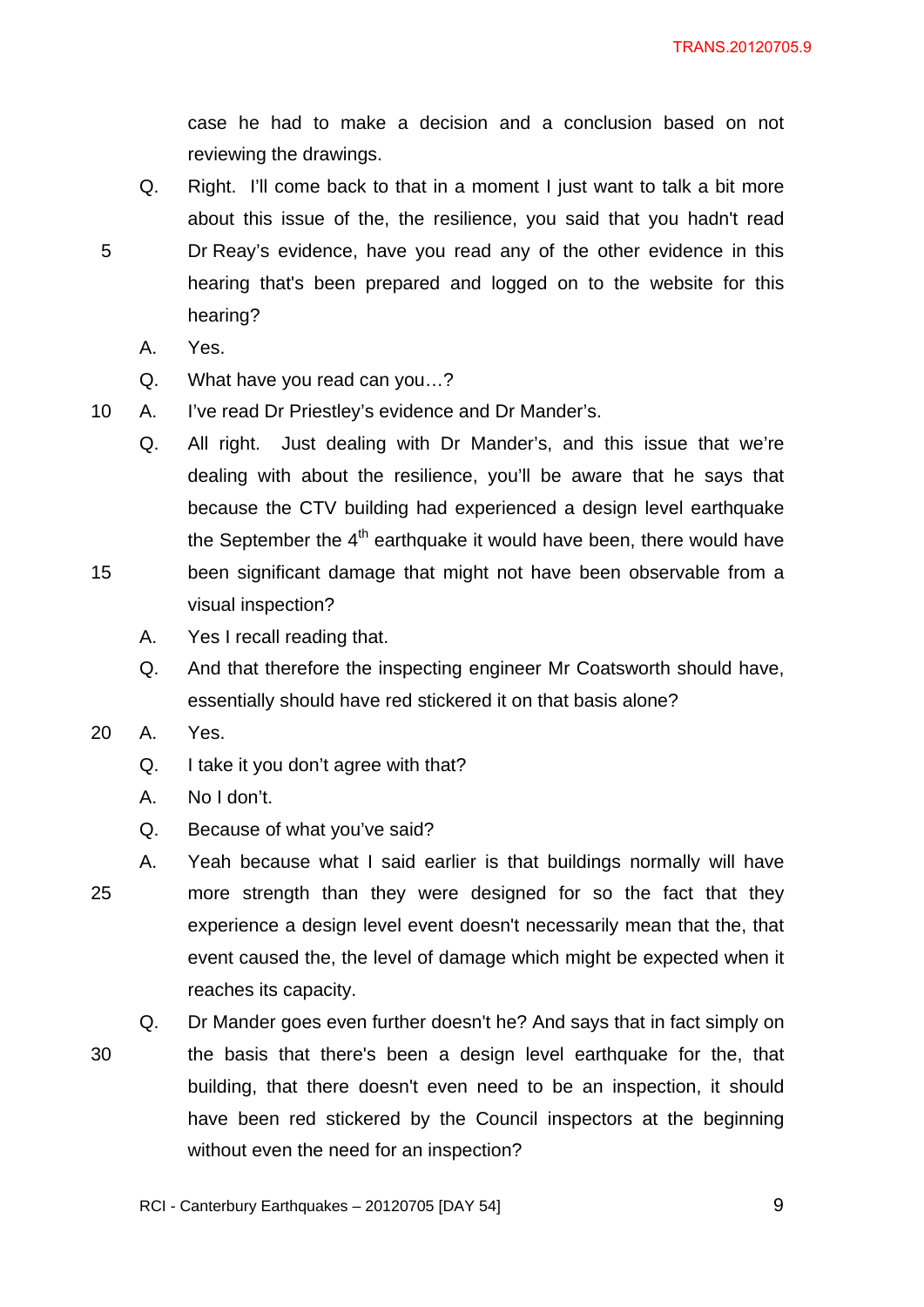- A. Yes,  $I -$
- Q. Presumably you wouldn't agree with that?
- A. No, I do not agree with that.
- Q. What do you think would follow generally if that was applied?
- 10 5 A. Well in order for that to be applied the people doing the level 1 inspection would need to know what the design level was for every building that they look at so you'd have to have that information, you'd have to know what the ground motion is at that site to be able to compare it to that design level to know whether at each location each building had experienced this design level event, it's not a practical
	- solution at all.
	- Q. And presumably it would result in a lot of buildings being closed that might not need to be?
	- A. Absolutely, yes.
- 15 Q. Is that something that is applied in the States?
	- A. No.

- Q. Have you ever heard of it being applied or promoted?
- A. No I've never heard that position taken before.
- Q. Is there anything else in Dr Mander's brief that you take issue with?
- 25 20 A. Well he spent some time talking about the effects of vertical acceleration on the building and I don't believe that, particularly in the 4 September earthquake, that vertical accelerations would have had any effect on the building because the, the amount of vertical acceleration was relatively small compared to the design level gravity forces that would have been, been able to be resisted by the structural elements.
	- Q. It was a different story in February though wasn't it?
	- A. Well yes and no, the, the vertical accelerations in February were quite a bit higher but I still don't believe that the vertical accelerations were, would have been a primary cause of the failure because the vertical accelerations are very rapid type of movements and whether they overcame the gravity load or, or the design gravity loads of the elements, I'm not convinced that it would have happened based on studies that I've done in the past.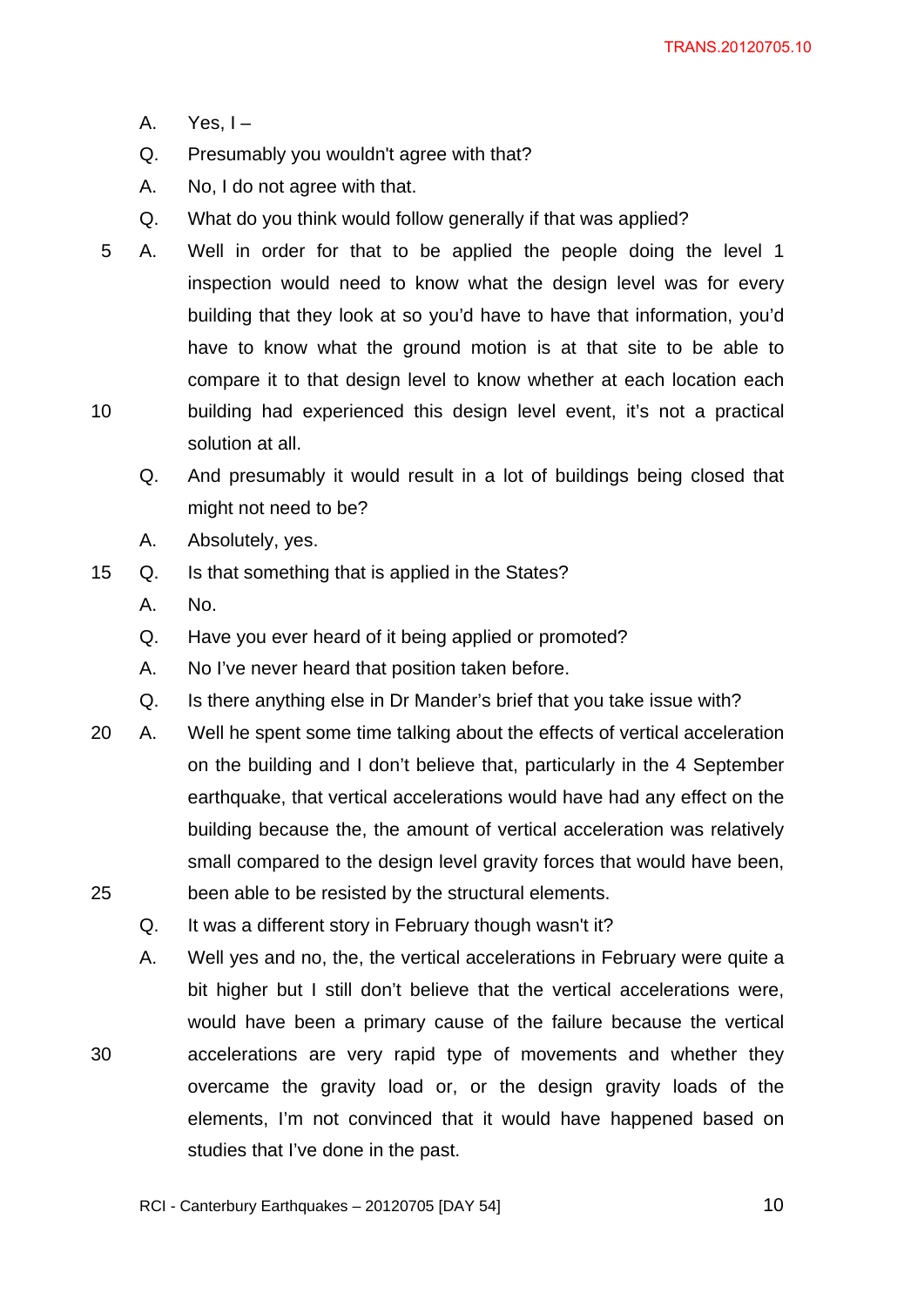- Q. Right, what kind of studies?
- A. I did analysis of several buildings for the effects of vertical acceleration and found that even with large vertical accelerations the effects on the structural elements is very minor compared to the design loads.
- 5 Q. Okay, but again to make conclusions about a building you'd have to look at how it was put together?
	- A. Yeah.
	- Q. You'd look at structural drawings?
	- A. Yes.
- 10 Q. Right. Anything else in relation to what you read from Dr Mander that you want to comment on?
	- A. I can't recall anything else right now.
	- Q. All right. And what else have you read of the material, you said that you've read the eye-witness accounts of how the building felt?
- 15 A. Yes.
	- Q. The Department of Building and Housing report?
	- A. Yes.
	- Q. And you mentioned Dr Priestley?
	- A. Yes.

- 20 Q. All right, from the material that you've read have you been able to form any view as to the collapse scenarios that are put forward?
	- A. Well we haven't done any numerical calculation to discount or reaffirm any of the scenarios that have been put forward. I do believe that the joints in the interior were probably susceptible to damage but what effect that had on the overall collapse, I, I can't answer that.
	- Q. You're talking about the beam column joints?
	- A. Yes the beam column joints.
	- Q. Yes. And what, because of the degree of reinforcement in there or not in there?
- 30 A. Yeah, the, the lack of reinforcement in the beam column joints.
	- Q. Okay, thank you. You said before that often a building will be designed to a greater level or greater strength, if that's the right word, than the Code required?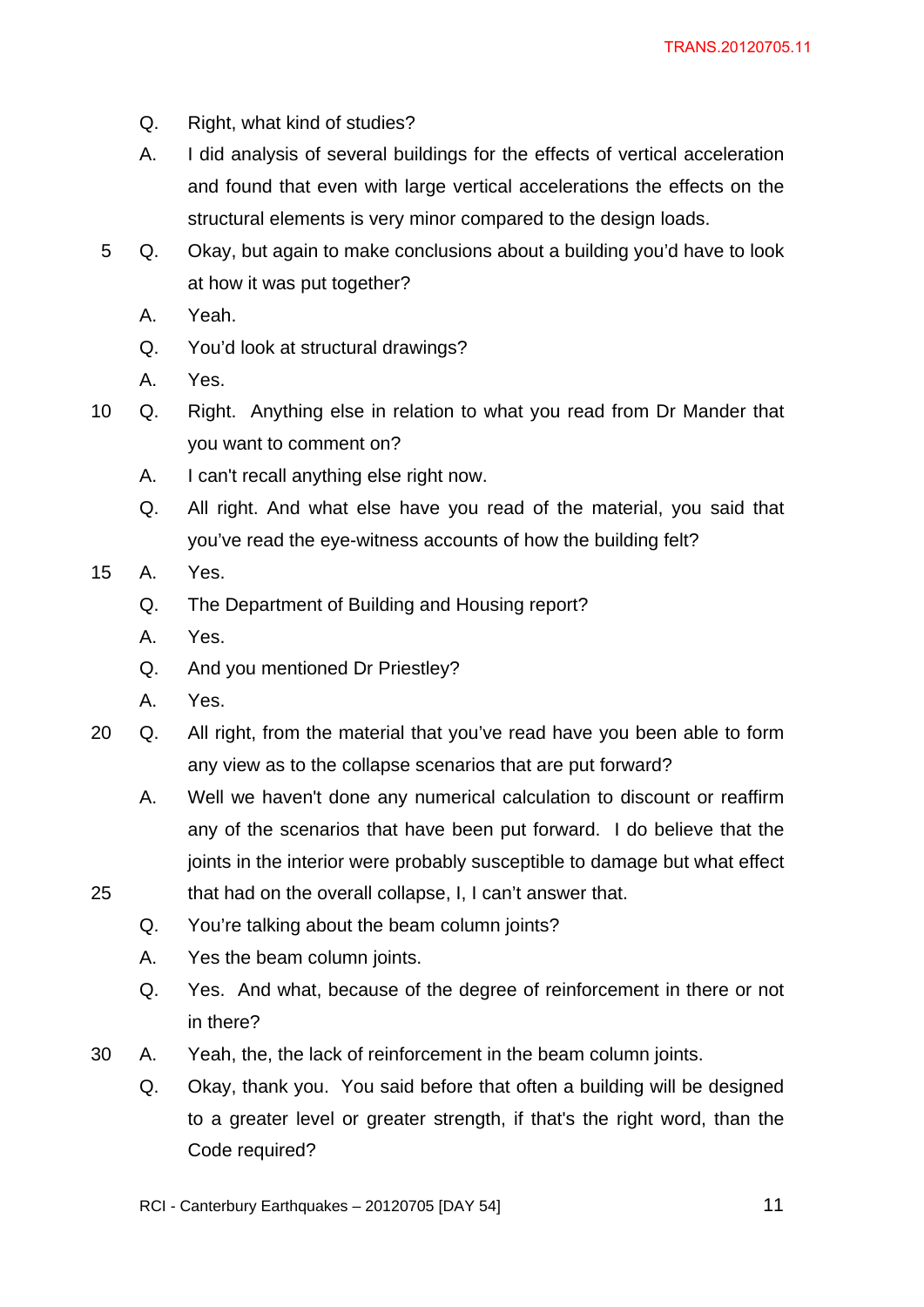- A. That's correct.
- Q. And that's one of the reasons that there can be this resilience?
- A. Yes.

10

Q. The difficulty though is that you won't know that unless you know how it is actually, how it was actually constructed, designed and constructed, the particular building correct?

A. Well yes and no, it, you could do an analysis to figure that out or you could look to see how the building actually performed in an earthquake. As I said the brief, you know, the real earthquake is a much better indication of what the actual strength than any numerical analysis.

Q. I understand that but the, the visual damage-based inspection that Mr Coatsworth did, and as I understand most engineers do following an earthquake, relies on the premise that serious or substantial structural damage will be visible on the outside of the linings?

15 A. Well not necessarily on the outside of the linings but it will be obviously visible in the structural elements and many times that will also show up in the linings.

Q. All right, sorry, and I was going to add or visible structural elements, but that's the premise isn't it?

- 20 A. Yes.
	- Q. And I think in your brief you say that normally it would?
	- A. Yes.
	- Q. So are there circumstances where it might not?
- 25 A. Not in my experience I haven't, and I've looked at hundreds of buildings following earthquakes and I can't recall anywhere I've seen that there was structural damage that was not readily apparent from visual observation of the finishes or from the accessible structural elements.

1008

- Q. You heard me, I think you were in the hearing yesterday, you heard me put to Mr Coatsworth the evidence of Professor Priestley?
- A. Yes.
- Q. And his evidence or his opinion that the mesh could well have become fractured in the September earthquake?
- RCI Canterbury Earthquakes 20120705 [DAY 54]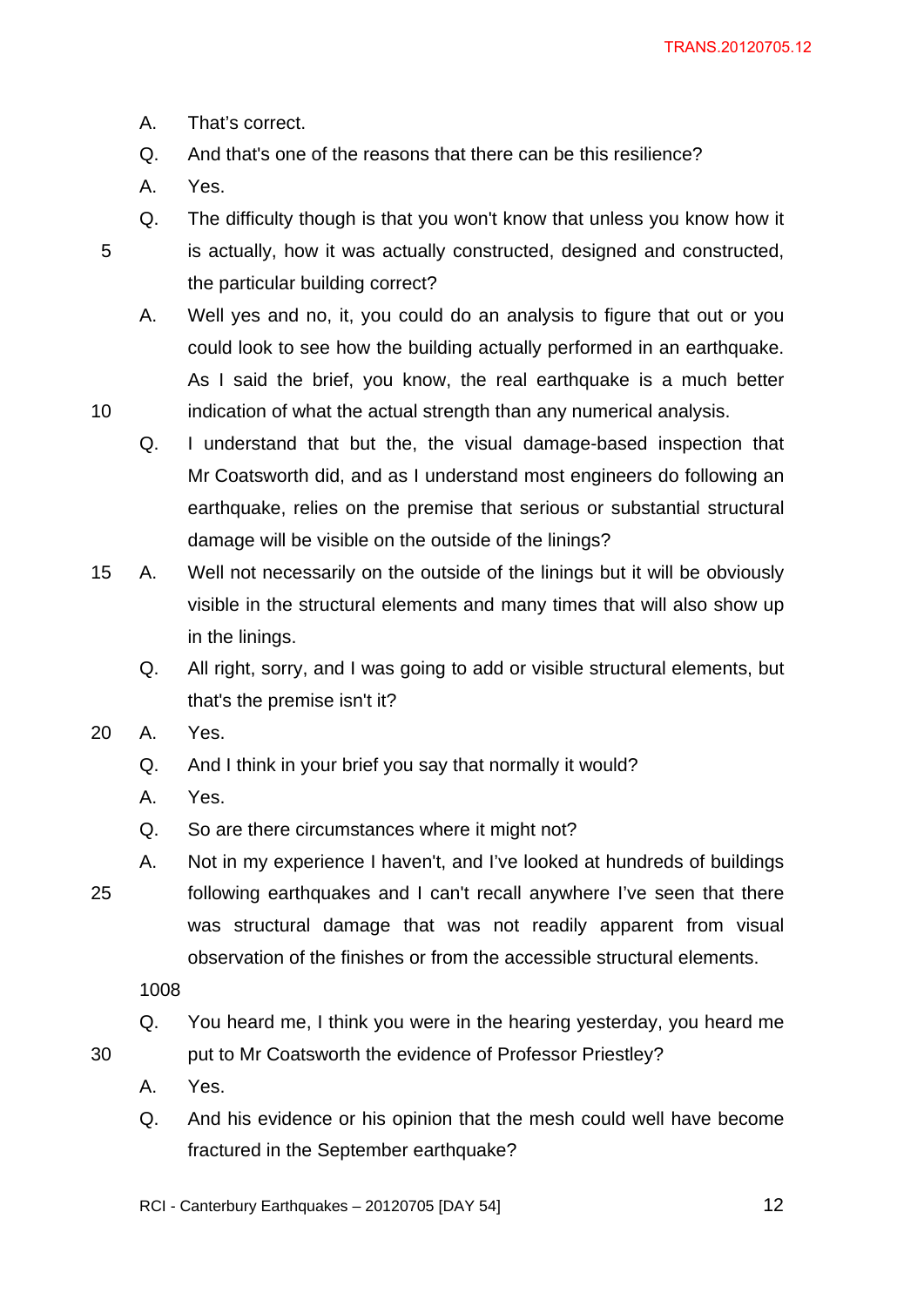- A. Yes.
- 5

25

30

knowing that now, but if that had happened his evidence is that that could have been caused by the crack of as little as 2 millimetres wide? That's something that might not be detected if one didn't lift floor coverings for example?

Q. If that had happened, and I accept that there's probably no way of

A. Well if, if the crack and the fracture of the mesh would happen at a displacement of 0.2 millimetres what would happen after that is there's nothing to restrain that crack from opening up further so it may start at .2 but it would not end up at .2, it'd be much larger than that because there's nothing to restrain that crack anymore. So, yes, you could get a fracture at that little of the displacement but subsequently in the rest of the earthquake that crack would open up wider than that so, and that

20 15 Q. But what if the earthquake was enough to fracture the mesh but the other elements that secured the floors to the shear-core, thinking about the drag bars that were put in and there's also some steel bars to the west end of the north core, they could have held the wall and the end result of the September earthquake say was just this fractured mesh, which might account for liveliness in the floor, but until the February earthquake didn't collapse?

A. Well if the mesh fractured and there was other structural elements that were able to hold things together then those would be sufficient to prevent the liveliness from that crack causing liveliness of the floor or anything else so the secondary path that would restrain it should be sufficient to prevent any noticeable damage.

Q. Right, but do you accept that that could happen? That scenario?

A. It could happen that the mesh fractured and the crack was restrained by other elements. I don't accept the fact that that would have caused a noticeable change in the liveliness of the floor.

Q. Right. But if that did happen do you accept that –

### **JUSTICE COOPER:**

would be visible.

RCI - Canterbury Earthquakes – 20120705 [DAY 54]

 $\sim$  13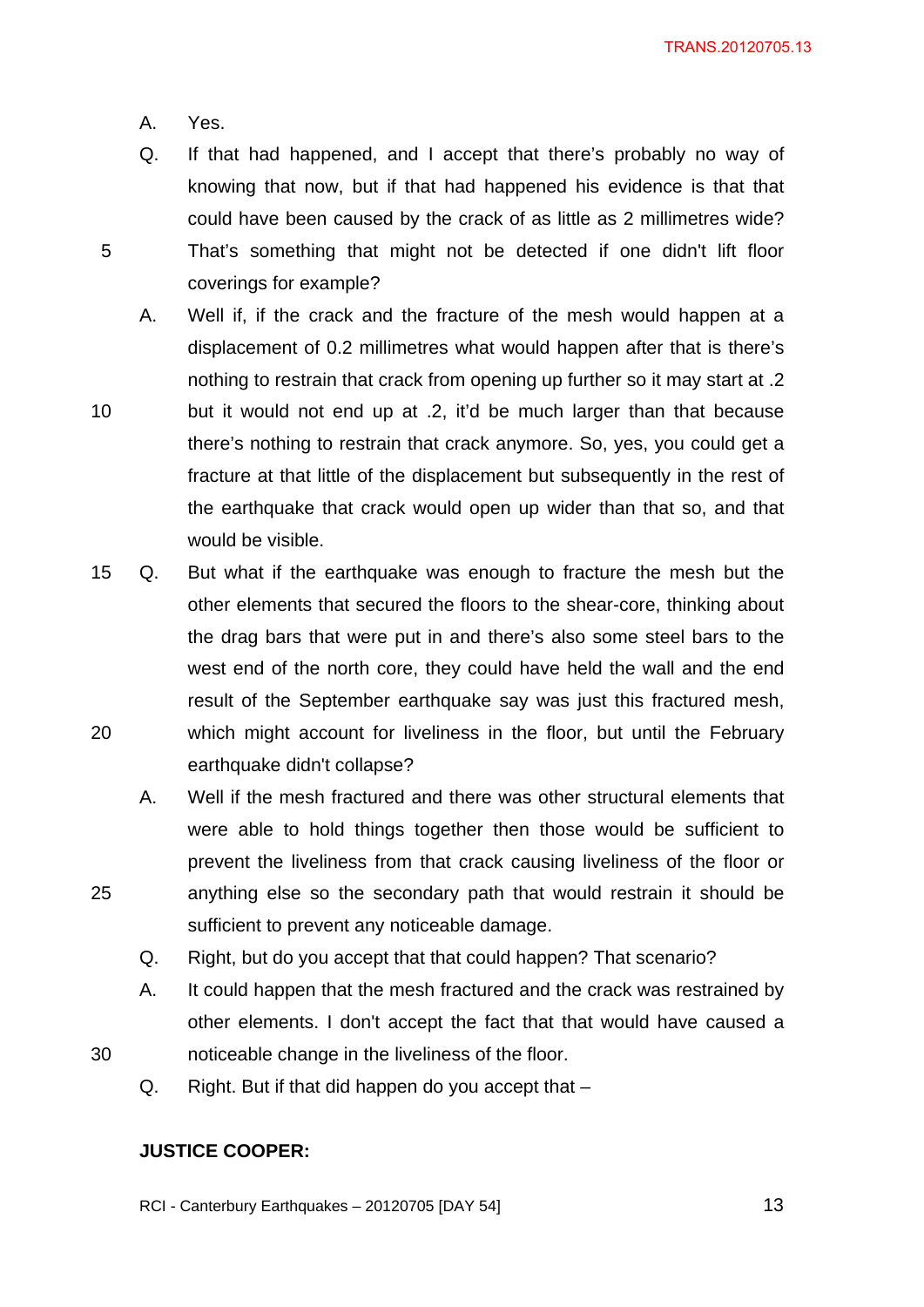But if what did happen?

### **CROSS-EXAMINATION CONTINUES: MR ZARIFEH**

- Q. If the mesh had fractured but the other elements had restrained the floors do you accept that, given what Professor Priestley's saying, that
- 5
- that may well not have been observable if one didn't conduct an invasive inspection?
- A. Well a crack of that size probably, may not have shown up through the vinyl covering on the floor in the lift lobby area.
- Q. Right.
- 10 A. So it may not be, may not have been as observable but if there were any larger crack probably would have been observable.
	- Q. And do you agree with me that if one, if an engineer inspecting the CTV building had access to the drawings there would have been quite a lot of information to be learnt from those? Have you seen the drawings?
- 15 A. Yes, I've seen the drawings.

# **COMMISSIONER FENWICK:**

20 Excuse me; can I just clarify one point? I think there might be some confusion between the two of you. The mesh, we found cracks at 2 to 3 millimetres, not .2 to .3 millimetres in width. It goes at a strain of about 2 per cent on 150 millimetres, so you were commenting on .2 while I think Mark Zarifeh, I think, was referring to mesh at 2 to 3 millimetre width for the mesh to crack. Excuse me for interrupting this; want to make sure that point is clear.

### **MR ZARIFEH:**

25 Thank you, no, I think that's right.

# **CROSS-EXAMINATION CONTINUES: MR ZARIFEH**

- Q. I'd said 2 millimetres, I'm referring to Professor Priestley's evidence at paragraph 80, he says, "Crack widths of only 2 millimetres are required to induce mesh fracture." Did you misunderstand me when I said 2?
- 30 A. No, I didn't.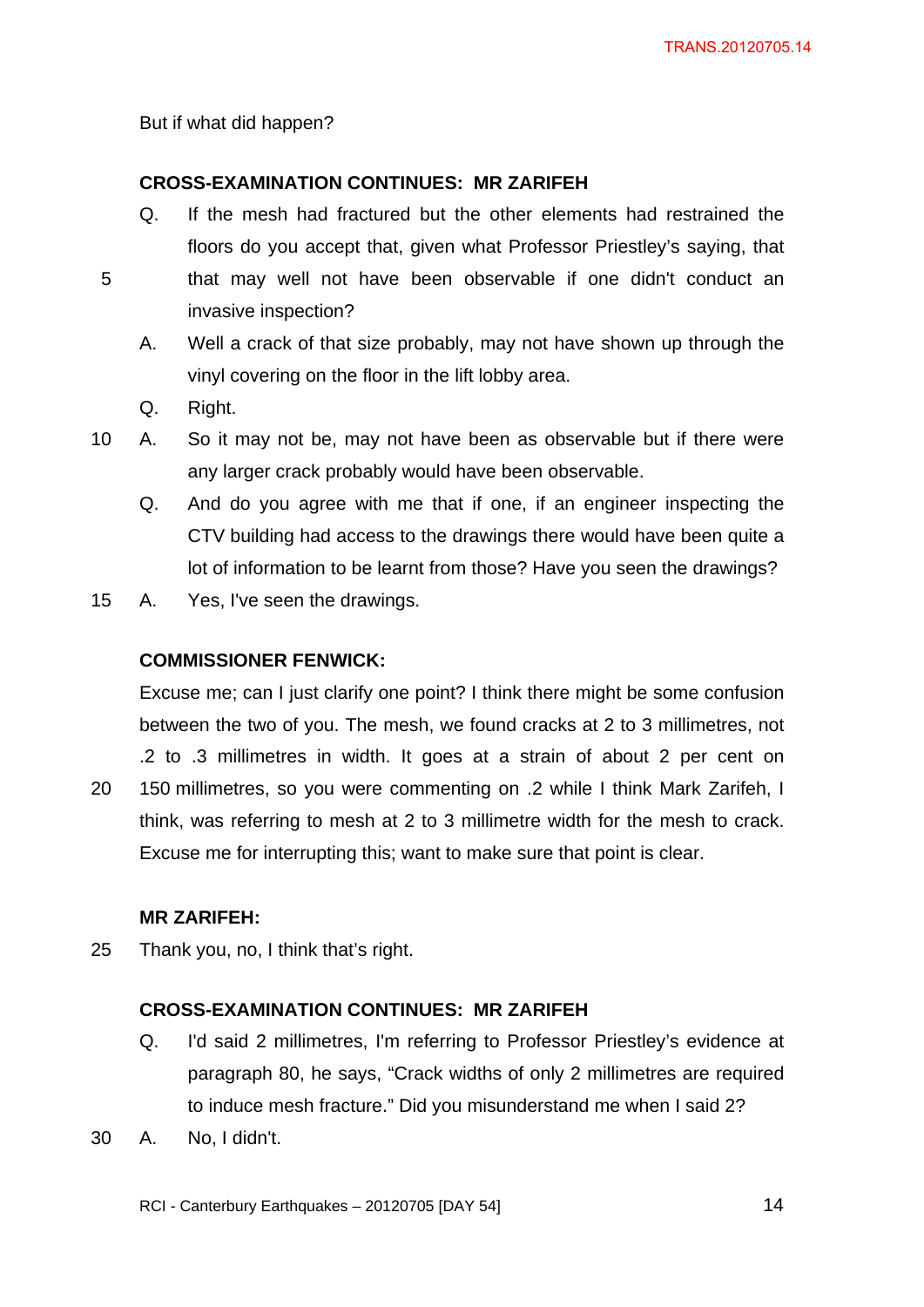- Q. Thank you, so I was saying; if an engineer had access to the CTV structural drawings a lot of information could have been gathered from those in relation to how the building was constructed and whether there was what degree of reinforcing for example was there?
- 5 A. Yes.
	- Q. And perhaps an example of that was you'll recall Mr Coatsworth yesterday saying that he assumed that the beam column joints were constructed in a standard fashion with shear reinforcing carrying on through the joints?

10 A. Yes.

- Q. So an engineer would have found from looking at the drawings that that wasn't necessarily the case, correct?
- A. That's correct.
- 15 Q. Looking at the drawings one would have seen that there were, there was a problem with the, as designed, with the connections from the, of the floors to the, floor slabs to the north core?
	- A. Yes.

20

- Q. So do you agree with me that this building anyway is a good illustration of why it's a good idea for an engineer to, who is doing a post-earthquake inspection, to have access to structural drawings?
- A. Well, yes, I would agree that certainly in this case having access to the structural drawings would have been enlightening, whether it would have changed Mr Coatsworth's opinion following his review of the building's visual observations in October I, I don't believe they necessarily would have changed his overall conclusions. It may have raised some issues with him and he may have decided to, you know, request some additional work but I don't believe that reviewing the drawings would have changed any of those conclusions.
- 30 Q. Well can you really say that? I know it's hypothetical because he didn't have access to them but if you had been inspecting that building and you'd got the structural drawings and you'd seen things like that, for a start, wouldn't it have made you much more cautious about the building and wanting to do a more in-depth inspection?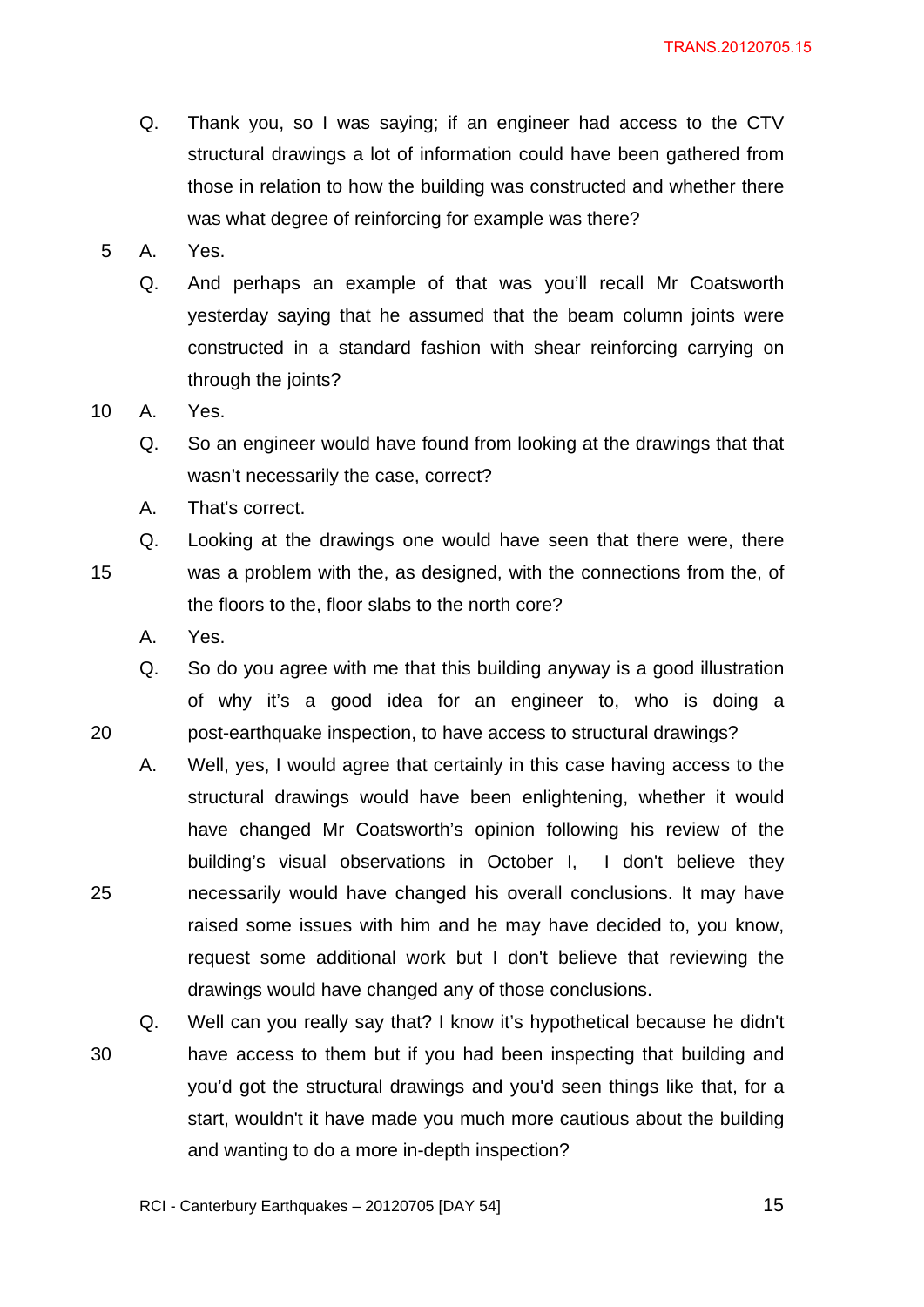- A. Yes I probably would have, having reviewed the drawings, probably wanted to look a lot more carefully at the connection between the floor slabs and the north core.
- Q. And want to lift floor coverings and linings, wouldn't you?
- 5 A. Maybe look at more interior beam column joins if, in those areas, yes.
	- Q. Right, so it would be for a start a more invasive inspection?
	- A. Probably not at first an invasive inspection, it would still be relatively not invasive it was just lifting some floor tiles or some ceiling tiles to gain access to those areas.
- 10 Q. Right, but when I say invasive I mean lifting floor coverings as being perhaps not that invasive but as a start it would involve that kind of thing?
	- A. Yes.
	- Q. In the United States do you have any requirement that drawings of such buildings are held electronically?
	- A. No.

- Q. Is there any move towards that?
- A. Not that I'm aware of.
- Q. Do you agree with me that that would be a good idea if it was possible?
- 20 A. Yes, I agree.
	- Q. And if that was the case do you think that in an inspection such as this it would become the norm to get to, to have access to drawings?
- 25 30 A. Yes, in fact what's happening in the United States is a, ah, some cities are implementing a procedure where the owner of the building will hire an engineer in advance of the earthquake and have – that engineer would have access to the drawings, review the design and be on-call after an earthquake so that's the engineer who is already familiar with the design of the building would be able to go out to that building know where to look for the critical elements and be able to assess the building in a much more knowledgeable fashion than a standard building inspector following an earthquake and that engineer would then be allowed to placard the building with the same authority as the local jurisdiction.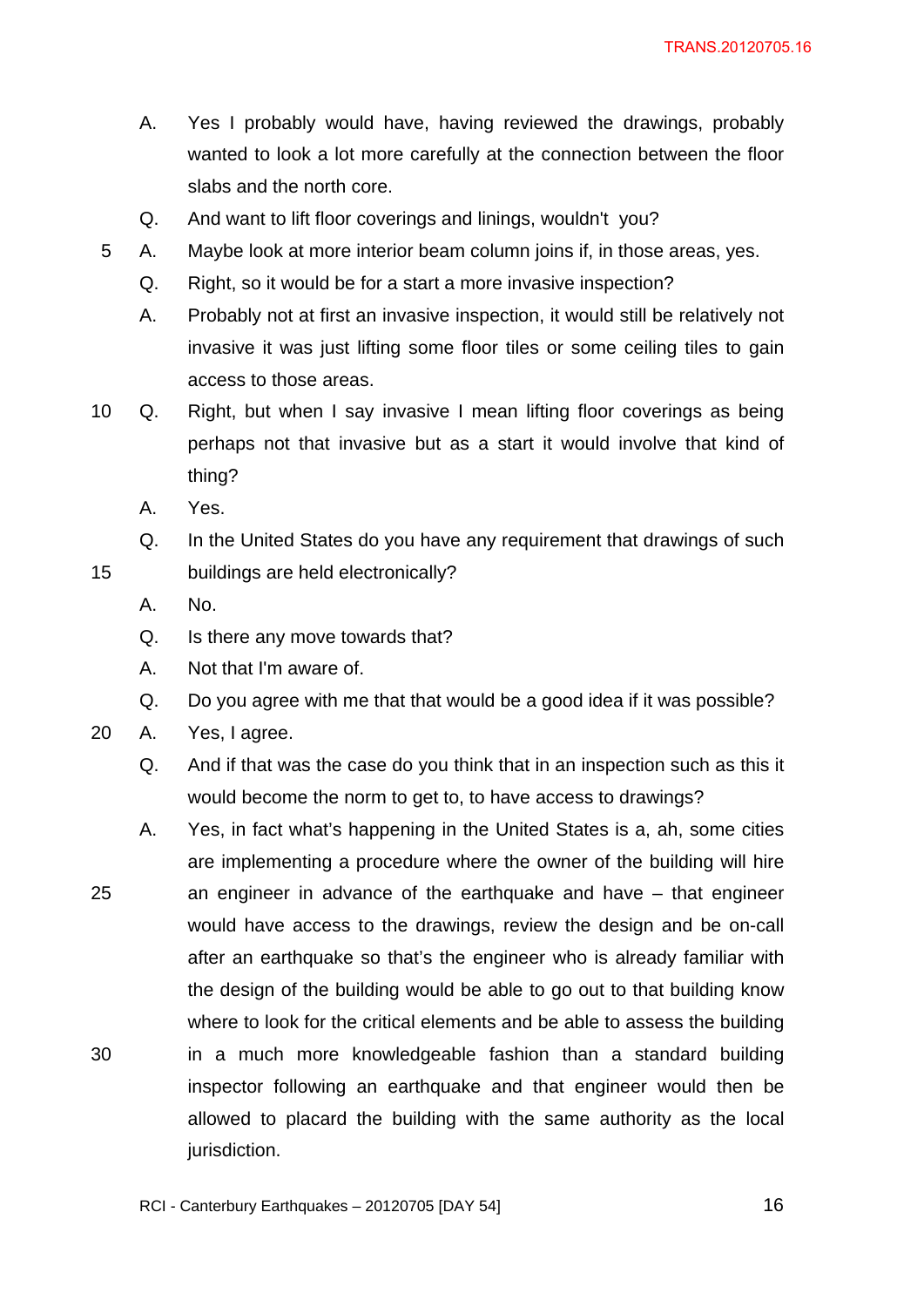Q. So is that just something that is becoming common or is there a move to make it a requirement?

5

10

25

30

A. It's common, it's voluntary at this point in a number of large cities such as San Francisco but I think there is a lot of building owners who see the advantage of that.

#### **JUSTICE COOPER:**

- Q. Where else is it happening, are all the cities where this is happening in California?
- A. That is all that I am aware of is in California.

### **CROSS-EXAMINATION CONTINUES: MR ZARIFEH**

- 15 20 Q. I just wanted to ask you a bit about training and compare the USA and New Zealand to see if we can learn anything from your knowledge of that. We have had an example in this hearing of – and in other hearings of a lack of training for people conducting post-earthquake rapid assessments, building inspectors but even suggestions that engineers, perhaps it is through lack of opportunity and opportunity for carrying them out or for being trained, don't have the required expertise and that is something that has come out pretty clearly. Is that the case in the States or not?
	- A. Oh, in the United States there's a lot of jurisdictions where they have implemented training, as I mentioned in the brief Robert Bruce in our office has done hundreds of trainings for ATC-20 across the United States in a lot of jurisdictions. I have done some training and other people have too so it is very, very wildly implemented within the United States at this point.
	- Q. And, you mentioned in your brief that there are no guidelines in New Zealand as to what to look for particularly for different buildings, different types of construction?
	- A. I don't think I said that specifically.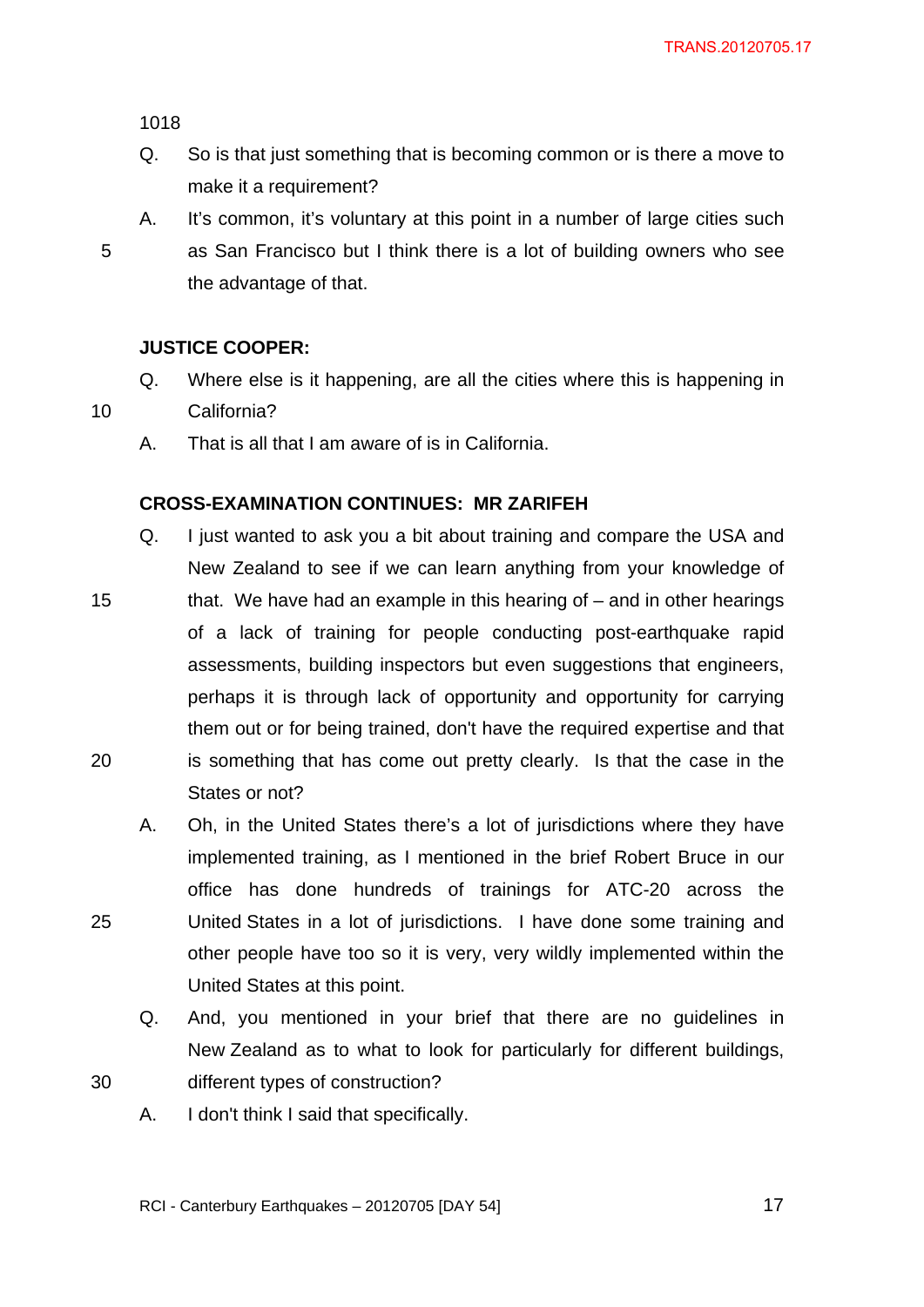- Q. I thought you said that there are no  $-$  there don't appear to be any guidelines, no written guidelines as to what to look for, or are there to your knowledge?
- 5
- A. Well other than the guidelines for territorial authorities I don't believe there is anything else and I don't – and in looking at that document I don't recall seeing specifics in there about what to look for, for different types of buildings.
- Q. And in the United States, you mentioned this ATC-20.

#### 10 **JUSTICE COOPER:**

You may have had in mind his paragraph 3.23 Mr Zarifeh.

### **CROSS-EXAMINATION CONTINUES: MR ZARIFEH**

- Q. Yes it was 3.23. And is that what you meant that there is nothing in writing of any detail to provide guidance?
- 15 A. Yes.
	- Q. And the ATC-20, have a manual in what is called a field manual, you are familiar with that?
	- A. Yes.
	- Q. And that appears to me as a lay person anyway, to set out in some
- 20 detail not only the process, the rapid assessment process, but also what to look for in relation to different types of buildings?
	- A. That is correct.
	- Q. Is that used as a matter of course?
	- A. Yes.
- 25 Q. And do you think that from what you have seen that that is something that could be adopted, or something similar could be adopted in New Zealand?
	- A. Yes I would think so.
	- Q. And perhaps should be?
- 30 A. Yes I would think so.
	- Q. One of the other things that has been highlighted in this, in the hearings that we've had and in particular in relation to unreinforced masonry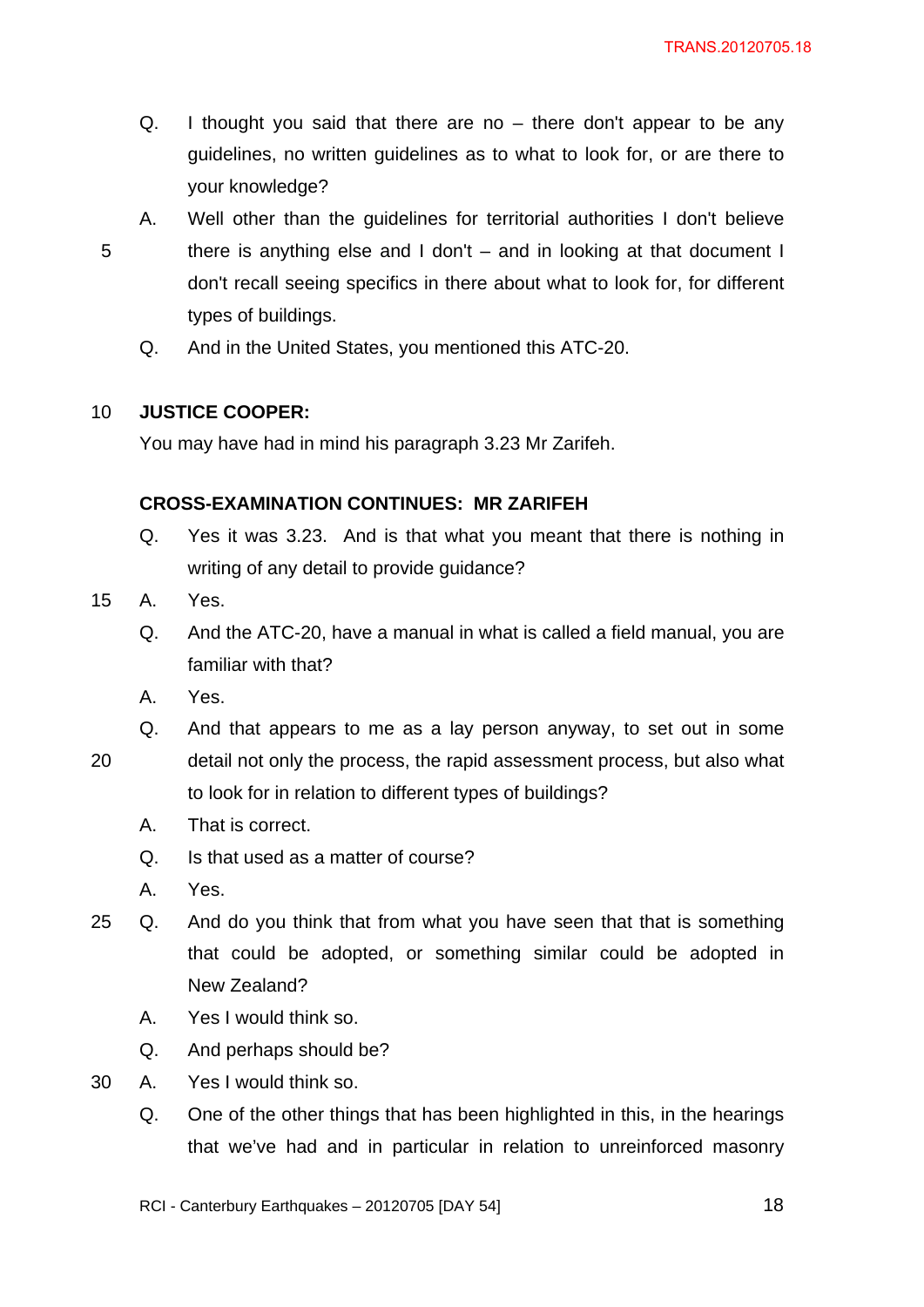buildings is that there can be a Level 1 rapid inspection, so external visual inspection, that results in a green placard because there is no apparent damage or no significant damage and that that can be the last or the only assessment of a building, talking about post-September that occurs and then in February the building has collapsed. Now in terms of the green placard level 1 and the equivalent in the States being the last thing or the only thing that happens is that the situation that occurs frequently in the States?

10 A. I wouldn't say it occurs frequently but it can occur when the level 1 or

20

5

- equivalent is done from the outside only which is why it is incumbent on the owner of the building if it has got a green placard and the owner of the building goes inside and sees if there is something amiss that the owner can either request a more detailed inspection or hire an engineer to do independent assessment.
- 15 Q. In New Zealand with the Level 1 as you will be aware there is a recommendation for the owner to get their own engineer assessment?
	- A. Yes.
	- Q. On the placard is that the case in the States?
	- A. It is it's not required but it is suggested that an engineer, that the owner does hire an engineer, yes.
		- Q. And is there anything other than that to encourage owners to do that?
		- A. Not that I am aware of.
		- Q. So have there been any problems, thinking litigation or anything like that, as a result of a building being green placarded or the equivalent in,
- 25 the falling down subsequently and there being any comeback to the inspector?
	- A. I am not aware of any case where that has occurred.
	- Q. Do you not see that a potential problem?
	- A. Yes it is a potential problem.
- 30 Q. And have you got any ideas from your experience as to what can be done about that?
	- A. Well, like I said, I think the impetus is on the building owner if they have a green placard and they see something in the building that concerns

RCI - Canterbury Earthquakes – 20120705 [DAY 54]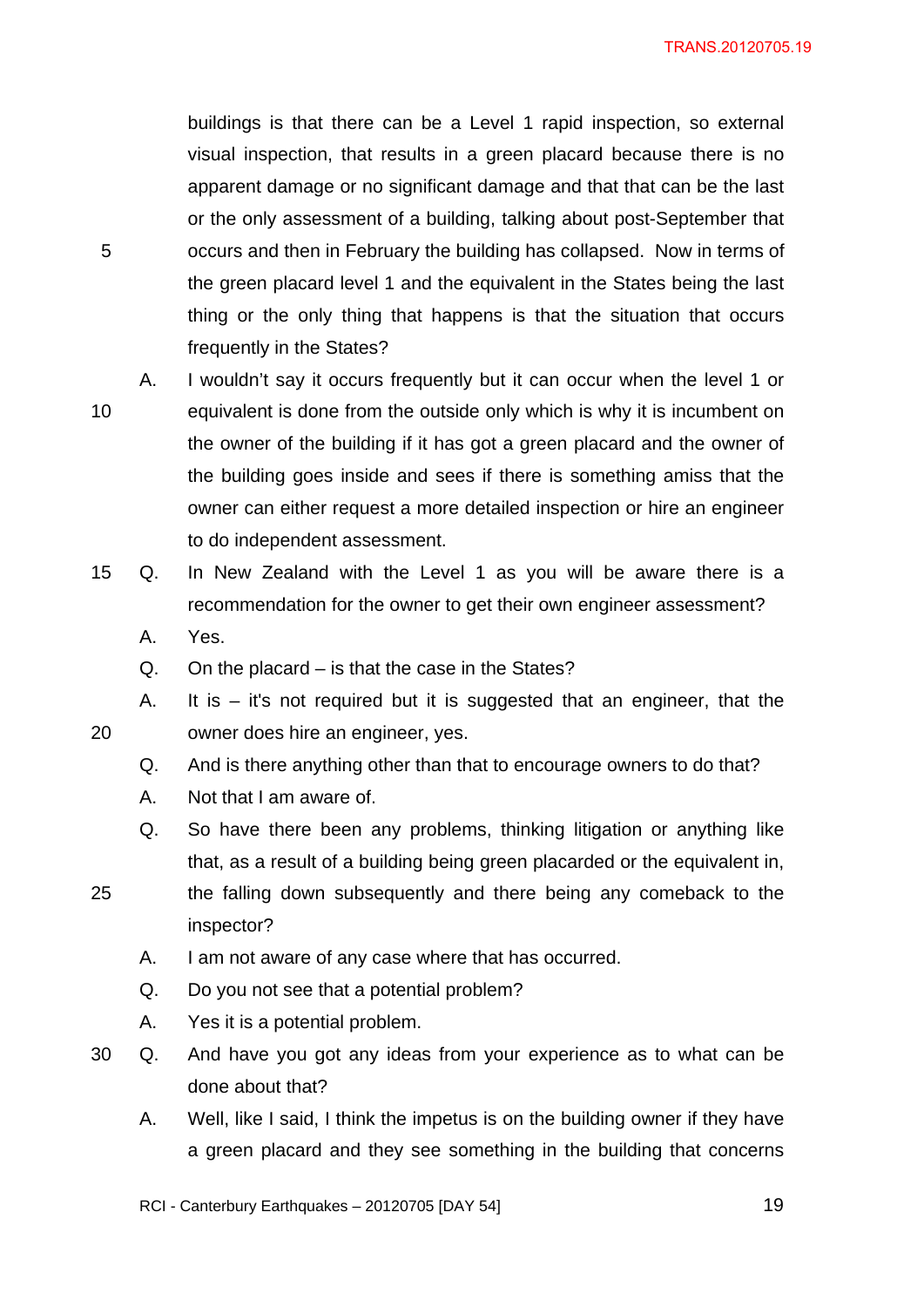them then they are the one that needs to be responsible for getting either the building department or an engineer to come make another assessment of the building.

- 5 Q. What about the standard of the inspectors then, there seems to be more training from what you have said of building inspectors and the like and engineers as well. Is there a certain standard required before someone can be involved in inspecting buildings?
	- A. Yes, anybody that does the inspections is supposed to go through training and have a, in a lot of cases, a card or certificate that they have gone through the training. What usually happens is that the inspections
- 10 are done in teams of at least two people and the requirement is usually at least one of them needs to have been trained and be – in some cases they are required to be a licensed engineer but at least have the training.
- 15 Q. And so presumably that gives, in terms of the system, more confidence in the actual inspection that is carried out?
	- A. Yes.

indemnification.

- Q. What about liability for inspectors, is there an indemnity provided?
- 20

25

30

A. Yes if they, an engineer is volunteering to be an inspector for a city then they are deputised by the city and they are provided with

Q. So just going back to any possible solutions to this problem of level 1 being the last say. Do you think that if there was a different test, something or perhaps a requirement for level 2, perhaps with access and structural plans that that might overcome any potential problems such as the ones that we've seen in Christchurch?

A. I would think that at least a level 2 would be desirable because there is many times where the damage may not be visible on the outside but once you go inside the building and outside the building you are normally able to find any potential serious hazards so I think as a minimum interior and exterior access would be very desirable.

1028

Q. For all buildings?

RCI - Canterbury Earthquakes – 20120705 [DAY 54]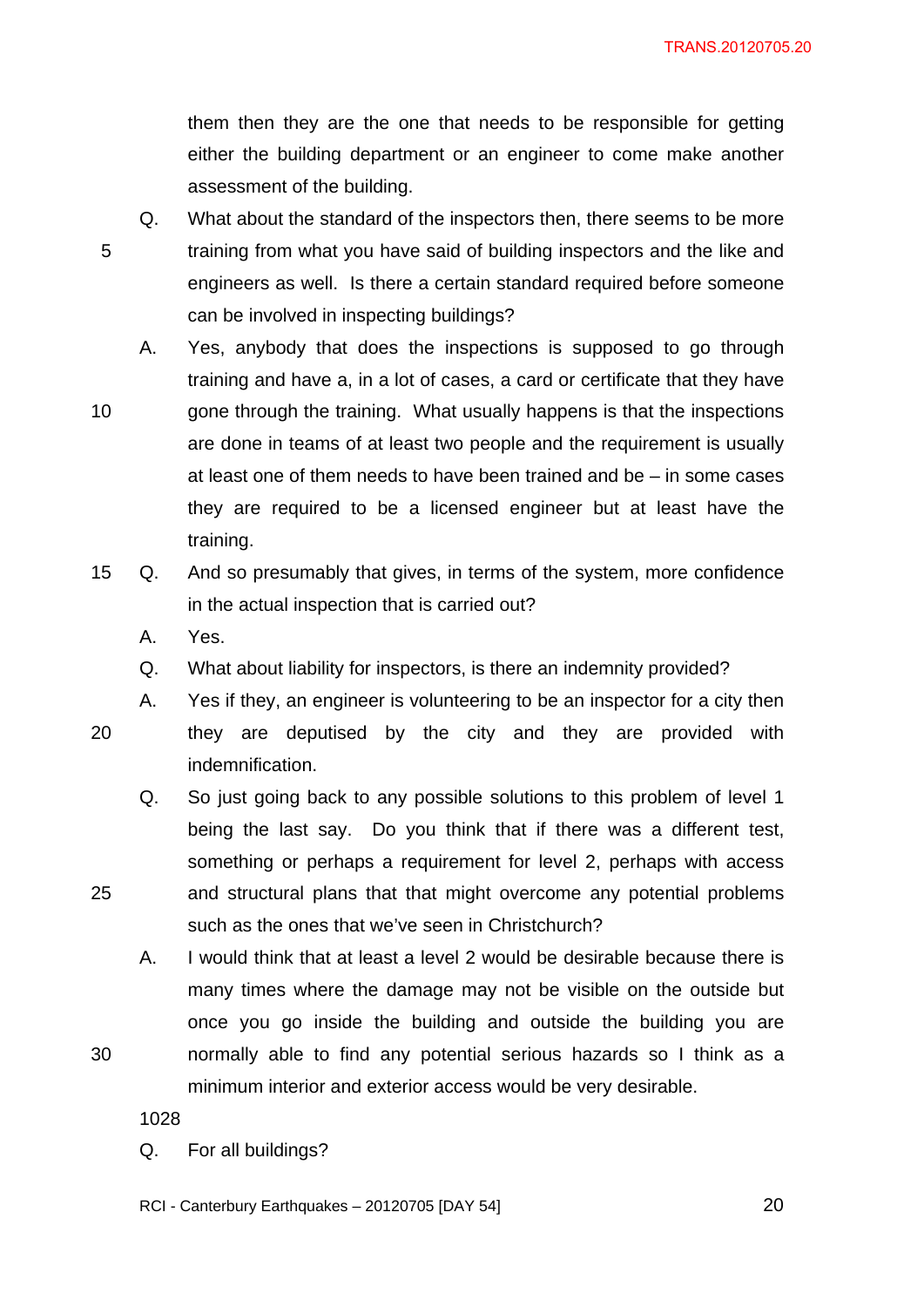- A. For all buildings, yes.
- Q. And when you say a level 2, in the States that's called a detailed evaluation isn't it?
- A. Yes.
- 5 Q. If the level 2 was, if there was a level 2 done in the States is there a requirement that one, at least one of the team be an engineer?
	- A. I believe in most jurisdictions that is the requirement.
	- Q. If that was the case then do you think that having a requirement that there be access to structural plans unless there are none would also be

10 a good idea?

> A. Well I think that for the level 1 or level 2 the team would spend more time looking at the drawings than they would actually looking at the building and that would slow down the process substantially and in many cases they may not learn enough from looking at the drawings so

- 15 I would tend to discourage the implication that you have to look at drawings for the level 2.
	- Q. But do you agree with me that essentially what Mr Coatsworth was doing in this, with the CTV, was a level 2?
	- A. Well it's a level 2 with, as we said, it's some additional work that he did that would not be normally done in a level 2.
		- Q. In terms of mapping of cracks, et cetera? A level 2 plus but it's not the next step is it?
		- A. Right.

- 25 Q. And certainly with a building like CTV as we've discussing, having access to the plans would give you information that would be relevant and important?
	- A. Yes.
	- Q. So if that, this is just one building as an example, if it could be done there should be access to plans?
- 30 A. I think for an engineer hired by the owner if plans are available I think that should be encouraged and like I said before that's not always possible so I don't think, I wouldn't say that it should be a requirement.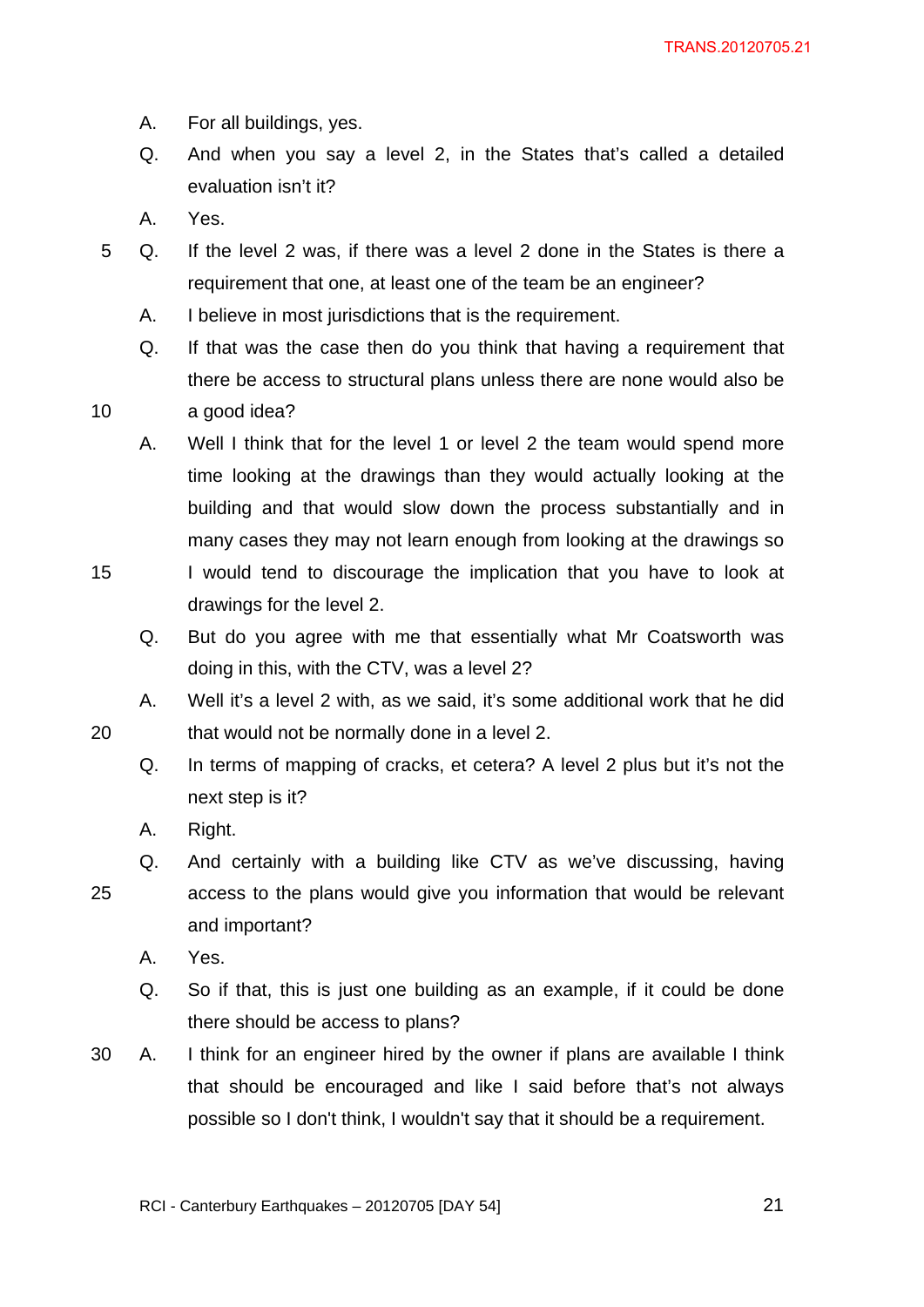- Q. All right, the FEMA 306, my understanding is that's a procedure that's followed from research after the ATC-20 guidelines were established?
- A. Well –
- Q. Is that correct?
- 5 A. In the timeline, yes, it was, it was a document or series of documents that were produced after ATC-20 had already existed.
	- Q. And what, is the FEMA 306 guidelines, are they applied by engineers doing post-earthquake inspections?
	- A. Yes.
- 10 Q. They appear from what I've seen of them to require assessment of structural drawings?
	- A. Yes. You do need structural drawings in order to apply that.
	- Q. So Mr Coatsworth's inspection was not one that would be along the lines of the FEMA 306?
- 15 A. That's correct.
	- Q. The FEMA 306 is that the next step? What we would call or what's called in the States an engineering, is it engineering evaluation?
	- A. Well an engineering evaluation is a wide range of what could be done from what Mr Coatsworth did to FEMA 306 and I think there's a lot
- 20 in-between that could also qualify as an engineering evaluation. It's really left up to the professional judgement of the engineer to look at that continuum of what could be done to decide what's appropriate for the building, and FEMA 306 is one tool in that range of evaluation techniques that could be done.
- 25 Q. And again are you aware of anything similar in New Zealand?
	- A. No I'm not aware of anything similar.
	- Q. Are you aware of engineers in New Zealand applying or using the FEMA 306?
	- A. I'm not aware of that having been utilised in New Zealand. I wouldn't be
	-

- surprised if it had because some of the research that was the basis for FEMA 306 came from New Zealand.
- Q. Sorry, I'm just looking; I don't want to repeat anything Mr Palmer's already put to you. Just finally, this issue of the language used by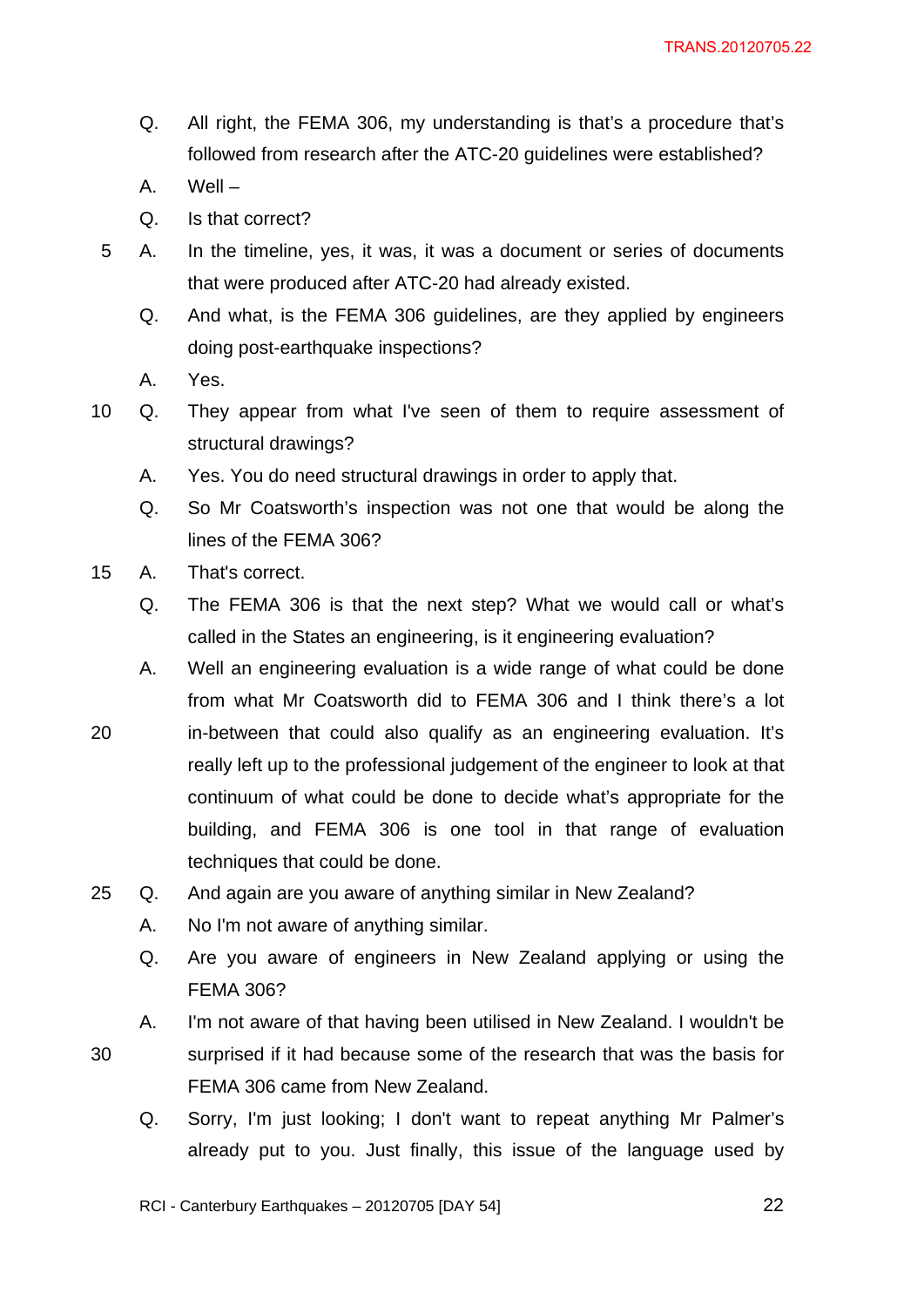TRANS.20120705.23

engineers and what's understood by the public. Mr Coatsworth, you'll recall, thought that that could perhaps be improved in terms of the communication; I take it you agree with that?

5 A. Yes I do. Engineers are not always very good about translating engineering thoughts and ideas to the layperson in a way that the layperson can understand. It's something that's struggled with everywhere to make sure that the engineers are communicating in a way that the public's going to understand.

- Q. Right, because in this case the owner and occupiers obviously reliant on the inspection that had been done, were wanting to know is it okay, is it safe for us to be in here, and effectively that's what Mr Coatsworth's report was concluding although it wasn't in those terms, do you agree with that?
- 15 20 A. Well I'd say that the impression given by Mr Coatsworth was that the building was safe to occupy and I wouldn't disagree with that and I think the impression that the people had that the building was safe to occupy was probably correct. It was as safe as any other building following that earthquake for an earthquake of equivalent magnitude and there was no indication in that statement that if the next earthquake is bigger that there may be a problem.
	- Q. And there's also perhaps a need as illustrated by this case for there to be clearer communication of what's involved in an inspection so the difference between structural analysis and structural assessment?
	- A. Yeah, it appears to be a need for clarification of that also.
- 25 Q. Well so that the owner for a start knows what's involved and the occupiers as well, or the tenants. This is what's being done, this is the level it's being done to, it could go higher but it hasn't, so that there's an acceptance of whatever risk is involved?
	- A. Yes.
- 30 Q. An informed acceptance?
	- A. That's correct, yes.
	- Q. Yes, thank you.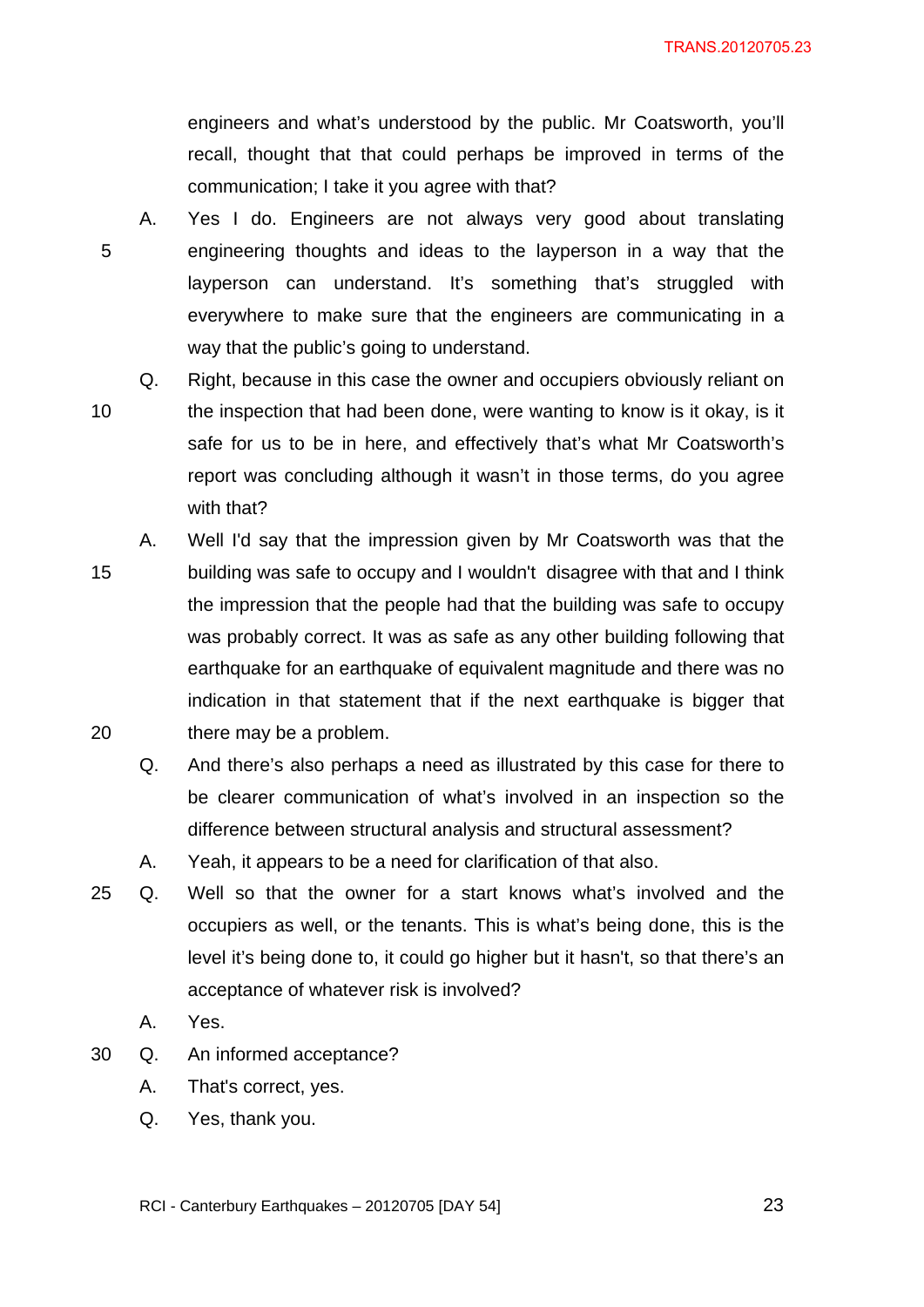TRANS.20120705.24

#### **JUSTICE COOPER:**

- Q. In New Zealand over the last 40 or so years as a result of various Court decisions there has come to be quite a reliance by members of the public on actions taken by Councils when they consent building and liability has gradually been expanded in those areas for Councils that issue building consents when there were a reason they shouldn't have done so. Is there a similar set of liabilities that arise in the United States?
- A. No, the way it works in the United States is that the city or other authority that grants a consent or in the United States they're called a building permit is exempt from liability. They're only responsible for a general review. They're not responsible for ensuring that the building met the design requirements.

1038

5

10

25

30

- 15 20 Q. One consequence of the New Zealand situation is, I think, probably compared to the United States, given your answer, much greater reliance here on what the Council has done so an inspection system that results in a green sticker is likely probably to be more relied on in New Zealand than an equivalent sticker issued in the United States because New Zealanders look to Council to be responsible for such things. Would you care to comment on that?
	- A. Well, not being that familiar with New Zealand practice I would say you're probably correct but if there's this reliance on the Council providing the consent and taking that responsibility then a green sticker issued by the Council would probably have a lot more weight to it after an earthquake than the equivalent in the United States.
	- Q. All right, well it's something worth thinking about.

#### **CROSS-EXAMINATION: MR ELLIOTT**

Q. Mr Kehoe, the families of those who died are interested in identifying where possible that lessons are learned from this whole thing and for that purpose identifying where people may have done something

different or better. You were asked to address whether the assessment

RCI - Canterbury Earthquakes – 20120705 [DAY 54]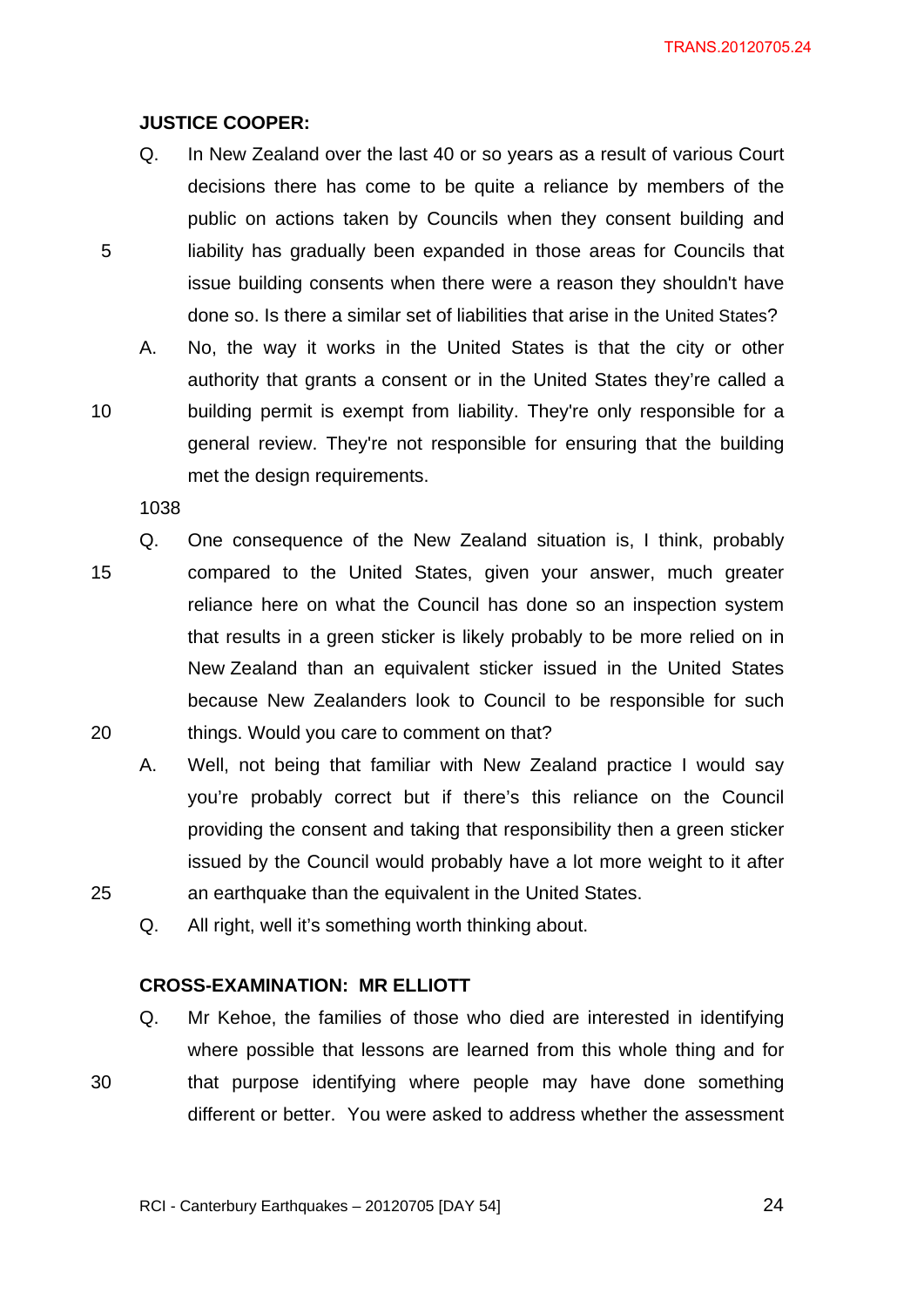undertaken by Mr Coatsworth was appropriate and I think your evidence says that it was. Is that right?

- A. That's correct.
- Q. And you were also asked to consider whether Mr Coatsworth should have undertaken a seismic analysis of the 'as built' condition of the
- 5
- building and you say no to that. Is that right?
- A. That's correct.
- Q. And you were asked whether based on his assessment his conclusions and recommendations were properly made and your answer is yes. Is
- 10 that right?
	- A. That's correct.
	- Q. You're familiar with the Code of Conduct that you refer to in your brief of evidence are you?
	- A. Yes.
- 15 Q. And in particular your obligations to the Royal Commission. You're aware of those obligations?
	- A. Yes.
	- Q. You're aware that you have an overriding duty to assist the Court impartially on relevant matters within your area of expertise?
- 20 A. Yes.
	- Q. And that you're not to be an advocate for Mr Coatsworth. You understand that?
	- A. Yes.
- 25 Q. Is it your position that you and Mr Paret and Mr Poulson would have done exactly what Mr Coatsworth did in assessing and reporting on this building?
	- A. Essentially, yes, we would have done the exact same thing following an earthquake. I've done this hundreds of times after earthquakes and would have followed, based on my experience, would have followed the same procedure essentially that Mr Coatsworth did.
	- Q. And did each of the three authors of your brief agree on every aspect of it?
	- A. Yes.

30

RCI - Canterbury Earthquakes – 20120705 [DAY 54]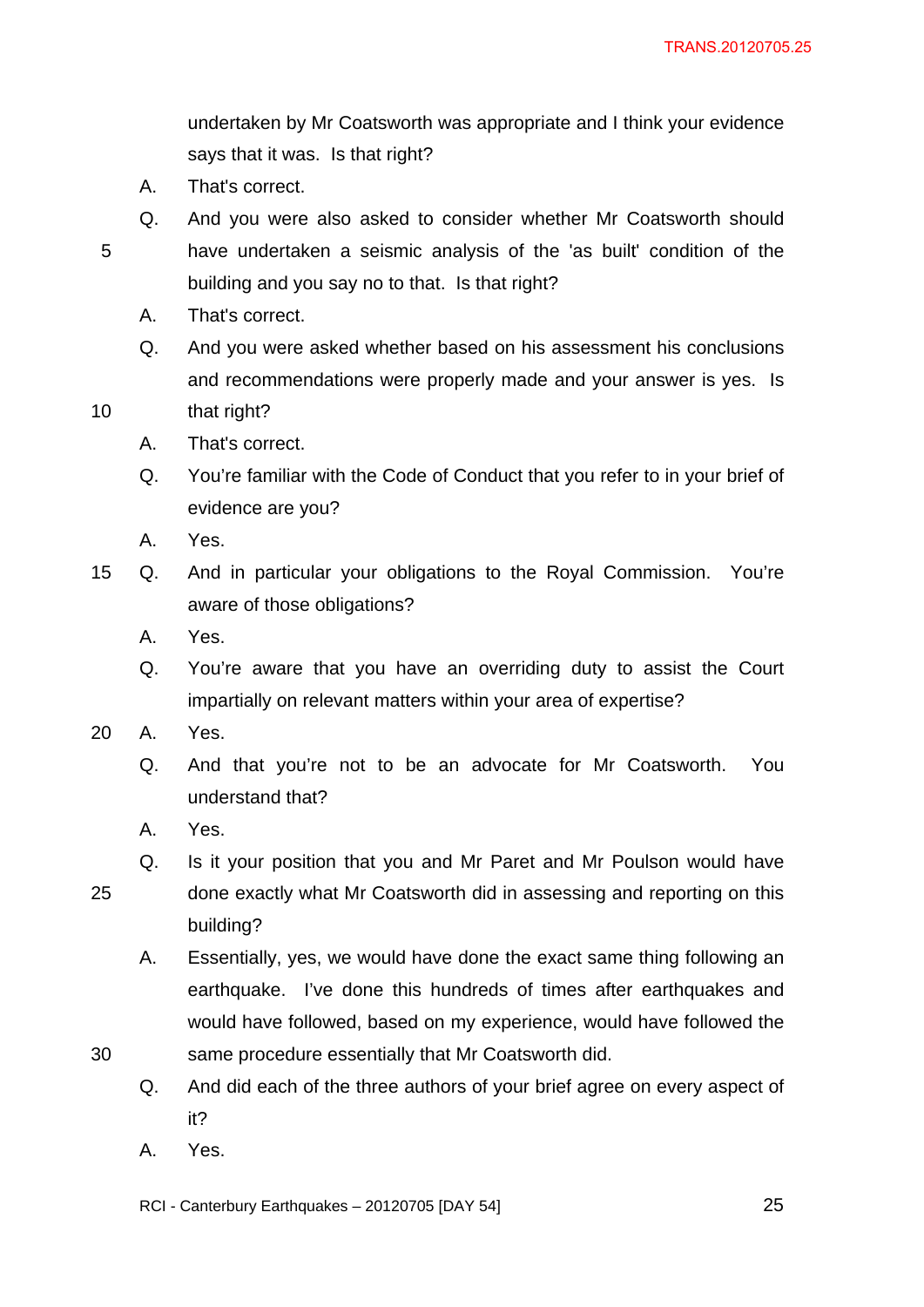- Q. And so there is nothing at all that you think Mr Coatsworth could have done differently or better?
- A. Well I think there are some things that could have been done differently, um, I wouldn't necessarily say it was better but I think maybe he could have looked at a different area of the building than what he did, um, that would have been different but I don't know that he would have come to
- Q. What different area of the building do you think he could have looked at?
- 10 A. I don't know. He said he looked at one, opened up one ceiling tile in one of the upper floors. If he would have looked at a different ceiling tile that would have been a different location, I'm not saying he would have come to any different conclusion but he could have looked at more places in the upper floors.
- 15 Q. At the beam column connections in particular do you mean?
	- A. Yes.

Q. Is that all?

any different conclusion.

- A. I can't think of any other thing that I would have done differently at this point.
- 20 Q. As I've mentioned, you said that there was no reason in your view for Mr Coatsworth to carry out a seismic analysis of the building and that an assessment of diminished capacity was appropriate. That's right isn't it?
	- A. Yes.
- 25 Q. Just assuming for a moment that's correct, and we'll come back to that briefly in a minute, but just considering how he might have carried out that assessment of diminished capacity you've already commented to some extent. Do you agree that that assessment wasn't part of any triage or rapid assessment was it?
- 30 A. Well, yes, it is. It's still part, there's still a triage aspect of that. You're looking for obvious signs of damage to decide whether you need to look further so it may or may not be the final step so it is part of a triage process.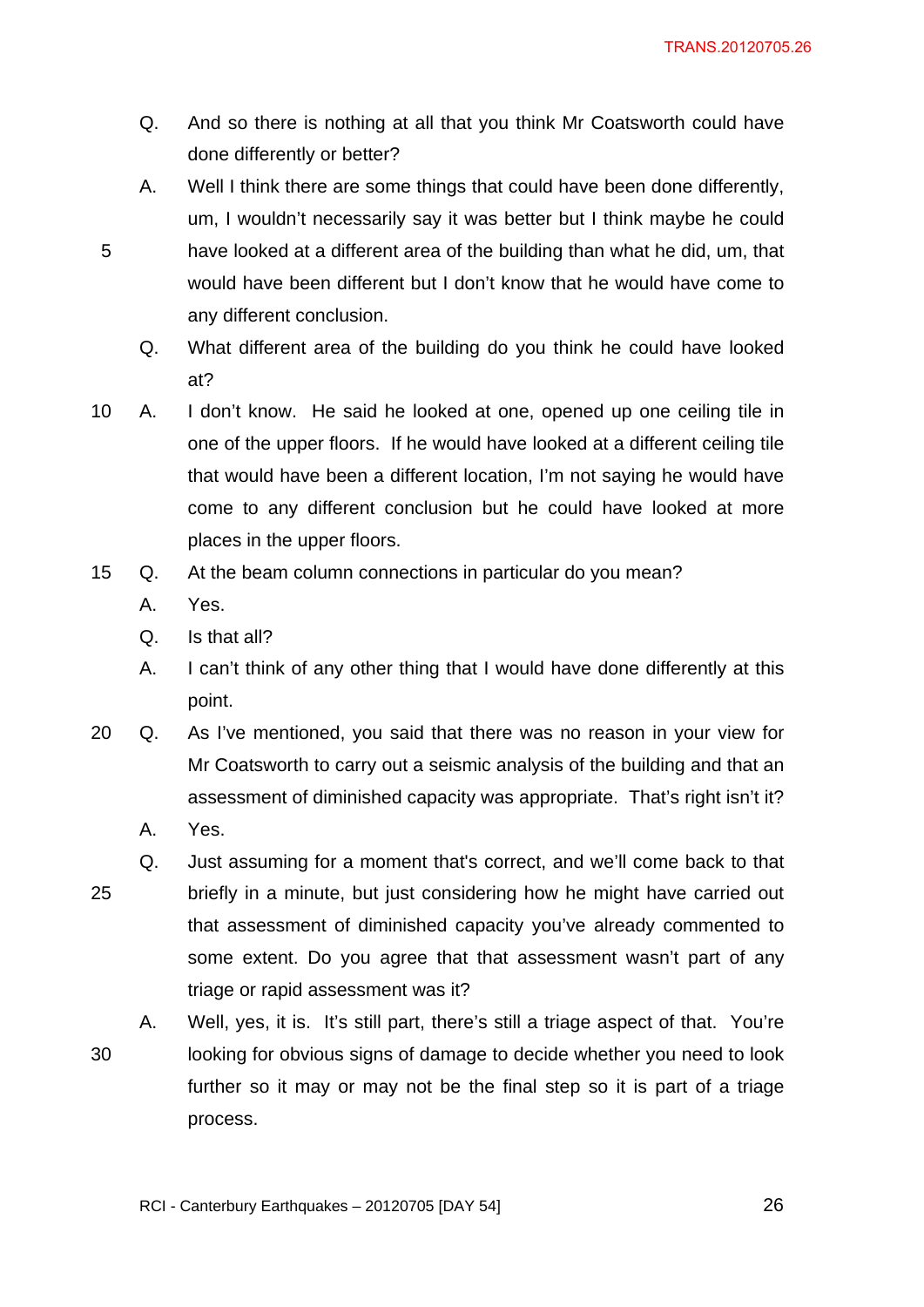- Q. Mr Coatsworth agreed that his assessment included consideration of whether the building should continue to be occupied during ongoing aftershocks, you appreciate that don't you?
- A. Yes.
- 5 Q. And if, in the course of considering that question, you were just confining yourself to an assessment of diminished capacity focusing on damage, you would want to know as much as possible about the presence and extent of possible damage wouldn't you?
	- A. Yes.
- 10 Q. The FEMA document that you've referred to, the purpose of the project leading to that document was to develop technically sound procedures to evaluate the effects of earthquake damage on buildings with primary lateral force resisting systems consisting of concrete or masonry bearing walls or frames wasn't it?
- 15 A. That's correct.
	- Q. And in that document it says, "Original architectural and structural construction drawings are central to an effective and efficient evaluation of damage" doesn't it?
	- A. Yes.

30

- 20 Q. So Mr Coatsworth should have made it clear to Mr Drew that the drawings should be provided to him as soon as they're available shouldn't he?
	- A. No, as I said before there's many cases where drawings are not available and you can still do an effective damage evaluation without access to the drawings and in this case in the absence of evidence of structural damage the need for looking at the drawings was not there.
	- Q. The evidence is that the drawings or the file from the Council became available on the  $6<sup>th</sup>$  of October. Are you saying that Mr Coatsworth shouldn't have tried again with the Council at the time his report was delivered or afterwards or asked Mr Drew to continue initiating attempts to get the drawings?
	- A. If he had seen more substantial structural damage then, yes, he probably should have asked again for access to the drawings but, given

RCI - Canterbury Earthquakes – 20120705 [DAY 54]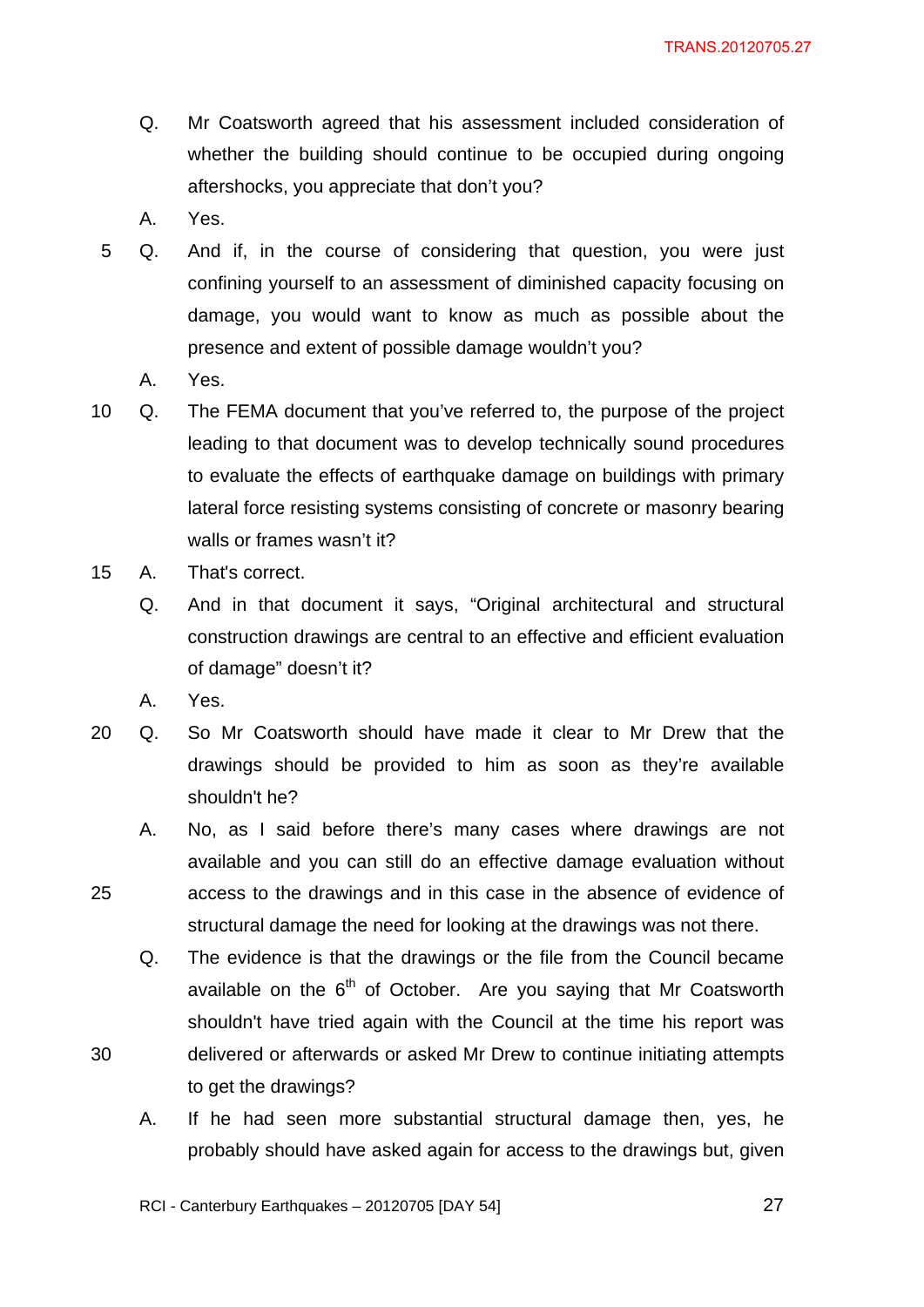the limited damage that he saw, there's no evidence of substantial structural damage and no need to really look at the structural drawing.

- Q. So this really means examination of the damage and diagnosis of the meaning of the damage is critical?
- 5 A. Well I'd say the examination of the damage is critical. The identification of damage is critical. The meaning of the damage is sometimes important and sometimes it's not.
	- Q. You made the point that in deciding not to pursue enquiries for the drawings Mr Coatsworth would have needed to have considered the damage to the building. Is that right?
	- A. Yes.

10

- Q. And so he would have needed to know how much damage there was wouldn't he?
- A. Yes.
- 15 Q. And he also would have needed to consider what the damage that he saw meant?
	- A. Yes.
	- Q. If an earthquake had been severe enough it could have potentially deformed the reinforcing steel within the columns of the CTV building.
- 20 Is that right?
	- A. Well, yes, if the earthquake was large enough it would have deformed the reinforcing, yes.
	- Q. And the bolts on the drag bars and the connections at the north core could have potentially been fractured by a large earthquake couldn't
- 25 they?

30

- A. Yes.
- Q. Mr Coatsworth didn't see those because he didn't get into the liftwell did he?
- A. That's correct. He didn't see that but he did look for evidence of damage in those areas to the non-structural element.
- Q. Cracks may have been developed within concrete elements of the CTV building at the time he looked at the building couldn't they?
- A. I'm not understanding what you're talking about.

RCI - Canterbury Earthquakes – 20120705 [DAY 54]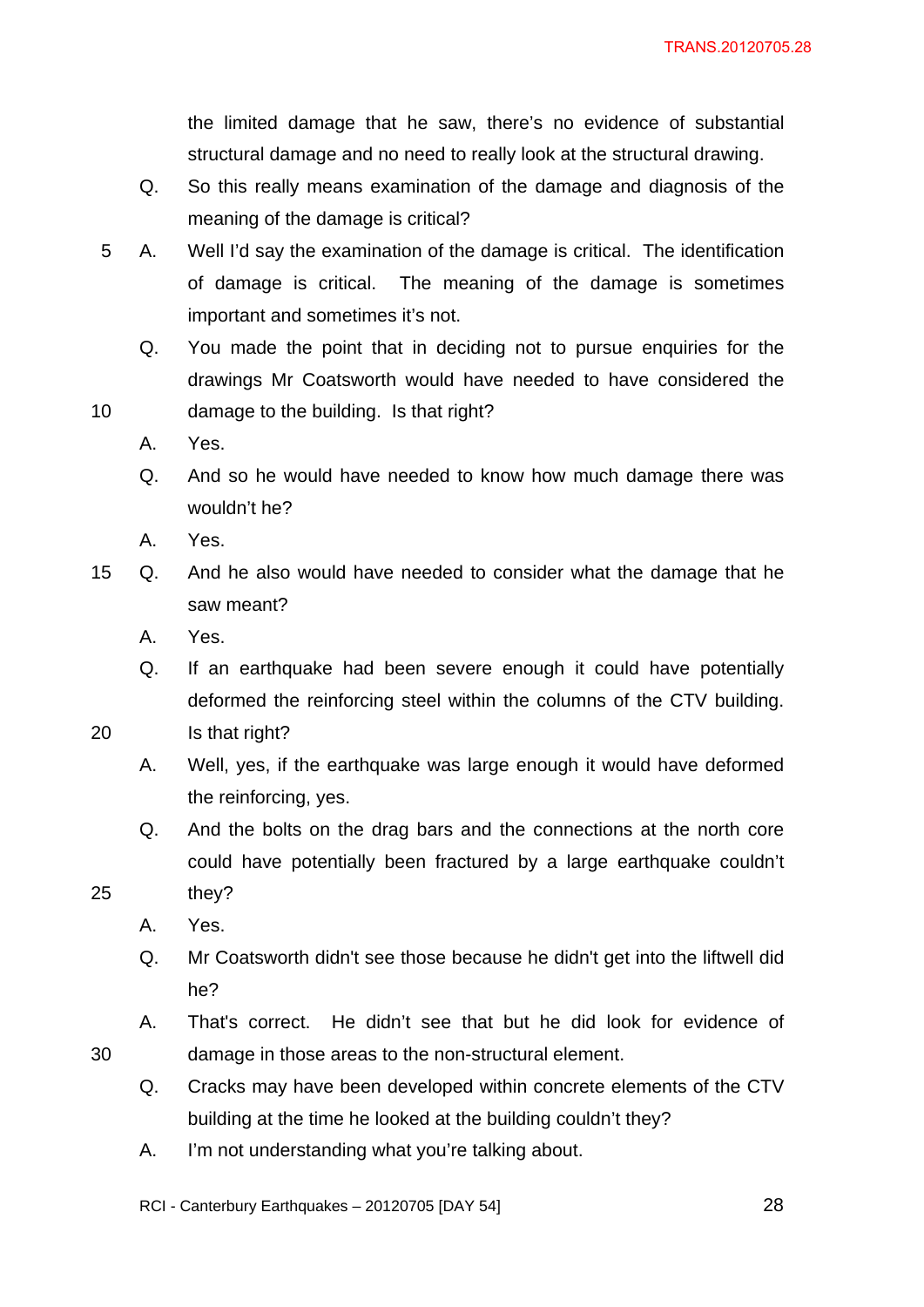- Q. Well there could have been cracks inside the concrete when he did his inspection?
- A. Are you talking about cracks within the concrete that are not expressed on the surface?
- 5 Q. Well are there cracks within the concrete that are not expressed on the surface?
	- A. Not if they're related to damage.
	- Q. So are you saying that cracks within the concrete are always evident on the surface?

10 A. Yes.

- Q. And does one then have to simply diagnose the meaning of the crack based on what they see?
- A. Yes.

1048

- 15 Q. Isn't a person in that position likely to want more information about what the cracks might look like inside the element as opposed to just relying on what they assume from what they see?
	- A. It depends on whether the cause of that cracking is readily apparent without knowing what happens inside.
- 20 Q. As I mentioned to Mr Coatsworth yesterday a section in FEMA provides guidelines for the use of typical tests and inspections doesn't it, to assess the consequences of earthquake damage. Is that right?
	- A. That's correct.
	- Q. And that section 3.8 includes a number of methods for assessing an earthquake damaged building only one of which is visual inspection but
	- then there are others, is that right?
		- A. That's correct.
		- Q. Now this was a major commercial building in which Mr Coatsworth did not have the structural drawings so have you considered whether these
- 30 other methods outlined there would have been of some assistance to Mr Coatsworth?
	- A. Well the first step in any type of earthquake damage assessment is to use visual observation and those other techniques are usually only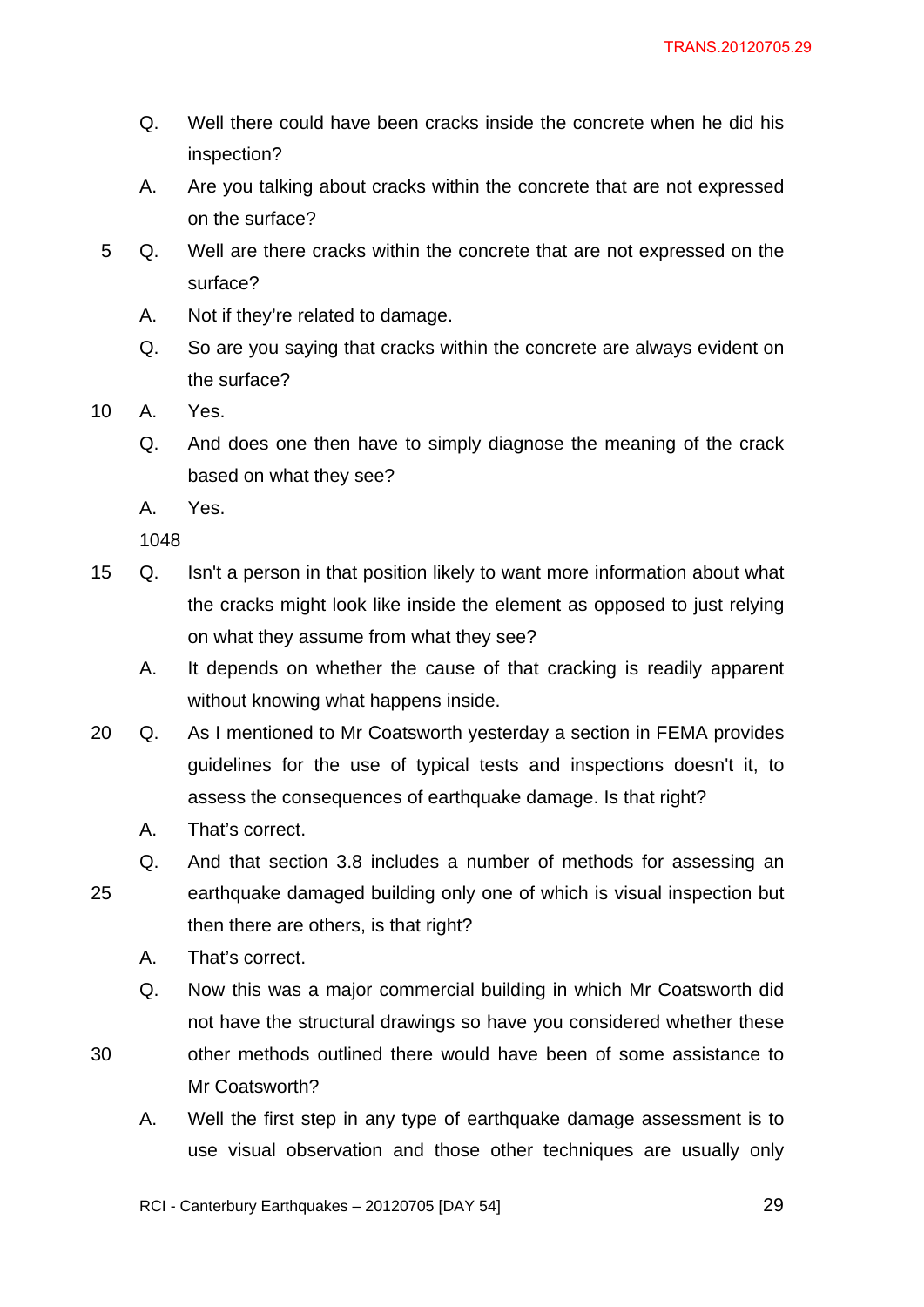employed when there is need to do so and that's why they're presented there. In most cases those other techniques are usually not required.

- Q. So looking to the future should an engineer carrying out that type of assessment be equipped with that sort of equipment or not?
- 10 5 A. I would say that it is inappropriate to equip engineers with all of that equipment most engineers don't have the training to use some of that equipment it's very specialised and the time required to, to use that is usually not warranted until there is some evidence from the visual observations that there is some reason for doing further investigation in a given area.
	- Q. And dealing now with the question of seismic analysis which you say was not something which Mr Coatsworth needed to do. The seismic analysis that you were meaning there is considering the capacity of a building to withstand a future hypothetical earthquake or earthquakes. Is that right?
	- A. Yes.

15

20 25 Q. Now in your evidence you say that in this case the absence of visible physical damage, I'm sorry, the absence of visible physical evidence of some diminution of capacity would be all the more significant if the intensity of earthquake shaking that prompted the assessment was near that of a design level event and you also say in the absence of evidence of physical damage the building can be assumed to be capable of withstanding another earthquake of equivalent force to the earthquake that resulted in the inspecting taking place. So isn't, is it inherent in those comments that this assessment of diminished capacity which Mr Coatsworth carried out in effect included consideration of a hypothetical earthquake, namely, a design level event?

30 A. Well it included the consideration that the building should be able to withstand an earthquake of equivalent intensity to what it just experienced and if there was knowledge obviously that that was a design level event then, yes, the answer would be, yeah, it can withstand a design level event again.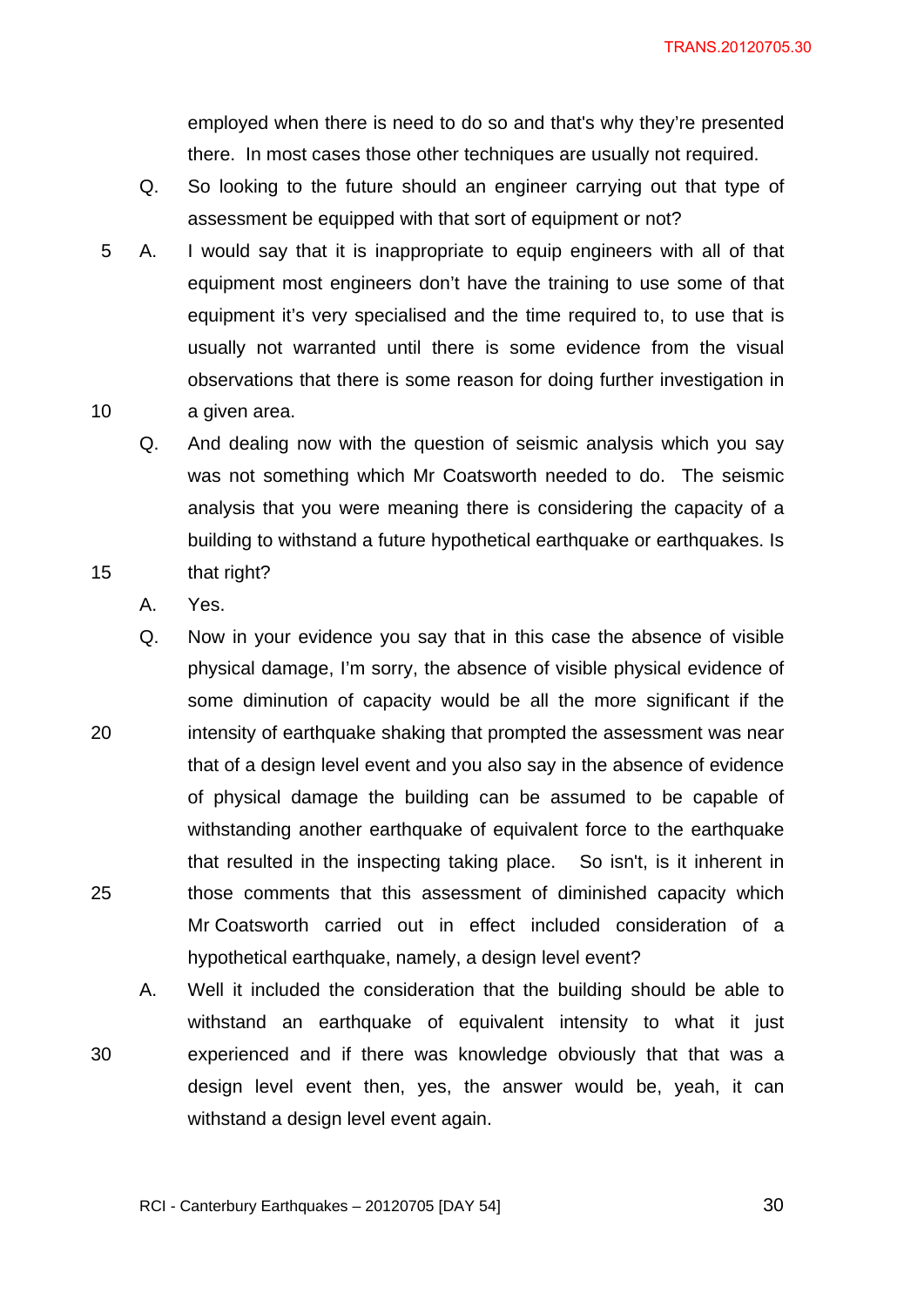- Q. So in that sense he has formed a view about the capacity of the building to withstand a particular event namely a design level event?
- A. Yes.

10

- Q. And he's not turned his mind to the possible performance of the building in an event above design level?
- A. That's correct.
- Q. This assessment of seismic capacity in a hypothetical event; Mr Coatsworth gave some evidence yesterday that it would have cost, I think \$25,000, he said to carry out. The assessment of seismic capacity can take place in a number of different ways can't it, ranging from quite
- straight forward to more complex, would that be right?
	- A. That's correct.
	- Q. And at the more straight forward end of the spectrum we have I think the, it is the initial evaluation procedure which I think you've referred to
- 15 in your evidence. Is that right?
	- A. Yes.
	- Q. And that's a procedure which an engineer can undertake which can result in an assessment of the extent to which the building complies with new building standard, is that right?
- 20 A. That's my understanding yes.
	- Q. And that assessment can be carried out in hours rather than days would that be right?
	- A. That's correct.
	- Q. And at the other end of the spectrum and more expensive end of the spectrum complex, computer modelling. Is that right?
	- A. Yes.

25

- Q. The FEMA 306 document refers to the use of seismic capacity assessment in assessing earthquake damaged buildings doesn't it, is that the underlying principle?
- 30 A. Yes.
	- Q. And what it contemplates is using the earthquake damage to consider the way the building performed, is that right?
	- A. Yes.

RCI - Canterbury Earthquakes – 20120705 [DAY 54]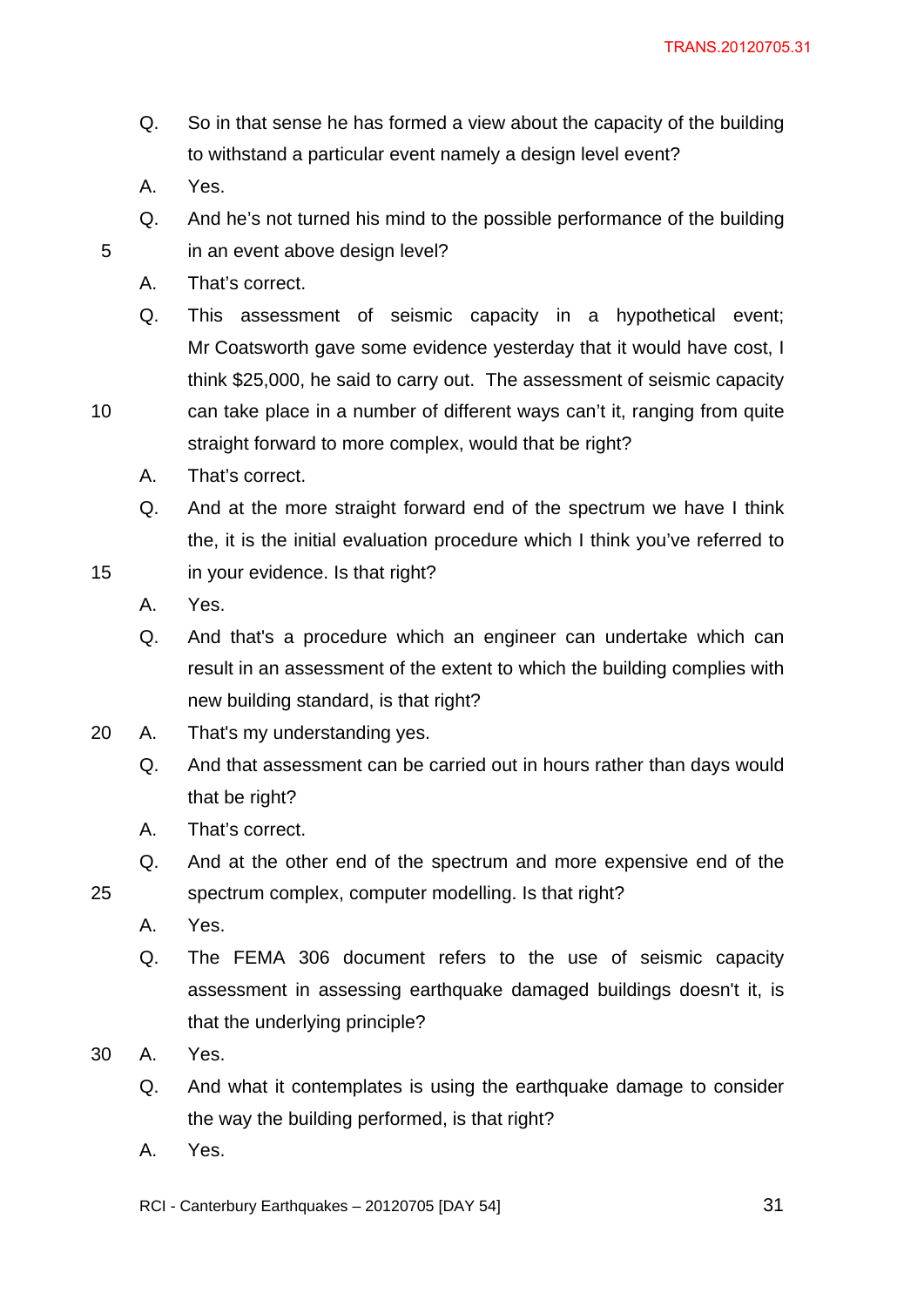- Q. And your capacity spectrum method that you referred to in one of your papers is a tool which can be used for that purpose as well, is that right?
- A. That's correct.

10

25

- Q. So does one work out theoretically how the building would have performed in a particular earthquake and then compare it to how it did perform in that same earthquake?
- A. That's the intent of the FEMA procedure, is you want to, your analysis model and prediction of what it would have done should be, should be close to what it actually experienced and if there's a difference then obviously the anal – there's something wrong probably in the analysis but yeah, the idea would be that you want to perform an analysis of the building and have the prediction of what that analysis would say would be the result should be close to what the building actually experienced in the earthquake.
- 15 Q. Can you then use that information to determine at what capacity level the building might fail?
	- A. Yes, if you have the information to do that type of prediction you should be able to come close to predicting at what level the building might fail.
- 20 Q. So a building owner or tenants could be told well in this particular building at this particular level of earthquake we could expect the building may well fail?
	- A. Yes.
	- Q. There's no particular reason why Mr Coatsworth couldn't have said to Mr Drew and/or the owners, "I can do more than just look at diminished capacity, I could actually work out the capacity of this building in a future earthquake", is there?
	- A. Well I think the answer to that is that obviously he could but he would be remiss in telling the owner "I can spent \$25,000 of your money to tell you that what the capacity of the building is" when it's a relatively modern building which anybody might expect to have capacity equal to, equal to or greater than the design level event. There may not be a perceived need to, to do that analysis.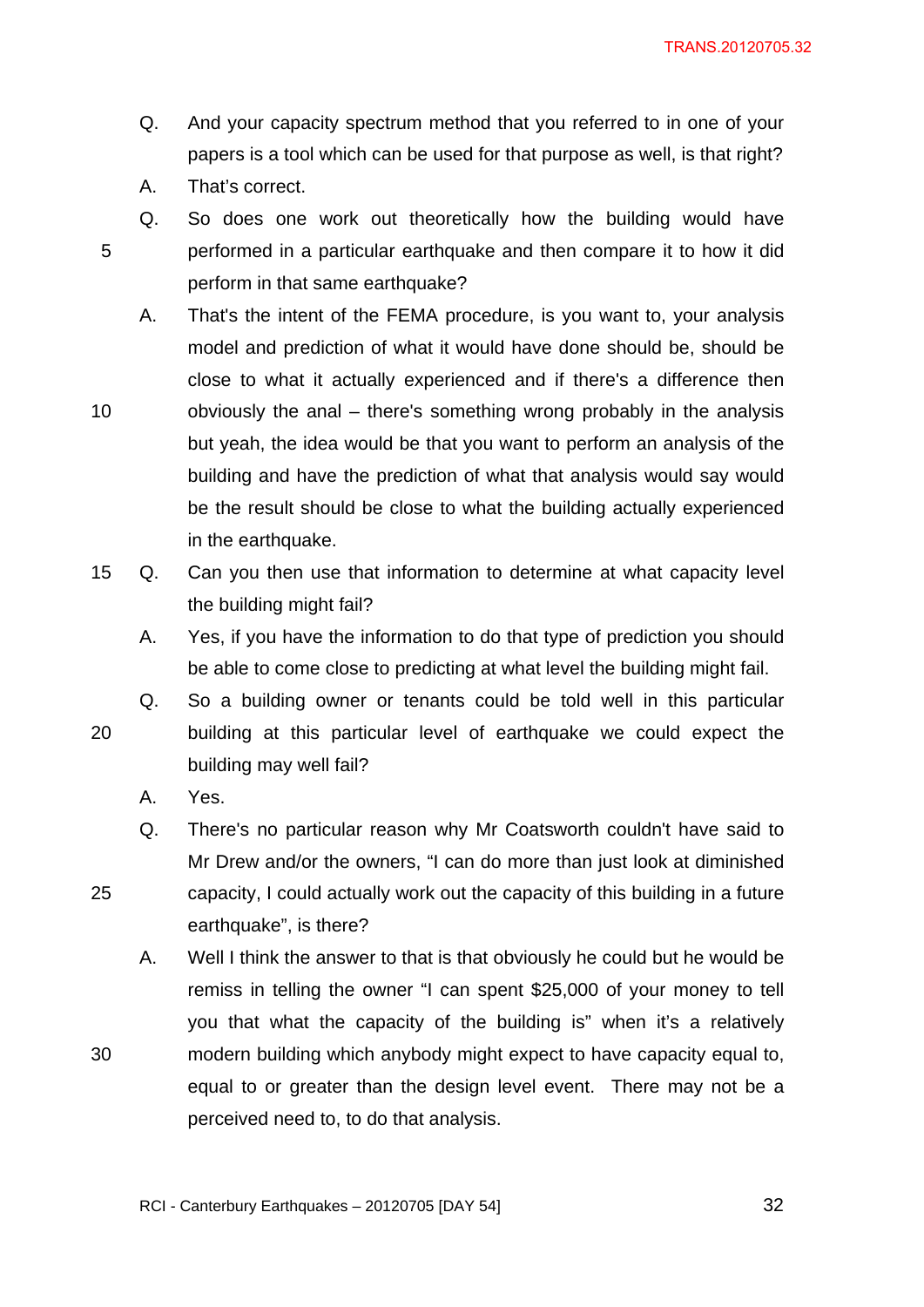- Q. But it's evident there's a continuum that an engineer has available to him or her in assessing a building ranging from very brief external visual assessments right through to a computer based capacity assessment is that right?
- 5 A. Yes.
	- Q. And that what Mr Coatsworth has done is to draw a line somewhere along that continuum and say to the owner, "That is what I propose to do", correct?
- 10

A. Well he not only did that he also said in his proposal if there is damage then he would, then he would see the need of doing the analysis, doing an analysis but what he said is, "In the absence of damage I don't think it's necessary to do this second step".

- Q. There is more he could have done; he just made the decision not to do it?
- 15 A. And that's consistent with standard practice is, you don't go into a building that's been damaged and offer to do a lot of analysis for a building that has little or no damage.
	- Q. But isn't the problem here that it was he who decided that and not the owner and the tenants?
- 20 A. Well he proposed that and the owner accepted it so the owner if the owner wanted to have more analysis or thought more analysis was needed the owner could have requested him doing so or if the owner questioned, "Well why aren't you doing the analysis?" he could have explained why.
- 25 1058
	- Q. You don't think that engineers in this position generally should explain to the layperson I can do all these things to determine whether your building is acceptable to occupy, and we'll discuss what they are, and you will decide where the line is rather than me?
- 30 A. That certainly can be done and in a lot of cases it is done. My personal experience is that when given a range of options most owners choose the one that's going to cost less at the beginning and will then only authorise additional expense when the engineer explains to them that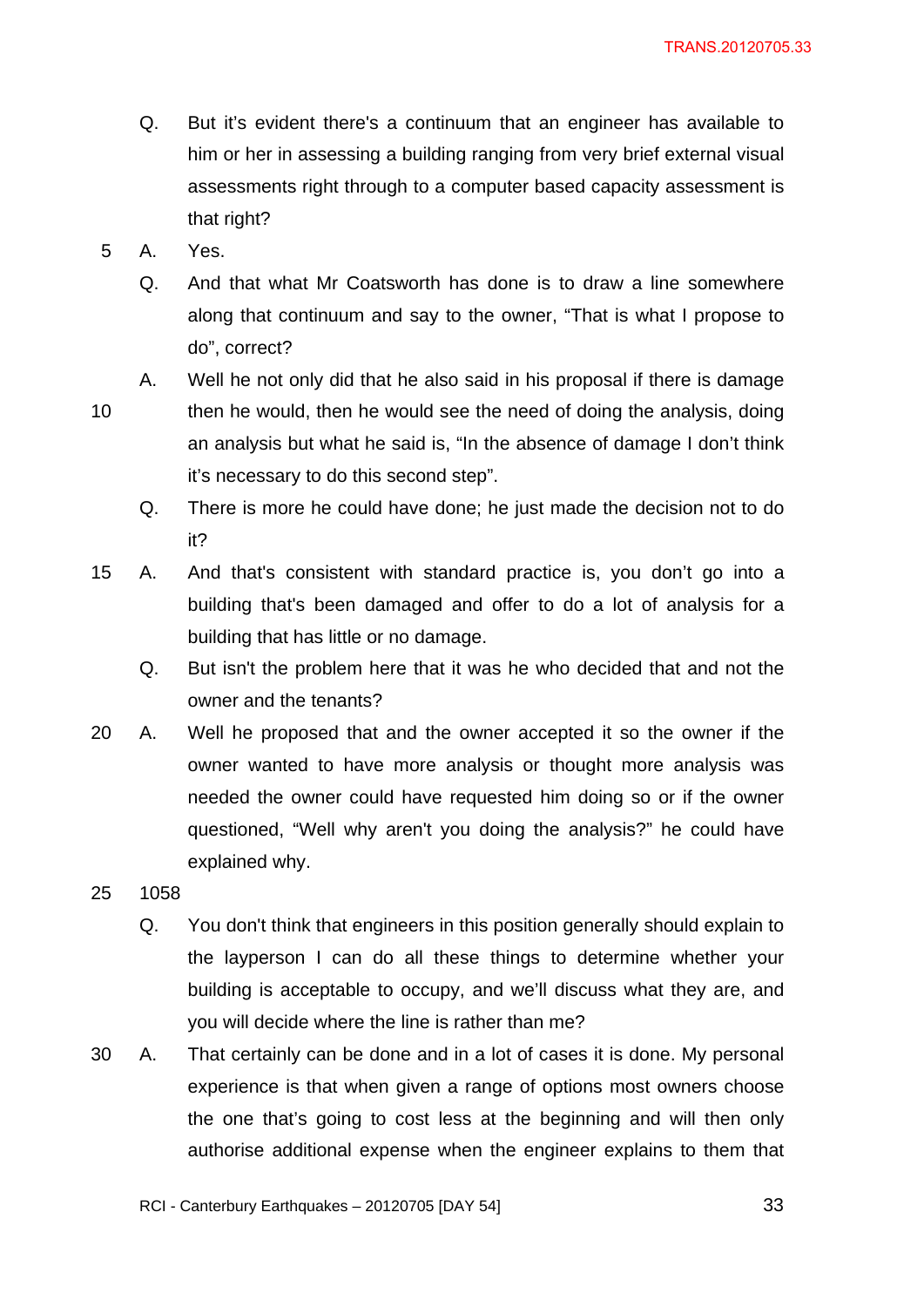it's needed. Most owners don't opt for a lot of additional analysis without any justification from the engineer.

- Q. I see, that is when given the range of options, is that right?
- A. That's correct.
- 5 Q. Thank you.

#### **RE-EXAMINATION: MS BRYANT**

- Q. Just one small clarification Mr Kehoe. You may recall earlier when you were discussing the evidence of Professor Priestley a question was raised whether or not you were talking about a crack of .2 millimetres or 2 millimetres, do you recall that discussion?
- A. Yes.

10

20

- Q. Would a crack of 2 millimetre width refract through the vinyl lining?
- A. I would say that 2 millimetres may or may not reflect through vinyl lining, it would depend on a lot of circumstances. It's possible it could or it
- 15 could just show up in separations between the vinyl tiles.
	- Q. Thank you.

#### **QUESTIONS FROM COMMISSIONER FENWICK – NIL**

#### **QUESTIONS FROM COMMISSIONER CARTER:**

- Q. Mr Kehoe, I understand that you visited New Zealand twice on behalf of US agencies, once after the  $4<sup>th</sup>$  of September and again after the 22<sup>nd</sup> of February events, is that correct?
	- A. That's correct.
- Q. And you had the opportunity I think you said to listen in to some briefings on one or more of those occasions, is that right?
- 25 A. That's correct.
	- Q. I'm interested in the way the practice of post-earthquake inspections are carried out here in comparison with what might have been used to in the United States. We have been told that there is a document that produced by the New Zealand Society of Earthquake Engineers which is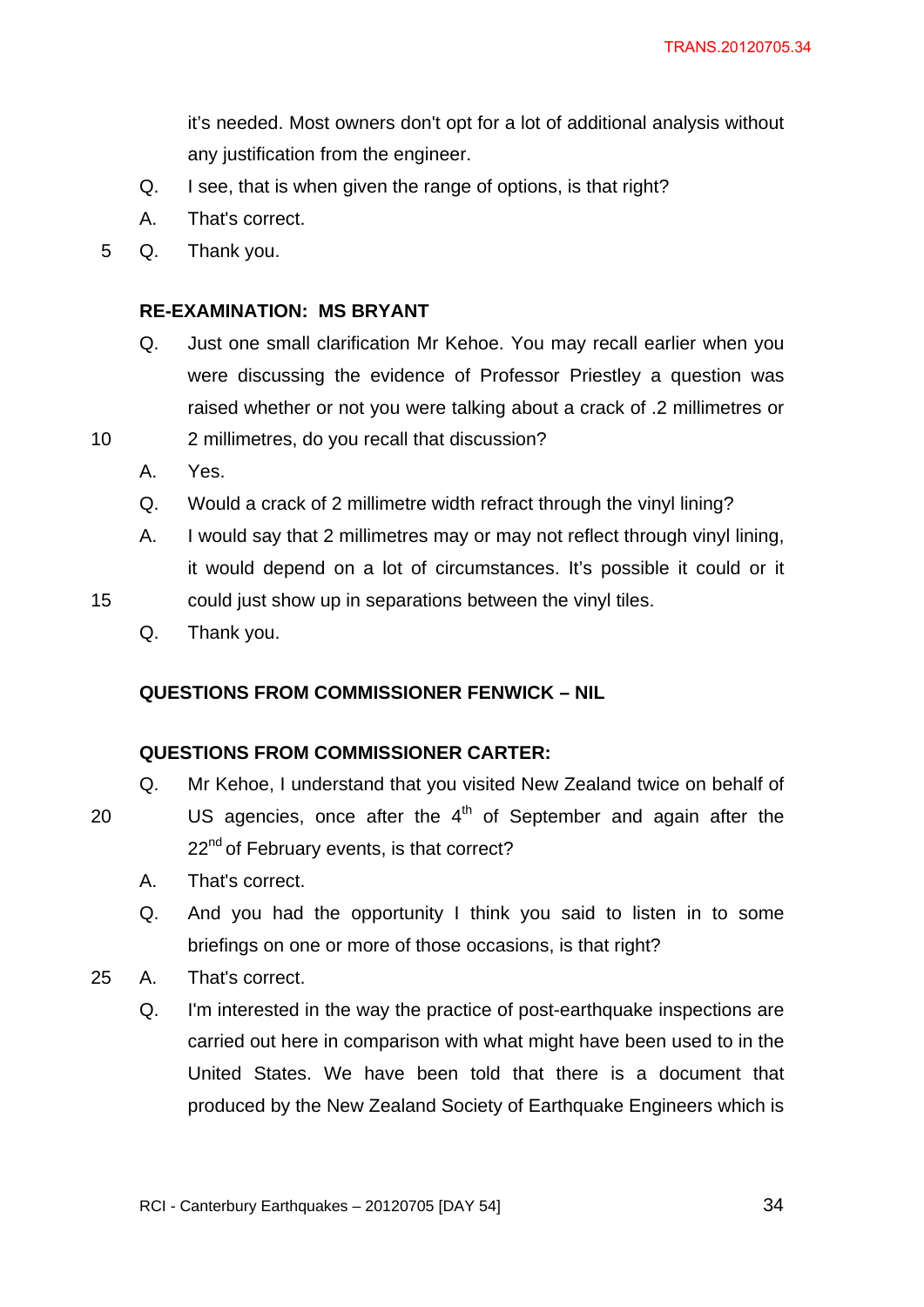the guideline which has got wide practice in application in New Zealand. Do you see that that's generally modelled on the ATC-20 document?

- A. I think the general concept is very much similar to the ATC-20 document, yes.
- 5 Q. Thank you. There's two aspects of it that I'd just like to hear your views on. One is the possibility of alerting engineers to what scale of aftershock that they should be considering when they report on their examinations Is it common practice to identify the level of aftershock that might be considered by the inspecting engineers?
- 10 A. Yes, it's commonly assumed that there will be aftershocks and they would normally be up to one order of magnitude less than the main earthquake.
	- Q. So that's the practice in the United States at the moment?
	- A. Yeah, and that's in the ATC-20 document it says that.
- 15 Q. And we have heard that that's what our inspecting teams were told. Did you hear anybody tell our teams that that was what they were looking for?
	- A. No I didn't hear that specifically.
- 20 Q. Thank you. There's one other aspect and that was reported in your evidence in 3.5 where you noted that the NZSEE guidelines talk about the colours of tags and what they mean and you use the words that green (safe to occupy), yellow (restricted use), red (unsafe) is the way you described it here. Are those words used in the American practice, USA practice?
- 25 A. Red (unsafe) is the same, yellow has two meanings, either restricted use or limited entry and green there was, there's been some change in the terminology for green, whether it's safe to occupy was the original language but now the common language is just that it's been inspected.
- 30 Q. Thank you so does that indicate there's been some cause for concern over interpretation of what a green sticker conveys to the public in the United States?
	- A. Yes.
	- Q. Thank you.
	- RCI Canterbury Earthquakes 20120705 [DAY 54]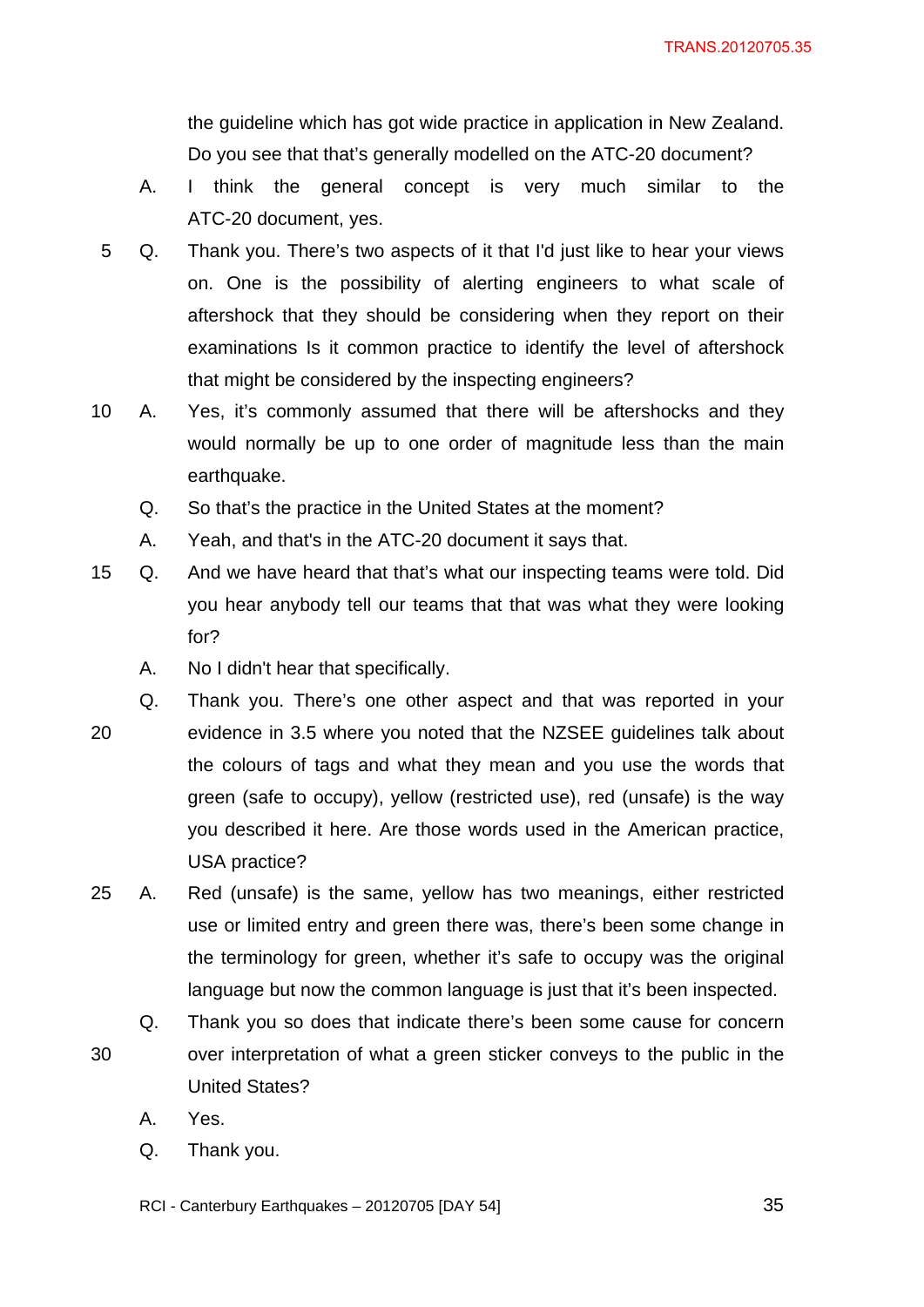# **QUESTIONS FROM JUSTICE COOPER - NIL**

# **WITNESS EXCUSED**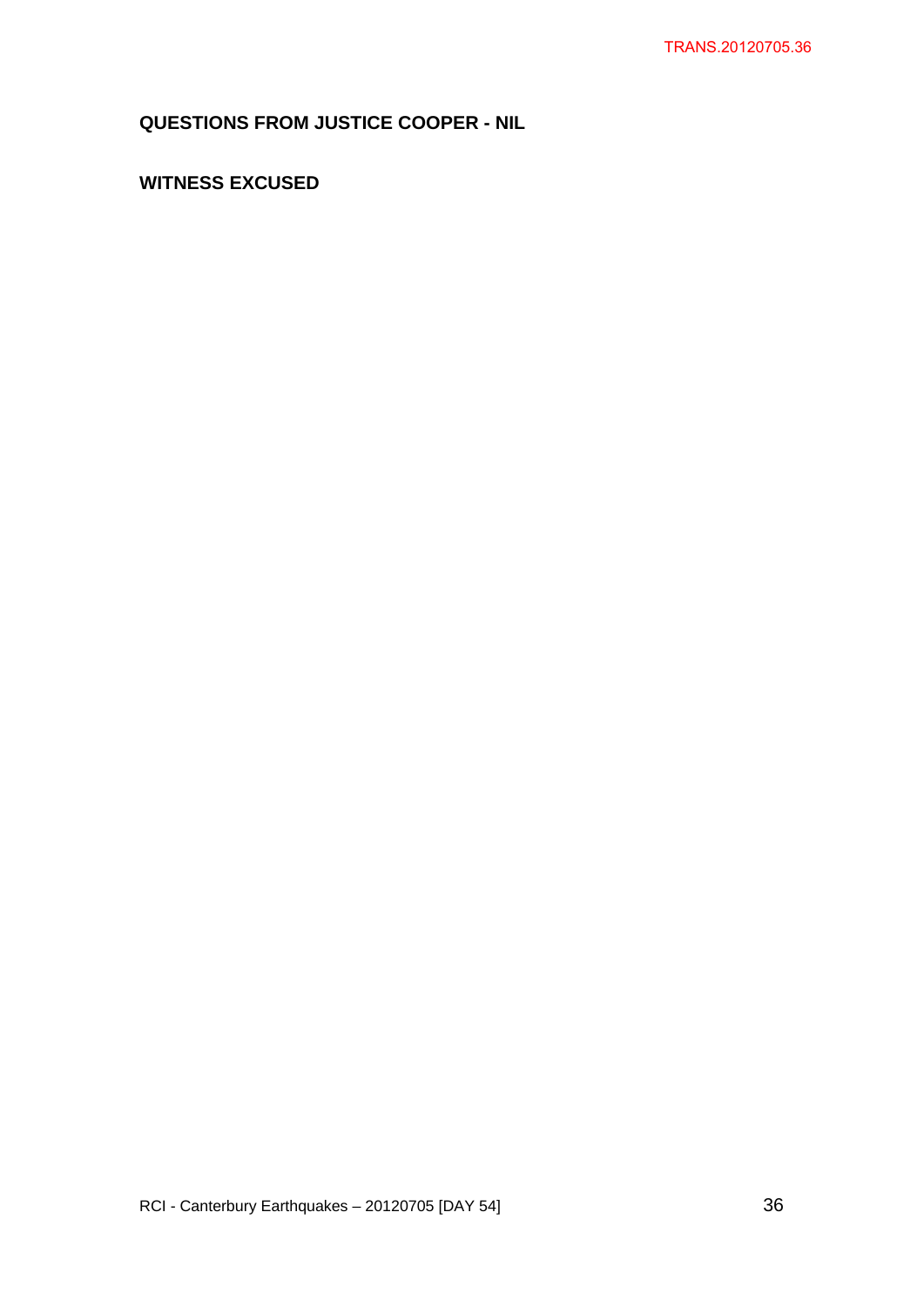# **MR PALMER CALLS**

# **DANIEL LEE MORRIS (SWORN)**

- Q. Mr Morris, is your full name Daniel Lee Morris?
- A. It is.
- 5 Q. Do you reside in Christchurch?
	- A. Yes.
	- Q. And are you a company director and do you run a concrete grinding and polishing business?
	- A. Yes I do.
- 10 Q. Do you have with you your statement of evidence that has been provided to the Commission?
	- A. I do.
	- Q. Could you please read that evidence starting at paragraph 2, and I'm going to ask you a question at the end of paragraph 3?
- 15 A. Okay.

# **WITNESS READS BRIEF OF EVIDENCE AT PARAGRAPH 2**

- 20 25 A. "I previously owned and operated a concrete cutting business which traded as Knock Out Concrete Cutters. I started the business in about '91 and sold it in 2000. For a period of around five years in the 1990s Knock Out was involved in drilling a number of holes in concrete beams and floors in the CTV building. Of course in those days the building was not known as the CTV building. Knock Out was contracted out to carry out the drilling for the purpose of installing cabling, plumbing and other purposes. The work was done on a number of occasions for different tenancies and across a number of floors of the building. The holes will have ranged in size from 40 millimetres to 100 millimetres. We were not often contracted to drill holes smaller than this. Our equipment was needed for these larger holes which is why we were brought in."
	- Q. If I could just ask you a question there. Are you able to say which members of your firm did the work?
	- A. No.

30

Q. And you know about the work then because of your role as manager of it, is that correct?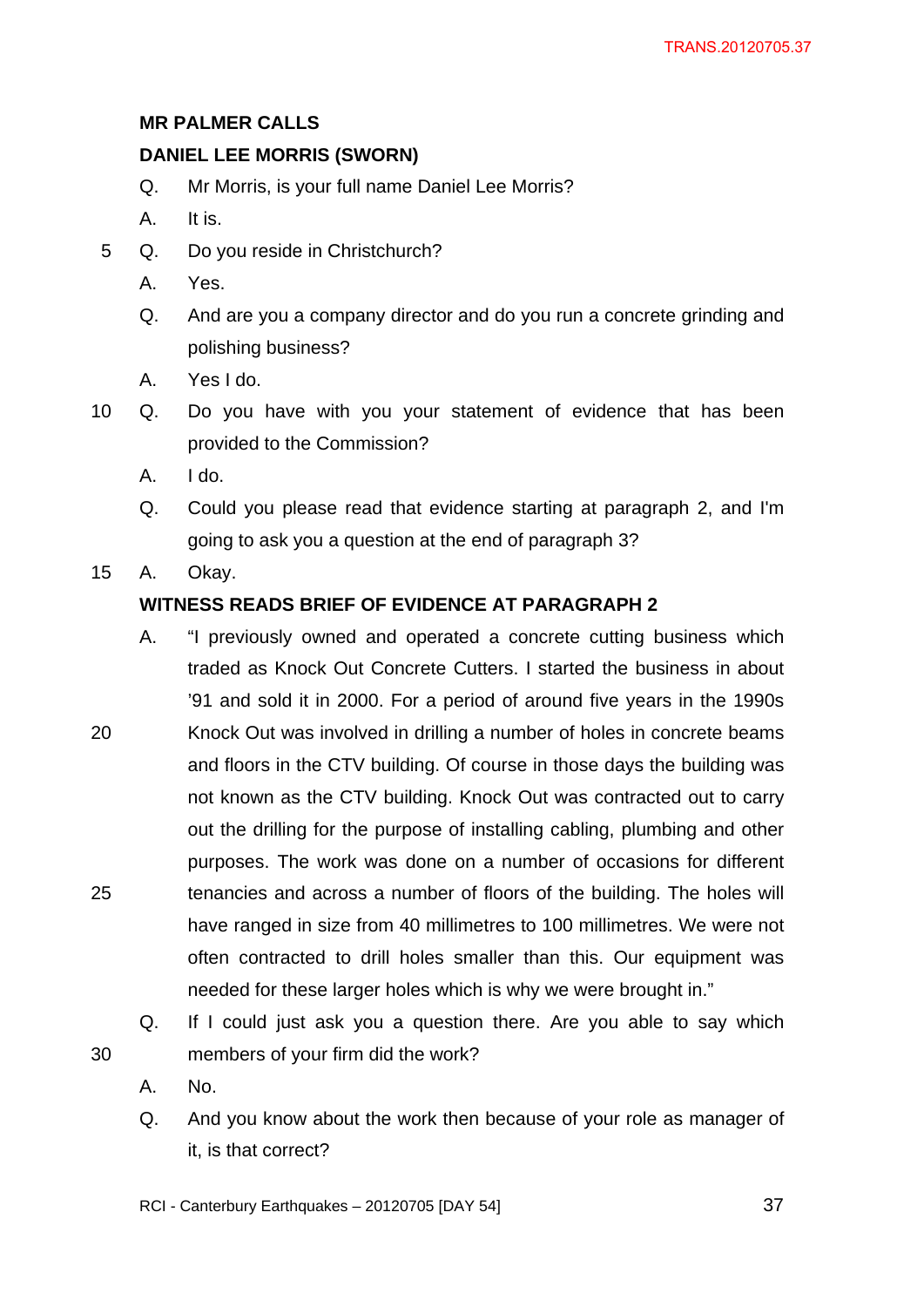A. Yes.

Q. Could you continue at paragraph 4 please?

**WITNESS CONTINUES READING BRIEF OF EVIDENCE AT PARAGRAPH 4** 

10 15 20 25 5 A. "At the CTV building and many others sometimes when we were drilling such holes we would hit the reinforcing in the concrete beams. We would stop work and speak to the head contractor about shifting the hole so as to avoid the reinforcing. Sometimes it was possible to shift the marked hole, a marked out hole but sometimes it was not practical and the head contractor would just tell us to cut right through the reinforcing which we did. It would take is two to three hours to cut these holes through reinforcing. All of our work was done specifically as directed by head contractors on an 'all care no responsibility' basis. These contractors included plumbers and electricians. We always spent a reasonable amount of time in the roof space because that is where the beams are therefore it was generally easy to see the beams and the holes cut in them by contractors including ourselves. The holes we drilled were not necessarily in a line but placed depending on the requirements. Many holes were cut in concrete beams. I could not say exactly how many but the drilling was extensive in the CTV building and there were, they were all over the place. My best estimate is that we would have drilled about 200 holes in the CTV building, about 50 of those would have been through the beams. I do not know how many holes were drilled by other contractors before and after our work there. I recall pricing a job at the CTV building a short time before I sold the Knock Out business. We did not get the job on that occasion but whoever did would have drilled more holes."

1108

30

Q. Could I just ask you a question there as well, you have referred to a figure of approximately 200 holes. How do you know that, where do you get that evidence from?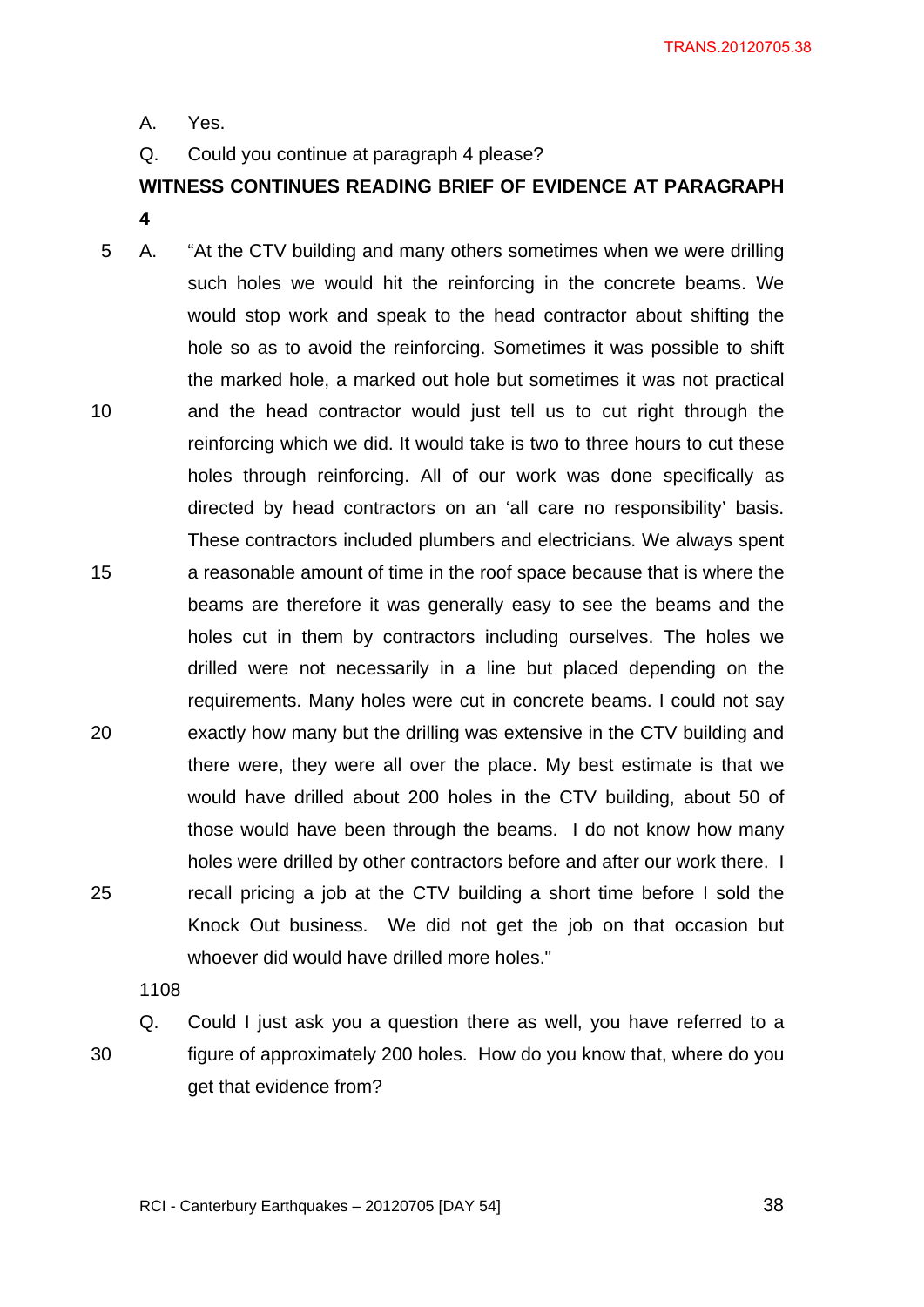- A. Well it was a long time ago and it is a bit of a guesstimate there really, but we were called to that building a number of times and 10, 20 holes a time would be the normal.
- Q. So that is your best guess assessment?
- 5 A. Yes.

- Q. And then you've referred to at least, oh, sorry, about 50 of those having been through beams. How do you make that assessment?
- A. Once again it is just by knowing the general way things work, um, out of say 200 holes I would have thought 50 would go through the breams, mainly they are through the floors but then they extend their electric work and that out through the floors from you floor openings.
- 15 20 25 Q. Thank you, continue at paragraph 7 please. "Cutting holes in concrete beams in this manner was not unique to the CTV building and still occurs around town today. Often it included cutting through reinforcing, around one-third of all holes would require some cutting of reinforcing. The reinforcing cut in such drilling included high tensile reinforcing. This would require longer time and involve greater damage to our tools and therefore cost to contractors we worked for. We used to charge a triple rate for excessive steel holes. Collapse of the CTV building. When I heard about the collapse of the CTV building I immediately thought about all the holes that had been drilled in the beams. I mentioned this to others which led to someone from the Department of Building and Housing, DBH, contacting me to discuss what had happened. I spoke to a couple of people by telephone from or on behalf of the DBH in around May or June 2011. I do not recall their names. I told them about the size and number of holes that were drilled. I was not asked for an interview and I do not know what came of the information I passed on."

## **CROSS-EXAMINATION: MR REID – NIL**

#### 30 **CROSS-EXAMINATION: MS BRYANT - NIL**

RCI - Canterbury Earthquakes – 20120705 [DAY 54]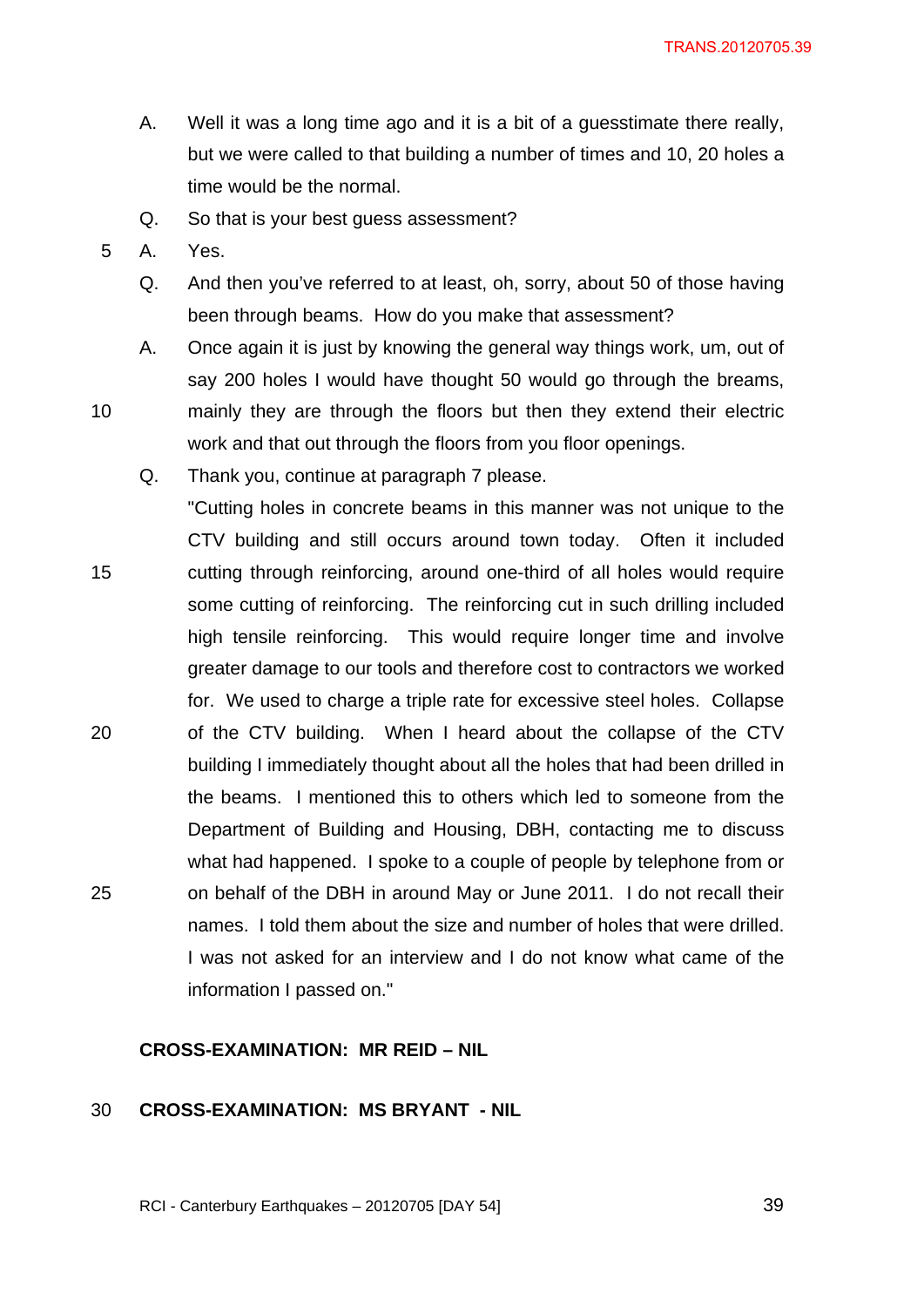## **CROSS-EXAMINATION: MR ZARIFEH**

- Q. Mr Morris, you appreciate I imagine that it is important for the Royal Commission to get accurate information and as much as detail as possible?
- 5 A. Sure.
	- Q. So I want to take you through your brief and some of the paragraphs and see if we can get any more clarification of what you say. Firstly you say that you operated Knock Out Concrete between '91 and 2000, so is that the years that you are talking about the drilling of these holes?
- 10 A. No I believe it was probably from '95 up to 2000.
	- Q. 'Cos you talk about a period of five years in the 90s?
	- A. Yes.
	- Q. When you say you, "Believe it was then," are you not sure?
	- A. Not 100%, no.
- 15 Q. Why is that?
	- A. Oh, just a long time ago, we did a lot of jobs.
	- Q. So you think it's '95 to 2000?
	- A. Yes.
	- Q. And how many people did you have working for you at that time?
- 20 A. Twenty, 25.
	- Q. But you were the manager, you were managing director?
	- A. Yes.
	- Q. And so you are aware of all the jobs that were on the go?
	- A. Yes.
- 25 Q. And obviously you're invoicing and payments?
	- A. Pretty much, yes.
	- Q. You'd be aware of who you did the jobs for?
	- A. I can't remember, no, can't recall.
	- Q. Right, so you can't tell us any of the head contractors in the
- 30
- A. Oh, it was electric, one was an electrical outfit but I can't remember what one.

CTV building that you would have done the drilling for?

- Q. Have you got any records still?
- RCI Canterbury Earthquakes 20120705 [DAY 54]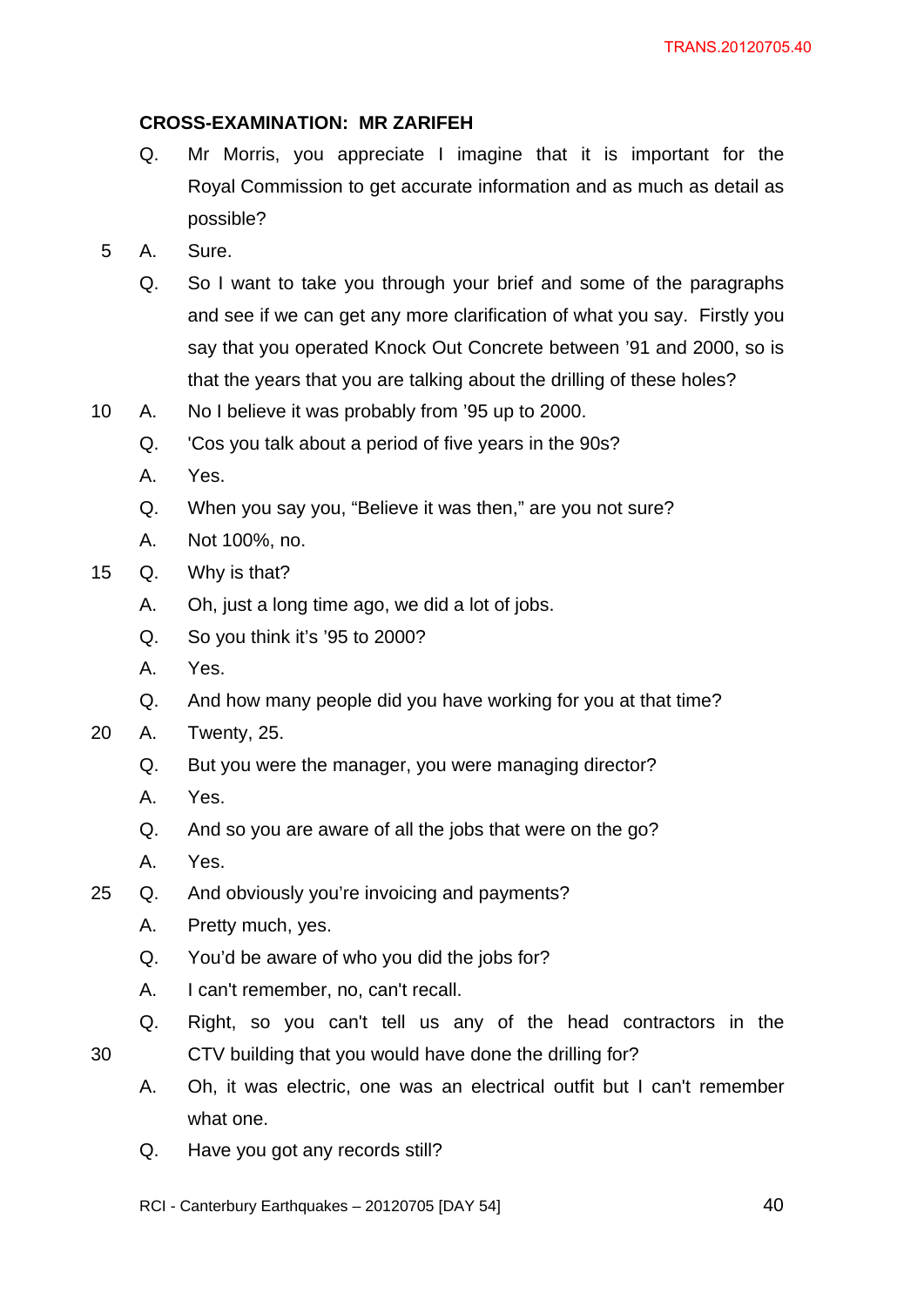- A. No.
- Q. What, 'cos of the time has elapsed?
- A. Yes.
- Q. Would you have provided invoices the contractor?
- 5 A. Yes.

- Q. You don't have those now?
- A. No.
- Q. Why is that?
- A. I sold the company in 2000 I think they have downsized; I haven't approached them of course but...
	- Q. But when you sold it, did you provide all your records, did they would you not have kept your records?
	- A. I would imagine yes.
	- Q. What, that you kept them or you provided them?
- 15 A. That we'd provided them.
	- Q. What, even invoices that had been paid in the past, surely you'd keep those?
	- A. Well, not that I recall.
	- Q. So you are not sure whether you kept them or not –
- 20 A. No.
	- $Q. but you haven't got them?$
	- A. No.
	- Q. All right. Well what about the tenancies that you worked on, which tenancies were they?

# 25 A. I don't know.

- Q. You can't name any?
- A. No.
- Q. But you are sure that it was the CTV building?
- A. Yes.
- 30 Q. Well how do you know that?
	- A. Well I dropped off some equipment there one day, I think I took a man down there and I went back and it was the CTV building, wasn't called that then but...
	- RCI Canterbury Earthquakes 20120705 [DAY 54]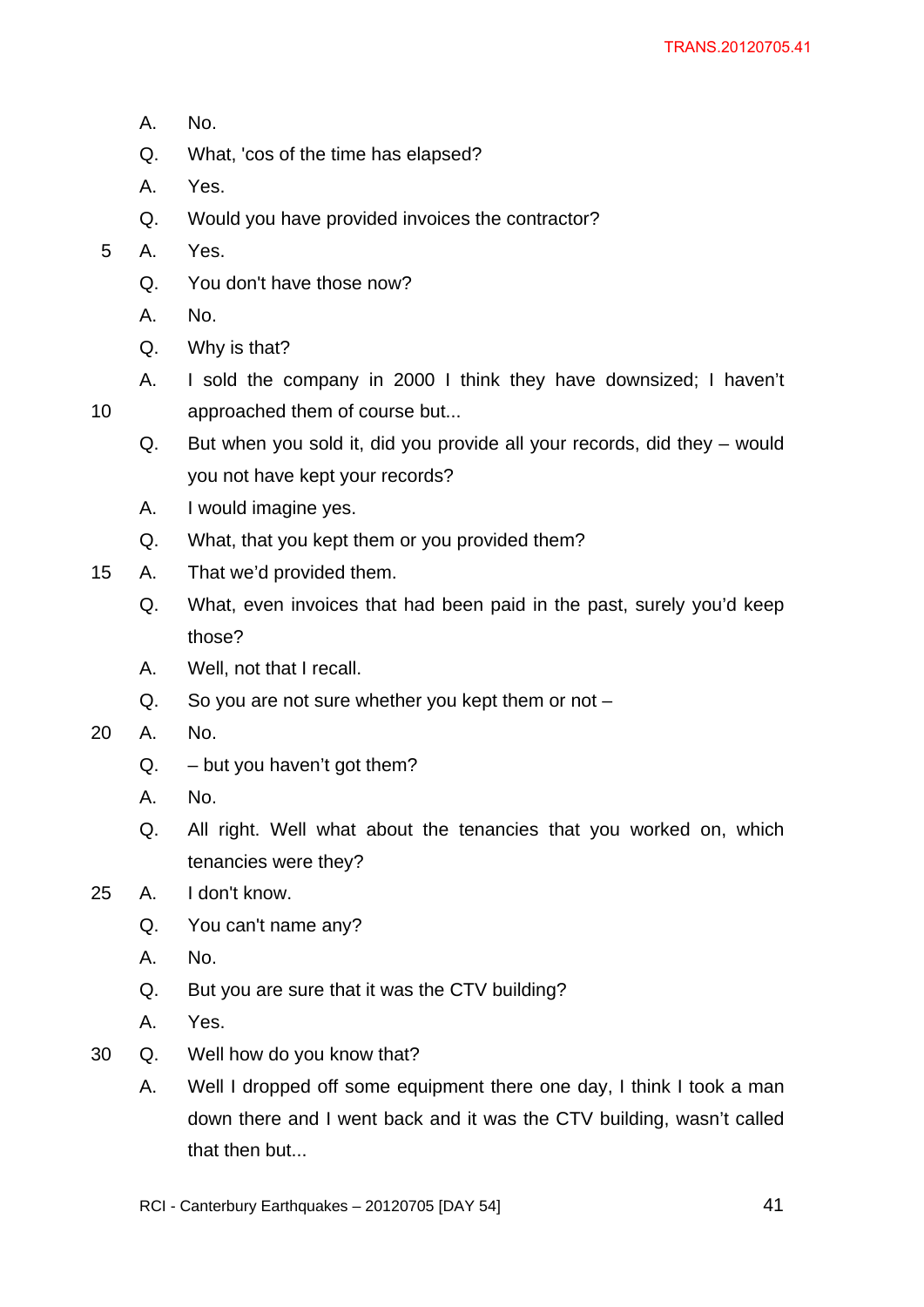- Q. And what was that job?
- A. Drilling.
- Q. So that was one occasion?
- A. Yes.
- 5 Q. What was being drilled then?
	- A. Holes.
	- Q. Silly question?
	- A. I don't know where, I didn't go into the building.
	- Q. Right. So you just dropped someone off?

10 A. Yes.

- Q. One of your workers?
- A. Yep.
- Q. To do a, presumably a drilling job?
- A. To meet someone else that was there to help him. yes.
- 15 Q. But you have got no idea who it was for or even exactly when
	- A. I can't recall, no.
	- Q. Right. So is that the only one occasion that you had any connection with the CTV building yourself –
	- A. Yes.
- 20 Q. in terms of drilling?
	- A. Yes.
	- Q. So, what are you relying on for your estimate of the number of holes that would have been drilled?
	- A. Ah, just, just memory. I can't recall who they were for, exactly what years we did it.
- 25
	- Q. Right, but what I am trying to understand to be, because we want accuracy if we can?
	- A. Yes.
	- Q. Is what is your memory based on, what facts?
- 30 A. Um, well it's just on memory.
	- Q. Right, I understand that but what do you remember, do you remember people telling you they drilled holes there or do you remember seeing invoices for particular holes being drilled?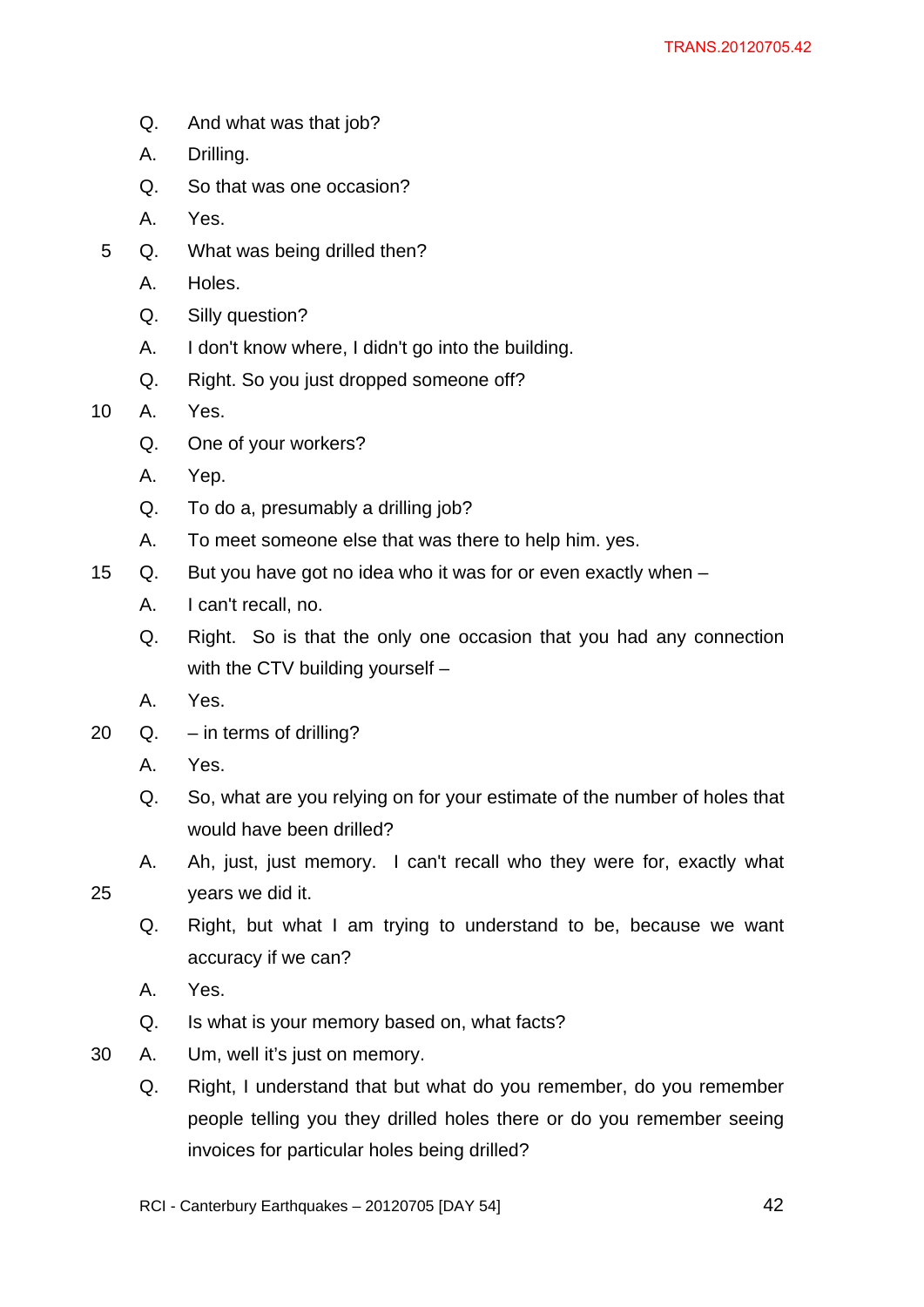- A. I remember phone calls and sending the boys down there, yeah.
- Q. And what you remember, 200 times that happening?
- A. No. No, you'd send a driller down there he might be maybe there for a day and he may drill 20 or 30 holes.
- 5 Q. Right and you say he may but you can't actually remember that, right?
	- A. Not 100%, no.
	- Q. So, as you said the 200 is a guess?
	- A. Yes.
	- Q. It could be wildly out?
- 10 A. Yes.
	- Q. The 50 into beams is a guess?
	- A. Yes.
	- Q. That could be out as well?
	- A. Could be, yep.
- 15 Q. And did you say that a third of those 50 would have been steel?
	- A. On average, yep.
	- Q. Why do you say, what makes you say that?
	- A. Ah, it is just the nature of drilling through beams.
	- Q. So you are just saying that from your experience –
- 20 A. Yes.
	- Q. with other jobs, not your knowledge of the CTV building?
	- A. That's right, yep.
	- Q. All right, so that could be inaccurate too, you accept?
	- A. Yes could be.
- 25 Q. So because if it was 200 that is a lot of work isn't it on that building?
	- A. No.
	- Q. No?

- A. Not really.
- Q. How long does it take to drill a hole in a structure like a beam, a concrete beam?
- A. Ah, half an hour.
- Q. Unless you hit steel?
- A. Unless you strike serious reinforcing, yep.
- RCI Canterbury Earthquakes 20120705 [DAY 54]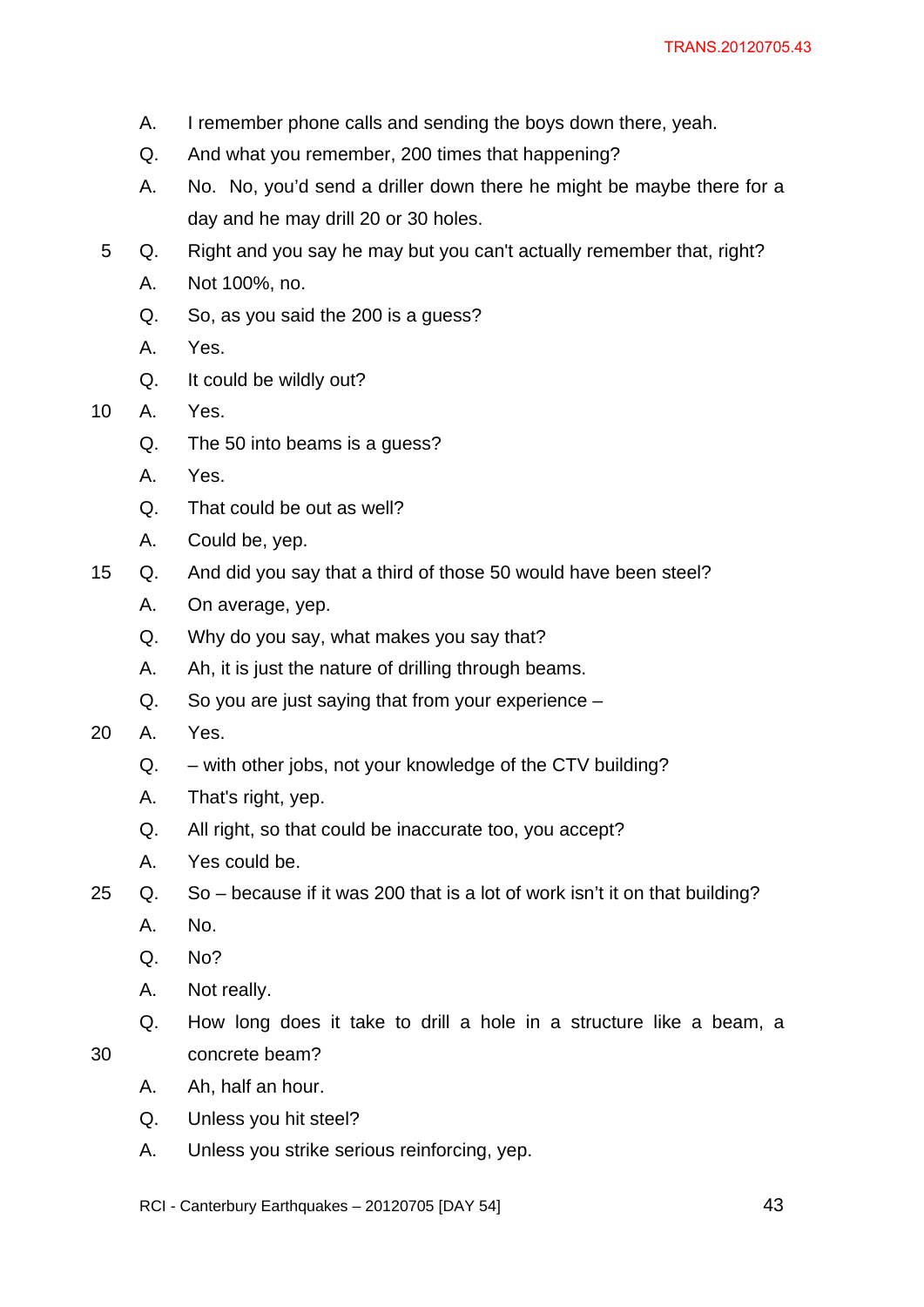- Q. And have to go through it?
- A. Mmm.
- Q. When you are drilling a hole through a structural member of a building, do you have to apply for a permit?
- 5 A. No. Not back then you didn't, I believe it may have changed now.
	- Q. When did it change?
	- A. Not sure.

- Q. 'Cos we heard from someone from the Council the other day who said,
- 10 one of the managers who said, you do need to get a permit, you think that is a recent thing?
	- A. I think that's recent. I don't believe that was the case in the '90s, no.
	- Q. So presumably you never got any permits for the holes that were drilled?
- 15 A. No.

25

- Q. And whose responsibility would it have been to get them if they were required?
- A. Ah, whoever's directing the...
- Q. The contractor that was...
- 20 A. We were all care no responsibility. We cut where the main contractor marks, um, and it's up to them to have got permission or gained the permits or...
	- Q. Did you ever enquire as to whether that had happened?
	- A. Well, no. It was common cause to be drilling through beams back then as far as I was aware.
		- Q. How many beams have you personally drilled through, or been present when...?
		- A. Hundreds, not in that particular building but...
		- Q. No, I'm talking generally.
- 30 A. Hundreds.
	- Q. Right. And has that ever caused you any concern?
	- A. Yes.
	- Q. Why?

RCI - Canterbury Earthquakes – 20120705 [DAY 54]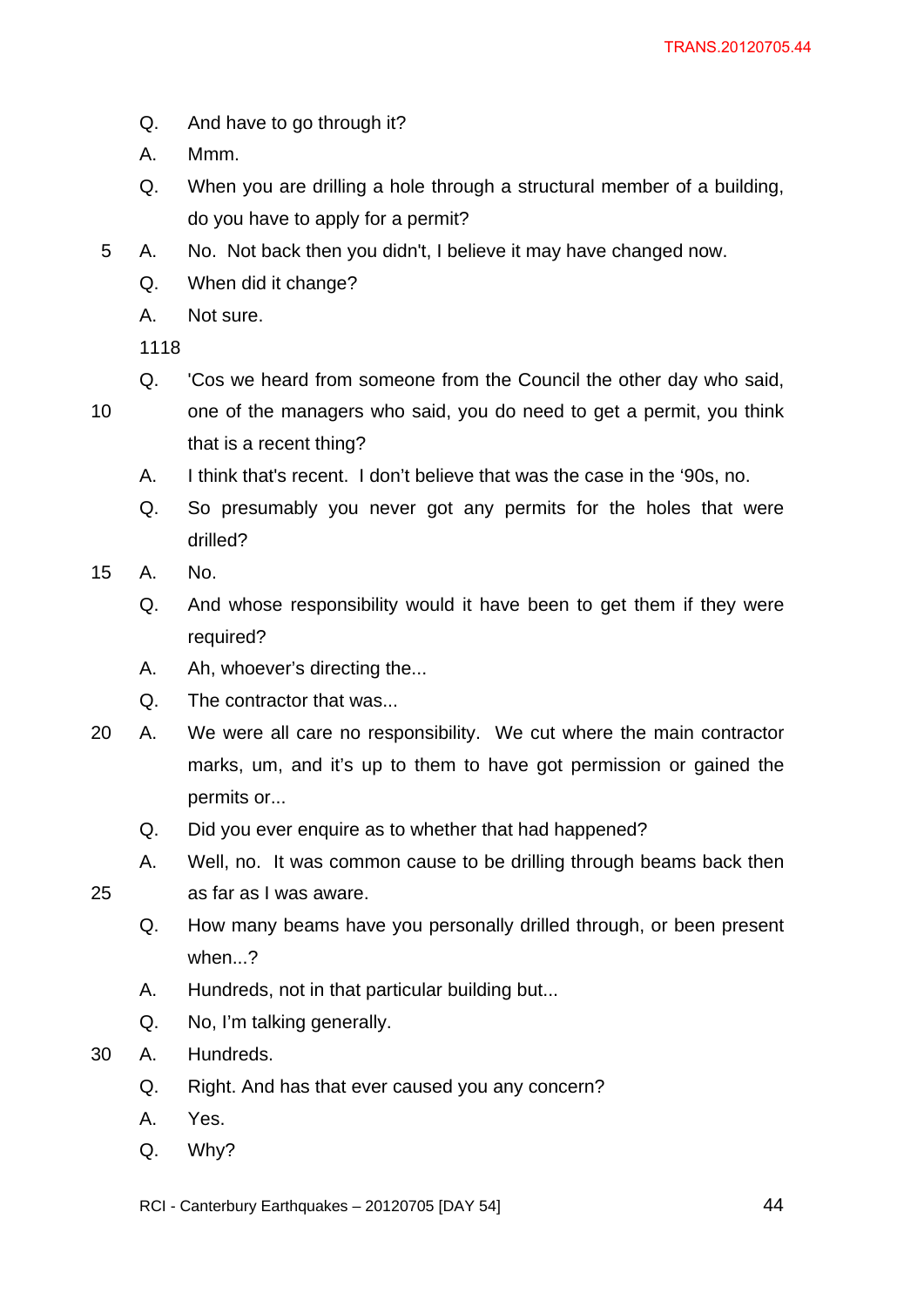- A. Well because the structural integrity of the building is compromised when it happens. However, it was that common that, um, it was just a done thing.
- Q. Right. And not just with your concrete company?
- 5 A. With all concrete cutting companies.
	- Q. Did you ever raise your concerns?
	- A. I believe I did but I can't recall who with. I just used to say, "Hey, look this isn't right".
	- Q. Who did you say it to, what kind of people?
- 10 A. The odd foreman or having a beer at work, you know, on a Friday I'd bring it up.
	- Q. And did you or any of your contractors that you worked for ever get an engineer in when such a hole was going to be drilled?
	- A. No.

25

- 15 Q. What about when the hole went through the steel?
	- A. Well, no. We would ask often if we strike major steel we would ask, "Can we move the hole?" Sometimes it was allowed, you know, we were allowed to be moving it but, um, maybe 50 percent of the time it was, "No it has to go there, carry on drilling", which we would and sometimes the steel would rip the teeth off the drill bits, um, but we would carry on putting the holes through where it was marked.
	- Q. And can you make any guess, again I guess because you won't be able to remember, but can you guess how many buildings around Christchurch your company would have been involved in drilling holes in beams?
	- A. Um, lots, 50 different buildings say.
	- Q. And your guess of 200 CTV building, accepting that could be wildly inaccurate as you've said –
	- A. Yeah.
- 30 Q. did you drill similar kind of holes from your memory in other buildings?
	- A. Yes.
	- Q. So CTV wasn't out of the ordinary?
	- A. No.
	- RCI Canterbury Earthquakes 20120705 [DAY 54]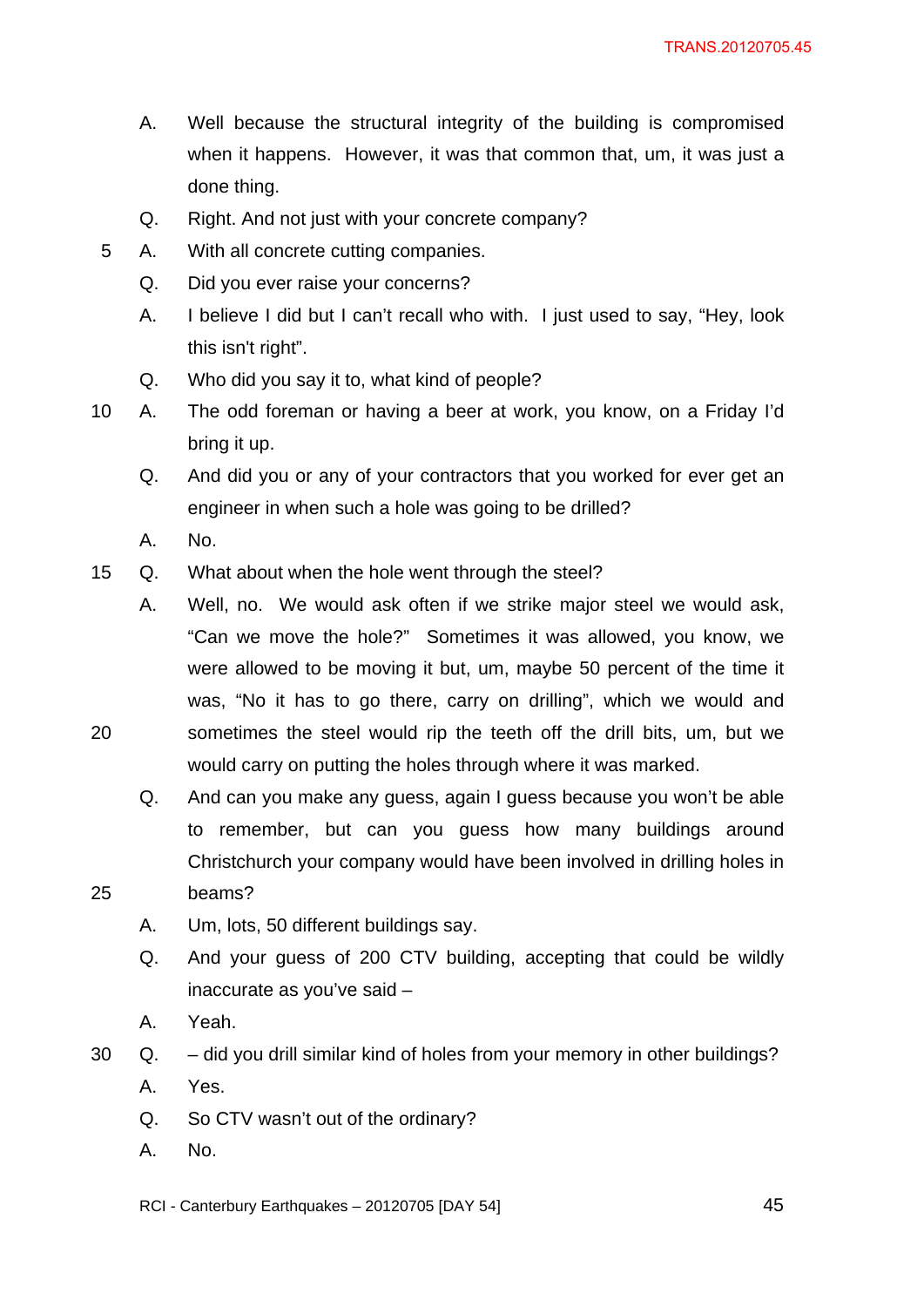- Q. And I guess you can't say from what you've said where on the CTV building these holes would have been drilled, where the beams were or you can't remember which tenancies?
- A. I didn't go in and see the holes being drilled so no.
- 5 Q. How do you know there were holes drilled in beams as opposed to floor slab?
	- A. I don't. Once again I'm going by the nature of the work we normally did.
	- Q. So I understand what you're saying that you're going from memory and your memory's hazy and you've got no records. So would you accept
- 10 that to rely on your memory as to the number of holes and where they were drilled is dangerous?
	- A. No, memory's memory, I mean...
	- Q. Right, you see –

20

A.  $-$  I'm not here to  $-$  I'm not here to make things up and I specifically remember –

- Q. No, no, no I understand that.
- A. being there and I believe it's relevant to the enquiry so...
- Q. And I understand that. I didn't mean it as a criticism. What I was meaning was that you've told us yourself that your memory's not that good because you can't recall any of the details but what I'm putting to

you is that we need to be cautious about relying on your memory –

- $A. -$  yeah, sure.
- Q. as to the number of holes and in fact where they were that's all.
- A. Sure, sure, yep.
- 30 25 Q. You see we've heard evidence from two USAR engineers that went to the CTV site after it collapsed in the day or two following the 22 February earthquake and obviously they were interested forensically in looking at the remains of the building and went over them, took a lot of photos, one engineer took over 500 photos. These two engineers gave evidence the other day and they also went out to the Burwood site where the remnants of the building are and they've gone over those again. My understanding is that they haven't seen any beams with drilled holes in them. That's not to say there aren't any beams with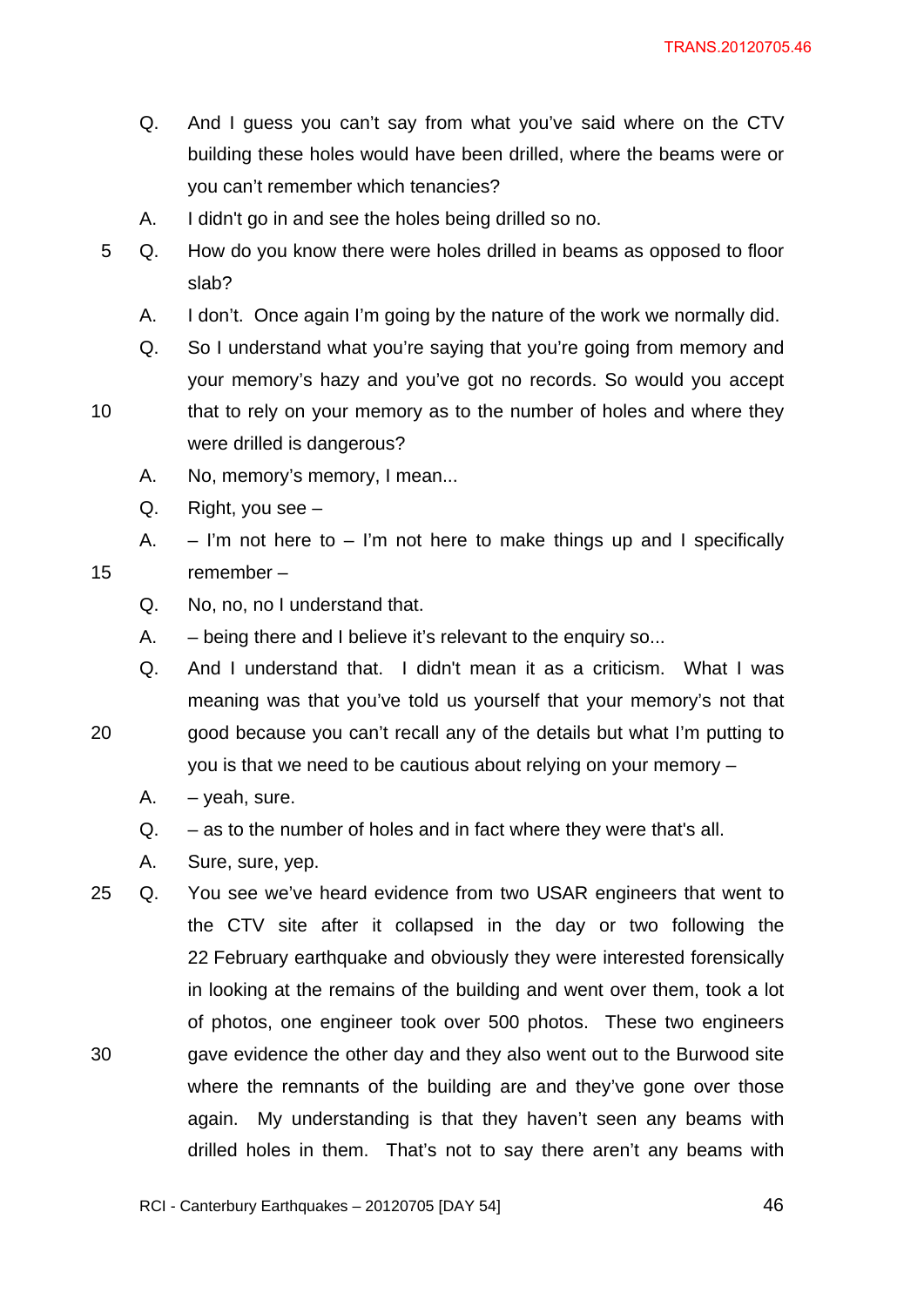holes but if there were a lot of holes in beams you'd think that they would have seen some evidence of that. What I'm suggesting to you from that and from your memory that perhaps when you heard that they CTV had collapsed and you thought could be all those holes that were drilled in there that you've overestimated the number of holes that were drilled, thinking that that could have been the reason or one of the reasons?

- A. They may have all been drilled in the floor but I doubt that.
- Q. But you can't be sure?
- 10 A. That's right.

5

## **RE-EXAMINATION: MR PALMER**

- Q. Just dealing with questions around your estimate, when people give estimates, we all give them; we have a high and a low range for those estimates. Is your estimate on that spectrum between high a low range
- 15 of high estimate and low estimate? Where do you think your estimate is?
	- A. It says up to 200 holes. I believe it's between 100 and 200 would be more safe.
	- Q. Would that be a mid-range estimate?
- 20 A. 150 would be...
	- Q. Mid-range?
	- A. Yes.
	- Q. 100 low?
	- A. Yep.
- 25 Q. 200 high?
	- A. Yep.
	- Q. Who did the billing. Who originated the bills that you sent out to your clients at the time?
	- A. Ah, well a couple of managers and myself.
- 30 Q. And what was the basis upon which you would render your bills. Was it time-based or hole-based?
	- A. Um, hole-based, per hole.
	- RCI Canterbury Earthquakes 20120705 [DAY 54]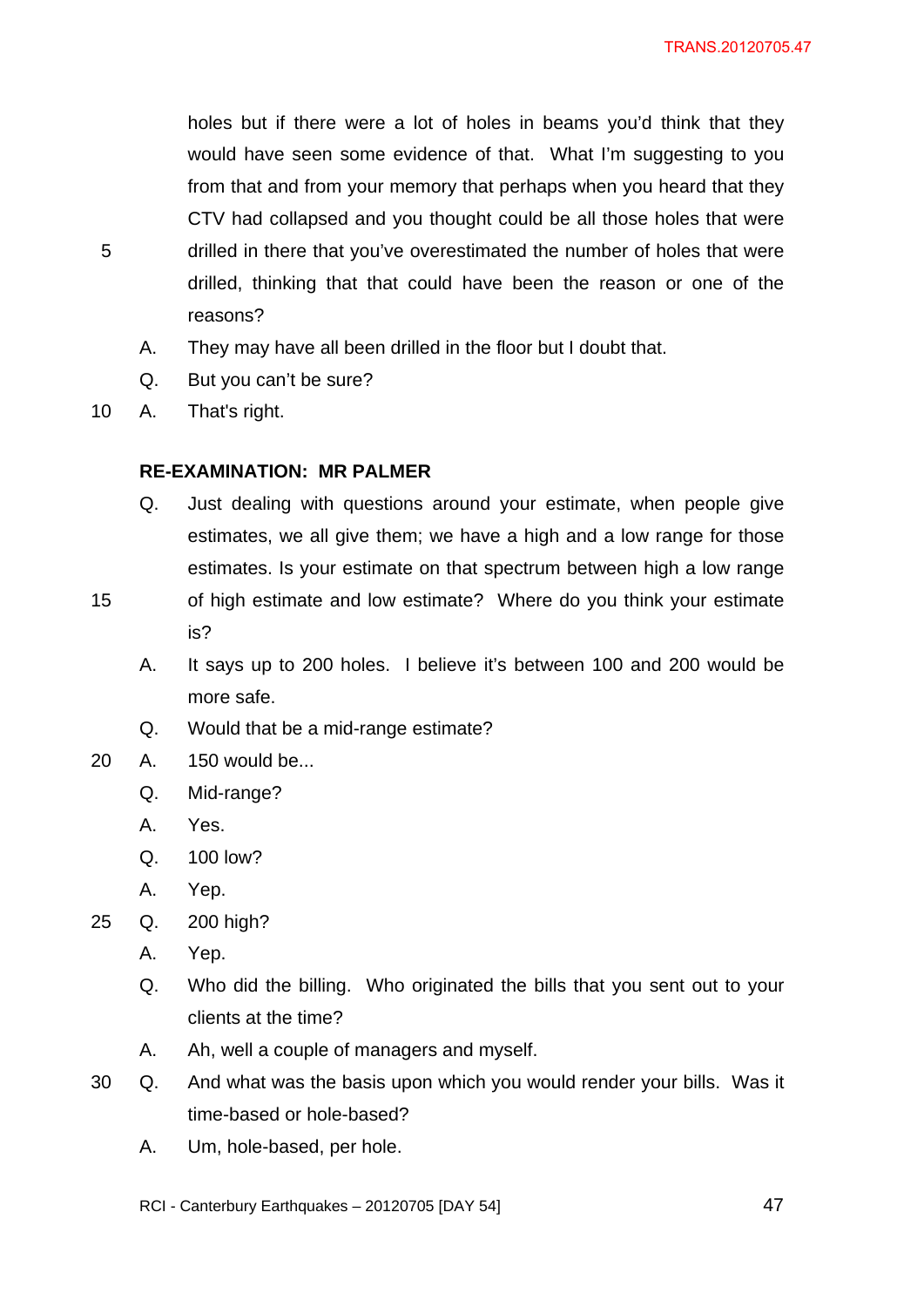- Q. Is your memory aided by that process that you adopted?
- A. Yes.
- Q. After you sold your business in 2000 what did you do, did you stay in Christchurch?
- 5 A. Ah, yes. I opened a pub, had a pub for a while, um, started another concrete cutting company, um, but yeah, semi-retired for a while.
	- Q. Did you take your records with you to the hotel that you opened?
	- A. No.

## **QUESTIONS FROM COMMISSIONERS FENWICK AND CARTER – NIL**

10 **QUESTIONS FROM JUSTICE COOPER – NIL** 

**COMMISSION ADJOURNS: 11.27 AM** 

**COMMISSION RESUMES: 12.11 PM** 

## **MR MILLS:**

15 We are now going to hear from the joint authors of the report into the collapse of the CTV building that was prepared for the Department of Building and Housing and their evidence is going to be led by Mr Gregor Allen of Crown Law and I will leave it to him to explain what has been going on during the rather long break.

20

## **JUSTICE COOPER:**

There is no need to go into great detail about that but we understand there's been some last minute adjustments to the documents.

#### 25 **MR MILLS:**

There has and it has been discussed with all of the other affected counsel so I think everyone knows what is going on.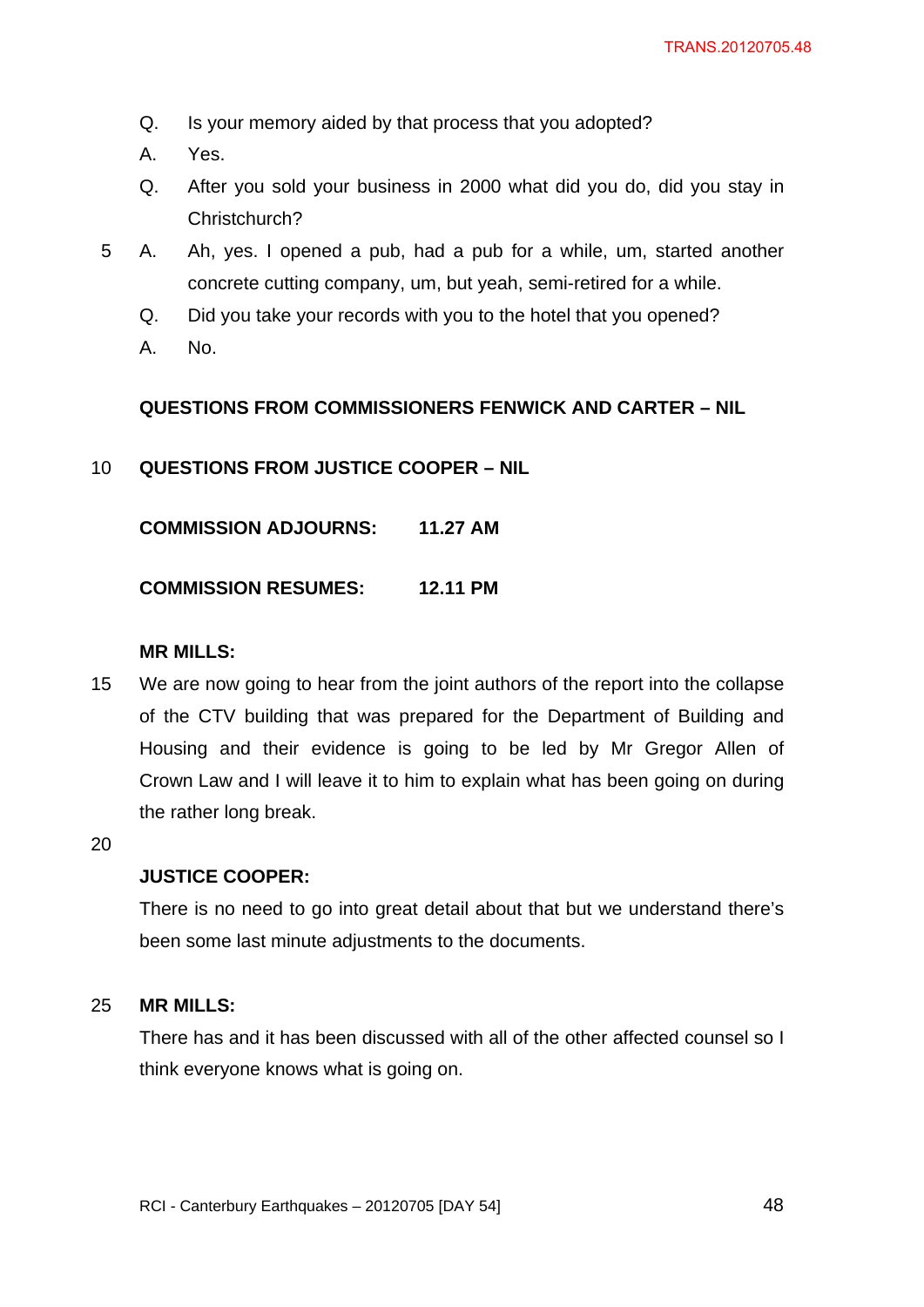# **JUSTICE COOPER:**

Now you are Mr Allen are you?

# **MR ALLEN:**

5 Yes I am, Sir. I appear for the Ministry of Business Innovation and Employment which as of only a few days ago assumed the responsibilities of the former Department of Building and Housing and I am assisted today by Mr Mike Stannard, Chief Engineer of the Ministry.

#### 10 **JUSTICE COOPER:**

Mr Stannard, yes.

# **MR ALLEN:**

And Ms Sharon Reading, a senior solicitor of the Ministry.

## 15

# **JUSTICE COOPER:**

In house?

# **MR ALLEN:**

20 Yes.

# **JUSTICE COOPER:**

And Reading is spelt R-E-A-D-I-N-G?

#### 25 **MR ALLEN:**

It is Sir, yes.

# **JUSTICE COOPER:**

And if you'll just forgive me Mr Allen, just inquire as to whether there are any

30 other counsel wishing to appear at this point?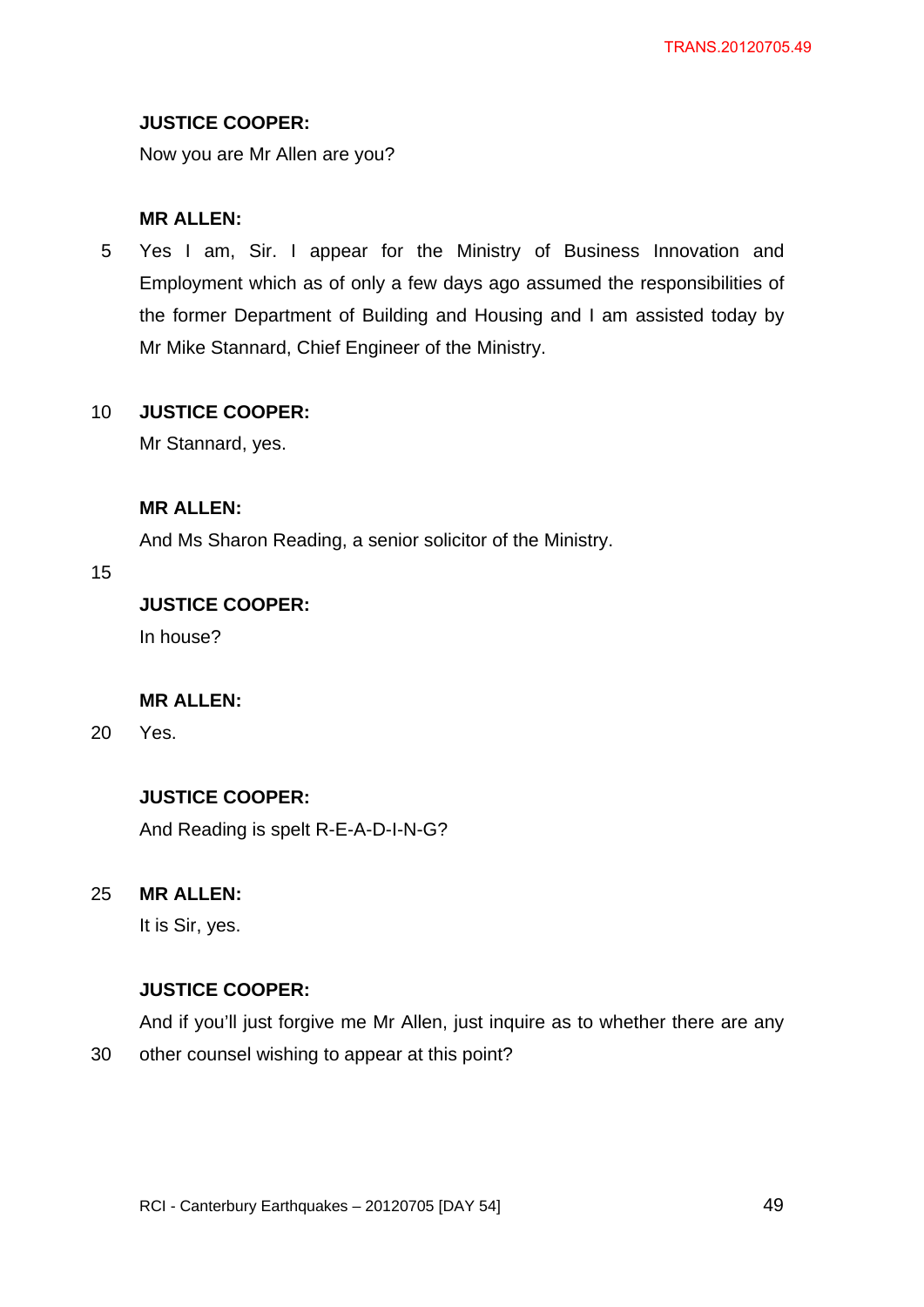# **MR CLAY:**

I appear for Mr Smith in his personal interests and, if needs be, if I need to become involved I propose seeking leave at that particular –

#### 5 **JUSTICE COOPER:**

So you will let me know if and when you see the need to say something?

# **MR CLAY:**

That is what I am proposing, Sir.

### 10

# **JUSTICE COOPER:**

That is acceptable, thank you. Is there anyone else? All right, thank you. So Mr Allen?

## 15

# **MR ALLEN CALLS**

# **CLARK WILLIAM KEITH HYLAND (SWORN) ASHLEY HENRY SMITH (SWORN)**

#### 20 **MR ALLEN TO DR HYLAND:**

Q. Dr Hyland, if I could just start with you. Your full name CV is on the Commission website so I don't propose dwelling on your credentials. Your full name is Clark William Keith Hyland and you are a director of Hyland Fatigue and Earthquake Engineering?

# 25 A. Yes.

- Q. And that is a specialist consulting engineering company?
- A. Yes it is.
- Q. You have a PhD in Civil Engineering from the University of Auckland?
- A. Yes.
- 30 Q. Been a registered engineer since 1989?
	- A. Yes.
	- Q. And a chartered professional engineer since 2004?
	- A. Yes.
	- RCI Canterbury Earthquakes 20120705 [DAY 54]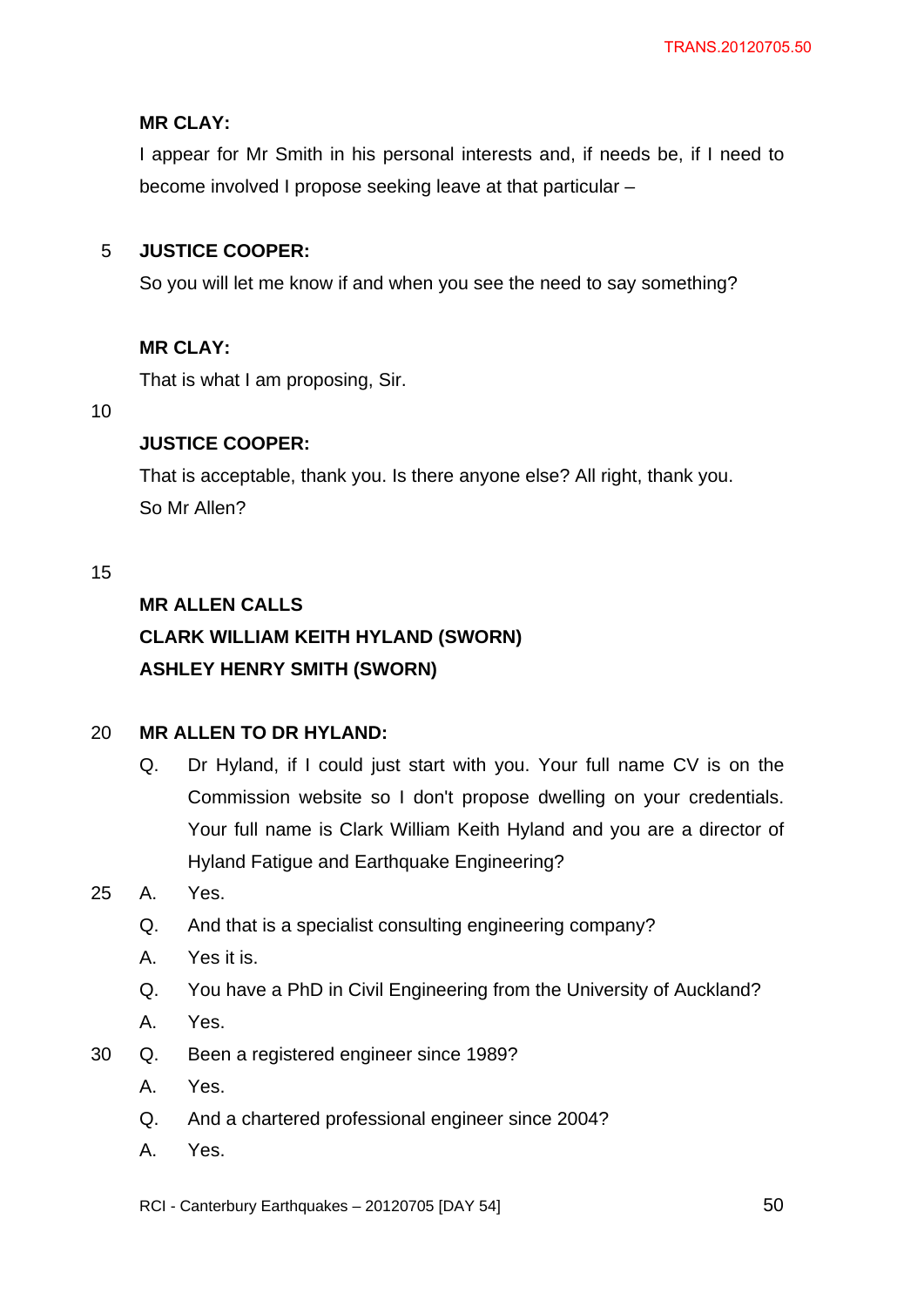- Q. Your professional service extends to membership of New Zealand Standards Committees, one of which you have been a committee chair?
- A. That's correct.
- Q. You have lectured in structural design in relation to steel structures?
- 5 A. Yes.
	- Q. And you regularly present technical seminars to the profession in the areas of your expertise?
	- A. Yes.
	- Q. And most relevance to your evidence today you've authored numerous
- 10
- papers and publications including those concerning seismic resistance of structures following earthquakes?
	- A. Yes.
	- Q. And in that regard you've published in relation to the effects of earthquakes in 2009 in Indonesia and in Chile in 2010?
- 15 A. Yes.

# **MR ALLEN TO MR SMITH:**

- Q. Your full name is Ashley Henry Smith?
- A. Correct.
- 20 Q. And you are a director of Structure Smith Limited which is also a, it's a consulting engineering company specialising in structural engineering?
	- A. That's right.
	- Q. You graduated in 1997 with a Master of Civil Engineering (Civil) from University of Auckland?
- 25 A. Yes.
	- Q. And you've practised as a structural engineer since 1981?
	- A. Correct.
	- Q. Now amongst your professional memberships is a former presidency of the New Zealand Structural Engineering Society from 2005 to 2008 and
- 30 you are now a life member of that society?
	- A. Yes.
	- Q. Your areas of specialist professional expertise are structural engineering analysis and design, earthquake engineering, wind engineering and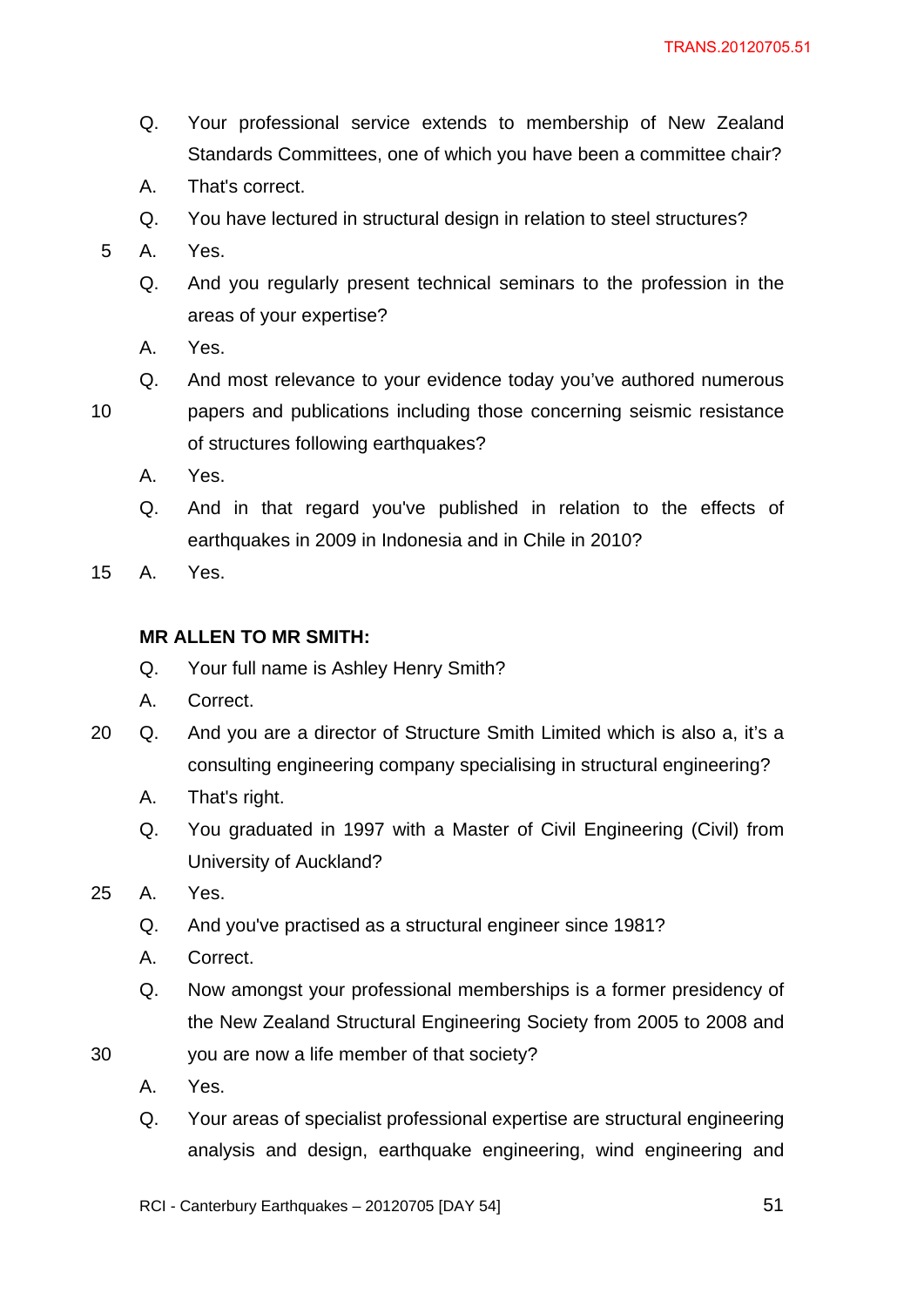monitoring the construction of building structures to ensure that they are built in accordance with design?

- A. Correct.
- Q. Amongst the projects that you have been responsible for is the seismic risk assessment for Auckland International Airport?
- A. Yes.

5

10

Q. And you've been a project engineer for some very significant developments, including a 32-storey Quay Street tower in Auckland known as the PricewaterhouseCoopers Centre, the 41-storey Vero Centre in Shortland Street of Auckland, and the 35-storey

Quay West Apartments in Albert Street?

- A. That's right.
- Q. And you've given expert concerning structural engineering on previous occasions?
- 15 A. Correct.
	- Q. Thank you for that.

# **MR ALLEN TO DR HYLAND:**

- Q. Now in April of 2011, if I could just direct this to one of you, perhaps
- 20 Dr Hyland, Hyland Consultants and Structure Smith were engaged to prepare a report into the collapse of the CTV building?
	- A. Yes, that's correct.
	- Q. And you were both appointed key personnel in relation to that report?
	- A. Yes.
- 25 Q. Now for completeness, because I'm sure we'll hear of these companies, Compusoft Engineering was nominated to assist with structural analysis?
	- A. Yes, that's correct.
	- Q. And the company Tonkin and Taylor were nominated to assist on geotechnical engineering aspects?
	- A. Correct.

30

Q. Now that report, I understand, was finalised in January 2012 and has since been made available on the Commission's website?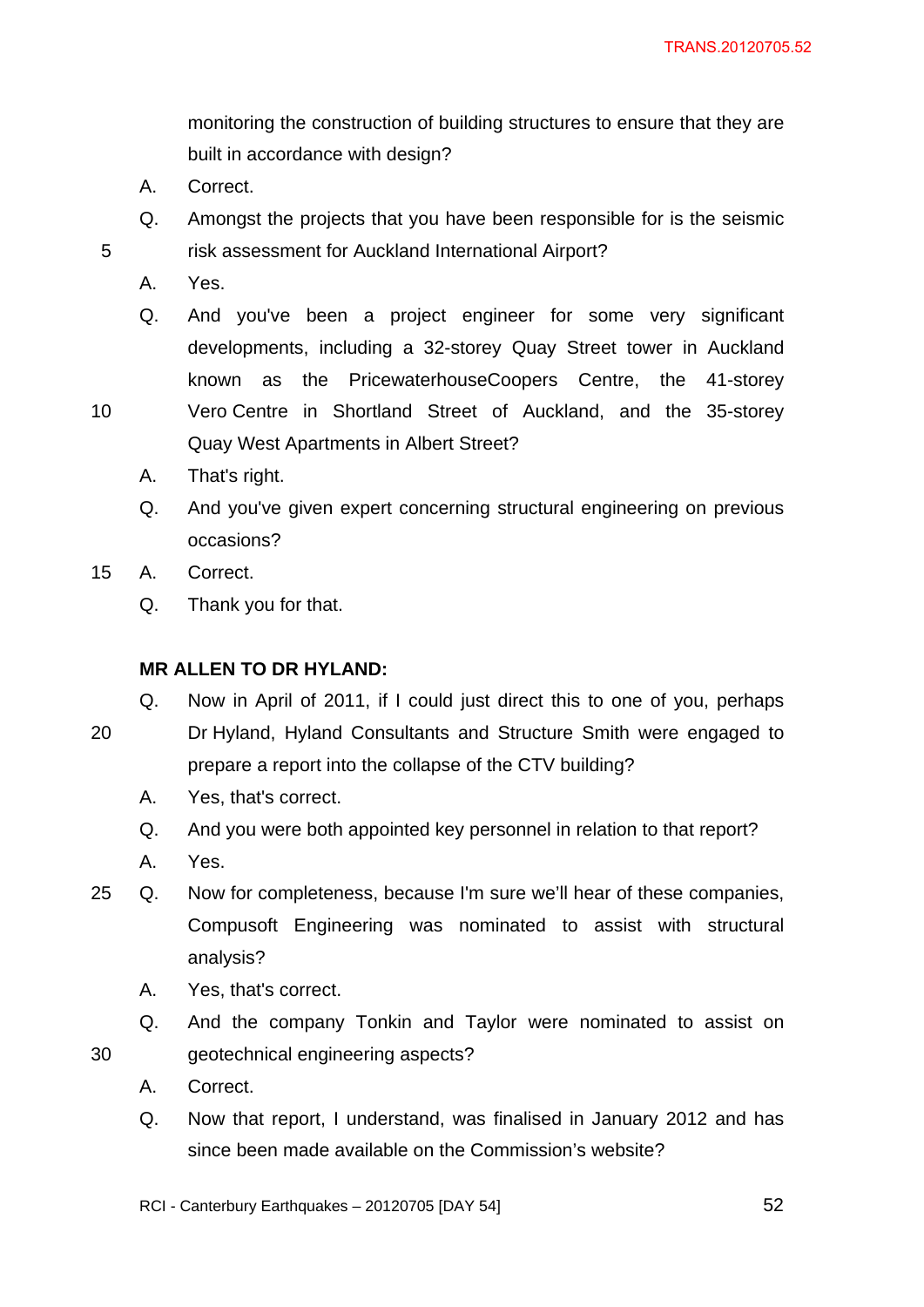- A. Yes it has.
- Q. Now the purpose of your evidence today, gentlemen, is to provide an overview of the report and to that end have you prepared a presentation that will take us through that report?
- 5 A. Yes, we have.
	- Q. And is it your own intention to jointly present that presentation?
	- A. Yes we do. I'll start with initial introduction then Mr Smith will go through some of the building features. I'll go through another section. He will take another part and then I'll finish off.
- 10 Q. Okay, all right, if you can comment with that, that will be appreciated.
	- A. Right, thank you very much.

## **DR HYLAND:**

15 Thank you Commissioners. Yes, so this is a joint presentation of a joint report and so we are going to break it up into these sections. I'll just outline the presentation. First of all we'll talk about tasks that we were given by the Department of Building and Housing. We'll look at the building features, talk about the investigation approach, discuss how we believe the building collapsed and why the building collapsed. So I will now pass on to Mr Smith.

20

# **MR SMITH:**

25 I would like to just explain a little bit about the building and the portions of it that we will be referring to during this presentation, so I am looking here at a photograph taken in 2004 from the south-east corner, the corner of Madras and Cashel Street, just identifying some of the features, so let's start down the bottom, there is or there was confusion about the levels in the building.

1221

30 We were referring to the ground level as level 1, the building starts at level 1 at ground and levels 2 to 6 above. So level 6 is about here with the, a roof above that. So levels 2 to 6 are suspended concrete floors and level 6 is a lightweight roof, steel framed roof structure. We're looking at the south side where I am at the moment, ah, there's what we call a south wall, one of the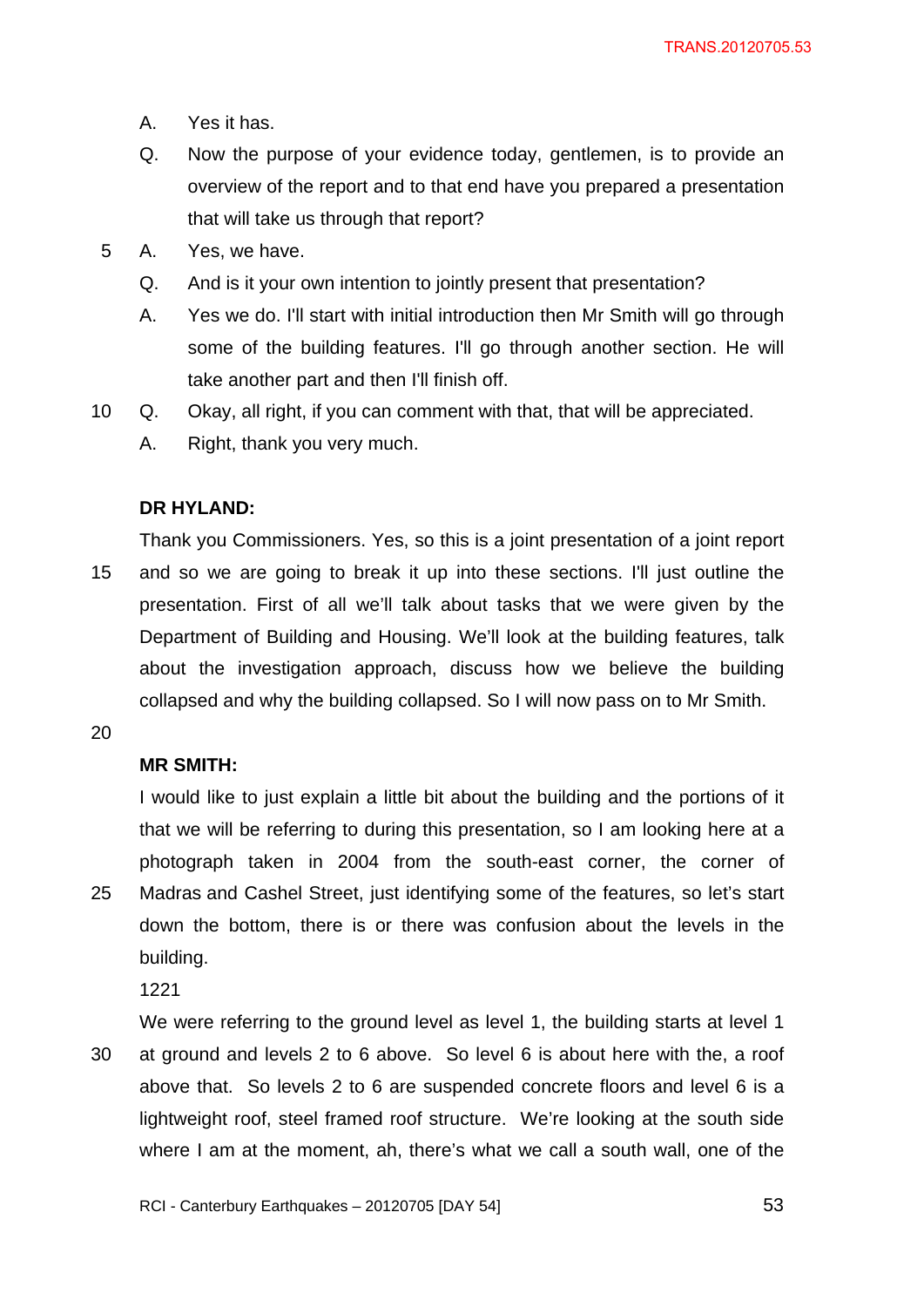main bracing elements with a fire escape stair attached to the outside. We're looking at the columns at each level. You can see a portion of the column and some of it is hidden behind this, what we call precast spandrel panels. Precast spandrel panels are these exposed aggregate sections here between columns. Again this is, um, so we're looking at line F as the east face, we're

- saying this is one of the line F columns at this point. That happens to be the level 5 column. Um, yeah that's probably all I need to say on that one. Um, so just identifying some of those features. The next slide shows a three dimensional view, it's actually of our computer model, but again just identifying
- 10 the components at this stage. Um, the main bracing elements being the north core, which is this assembly of walls at the north face. A C-shape arrangement, it's got the lift shaft at this end, a stairway in the centre and amenities, bathrooms, in this area. Ah, these will be referred to, what we're calling drag bars were steel angles that were bolted to connect this floor to the
- 15 floors. The following construction, we'll talk more about those. On the west face the bottom three levels have what we're calling infill masonry walls, not intended to be part of the primary structure but were built between the concrete frames after they were erected. Those are those blue, that blue shading. Here we have the south wall, looking down on top, a penetration at
- 20 25 each level being the exit door onto the fire escape and, um, if we're looking at the, we're calling edge beams along this, these spaces, north, east and south. Internal beams on these lines 2 and 3 and we can also see the foundations here which I'll talk to. That's just an overview of the structure. Now I've got a series of extracts from the building consent drawings that were the basis of a presentation, my presentation to the second meeting, I think it was, of the expert panel. So we just had extracts from the building consent drawings, our
	- first appraisal of what we thought might be key things to investigate and that we wanted to try and capture in our analysis of the building.

#### 30 **JUSTICE COOPER:**

5

Just for the record, could you just read the number where the plans which are extracts from the permit drawings begin and end? The first one is number 5.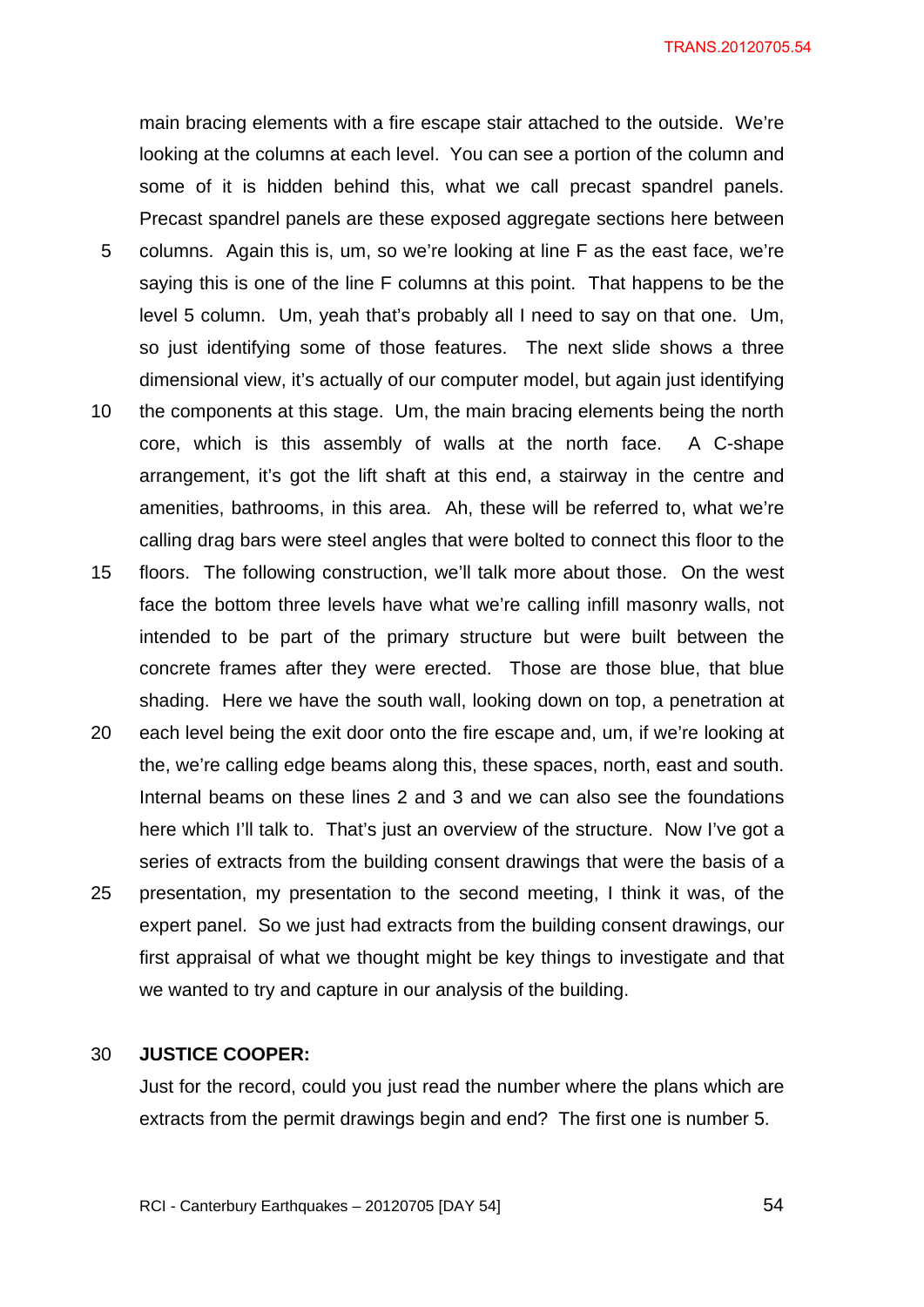### **MR SMITH:**

Five, number 5. The last one is number 14.

## **JUSTICE COOPER:**

5 Thank you.

### **MR SMITH:**

So these are not entire drawings, they're just snapshots of a portion of a drawing, just to, um, okay?

10

## **JUSTICE COOPER:**

Thank you.

### **MR SMITH:**

- 15 We're looking at a plan view here of the foundations. Basically a foundation is comprised, what we call shallow foundations as opposed to pile foundations. So we have in the centre the internal columns have this square pad footing under each column. The edge columns have a pad footing that extends from this point across to here. And in the centre they've got an up stand beam
- 20 which is cast as part of that, so it's like an inverted T section around the perimeter. Basically the object is to, quite a stiff beam underneath this bracing wall and to restrain these bracing walls they project back into the next column so it helps to restrain the base of the main bracing shear walls. The internal columns are shaded in blue here, circular, 400 diameter. Okay, next page is a
- 25 view of a typical floor, suspended floor, levels, I've said levels 2 to level 6. Each one is the same. We start with the floor system. It is a 200 thick, what we call Hi-Bond, which is a profiled metal steel deck which has concrete poured on top and that spans in this direction here, north-south between each of these beams in that direction of those arrows and across here in the core.
- 30 Ah, circular columns, again, shaded in blue. The beams, internal beams running this way, east-west on these two lines, and then we have edge beams on the north, east and south faces. On this face here we had a very small beam just supporting those masonry infills only on the bottom three levels and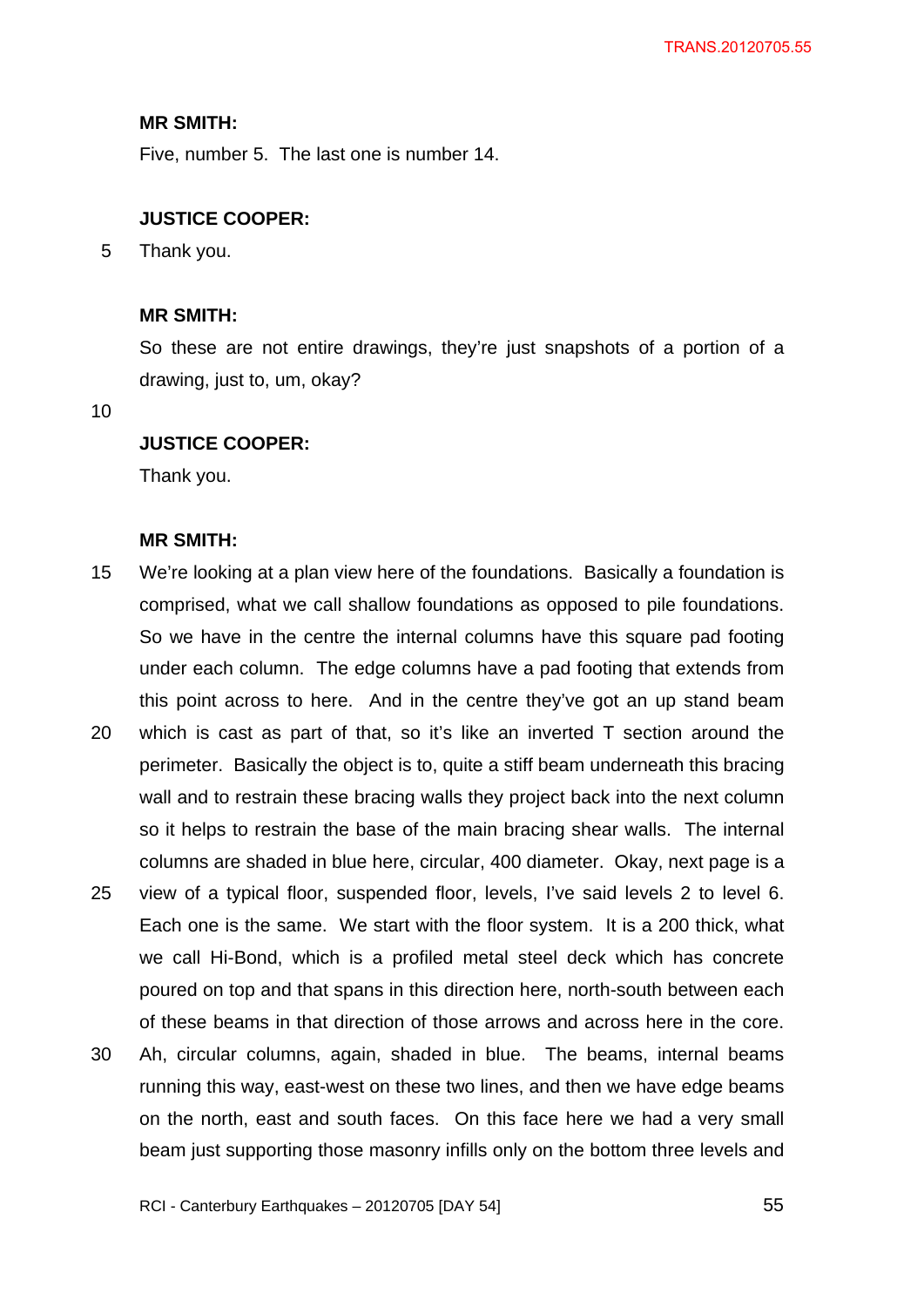no beams above that. So, it was just a slab of each without a beam. I've shaded the main bracing walls orange. This is the north core at this end so that's the arrangement of the bracing walls. One of the features is the elements that I've showed in green are penetrations through the floor slab.

- 5 So, over here we have the lift shaft, the next bay the stairwell and this is a penetration for a mechanical or some sort of building services to come up through the building. So that was certainly one of the features we noticed was the main bracing element, the north core outside the line of the building and connected by a relatively small area of slab. Ah, at this end here, the south
- 10 wall, shown by these two orange blocks here, but at rather a better connection with the beam connecting in and continuing along that entire side. Okay, if I go back first of all, the next slide I'll show you is an elevation of this side here. So it's the east side of the north core, with this column adjacent to it. The column we refer to as C18, that's the label on the original drawings. This is an
- 15 elevation of that. So the wall is shaded in orange. At the bottom we see, here's our deep foundation beam so we've got good anchorage of the wall steel down into that beam. Um, we're seeing that the wall was of this width up to roof level but then projected back across and connected on to that column, C18 that we showed. So it was connected and would, it meant, it was
- 20 25 30 significant because when the seismic loads forced this wall to drift sideways, the fact that it's connected to this column imparts certain forces onto that column. An elevation here of the south wall. Again, the deep foundation beam, anchorage of the bars down into that, a penetration at each floor level where the doorways onto the fire escape, and a lintel beam above that which we call a coupling beam. It couples these two individual walls together so that behaves as a coupled shear wall, and it is a common, um, way of detailing those is to put these diagonal reinforcing bars that's what we can see there. Those are bars passed inside the concrete. Next one a section of two of the beams. Well first of all let's look in the middle, ah, I was explaining before about the Hi-Bond floor system, this is what it looks like if you look at along the north or south axis. Two hundred thickness overall, the profile of the

metal deck follows that green line and it has the concrete infill with the

reinforcing mesh in it. It does have additional bars over the top of the beams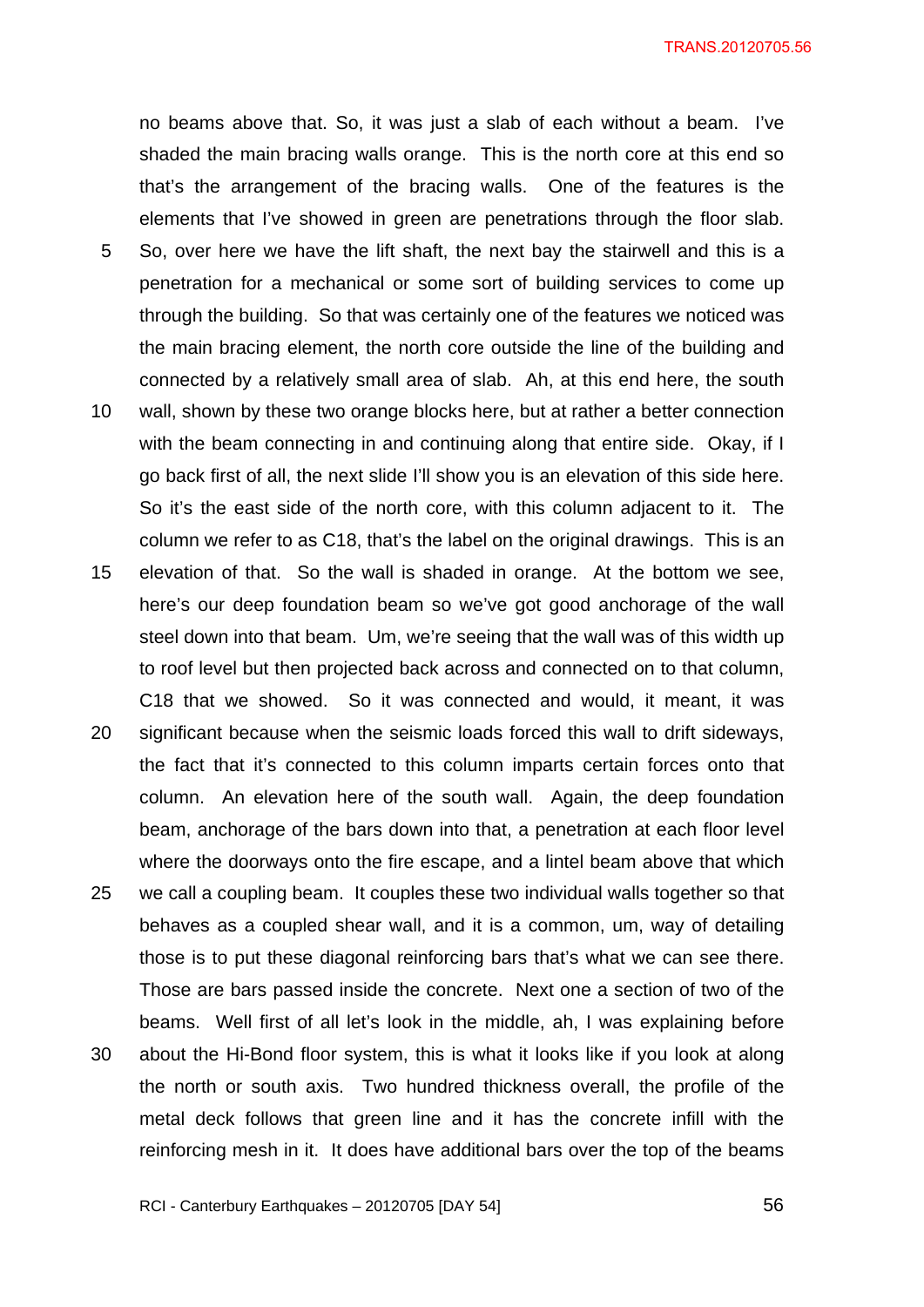and at the edge. So that view there, if you like, is at 90 degrees to these two other views so here we're looking along the, along the profile of the floor which turned out, it was green it's turned out blue on this view, um, again that's the thickness of the profile, so the construction sequence is to erect this

- 5 precast beam which we normally refer to as a shell beam, cast in a U-shape to that orange profile. It does have bars embedded in it which are not shown here. That's erected, the metal deck is placed on it and concrete is poured across the metal deck into this beam at the same time. 1231
- 10 Just the construction method. One of the internal beams we call pre-cast log beams they, the shell beam when it's a U-shape, the log beam when it's a solid section there with bars projecting out the top and again the concrete floor is poured across. Now we're looking at details of the columns from the consent drawings, a plan view here, that most of the columns in the project
- 15 were the same size 400 millimetres diameter circle, 50 millimetres thick concrete outside the steel, that's 50 cover there. It's got six vertical bars which are these H20s running up vertically and it's got a six millimetre spiral wrapped around and the vertical spacing of the spiral is 250 millimetres. It's 250 pitch. Looking at an elevation of a typical circular column we see the
- 20 vertical bars here and at each floor level the bars are inserted at lengths of approximately five metres so we've got a 3.2 metre storey height and then a portion projects out so the column is poured up to here, it has this projecting, this floor is constructed and then a matching, a bar has come down and lapped on to that so we've got a vertical bar lap just above the floor level at
- 25 each level. The next view is plan views of what we call beam column joints, the junctions, which we're looking down on a 400 diameter circular column here, with the beans connecting in it each side. One of the things that was in this building, the ends of the pre-cast beam were cast as a semi-circular shape and well projected 25 millimetres into that nominal 400 diameter, it's
- 30 just, it becomes important when we take, start talking about the joints. What we can see here is the bottom bars of the beam projecting into that joint. The beam from this side has a bar projecting from here to this point. This bit, this beam has a bar projecting from this point to here so there's some overlap,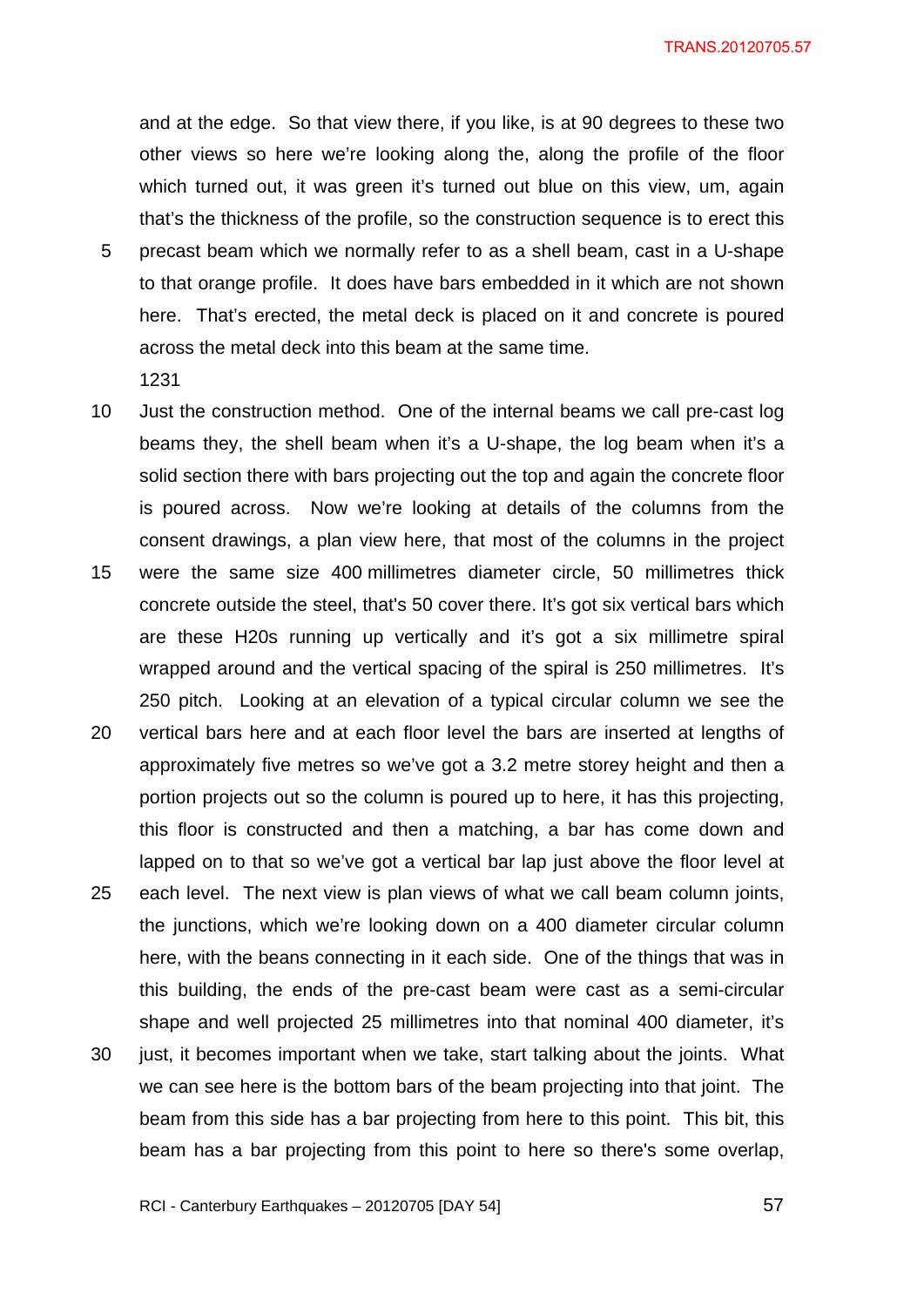there's no spiral shown at this point here but, as was shown for the column. So that's a 400 diameter. At the west side we have a 400 wide by 300 deep column and looking at the projection of these bottom beam bars into that joint that's quite a short anchorage length, that's one of the issues we looked at.

- 5 I'll just talk about this one here briefly, on, oh, go back to this one we saw that the bottom beam bars overlap to some extent so from here to here is an overlap of the beam bars, that was not always the case on line F one of the edge beams we have the bottom bars projecting here. They don't cross the column centre line and they don't overlap with the other, the bars from the
- 10 other side, so again quite a short anchorage of that beam bar into there. Now looking here at an elevation of the west side. In fact, I've only shown one bay between grids 1 and 2, there are actually two more bays identical beside, but I've just shown one at the larger scale. Let's look at the section first, masonry's constructed up to here, there's a pre-cast beam, a very narrow one
- 15 only the width of the masonry wall erected in the orange and then another level of masonry is built on top of that. We'll be talking about the separation of this, so it wasn't intended to be part of the seismic resisting structure and therefore was to be separated from it and that was achieved by not grouting the, not filling up the blocks right up to the underside of the beam but this top
- 20 half block or so was left ungrouted but there was a steel dowel that connected the wall to the beam at each level. And I'm saying at level 4 there was no beam it's just connecting to the slab edge and above this level we just had lightweight, lightweight construction so the masonry was three levels high. We look at an elevation of that masonry, the other point is each bay between
- 25 columns, so there's a column at grid 1 and at grid 2, the masonry is divided again into three separate bays by the, shown by these red arrows so there's no connection of this panel to this one. There is no reinforcing projects through that at that point. And lastly I'll just look at a section through one of the edge beams, again this is the portion that I shaded orange before one of
- 30 the shelvings, not showing the reinforcement this time but after the floor was constructed they came and bolted on pre-cast spandrels which are this orange profile so it's an L-shaped pre-cast spandrel and at each end between the columns there is an end wall shown by this orange line here and this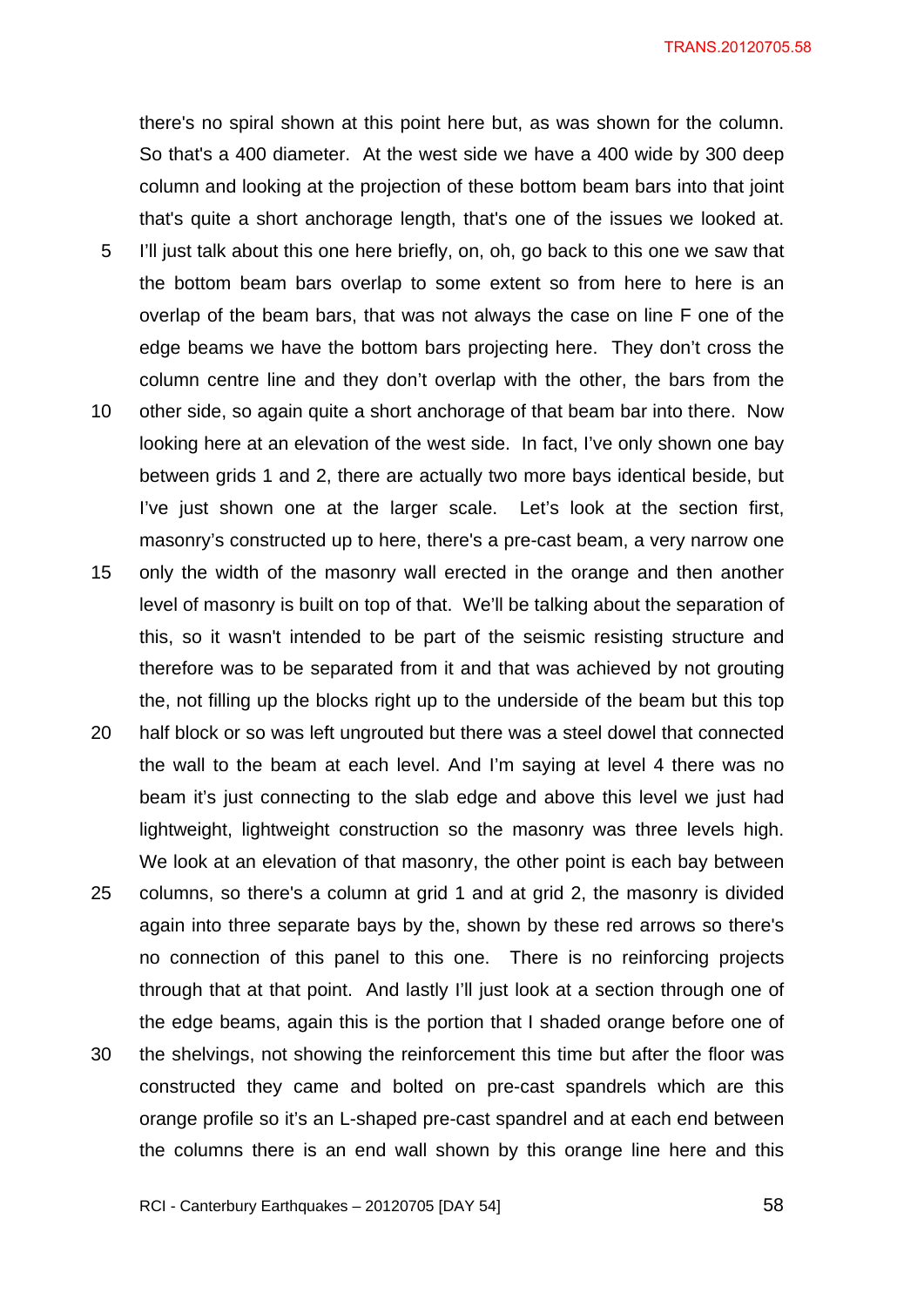diagonal line. So it's an L-shape at each end. It has a return wall and the point is it is in between the columns. There's one of the circular columns in the background.

#### 5 **DR HYLAND:**

10

Okay thanks Ashley, so now we'll talk about the approach we took the investigation and in this section we will cover over a period of time the collapse condition, the interviews that we had with witnesses, the site examination that was undertaken, the materials testing that followed from that, then we'll look at structural analyses that were undertaken, talk about compliance checks and then the collapse scenario evaluations that we undertook. Now the method of determining our collapse scenario, our preferred collapse scenario, was a developmental approach, an iterative

approach. We started by collecting data, some background research getting

- 15 drawings. We started to develop some hypotheses. What were some of the potential collapse scenarios that may have occurred? We carried out analyses, initially simplified analyses, to see whether these looked reasonable. Looked at the evidence we had at the time, did they seem to match up? Go back to analyses, forcing the conclusions. So it was, it was a
- 20 25 - and we were reporting back also to the reference panel, expert panel, DBH panel of experts, on a regular basis, progressively as we went through the approach to say well what is, "This is what we're coming up with what do you think?" Drawing some conclusions, going back, getting more information, doing more testing, eventually coming up with draft reports through to a final, final report.

## **MR ALLEN:**

Dr Hyland the hypotheses that you formed and then tested and then reformed were they predicated on vulnerabilities that you discerned from the design plans?

### **DR HYLAND:**

30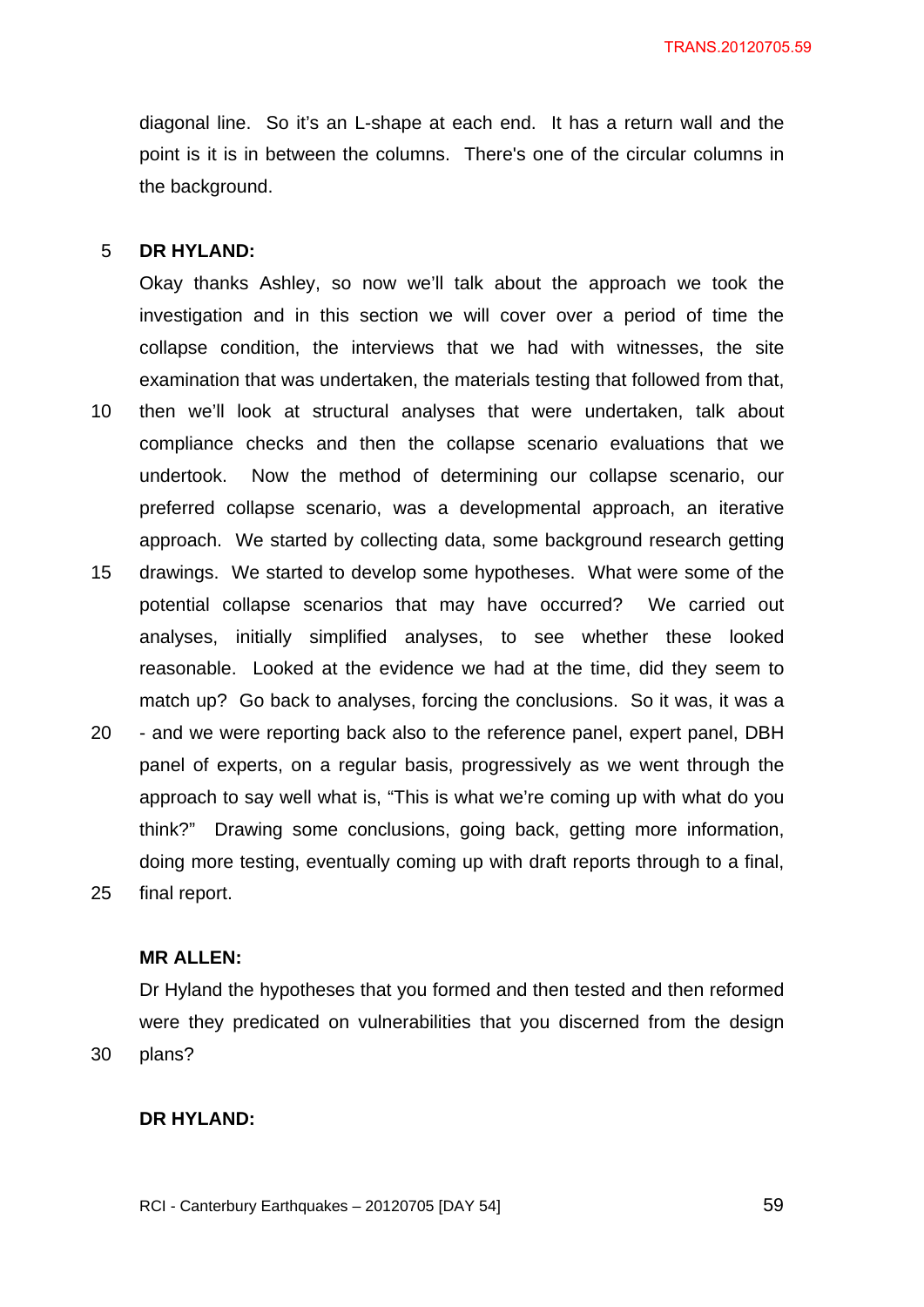I mean the, when we started, we started with the site with just the tower left hour and some debris that had been put aside by the USAR teams so we had to then sort of build up our knowledge base from that point. First thing was to get some drawings or the drawings. There were some things we saw there which were of interest. Had a look at the north core found some issues there

5 that were of interest. Looked at the, the debris that had been left by USAR and we could see some issues there. So, it was gradually just building, building up a, a knowledge base and, and starting to develop these hypotheses.

10

15

20

#### **MR ALLEN:**

Right, and part of the feedback loop that's shown in there does that entail reconciling the results of the analyses with the observable evidence, the debris if you like and other evidence that you gathered such as from witnesses for example?

### **DR HYLAND:**

Yeah definitely, we, the way we looked at it is there needed to be a convergence of the various strands of evidence so there had to be convergence between what people saw.

1241

### **MR ALLEN:**

Yes.

#### 25 **DR HYLAND:**

What we saw in the debris, what the material testing was showing us and what the analyses were verifying. So these things, we believe, needed to come to a convergence.

#### 30 **MR ALLEN:**

Thank you.

### **DR HYLAND:**

RCI - Canterbury Earthquakes – 20120705 [DAY 54]

 $\sim$  60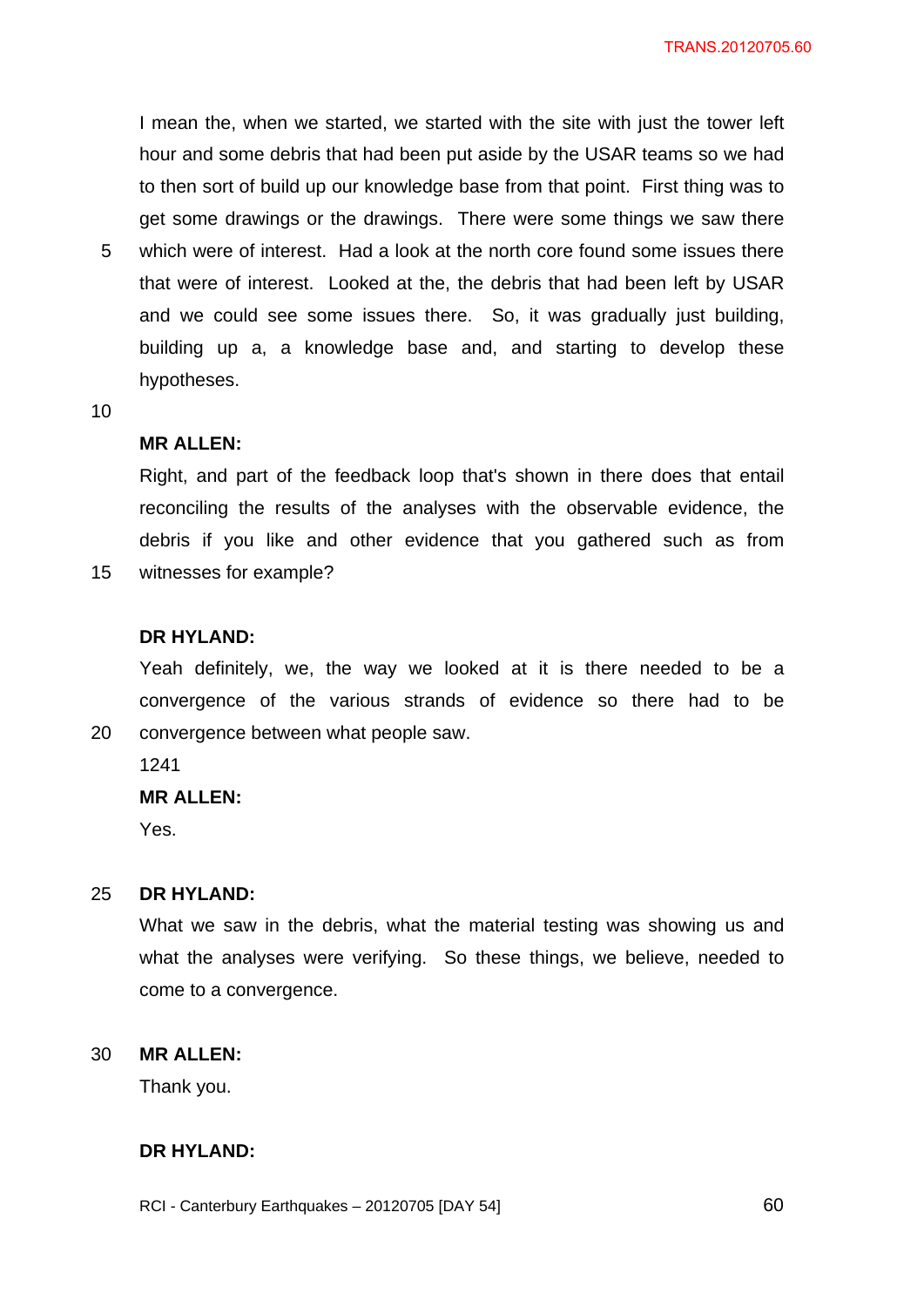The CTV building after the collapse was important to understand the condition immediately after the collapse and before any debris was removed because if we could turn back time we could put the building back together and we could perhaps see what had failed and how it had failed. So we were able to get

- 5 from witnesses and people who had been, who had come forward from the public with photos to the Department of Building and Housing, we were able to get photos that were taken mainly on, just, phones and things like that and this is the view from the west, from the Les Mills building at the time. You will see that is the north core, the fire has just started in this photo near the north
- 10 end. The level 4 to 6, cladding, it has been pushed north. There is little debris otherwise on the side, not much of it fell over the western side of the building. There was some diagonal cracking observed in the masonry infill.

### **JUSTICE COOPER:**

15 Can I just ask, you said the cladding has been pushed north but it looks more like it has been pushed towards the person taking the photograph which would mean being pushed to the west, have I got that wrong?

### **DR HYLAND:**

20 Yeah, well we have got the north there on a, down on the core there, there is some panels that have fallen over the wall but they really just dropped straight down but the fact is the, what I am trying to say here is that the debris has been pushed northwards in this particular photo.

#### 25 **MR ALLEN:**

From its starting position Dr Hyland or…?

#### **DR HYLAND:**

30 Yes from a starting position because the building, the northern edge of the office area of the building was actually on the southern face of that north core. So you can see that some debris has been pushed sort of north of that.

### **JUSTICE COOPER:**

RCI - Canterbury Earthquakes – 20120705 [DAY 54]

**61 61**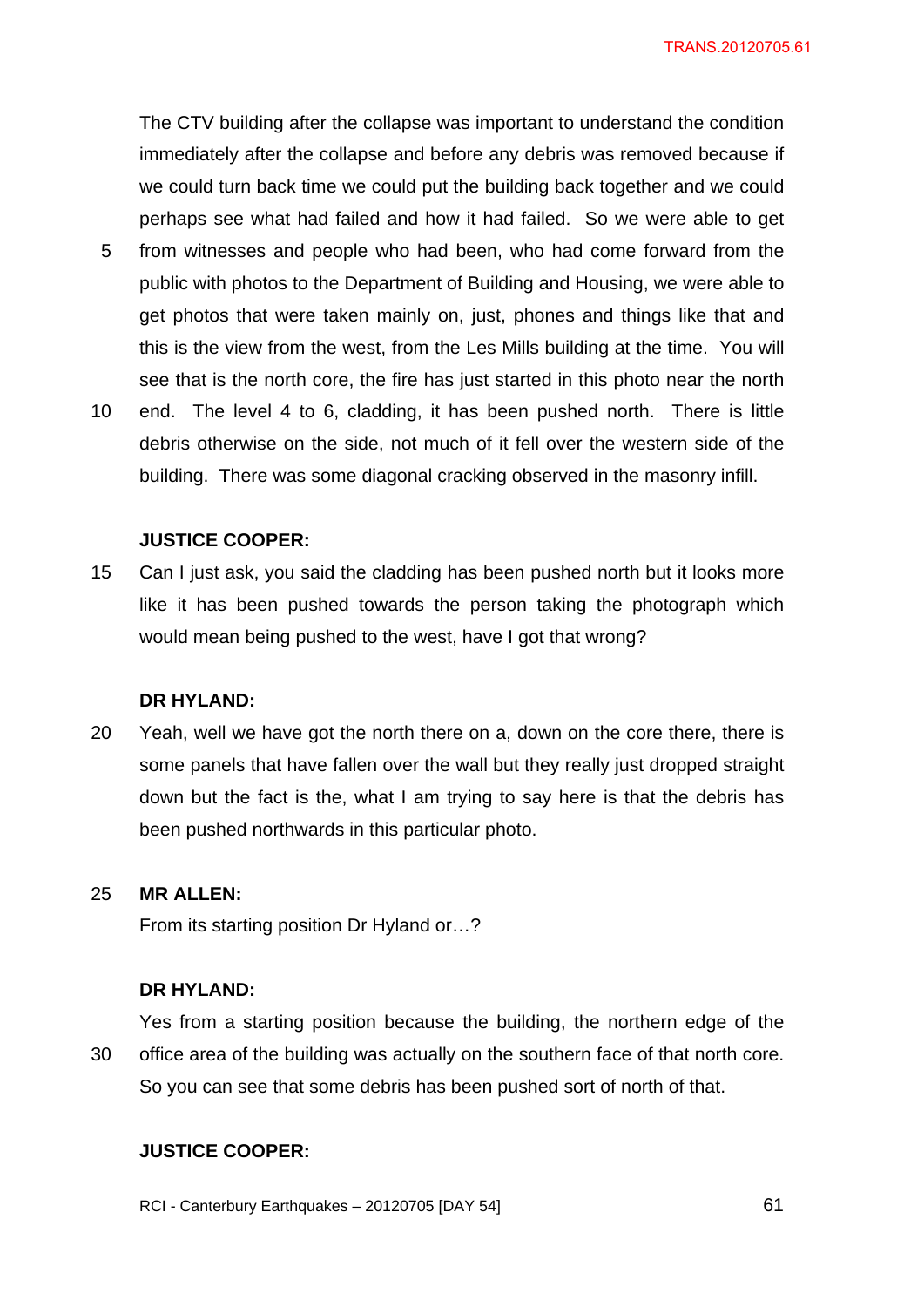It has fallen west and north perhaps, has it?

## **DR HYLAND:**

- 5 Yeah, a little bit west but north, yeah. But there is no liquefaction seen adjacent to the building on the west side. If we look at the south face, this is a photo taken very soon afterwards also in this case, it appears this was taken before the fire had started so perhaps even before the previous photo. You can see there is a portion of level 5 slab in front of the lifts which is just
- 10 hanging on there. The level 6 portion of slab in front of the lift doors is still holding up there, the column that was, the C18 column however has disappeared. There is no debris or very little debris on the south side of the building. The cars in the car park are largely untouched. If we go to the south-east corner view, you can see the sign that was above the doorway into
- 15 the office. There is a little bit of smoke in the background, again just showing that this is an early photo, again there is no liquefaction in this area around the building. There's an eastward throw here, the debris on this side of the building has come across the footpath and actually crushed cars so it has come over a metre or so into the, on to this side of the building.
- 20

## **JUSTICE COOPER:**

That sign, CTV sign, has fallen slightly out from where it would have been prior to the collapse.

#### 25 **DR HYLAND:**

I think so, it has probably come, yeah, a little bit south because you can just see the portion of the south wall of level 1 and 2 but that was standing up. So it has been pushed out a bit and maybe the panel there has carried it over with it.

30

## **JUSTICE COOPER:**

Yes as Commissioner Carter points out, it is over the kerb.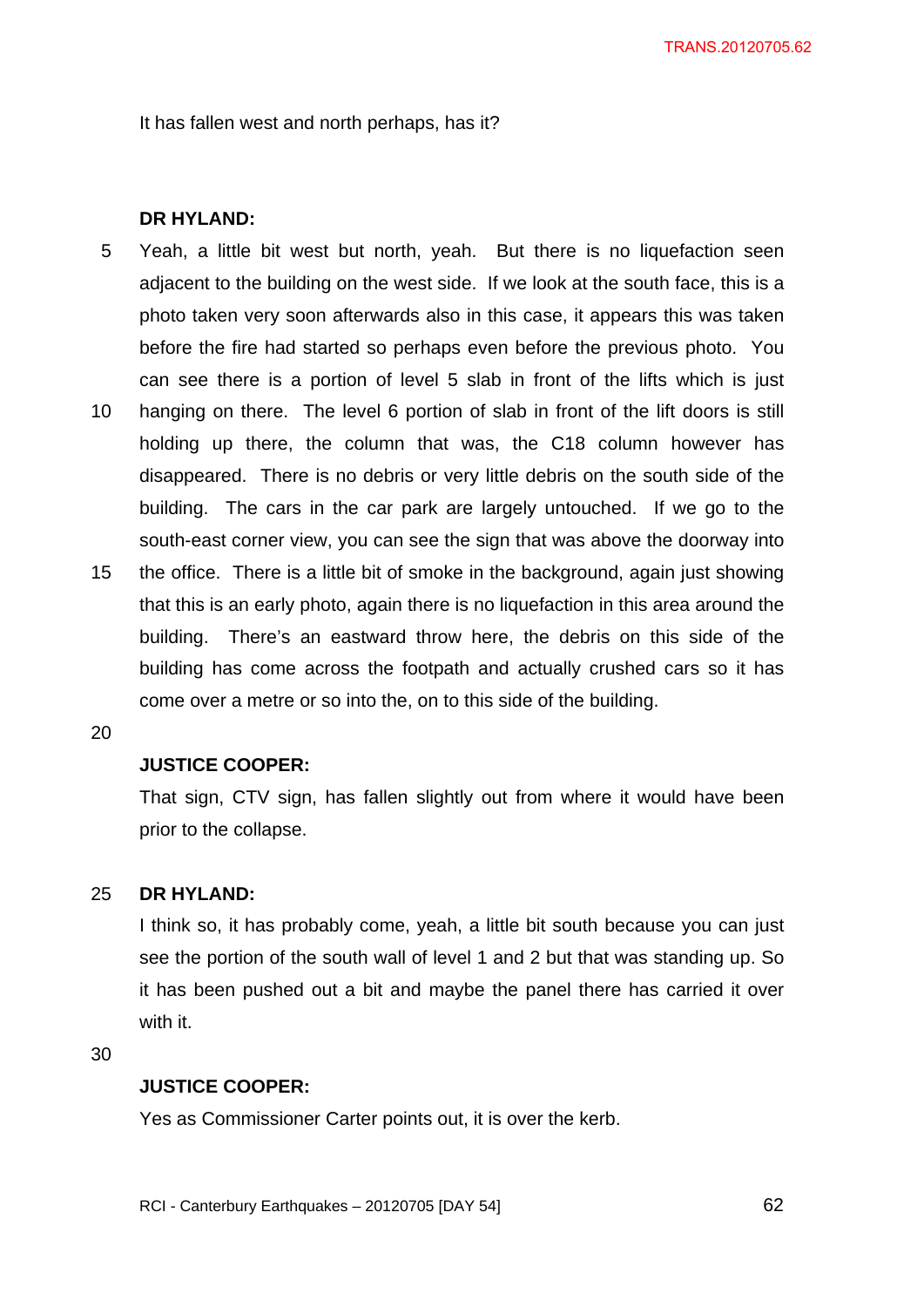### **DR HYLAND:**

Interesting here, you can see some fractured columns with the tips of the columns have sort of got, almost spearhead-like shape to them, this is the ones along the line here, sort of poking out. Go now, coming along down the

- 5 east side, just down Madras Street, this is a photo taken out of Blackwells, was across the road and you can see those columns again, it is line 2 and line 4. You can see a bit of smoke in the background again showing this was an early photo before the debris was taken away from the east side. Again no liquefaction on the side of the building, so there was no liquefaction around
- 10 the side. This is a view of actually, this is Ron Godkin being helped out of the building.

### **JUSTICE COOPER:**

In the red shirt.

15

# **DR HYLAND:**

In the red shirt.

## **JUSTICE COOPER:**

20 We've seen, he has shown us that photo before I think. This is a better quality photo than the one we saw.

### **DR HYLAND:**

25 Now when this interviews, we, the Department of Building and Housing put out a request for people who had seen the building collapse, who had been in the building, who were prepared to talk with us, any other people who may have been in the building or at some time and so we conducted interviews, interviews with 18. We had help from Paul Downey, the Ministry of Social Development who is an investigator who assisted us with interviewing. We

30 had six who were in the building during the collapse and we had people who had views of the collapse from the east-south and the west and rather than develop 3D perspectives and things and this just helped us to try to piece together what they were seeing in the particular portion of the building they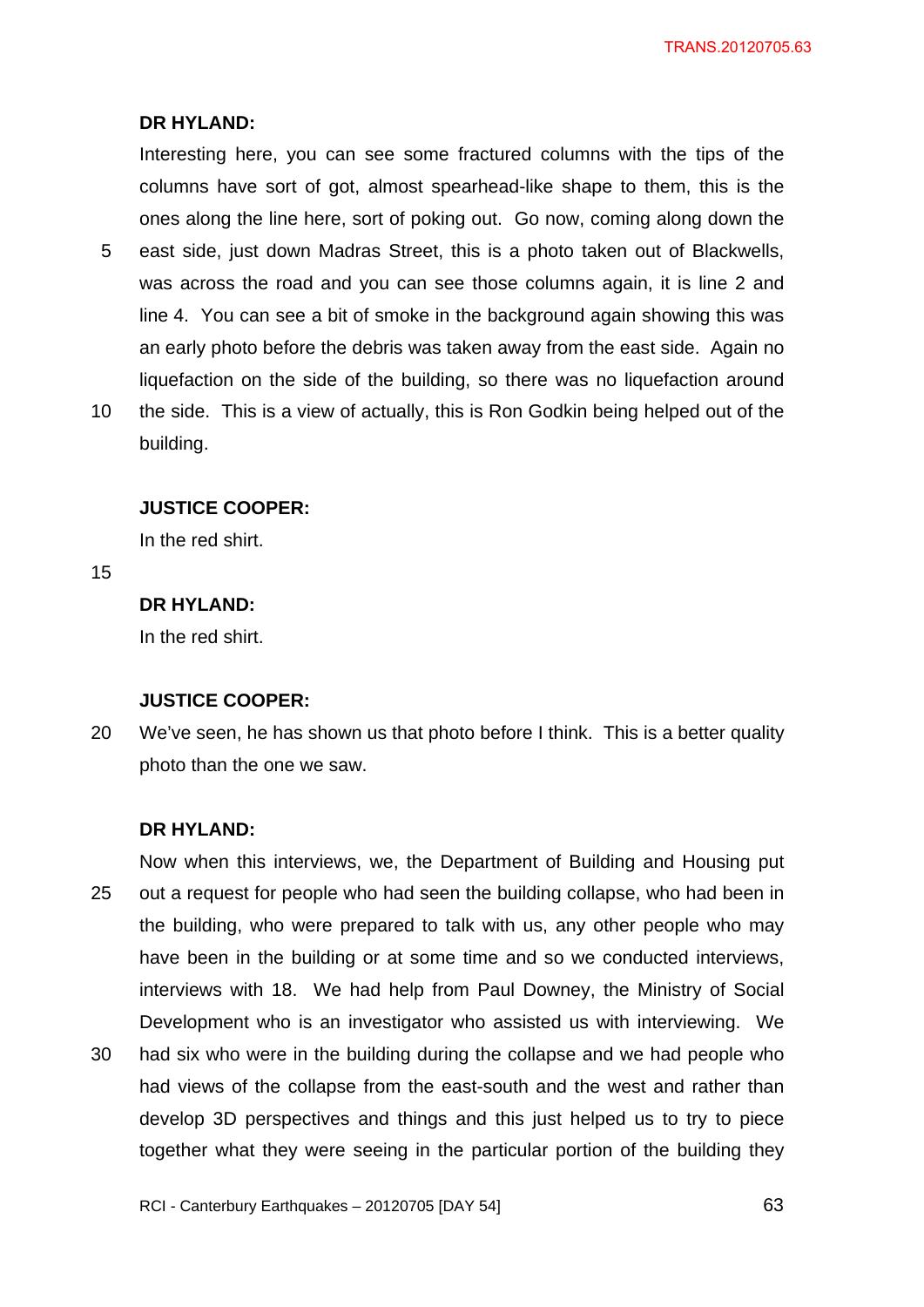were seeing at the time and we found that very helpful. Some of the key witness observations that came through was witness 14 was Euan Gutteridge he observed the building from the south and the east and he noticed that the building was twisting, there was a bursting and there were columns breaking.

- 5 It was Tom Walker and Penelope Spencer they were quite close to the building on the south face and they noticed the upper portion of the building come down as a unit and that was quite interesting from our point of view because we thought perhaps you would expect the building to start collapsing from the bottom but that sort of highlighted to us that we needed to think about
- 10 how this might have happened that there may have been an upper portion of the building coming down as a unit. I think you have heard from Mr Williams who also saw the thing coming down, like the Trade Towers, sort of coming down, a portion coming down. We had other saying they felt the building coming down in steps on top of each other. Dennis May, he was in the IRD
- 15 building across the road more closely aligned with the east face, he saw the buildings lean out to the east and then collapse straight down. During the presentations of our report in February Ron Godkin, who we hadn't been able to interview talked about seeing the floor collapsing from the south and undulating for a sharp lurch, so we interviewed him after that. Okay, now I will
- 20 25 go to the site examination. So I would just like to say was very helpful having the witnesses come forward and give their time to us and it is really helped to inform and help us judge some of our analyses results. Okay, the site examination involved initially looking at the salvaged structural components that were set aside on-site by USAR and, again, we are extremely appreciated of that.

1251

I think Graham Frost and Dr Bob Heywood made special efforts in that regard and it really was a huge help. North core examination, level survey, foundations excavation and then column extraction and testing from what was

30 at Burwood. Just looking at the salvage structural components, these are the ones which were on-site, um, when I arrived there. Just on the top left photo we found at level 5 to 6 there was some soft concrete at the door head. This concrete you could kick with your foot and it would break out. There were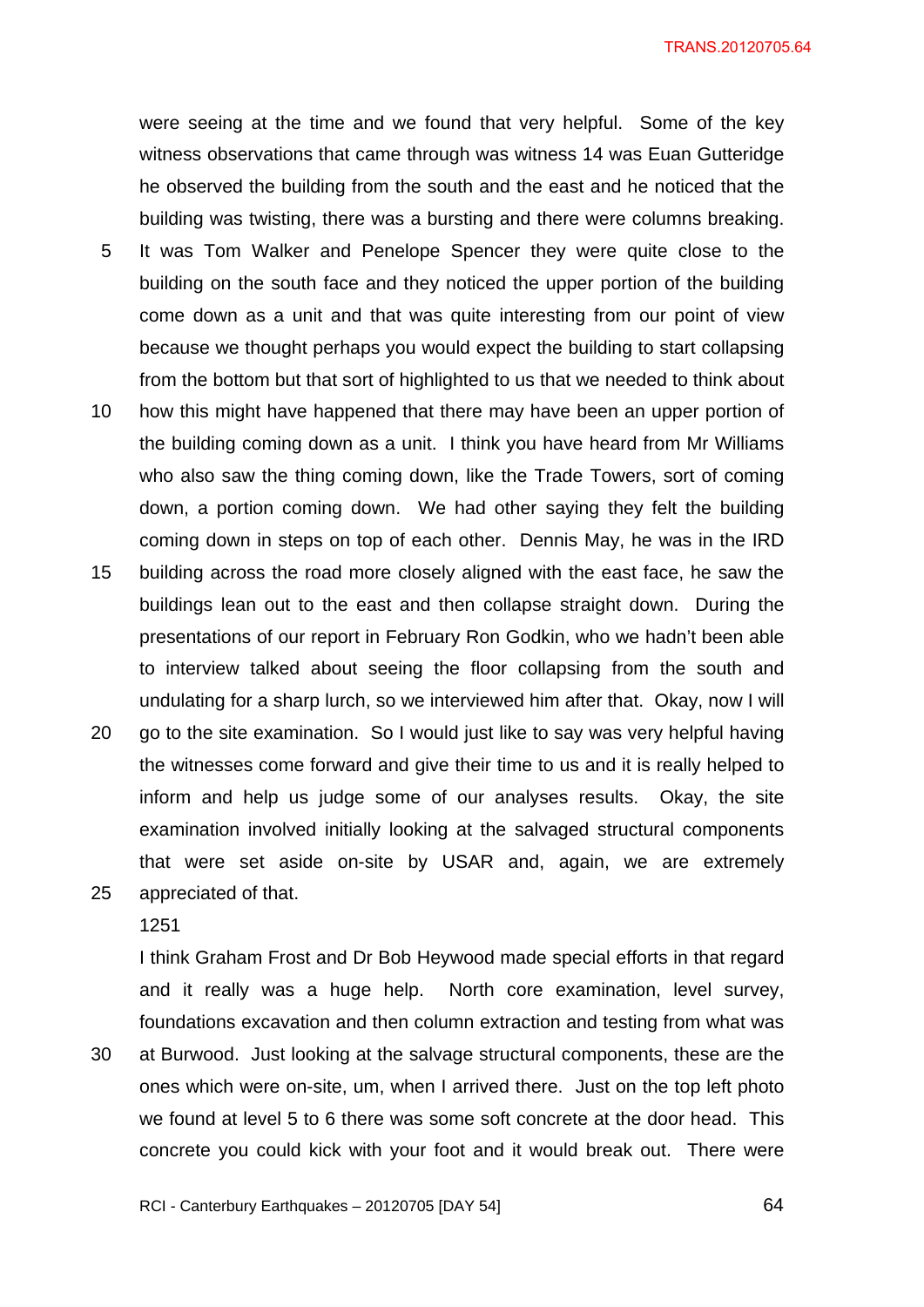5 10 15 20 25 smooth constructions between the tops of each lift of the south wall. You can see here it's actually quite a smooth base. Similarly here's another view of it. Normally we would expect this to be a roughened surface so that you'd get good interlock between one level of the wall and the next level to prevent slippage and things like that. Other components, columns. There was some unusual things here that we noticed with the columns. Here's a portion of a 400 diameter column. Now, when I first looked at this I could not understand what had happened here because there was a portion here that had seemed to have hinged and there was a portion here that had fractured. There was a piece that was painted. There was a piece that was unpainted. And initially when I looked I thought this must be the top. This is, perhaps in the middle, but then I realised that this painted portion is what happened to the – and the unpainted bits – would be what happened to columns that were on the outside face of the building, because on the outside face we had the pre-cast spandrel panels fitted in between the columns so no paint was put on them. Internal columns, however, had paint on them. So this, therefore, was the bottom of the column and that is also where you can see there's two sets of vertical reinforcing bars where the vertical reinforced steel lapped from one floor to the other. At the base it's just interesting here to note that the concrete cover has broken away but there's still some concrete in the middle here that's been confined by the reinforcing steel. It's got horizontal sort of cracks in it so even though the concrete had lost its cover there was still some concrete inside the core there that would have been able to sustain some vertical load carrying capacity. When you get to the top or the mid-height this is roughly 1500mm or so above the floor level you can see there's this more of

30 a diagonal, or sort of, call it a spearhead type of fracture had occurred. That's not at the top of the column but that's somewhere further up. Looking back on the drawings that Mr Smith has shown, the reinforcing steel went up from one level from the floor below up about 1500 or so, from the floor level, so there was a termination of those two layers of reinforcing to one level, one layer of reinforcing, roughly around this sort of area. Another question it raised was how would we get a fracture occurring in this column which was going

between the floors which were 3.2 metres, how would you get that occurring?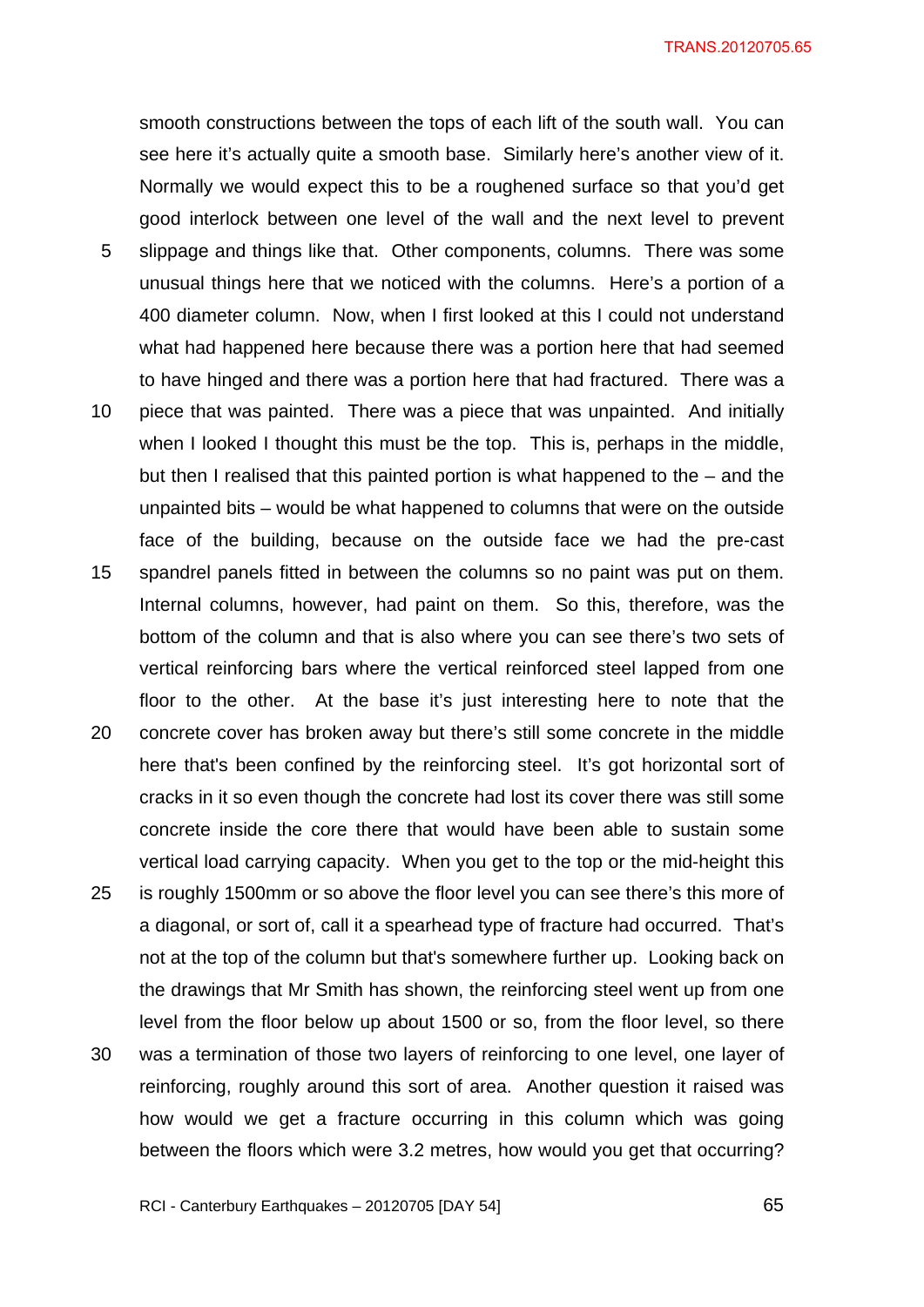You'd expect, perhaps, the sort of hinging at the base and at the top, but why would you be getting a fracture half way in between? So one of the thoughts was, was this spandrel panel contact initiating this?

#### 5 **JUSTICE COOPER:**

10

15

- Q. Can I just ask you, this column that you're depicting can you say where it might have been in the building?
- A. No, the problem is we don't know which level it was. We know it must have been on the outside face, probably on the line 1 or line F, the south wall there.
- Q. It could be the C1 column could it?
- A. It could have been, it could have been. Could have been C1, could have been any columns down line 1 or line F but it wouldn't be the ground floor column, the level 1 column because there wasn't a spandrel panel at that level.

**DR HYLAND:** 

20 25 30 Okay, one of the thoughts about spandrel panel contact was also could the spandrel panels have caused a mid-height fracture of the column? There was one photo here from the debris that had been pushed north on the west side of the north core and this may be a level 3 beam or level 4 beam. I think that was discussed a little bit by Dr Heywood I saw in his evidence. It was quite interesting before I thought, um, but you see here it was just really the interest here is that we've got this fracture which would have been above the spandrel level and there's some injury at the top but we've got this quite significant fracture zone here, it will be a bit lower than what's here but it did indicate to me that there was some justification to think that spandrel panels could have restrained the columns enough to cause a fracture in the column. So coming up with a hypothesis around that, we have the column in its straight up and down position. We have some inter-storey displacement. It's item 2 on the diagram and we would see perhaps some hinging starting at the base, hinging starting at the head, which would be what would be expected to hinge top and bottom, perhaps like we saw in that column remnant at the base. Then

RCI - Canterbury Earthquakes – 20120705 [DAY 54]

**66 12**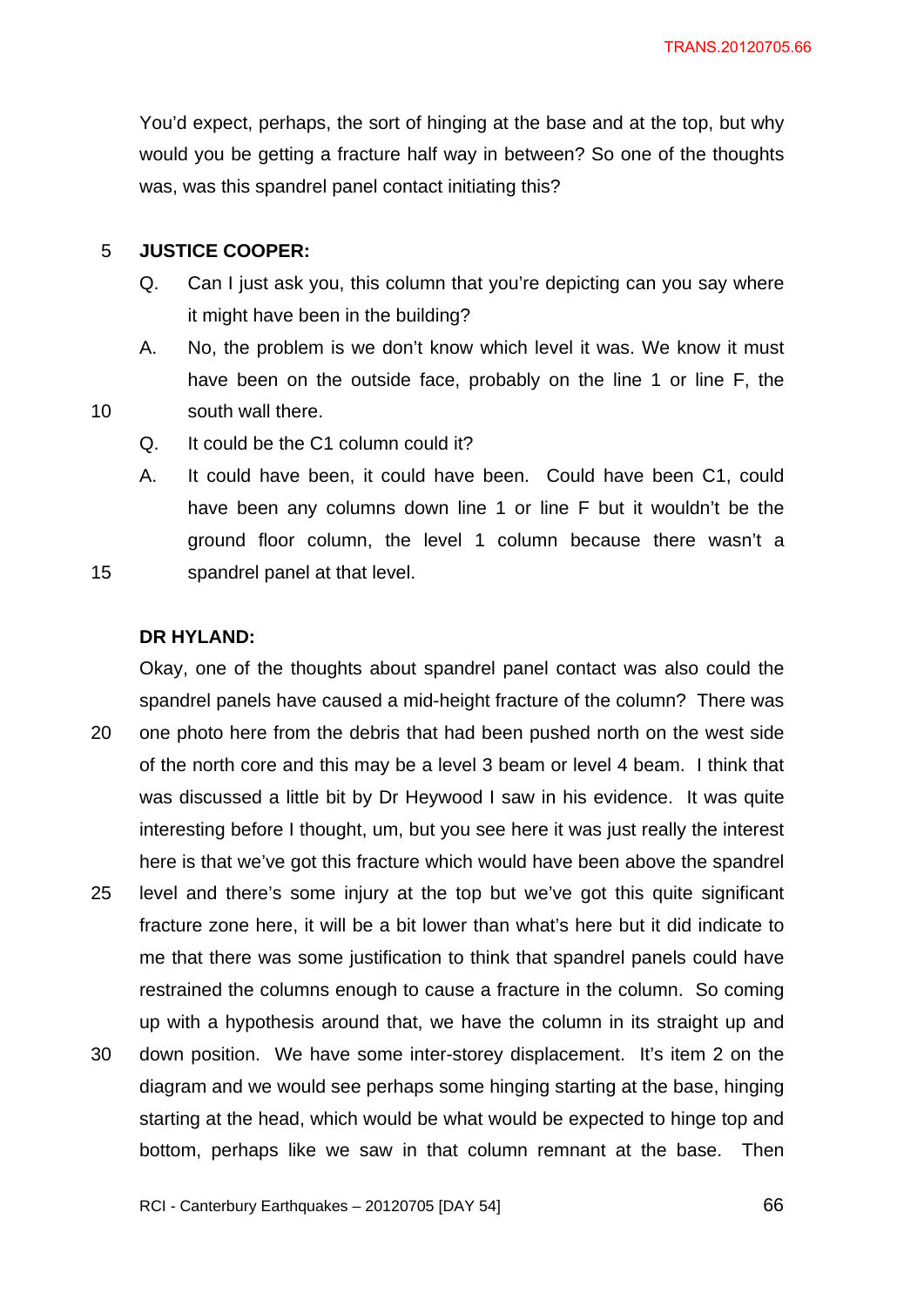potentially, as it's a column against contact with a spandrel panel, we could start getting a short column effect that may, which would lead to a amplification of the stresses at the head, a reduction perhaps in the stresses at the base of the column, some increase in stresses in the zone where the

- 5 termination of the vertical reinforcing bars occurred, maybe not enough in general to force a hinge right at the top of the spandrel panels but given a lowly confined concrete column where it is known that you can get localised spalling effects initiating at termination zones or the reinforcing of that, there's a possibility that perhaps the stresses were raised enough in that termination
- 10 zone to lead to some loss of concrete cover, a loss of capacity which may have initiated another hinge forming there or another fracture zone. Then had a look at the south wall. What was the condition of that after the earthquake? The south wall had lent over at level 2. There appeared to be some heavy compression spalling at the east end of that wall. Now this was on the outside
- 15 of the wall. The inside, it could have been explained because of perhaps the north-west fall, perhaps causing some localised compressive stress there, through weak (inaudible 13:00:26) suspending but this is on the outside face so to me that indicated that this was compression fractural damage that had occurred when that wall had been forced eastward. The cracking that was
- 20 observed there now. You can see there's a sort of a diagonal nature to this which comes back down to the sort of running down to the centre of the wall.

### **JUSTICE COOPER:**

Now just confirm for me. So this is the eastern end of the south wall? Is that right?

1301

25

### **DR HYLAND:**

30 Yes. Eastern side wall, yep. The doorway here's been filled up with masonry, partly, so there's this cracking, a fanlike cracking like this in a wall is usually typical of flexural type cracking in a cantilever wall, so you'd have cracking on this side and there was fanlike cracking on the western side.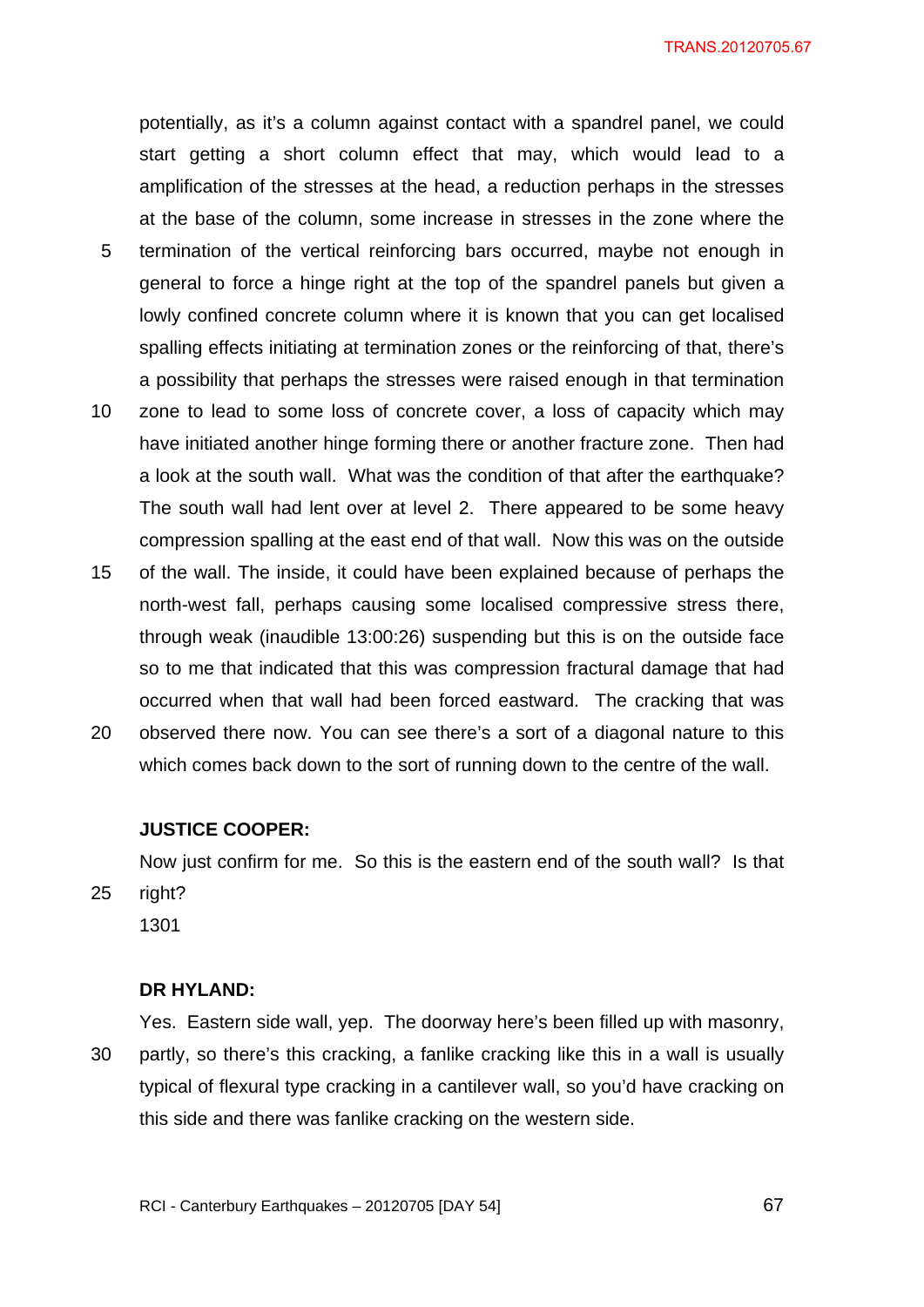## **JUSTICE COOPER:**

I am sorry to interrupt you again. I will be the one asking the obvious questions, but you said the doorway?

#### 5 **DR HYLAND:**

Yes, yes. This was, Mr Smith sort of pointed out there was these doorway exits, um, located all the way up the south wall where the fire escape came out, so you know at level 2, 3 to 6 there was an actual door inside there.

#### 10 **JUSTICE COOPER:**

Yes, I understand that but that doesn't look like a door to me for some reason?

## **DR HYLAND:**

15 No this, this particular hole had been filled partially with masonry, reinforced masonry and then a window was put in.

## **JUSTICE COOPER:**

Right but  $-$ 

20

## **COMMISSIONER CARTER:**

Was that at ground level?

## **DR HYLAND:**

25 Yeah, ground level.

## **JUSTICE COOPER:**

Ground level but in terms of the original drawings, was it designed like we see it?

30

## **DR HYLAND:**

No we didn't see this masonry infill on the drawings that we had got from the Council.

RCI - Canterbury Earthquakes – 20120705 [DAY 54]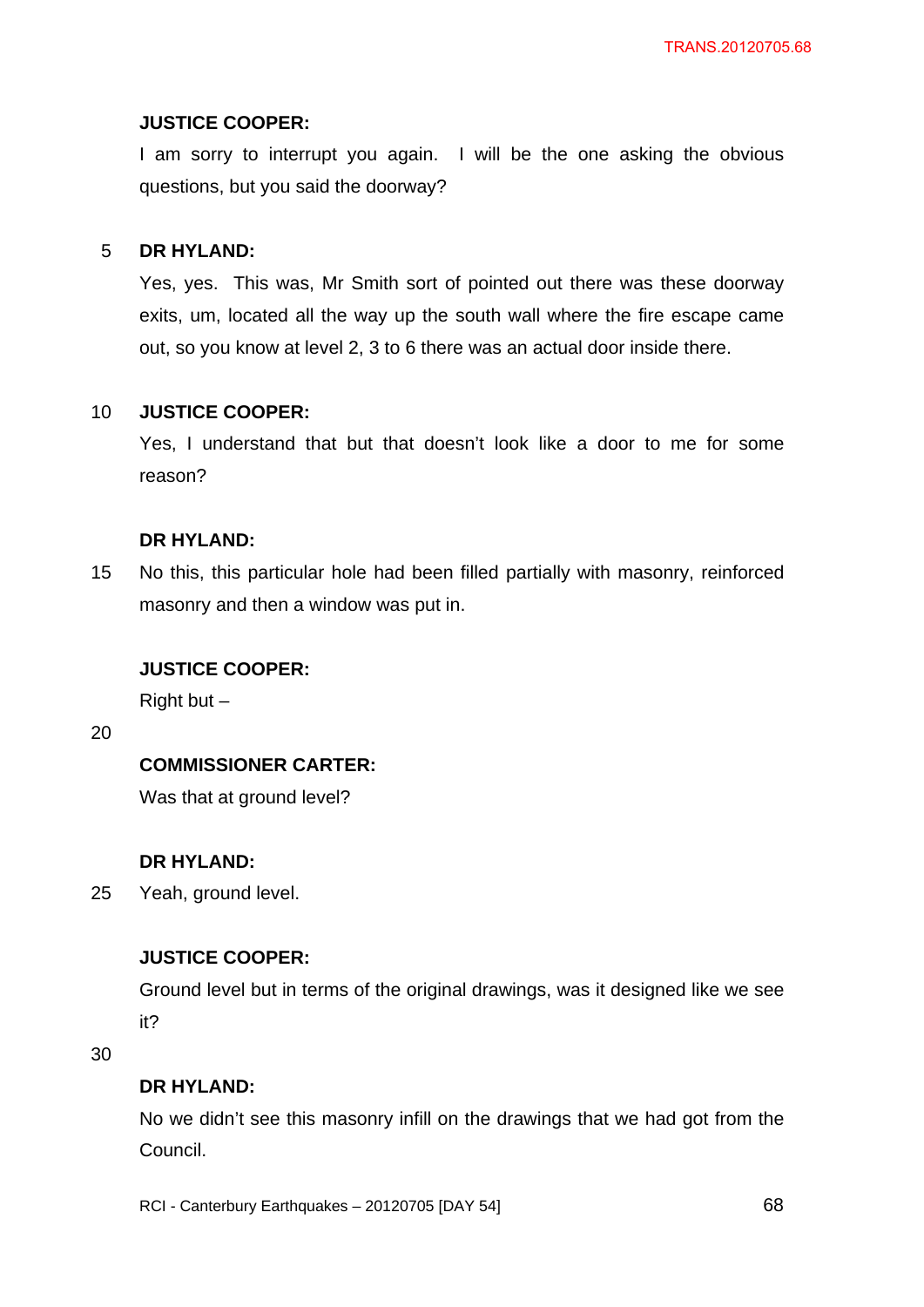# **JUSTICE COOPER:**

So when it was originally designed it was designed to be a doorway and at some stage it was filled in?

#### 5 **DR HYLAND:**

Yes, appears to have been.

## **JUSTICE COOPER:**

So that was never presented on a plan that you were able to see?

10

# **DR HYLAND:**

No we didn't find any drawings on the Council file that we saw, is that correct?

## **MR SMITH:**

15 Yes I think so.

# **JUSTICE COOPER:**

Well just going back to the photograph which is your slide 3, there weren't any at the beginning?

20

# **DR HYLAND:**

Yes.

# **JUSTICE COOPER:**

25 We are looking there at the south wall going to the left, is that right?

# **DR HYLAND:**

Yes.

#### 30 **JUSTICE COOPER:**

Have you got, could this be displayed?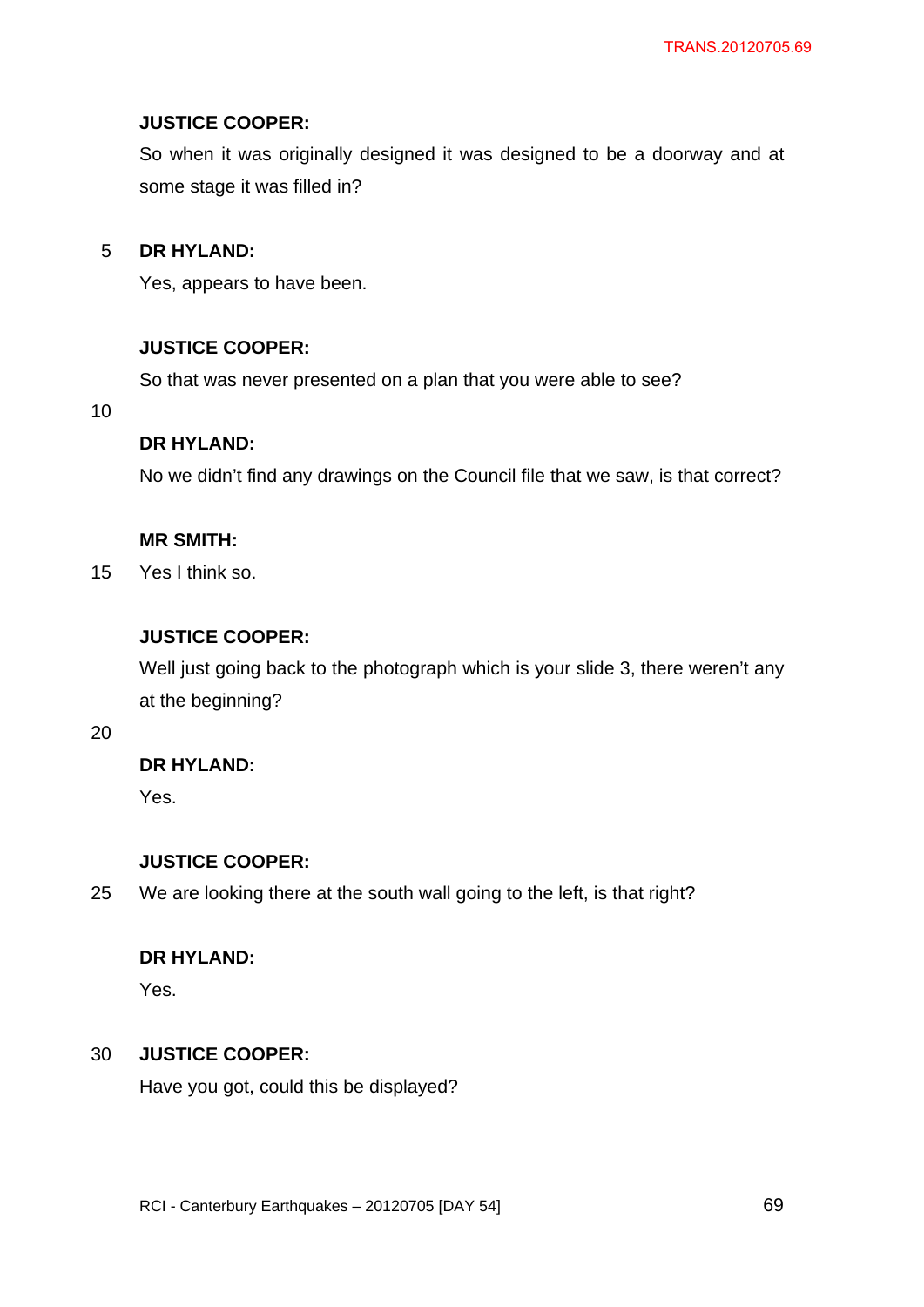# **DR HYLAND:**

Well it's slide 27 now.

# **JUSTICE COOPER:**

5 Slide 3? Yes this one. That, where would that feature that we've just been looking at be on this photograph?

# **DR HYLAND:**

Just there I think.

10

## **JUSTICE COOPER:**

I see. So it is below the landings of the staircase and the floors above it?

## **DR HYLAND:**

15 Mmm.

# **JUSTICE COOPER:**

Is that right?

#### $20<sub>2</sub>$ **DR HYLAND:**

Yeah you can see that's, um, at the upper level you can see the doorway and the landing.

## **JUSTICE COOPER:**

25 So it may be it's my misunderstanding of the question and answer that you gave me a few moments ago, but if we go back to slide 27 that we were looking at, that's not the eastern end of the south wall, it's the eastern side of the coupled shear wall on the south side?

#### 30 **DR HYLAND:**

Oh, we, we're, yeah, sorry we're referring to the, the coupled shear wall element just as the south wall, and just calling it the south wall.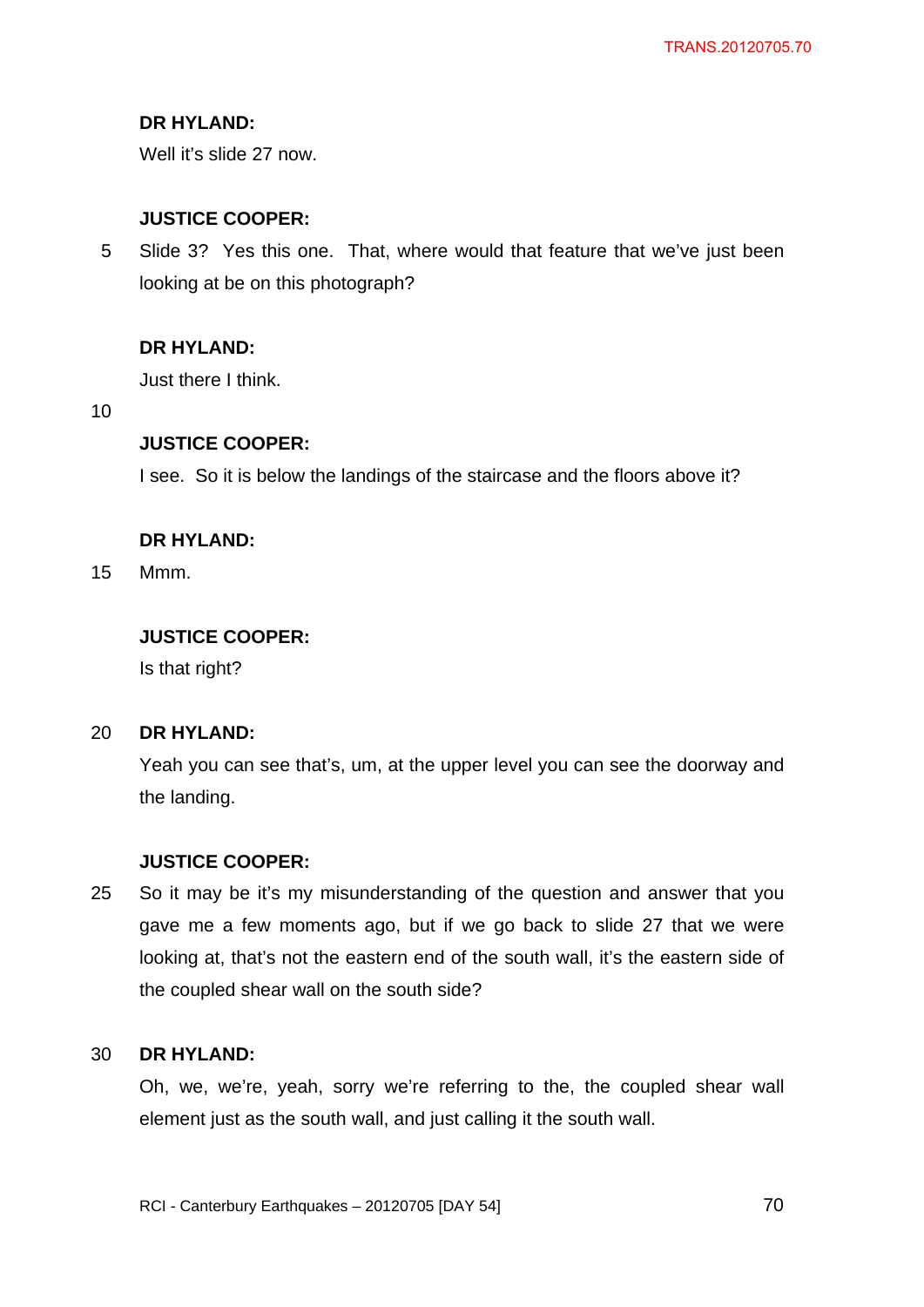# **JUSTICE COOPER:**

Yes, but that's what was, I couldn't quite follow and in this slide the portion of the building on the south wall, to the east of what we're looking at has simply collapsed, and that's why it appears to turn a corner there?

5

# **DR HYLAND:**

Yes and, yeah the beams and columns that were connected to that, that wall system have fallen away, and then what's been left is that, um, that south wall element with the fire escapes attached as N4 and has fallen over, although some of the beams were still attached as it fell over according to

10

John Trowsdale and Dr Heywood and photos we've had.

## **JUSTICE COOPER:**

15 Well, this may not be the right time for this question but in terms of the structural performance of the building was the effect of that infilling that occurred significant?

# **DR HYLAND:**

20 It's an interesting question that one. It's, it appears that that wall has behaved at that level like it was an, a cantilever wall with a hole in it rather than a coupled wall at that level. However, the coupling beam at that level from level 1 to 2 is also very deep. This is actually very deep so it's possible that the coupling beam itself may have stiffened that up as well but –

#### 25 **COMMISSIONER FENWICK:**

So while we're here I would sort out one issue with the columns?

## **DR HYLAND:**

Yes.

30

# **COMMISSIONER FENWICK:**

The actual drawings show the spiral going up through the beam column joints. Now, I understand if you tried to put those beams in for spiral in place it would

RCI - Canterbury Earthquakes – 20120705 [DAY 54]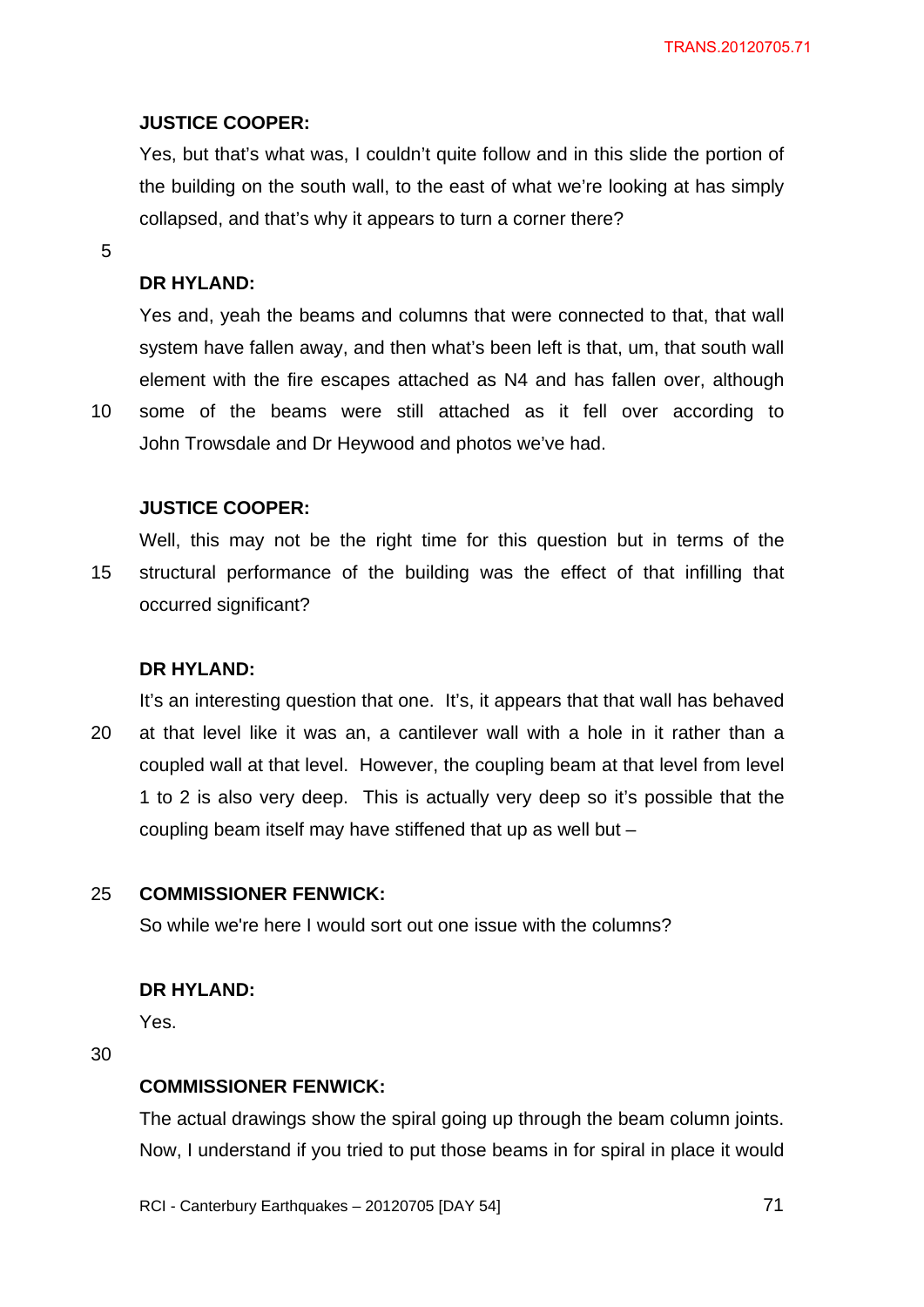be impossible but I've heard there was not spiral in the beam column joints but that's not quite what's shown on the drawings. Can you confirm there was no spiral in the beam column joints?

#### 5 **DR HYLAND:**

No.

### **COMMISSIONER FENWICK:**

Or was there one and you just didn't see it?

10

20

25

## **DR HYLAND:**

No I think there was spirals but we are only talking spirals of 250 centres so the  $-$ 

#### 15 **COMMISSIONER FENWICK:**

250 centres.

### **DR HYLAND:**

250 centres. So there precast log beams were 350 millimetres deep so within the zone where a precast beam went in there was only perhaps one –

### **COMMISSIONER FENWICK:**

No, the spirals are shown going up beyond the end of the columns and the precast beams overlap by 25 millimetres, it was 50 millimetres cover to the main bars, so they would have still, be room for that spiral to be in?

## **DR HYLAND:**

Yeah.

#### 30 **COMMISSIONER FENWICK:**

Now I am not quite sure how you get the spiral in there with the bars coming through but that is what is shown on the drawing, I wanted just to confirm whether you were quite clear there was a spiral in there or not in there?

RCI - Canterbury Earthquakes – 20120705 [DAY 54]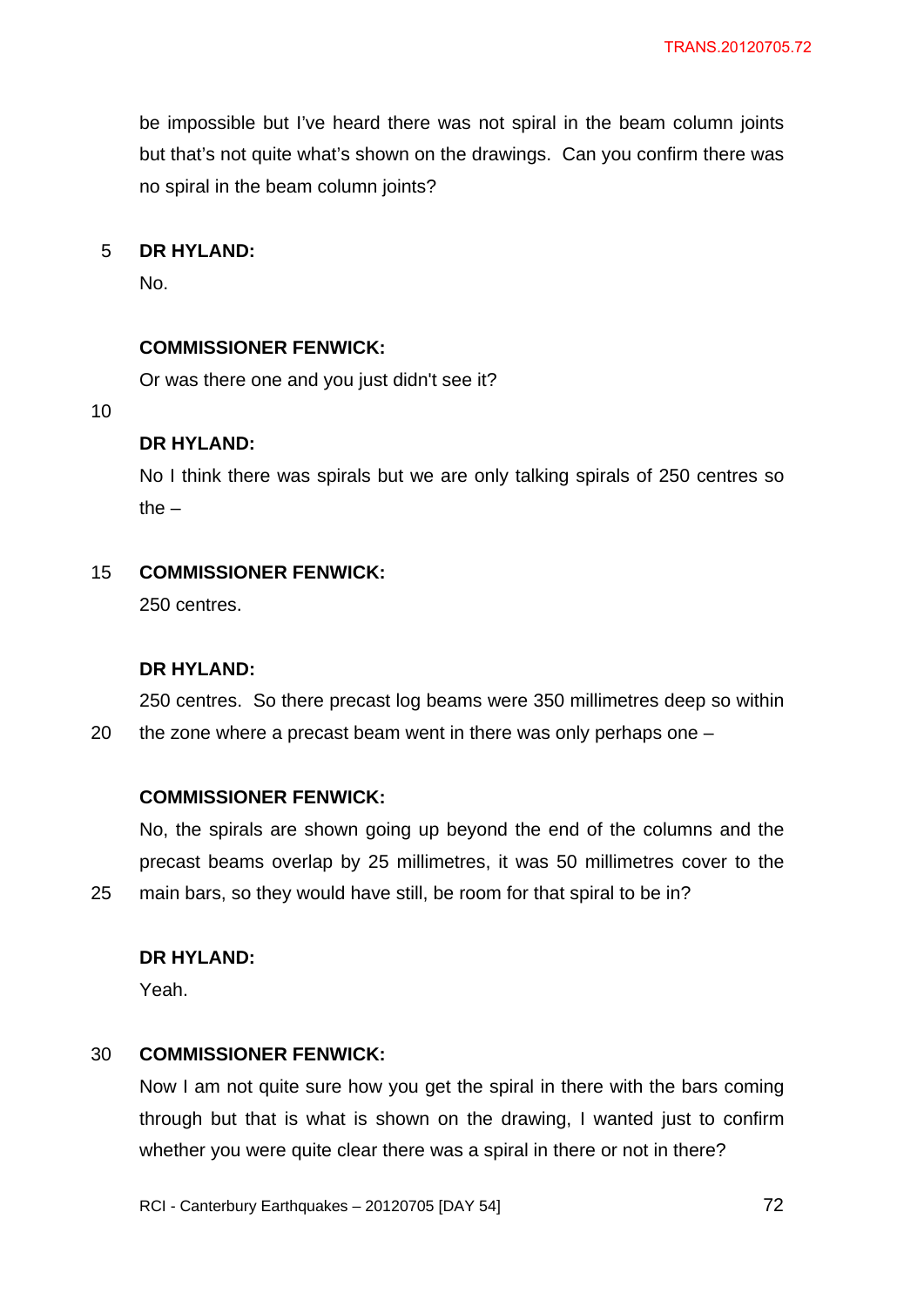## **DR HYLAND:**

Well my recollection is really based on the photos of that because the debris that we saw had been sort of disconnected so.

5

## **COMMISSIONER FENWICK**:

So you don't know?

## **DR HYLAND:**

10 I can't really say, you know from my visuals, we really just got to look at the photos that were taken at the time.

**COMMISSION ADJOURNS: 1.09 PM** 

## **COMMISSION RESUMES: 2.19 PM**

#### 15 **MR ALLEN:**

Dr Hyland, we're just staying on this slide relating to that south coupled wall and you've commented on the vertical fanning that we can see on that wall. You said before lunch that that was occasioned, you think, by east-west, or west-east forces. I'm wondering if you can explain how those forces might

20 have arisen in the CTV building?

## **DR HYLAND:**

Right, we found that the, when we were doing analyses of the building that building had a centre of stiffness located in the northern side of the building,

25 near the north core, and so the building had a tendency to rotate about that centre of stiffness which means you would get relatively larger deflections or displacements along the south wall where this, or the south face where this wall was located relative to what you would get when it's at the northern end of the building so...

30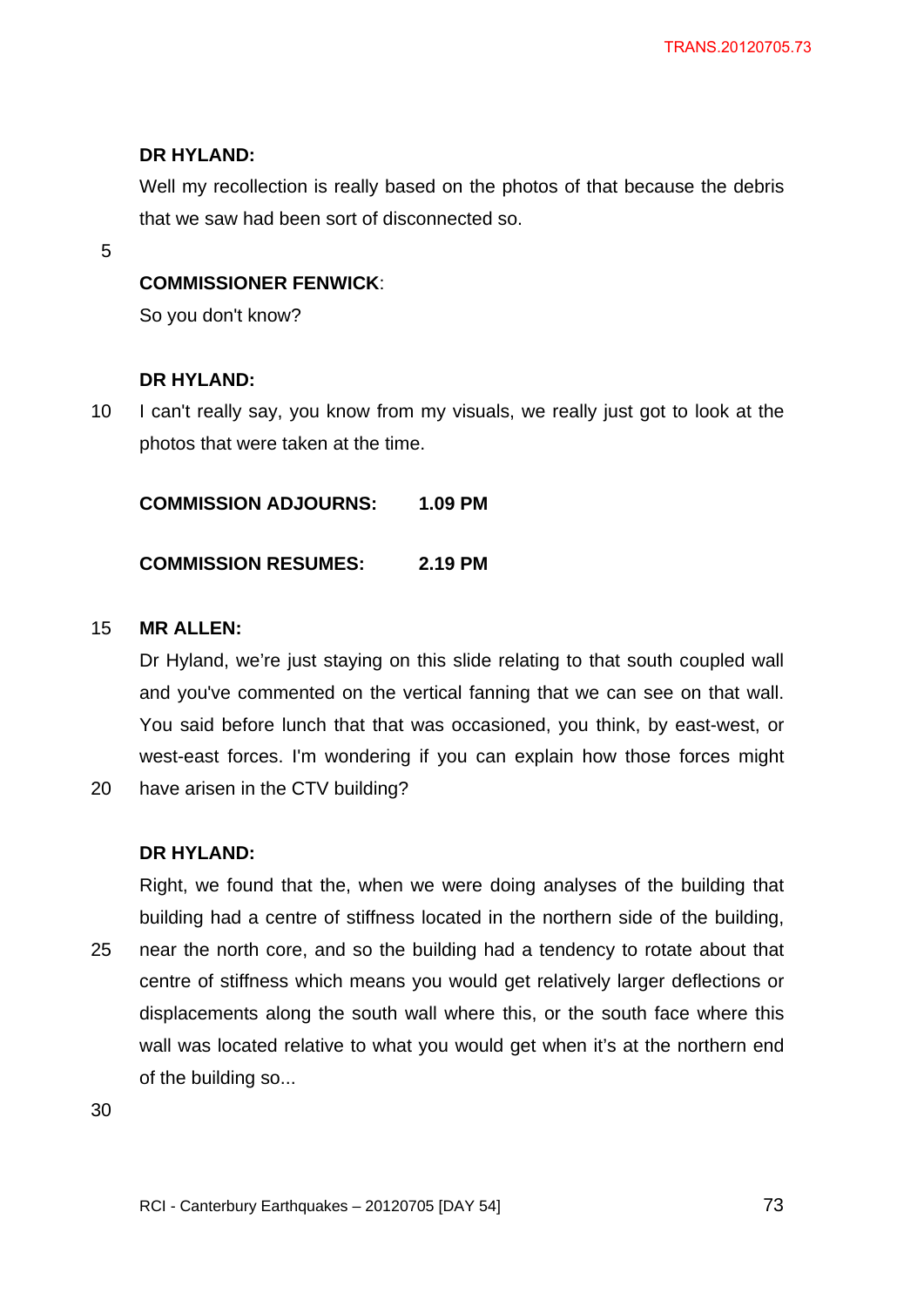## **MR ALLEN:**

So it is a function of a twisting?

## **DR HYLAND:**

5 Function of a twisting of the building.

## **MR ALLEN:**

Thank you, if you could take us from there then please Dr Hyland?

#### 10 **DR HYLAND:**

Thank you, okay. The north core condition, there was hairline cracking found in the north core on the various faces, there was very little seen on the eastern side of the north core, there was some horizontal type cracking found on the north-west corner –

15

## **JUSTICE COOPER:**

North-east corner did you say or north-west?

## **DR HYLAND:**

20 That's the north-west corner on the top right picture here, so this would be the north-east corner on the left top picture. Inside the lift well between walls D and DE you can see there was diagonal cracking, hairline cracking. There was also a little bit of, it was fire-effects so it was blackened. North core examination. I undertook two examinations –

25

### **COMMISSIONER FENWICK:**

30

There was some cracking you haven't mentioned in the core. I don't know whether you caught up with this, but there was cracking found by Graeme Smith when he went up above the elevator and he found vertical cracks in the north core in the elevator shaft and they were, he said 1 metre and 1.5 metres from the second to east-most wall. He said they were width of .3 to .5 millimetres so you might like to include those in your assessment.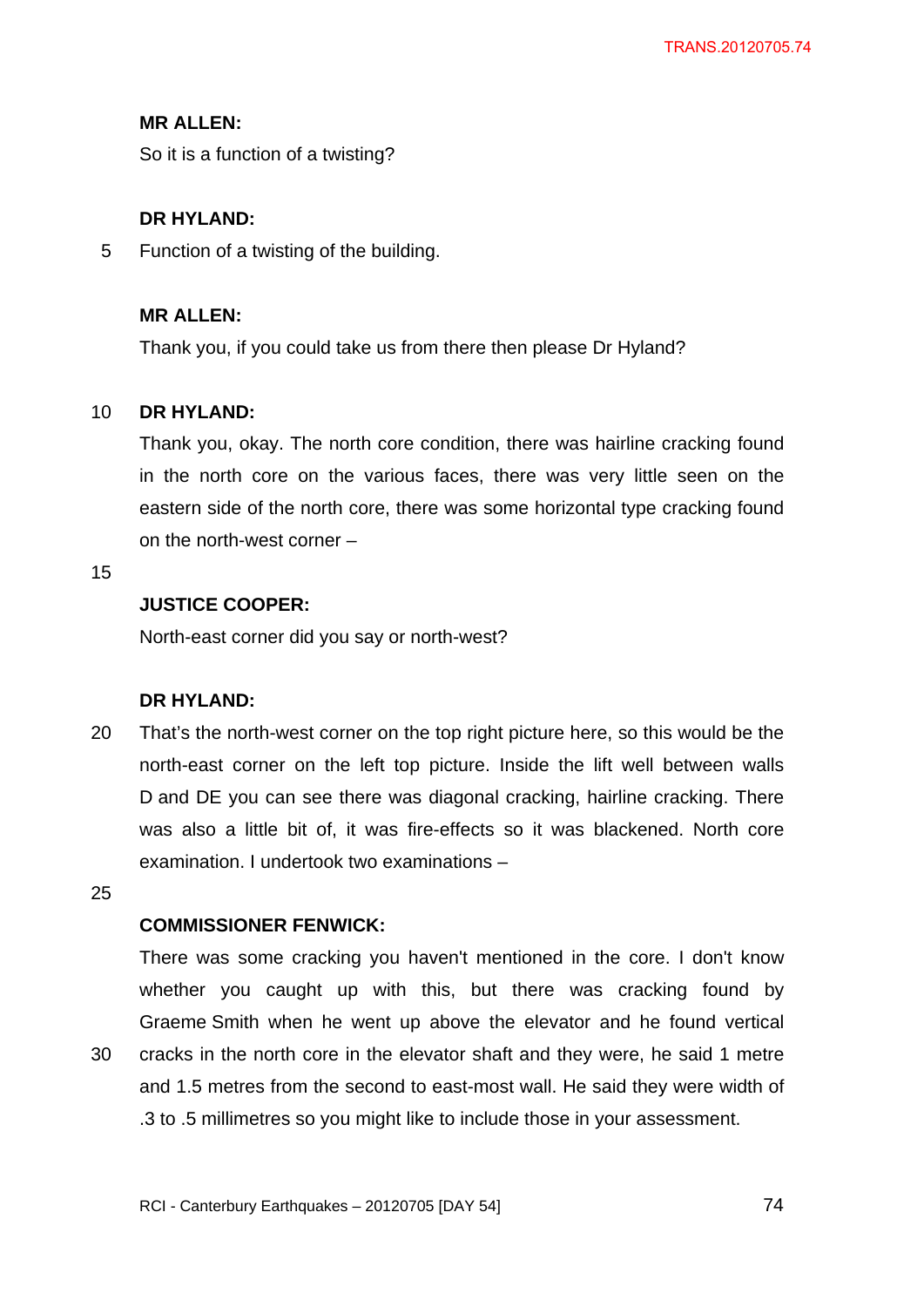### **DR HYLAND:**

Yes, I was quite interested to hear that, um, so they would have been perhaps in the, in line with this, these rails.

#### 5 **JUSTICE COOPER:**

So you're indicating the position in the bottom right corner between the rails off towards the left-hand side of that image?

### **DR HYLAND:**

- 10 Yes. That's where I understand he described the cracks, that, half a metre off that corner and one a half metres off that corner. So going up the north core examination went up there twice with, in a bucket on a platform, second time with Mr Smith, and we inspected each of the ends of the walls and we found that at the ends of the, this was looking down on top at the far eastern wing
- 15 wall, the one on line DE a number of cases, you know, there wasn't any reinforcing coming out of the ends of that wall where the slab would have connected in and, it was, in some cases of less reinforcing, you know, not much reinforcement coming out of them. The slab appeared to have cracked, broken away, over that sort of profile in the examination and then following
- 20 examination of photos appeared that the cracks, the slab had broken away from the north core over a profile followed by the red line and that was where the ends of the H12 saddle bars had terminated.

#### **JUSTICE COOPER:**

25 Just help me, is south at the top of this page?

### **DR HYLAND:**

Yes, yes, so south is the top and the north is on the bottom.

#### 30 **COMMISSIONER CARTER:**

Just help me distinguishing some cracks with red and some are black. Could you just go over that again Why they're two different colours there?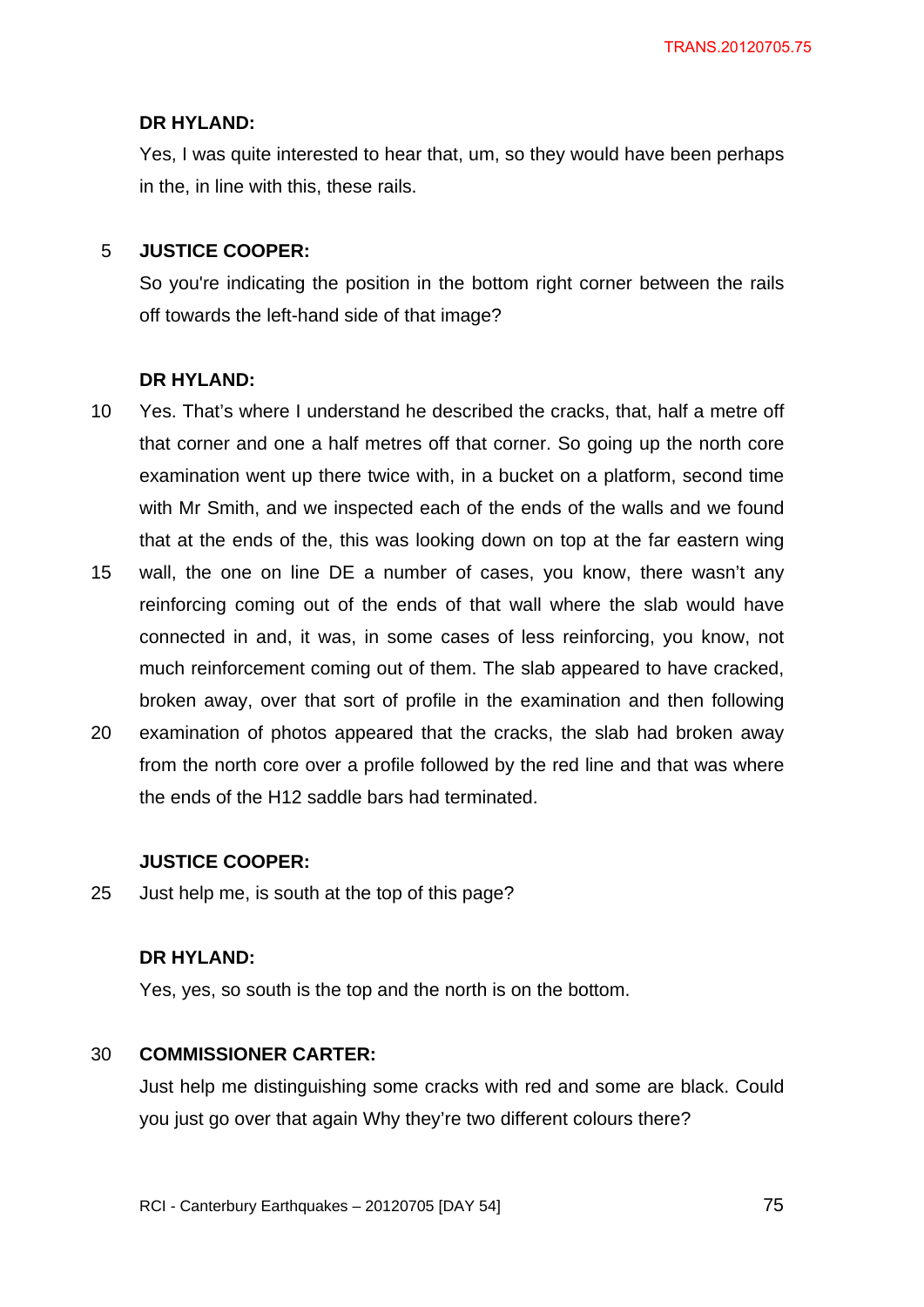#### **DR HYLAND:**

Okay, the black was what was there at the time of my examination so that was at – just with the core as it was when I examined it and the red was inferred from looking at the debris photographs. The drag bars which get talked about,

- 5 this is an elevation of a drag bar, was a steel, piece of steel 152mm x 152mm, 10mm thick. It was bolted into the face of the wing walls and with epoxy anchors, 24mm diameter, and then to the underside of the Ibon slab which is a galvanised steel warmer with concrete placed on it. It had holes drilled up from the underside into it and epoxyed in to connect the slab into the wall. So
- 10 those drag bars were connected to some of the walls. This is a photo, I think it's a police photo actually, that was taken and shows the level 6 drag bars still attached, holding up the end of the portion of slab just outside the lift well. It says here, "The level 5 drag bars bent down." Got the level 5 precast concrete beam has come down. Level 4 slab failure along the ends of the H12 bars
- 15 could be seen along here and the failure surface runs diagonally on to this edge beam which was run from the core eastwards and here we have the line 4DE or C18 column. You can see the joint zones have been pulled out of there. This is a photo taken before the debris was touched. This was the portion of slab that was hanging off at level 5. Level 5 in front of the lifts and
- 20 25 you'll recall that Mr Godkin and Mr Horsley were standing at level 4, which would have been right underneath where this portion of slab is sitting now. There's the level 5 failure surface and there's the line 4 where the beam was on line 4 and you can see that the slab was actually 1200, well, you know, in the order of 1200 where the ends of those saddle bars would have been so there's a portion of slab at the doors, where the doors of the lift were, there's the line 4 beam there and then about 1200mm out you can see the edge of the slab. This indicates that's the slab had broken away from this piece of slab before this rotated out.

#### 30 1429

#### **COMMISSIONER CARTER:**

At level 6 two of the survivors were on that level 6 slab near that lift when the building started to come down. They were able to, you know, walk away from

RCI - Canterbury Earthquakes – 20120705 [DAY 54]

<u>2012 - Paris Carl The Carl The Time State of the Carl The Time State of the Carl The Time State of the Time St</u>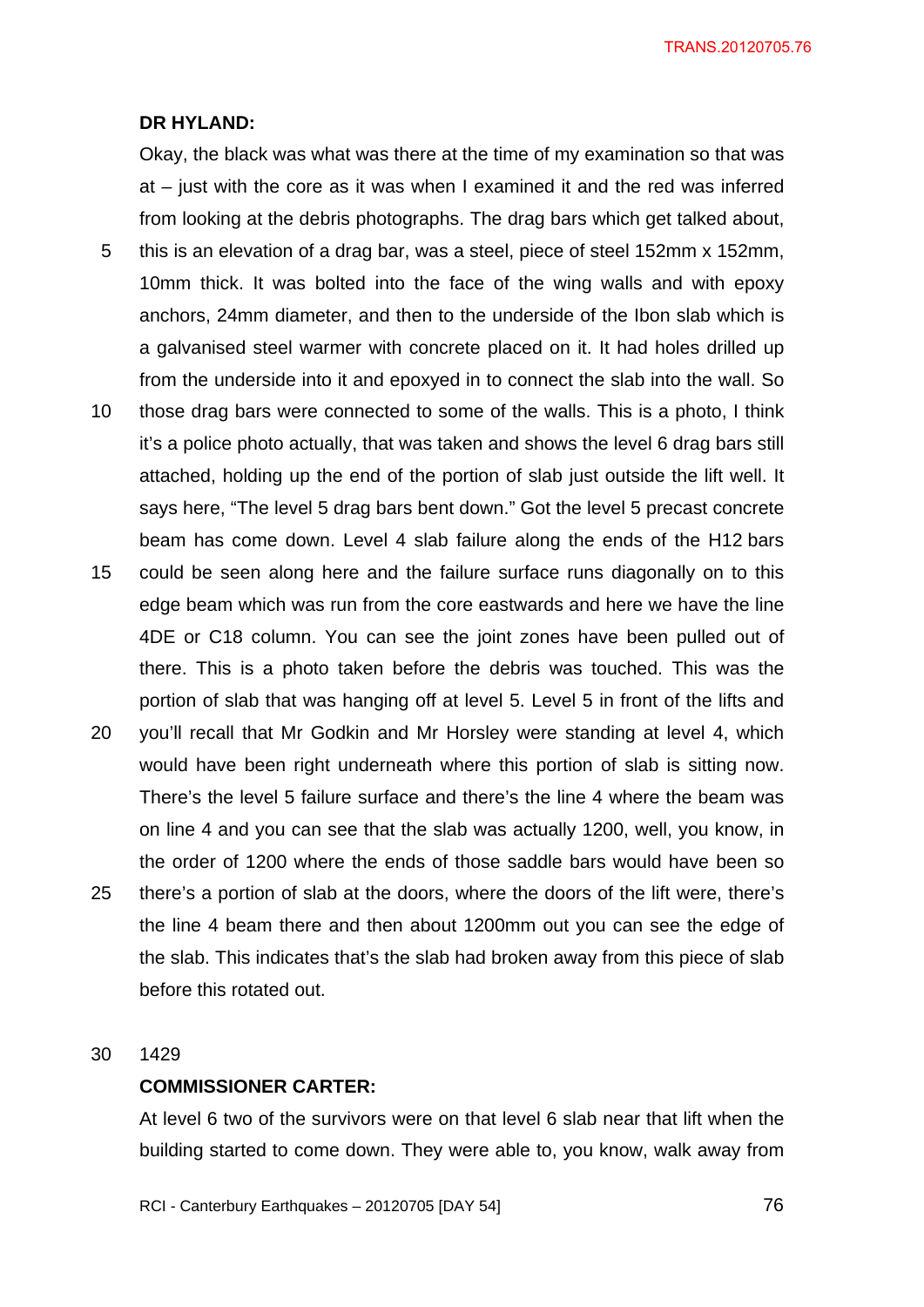the collapse. Did you give some thought to whether or not when those slabs must have come down in connection with that witness's survival?

## **DR HYLAND:**

5 Is that Kendal Mitchell. Is that who you are referring to with the two children?

## **COMMISSIONER CARTER:**

I'll just have to check the names of the people but they were outside the lift on that upper level, one floor down was he?

10

## **DR HYLAND:**

Yeah, Ron Godkin, David Hawesly were down at level 4 just right in front of the lifts.

#### 15 **COMMISSIONER CARTER:**

So in fact the slabs must have fallen after he was able to escape?

## **DR HYLAND:**

Yes.

20

## **COMMISSIONER CARTER:**

He was in the building as it was collapsing around him?

## **DR HYLAND:**

25 Yes. I think that's really important because, you know, he was quite clear that if the slab broke away from the core prior to the floor collapsing at the south then he would not be around.

## **COMMISSIONER CARTER:**

30 Okay thank you. So, you've got that in there.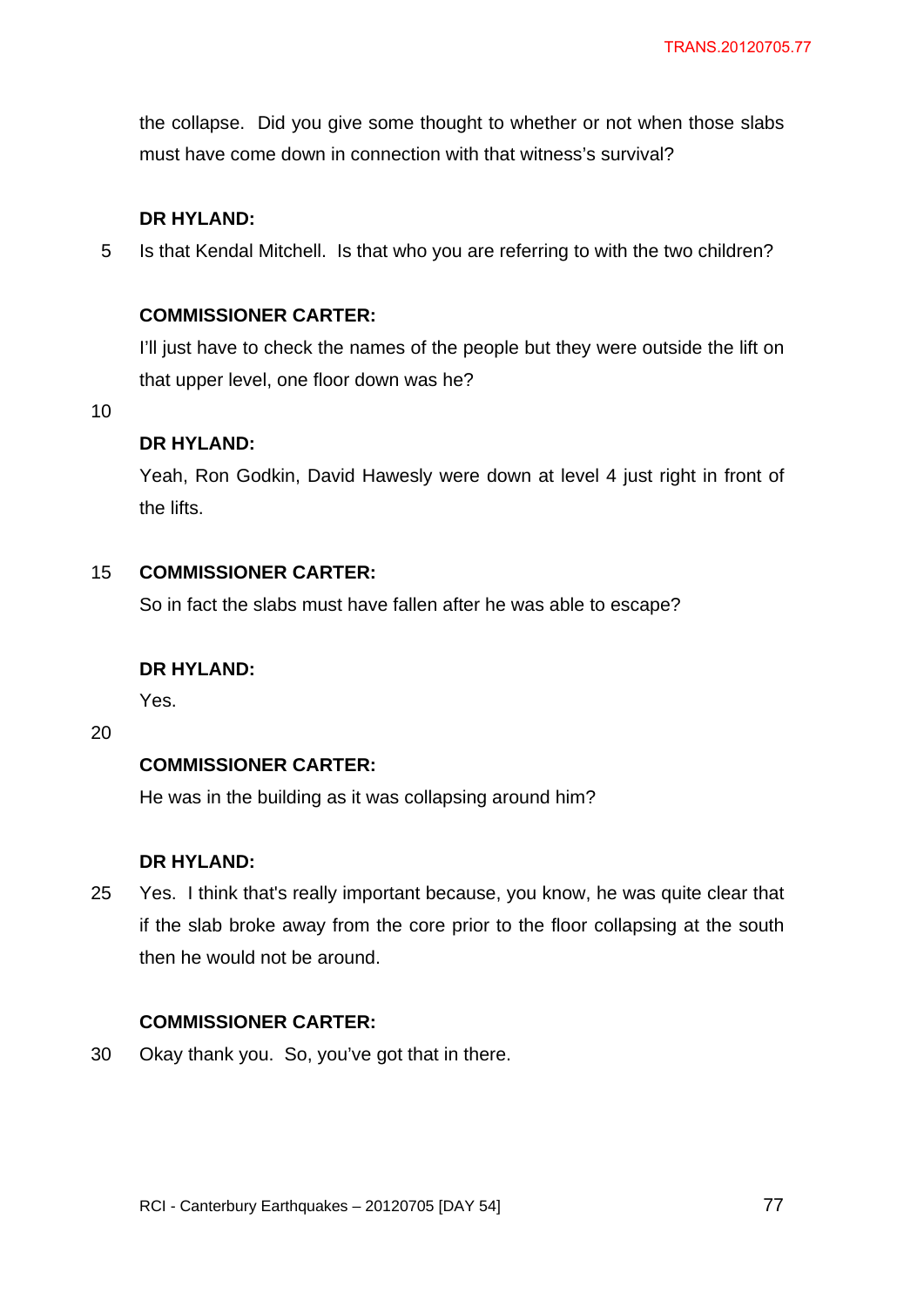#### **DR HYLAND:**

5

Yes. So north core examination, okay, this is taken from photos and is not what I was able to see but we can see here that the slabs are leaning against the north core. This indicates there was a loss of support along line 3 which was out, prior to breaking off the core because the logic being that if the slabs had broken away first and line 3 had still been standing then we'd expect the slabs to have swung away from the core and not be leaning against it. Has a look at the drag bars. The interesting thing about the drag bars that I noticed was that you can see here in the top photo the anchors within the wall on the

- 10 slab that was within the wall, was still upright and they weren't bent over. So it appeared to me that the slab had rotated off, in sort of, perhaps rotated around the tip of the wall and come away rather than being pulled out horizontally. Some of the drag bars had already been cut off during recovery operations. In the bottom right picture there you can see it just had just been
- 15 gas-axed off and I understand from the USAR people you've talked to that that was just expedient to have those cut off for safety reasons. Another interesting thing about the north core examination was on the western side it was found that the beams that connected into the north core on line 4 were not fully developed. The reinforcing was not fully developed into the wall as
- 20 25 had been specified on the drawings. What you can see here in the middle photo that I'm pointing to is the outer vertical reinforcing steel in that wall which was 300mm thick and if you look carefully you can see the imprint of reinforcing steel just almost next to that, but the reinforcing steel hadn't gone inside the wall. It was expected to have gone in another couple of hundred millimetres so that you can develop the capacity of those bars. When I looked at some of the debris that had been put aside on the site, it was actually, you could find these beams with the reinforcing steel that matched up with the imprints here. You can see how the end bars have been sort of almost bent back to do that. So that occurred on level 3 to 6. So, there's four levels
- 30 where these bars hadn't been developed into the wall. Also took a level survey just to see if there was any sign of obvious settlement of the ground floor or the slabs during the earthquake. There were questions whether perhaps the site had suffered liquefaction and there had been some tilt or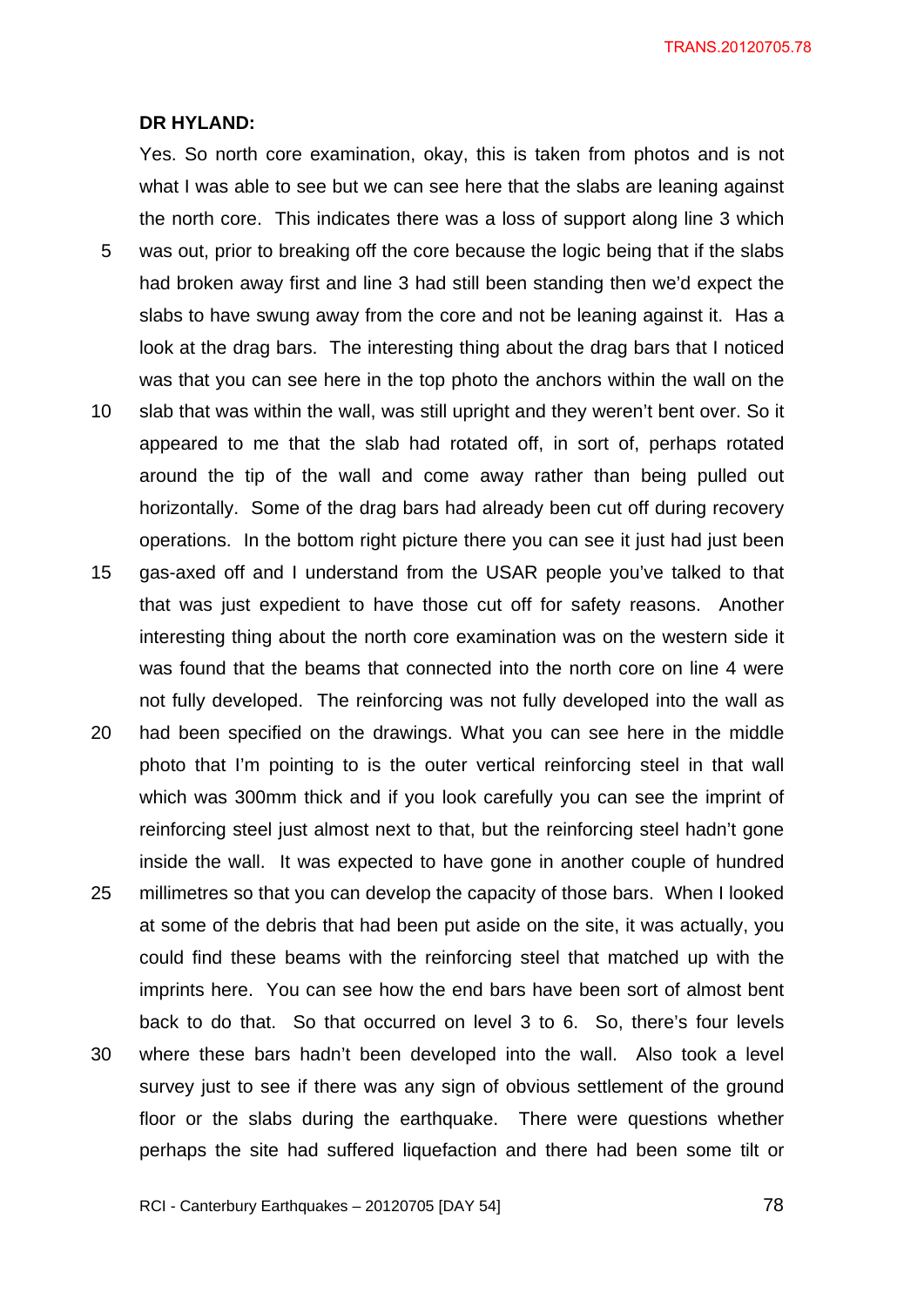something but there was no discernible variation in the levels that indicated settlement had occurred. It was interesting though there was some displacement found in the northwards direction of the north core. You can see at the eastern end it says it's six metres above the RL. It was 33mm, 12

- 5 metres 62, 18.5 metres above the RL was 91mm. At the western end a similar displacement of 34mm occurred at six metres. At 12 metres the displacement was a little bit less at 52 compared to the other side and at 18.5 metres it was 68, compared to 91. It indicated there was actually a slight twist to the wall. We had a look at the foundations to see if there was any evidence
- 10 of damage to the foundation beams and to see if there was any liquefaction or signs of uplift but we found no liquefaction material around the foundations, no signs of uplift, you know, obvious uplift and there was no signs of damage to the foundation beam. We had a civil engineer, John Snook, who undertook the examination of the foundation beams on our behalf. Materials testing. We
- 15 undertook concrete cores from walls, slabs and columns. There was reinforcing steel and decking samples were taken and tested at SILI Global, in Christchurch, and the drag bar threaded anchors, there were two of those that I took and had been just harnessed check to see if they had properties consistent with the standards. The results, also used to help assess the drag
- 20 25 30 bar capacities. Concrete quality: the wall concrete appeared to be reasonably consistent with what had been specified. I noted before there was some localised door-head damage that just appeared to be a localised issue. Slab concrete was, ah, there was limited testing able to be done on the slab concrete. You can see here where the cores were taken. By necessity they were in areas where there were cracks in the slab but we took cores out that were competent and we tested those. Slab concrete was, from what we could see, was sort of around about there. Beam concrete: we tested just one core in a pre-cast beam. The concrete seemed to be reasonable. Column concrete, however, we found some highly variable results and we cored the concrete and that led us to, on reporting to the expert panel, to say that maybe we should undertake more testing of concrete columns which we then did. We went out to, well, I went out to Burwood landfill where a secure area had been set aside for debris by Civil Defence and by CERA where debris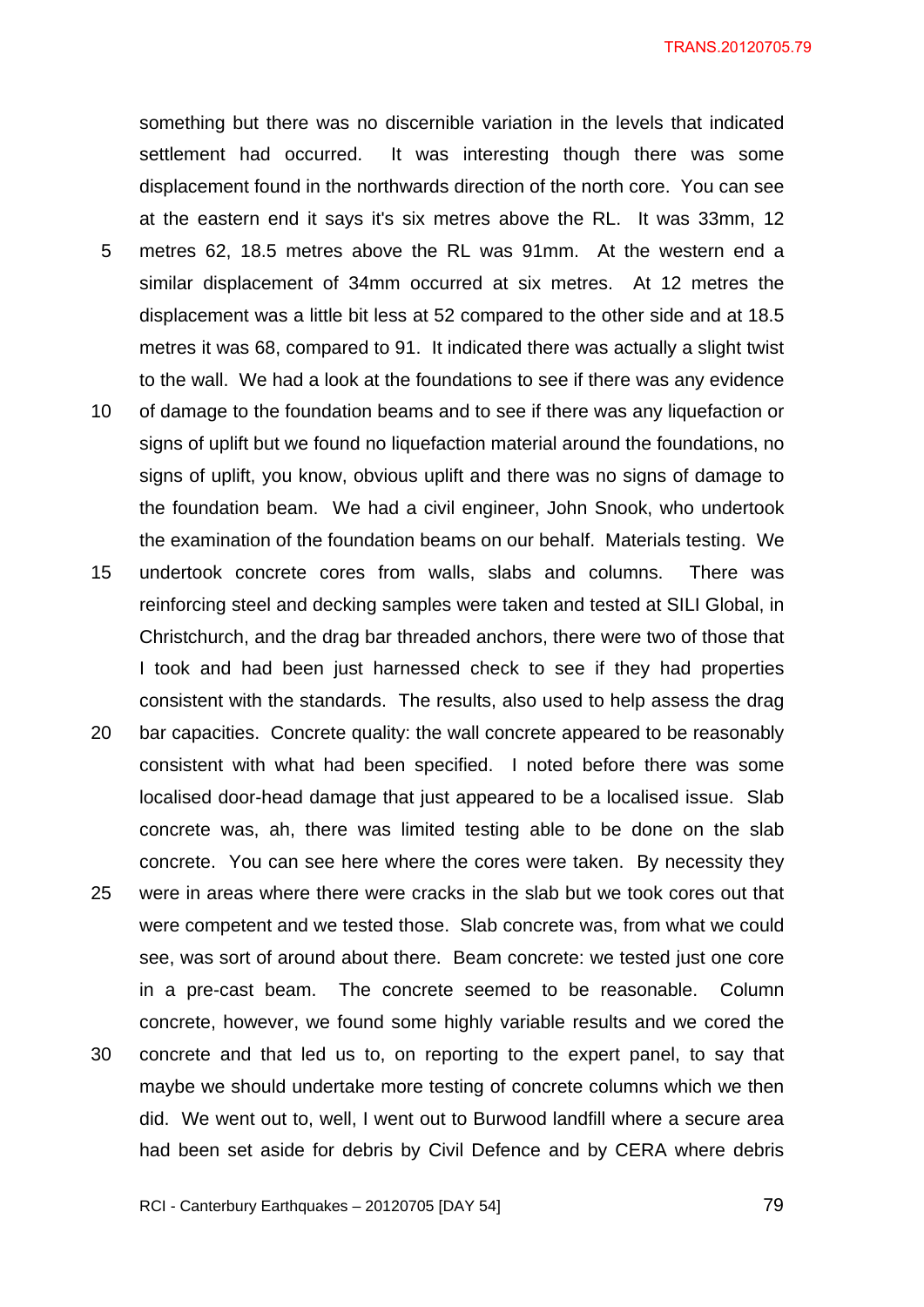had been left and on the left there is, just a photo of the extended debris. All this debris was from the CTV site. It appeared to have been placed there by truck load. I went through the debris field with John Snook and we just systematically walked over the debris field and marked out where we could find column remnants. Then I pointed those out to the operator who then

- went and extracted them for me. And we have here the column remnants that we extracted. So in all we had 26 column remnants that were able to be tested out of I think in the order of 109 columns that were on the CTV building so we had a significant sample. There are, obviously, the rest of the columns
- 10 are somewhere in there, but we did not extract all of them out of respect to the debris and also just the efficiency of the investigation. The column concrete, ah, we had cores extracted and tested in accordance with the standard. We extended that testing by using rebound hammer testing calibrated to the core tests in accordance with the standard.

15 1439

5

20 25 30 Comparison was then made of the concrete test to the concrete production statistical limits operating at the time as set by the concrete production standard and the densities were checked as well. We found that in some cases the densities appeared to be low. We found that the concrete in the significant portion of the columns may have been strengths less than the minimum specified. What we've got here is a diagram showing the distribution of 25 MPa concrete or concrete with a mixed design for a minimum specified 25 MPa and we've got another one here for minimum specified strength of 30 MPa and another one here of 35 MPa concrete. So this is just the, the distribution of what would be expected for concrete made to a mixed design conforming with the standard for a 25 MPa strength concrete. This is a high grade, high grade curve. I acknowledge that the test, the batching plants; I've understood now, have a special grade things so the curves are just slightly different. However, the key point to note here is the black curve is the distribution of these strengths of the concrete that we, we found from our tests from our core tests and our rebound hammers and they're based on the average strength found in each of the 26 columns and

the point here to note is that the, the, the curve is left of where we would have

RCI - Canterbury Earthquakes – 20120705 [DAY 54]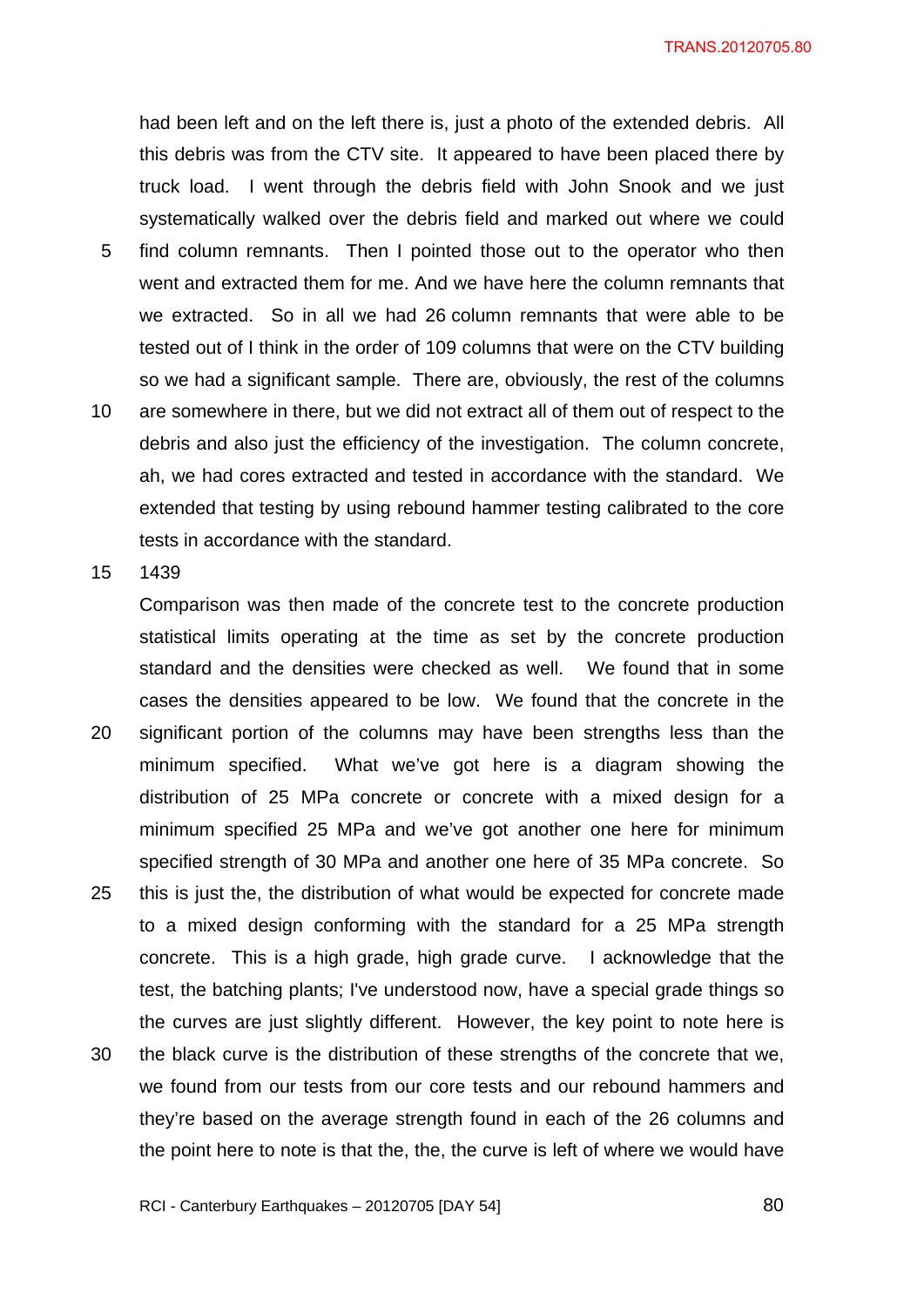expected the curve to have been, expected perhaps the curve to have been over this direction. And when it came to the deciding how to use these results and the analysis we took this to the expert panel. It was decided well this is actually quite a result we weren't expecting and it was decided well we'll move

- 5 ahead with the analysis on the basis, the minimum specified plus 2.5 MPa rather than using what would normally be expected which is 1.5 times the minimum. Reinforcing steel: I checked the reinforcing steel again just to see if the reinforcing steel would fit within the expectations of the standards it was produced to. We found that it did. The, one of the interesting things that was
- 10 15 found was that the reinforcing steel, it didn't appear to have yielded except for some down the bottom of the south wall so reinforcing steel was extracted at a number of places had similar properties and similar yields but there was a piece of steel removed in this place, in this location at the east side of the south wall that we found had a slightly higher yield strength which was consistent with it having perhaps been elongated a bit during the, during the earthquake aftershock and its elongation was also less than the other steel

#### **COMMISSIONER FENWICK:**

20 Excuse me.

### **DR HYLAND:**

that we had tested.

Yep.

#### 25 **COMMISSIONER FENWICK:**

This reinforcement was at the base, you said, of the wall?

#### **DR HYLAND:**

Yes, well near the base it wasn't right –

30

#### **COMMISSIONER FENWICK:**

Not in, not in the diagonal coupling beams?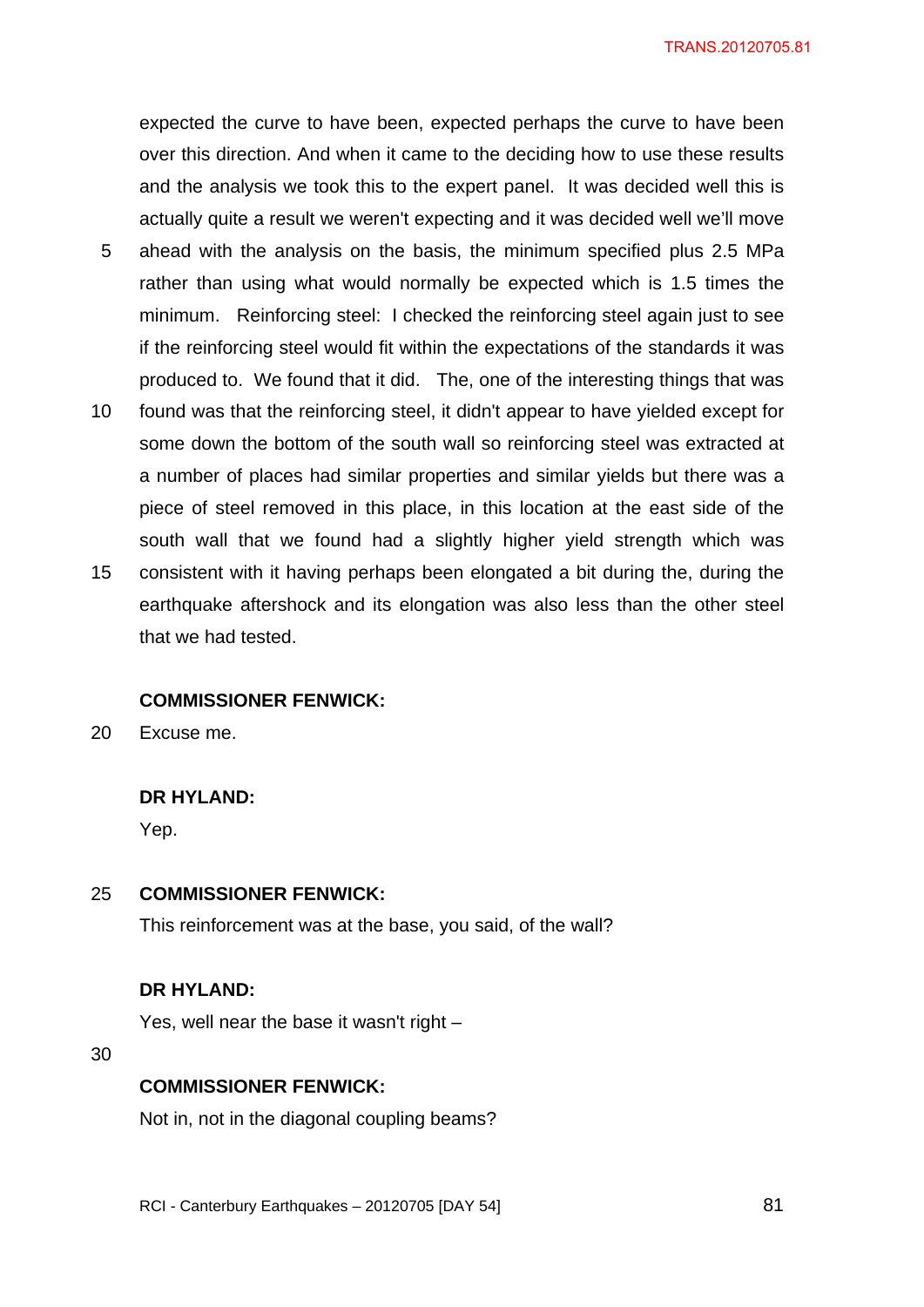## **DR HYLAND:**

No it wasn't in the coupling beams.

## **COMMISSIONER FENWICK:**

5 So you, the reinforcement out of the base and you've said the, the yield stress was higher than you expected?

## **DR HYLAND:**

Yes, just in one location on the east side.

10

## **COMMISSIONER FENWICK:**

How many bars did you test there?

## **DR HYLAND:**

15 It was just one on each side so it was just a sample.

### **COMMISSIONER FENWICK:**

And both of them you said. What sort of stress, what sort of yield strain were you getting?

20

## **DR HYLAND:**

We were getting on average about 448 megapascals of the reinforcing steel.

## **COMMISSIONER FENWICK:**

25 And it was a high grade bar?

### **DR HYLAND:**

It was a grade 380.

#### 30 **COMMISSIONER FENWICK:**

Grade 380 bar.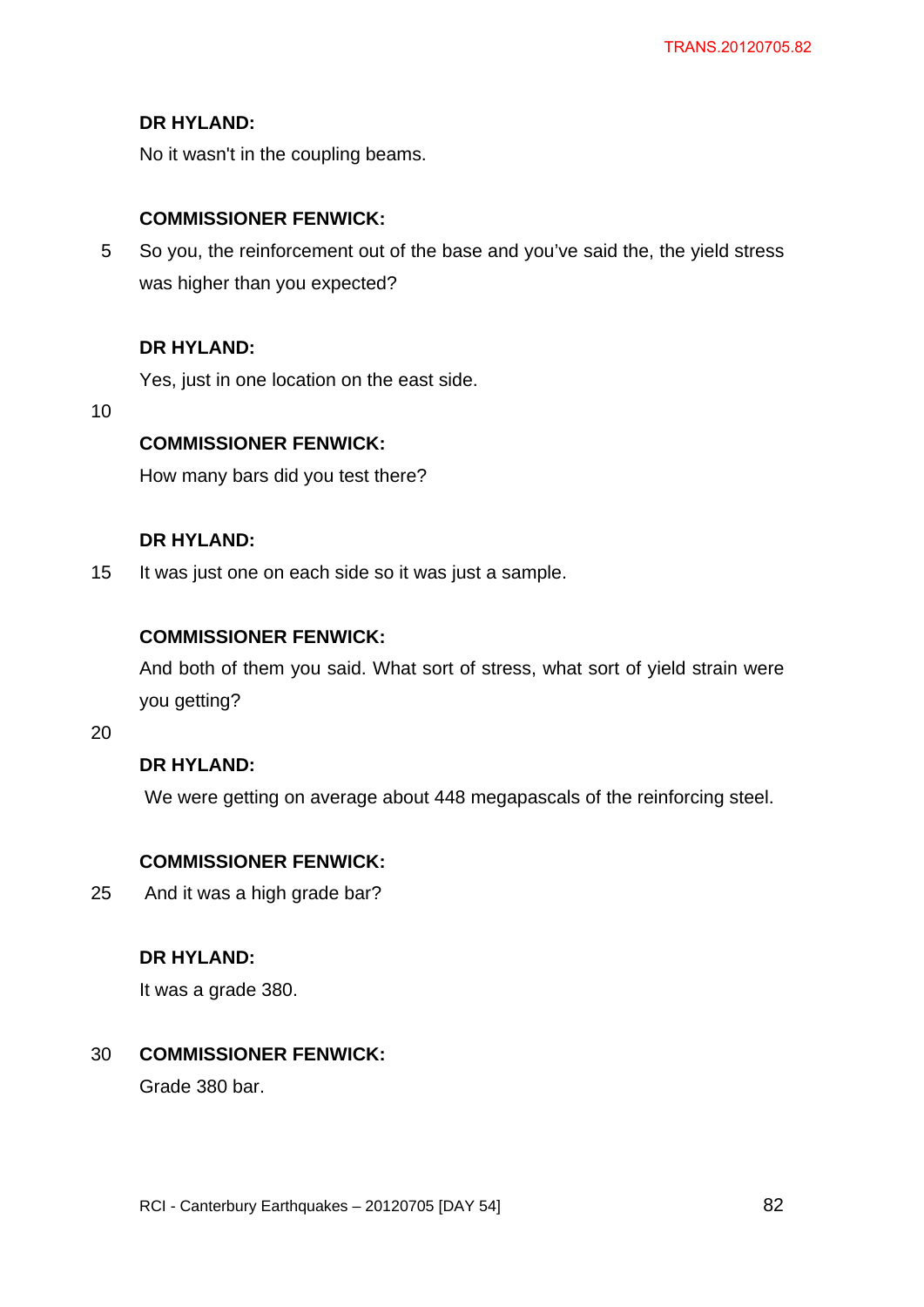## **DR HYLAND:**

Grade 380 bar.

## **COMMISSIONER FENWICK:**

5 And a 448 you reckon is too high for it?

### **DR HYLAND:**

No, no 448 was, appeared to be just the yield strength that had been produced to which was within the limited for the production.

10

## **COMMISSIONER FENWICK:**

Yes. And the ultimate strain?

### **DR HYLAND:**

15 Ultimate strain.

## **COMMISSIONER FENWICK:**

Or peak strain.

#### 20 **DR HYLAND:**

I can't, I can't remember anyway.

### **COMMISSIONER FENWICK:**

Peak strain at peak stress, you can't remember?

25

## **DR HYLAND:**

No, no.

## **COMMISSIONER FENWICK:**

30 I was wondering whether there was an ageing effect coming in.

## **DR HYLAND:**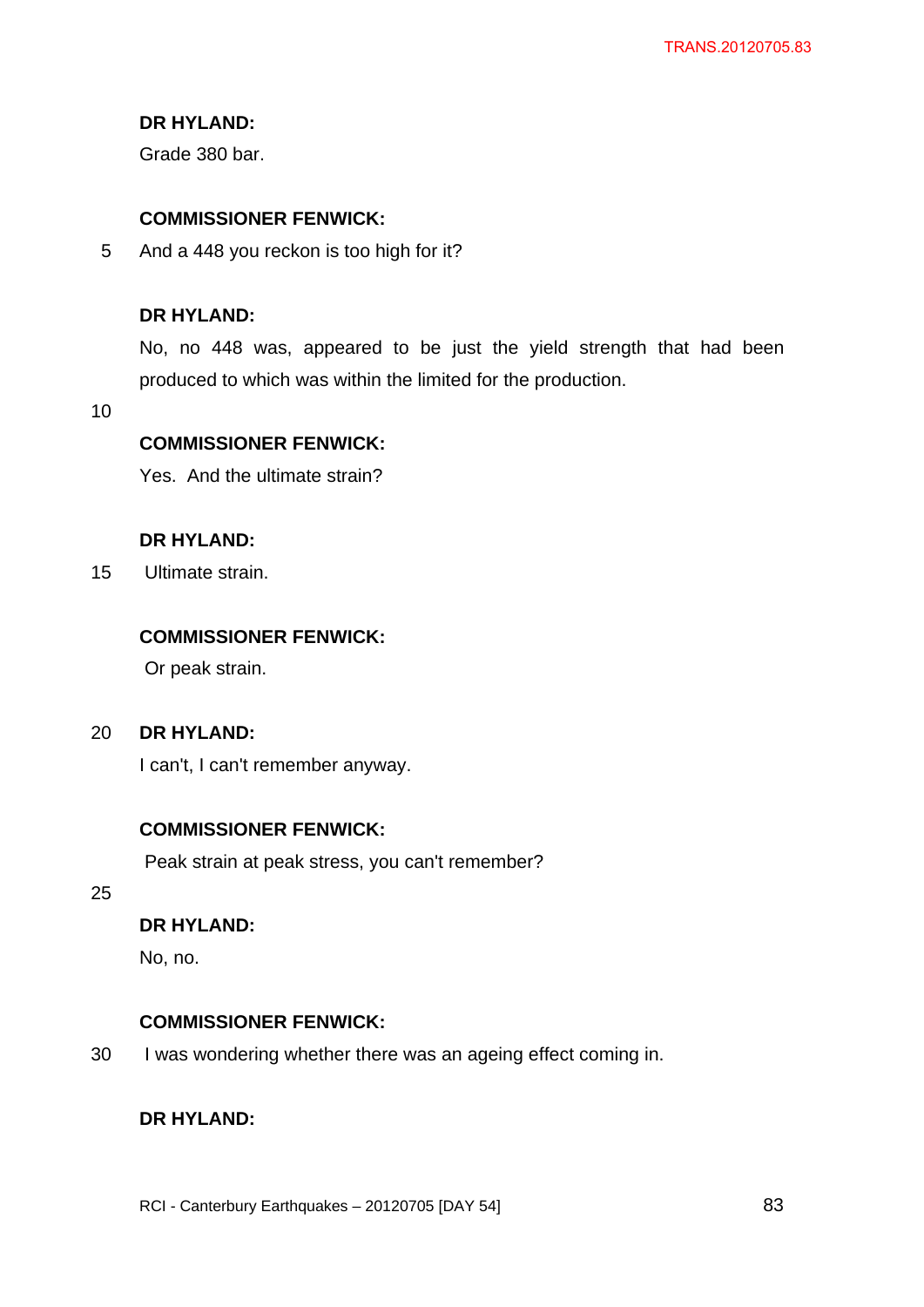No I don't, well the – with the, we seem to have a fairly consistent yield stress in the tests for the reinforcing steel, which indicated, you know, so there was some that was lower down the wall and some further up the wall

#### 5 **COMMISSIONER FENWICK:**

Right.

## **DR HYLAND:**

10 And that sort of seemed to indicate that perhaps that was just the, the yield stress of that batch.

## **COMMISSIONER FENWICK:**

Okay.

#### 15 **DR HYLAND:**

Whereas the, the portion I took out of the eastern end of the south wall down the bottom had a higher yield stress at test and a lower elongation than the rest of the reinforcing steel taken out of the wall.

#### 20 **COMMISSIONER FENWICK:**

So it was either strained hardened or strain aged or both?

#### **DR HYLAND:**

25 Yeah, exactly so. It's an indicative point; I thought well that was interesting. Okay, so we now move on to the structural analysis portion. I'll hand over to Ashley.

#### **MR SMITH:**

30 This is a slide just, just explaining the various analyses we carried out and the various terms we're referring to them by. ERSA short for elastic response spectrum analysis, the type of analysis that we understand was used to design the building in 1986 and is still common, a common method of analysis for design of multi-storey buildings so that shall we say a design method.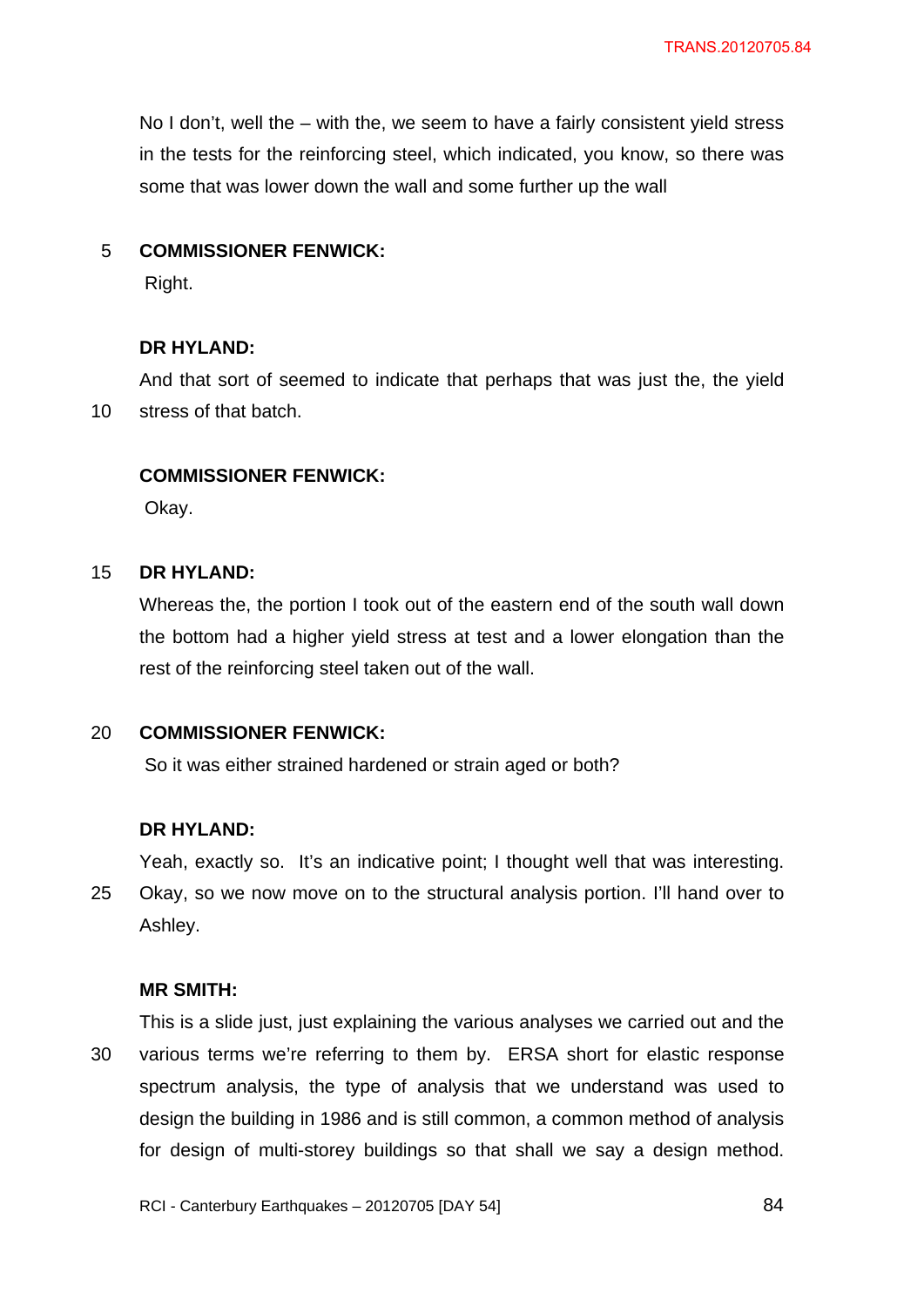Non-linear time history analysis, NTHA is using a model that has additional features that allow – to model the inelastic behaviour of the structure as it's pushed to quite high loads. Non-linear pushover analysis is using the same model as for the time history analysis but pushing it under a constant static

- 5 load to gauge the performance of the building under that condition and various software was used to calculate the column drift capacity, moment curvature analyses by various software. In the drift compatibility is a reference to the analyses that was carried out or would be carried out in a design situation to, where you analyse with a response spectrum analysis
- 10 using the shear walls only, and if the structural frame, the gravity frame is considered to be so called a gravity frame you then have to test the compatibility of that frame to sustain those same displacements. So that's just the  $-$

#### 15 **COMMISSIONER FENWICK:**

Sorry, can you explain that again, you said, analysis including the shear walls only?

#### **MR SMITH:**

20 Okay.

#### **COMMISSIONER FENWICK:**

What about the floors, what about the torsional inertia component from the floors. It must be a quite major feature when the -

25

## **MR SMITH:**

Sorry, yes.

#### **COMMISSIONER FENWICK:**

30 – floors are 30 metres long?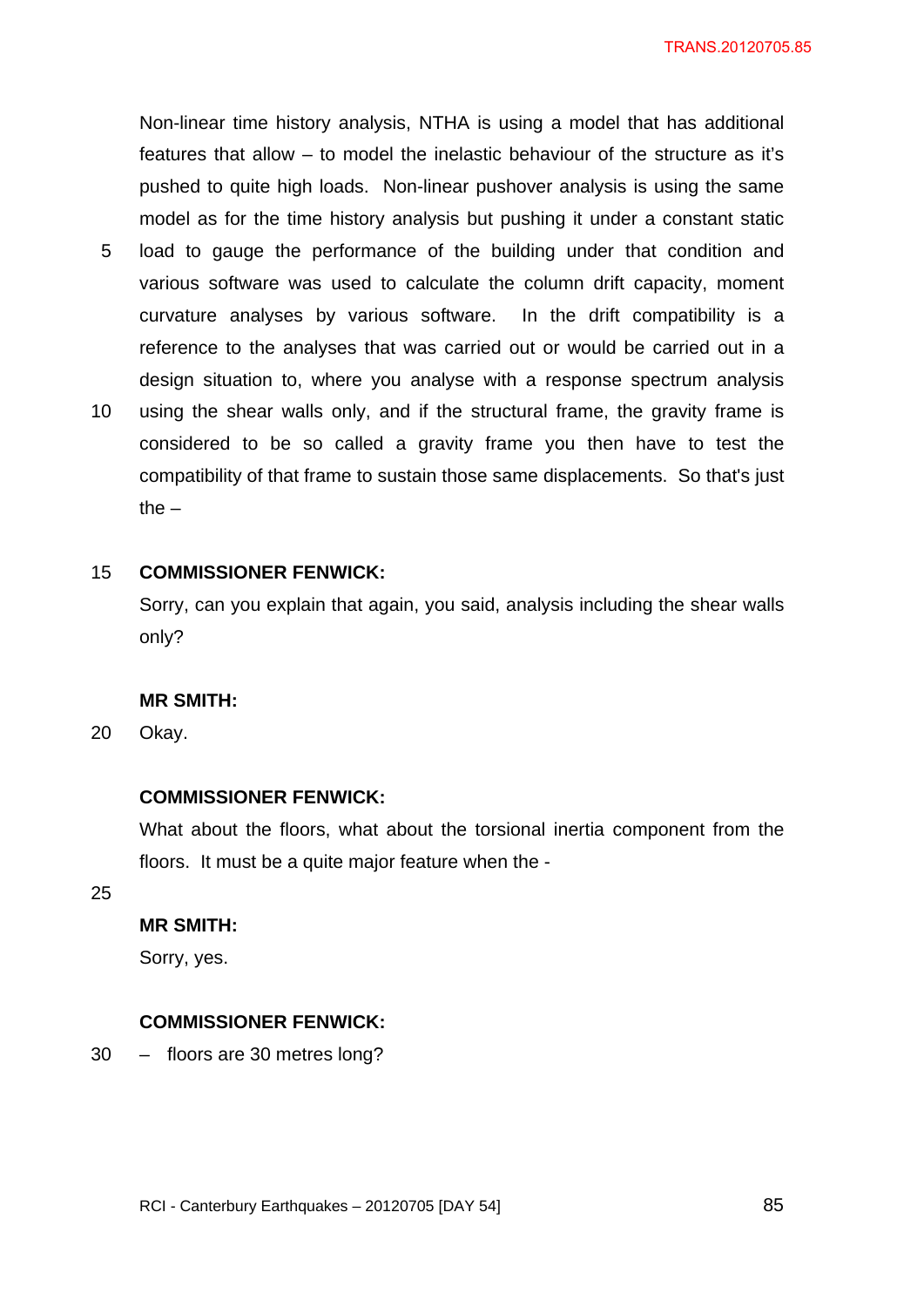#### **MR SMITH:**

Yes, no, I understand, okay. I'm saying the design, we understand the design was carried out and it is still a common method to assess the earthquake bracing system of the building carrying out an analysis with the shear, with the

5 main shear walls as the seismic resisting elements and not considering an additional contribution of the gravity frames which are a smaller slender columns and beams.

#### **COMMISSIONER FENWICK:**

10 I accept that fully, I just wondered how you included the floors, you said you only had the walls?

#### **MR SMITH:**

15 No, sorry, I mean only the walls and not the columns and beams. Certainly the floors are modelled as an elastic bake to distribute those bracing actions.

#### **COMMISSIONER FENWICK:**

So it included the tortional inertia?

#### 20 **MR SMITH:**

25 Yep. First of all I'll talk about the non-linear analysis which was the tool that was used to test the performance under the earthquakes or the, using the earthquake records that we had available. I'll talk about the earthquake records soon but basically this, this is the same 3D picture that we showed earlier. It is a 3D view of the model that was created in Sap2000 software. Compusoft Engineering, a company I share an office with in Auckland carried out the analysis. So we've explained these dots appear to have moved on this one but basically the model has a, what we call inelastic properties so that if we get bracing actions occurring and it goes beyond the yield capacity of the

30 element the non-linear behaviour is modelled, which is not normally, or cannot be taken account of in a response spectrum analysis. This model is, we can see the foundations in blue at the bottom here and beneath that we have a series of springs which model the stiffness of the soil underneath the building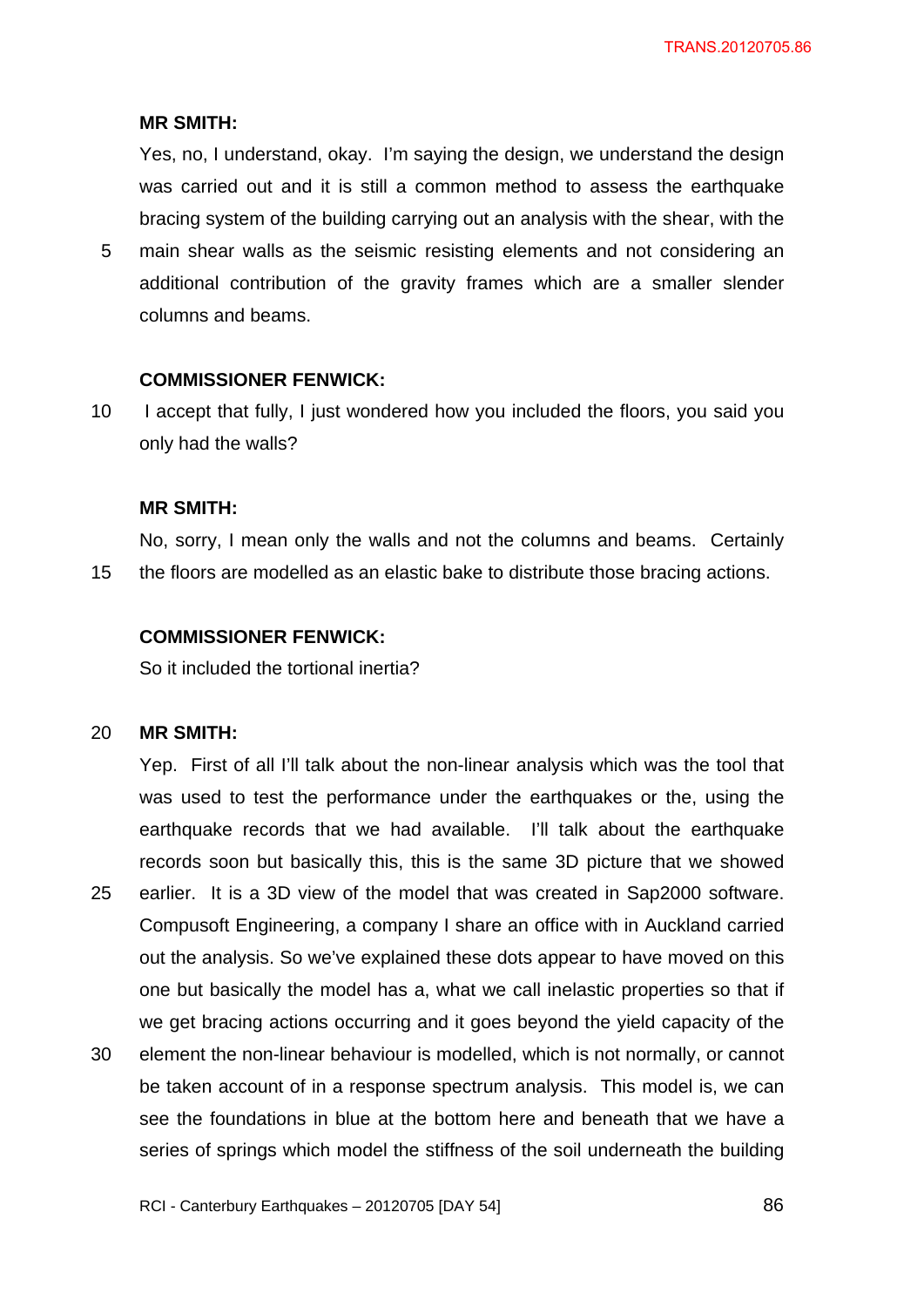and to the bottom of those springs we apply a ground acceleration time history. So we have got records from various sites nearby to the CTV building which I will talk about shortly and we are monitoring what happens to this model throughout that ground acceleration time history. I have just circled in,

- 5 or I have put in red here, some of the key actions that we were looking for out of this model. I talked about this column at F2 this is grid F along here at grid 2, the column that runs from the top down to the bottom here. Quite a good indicator of what is happening in the north-south direction so we are picking up north-south actions because we have got very stiff beams here that induce
- 10 stresses into the columns when those north-south actions, when those north-south movements occur as opposed to every other column on that line does not have a beam running north-south so is ready to lean over, if you like, without feeling much stress. So that was what we call one of our indicator columns. In fact this column here was, is virtually identical.
- 15

## **JUSTICE COOPER:**

So what column is that?

#### **MR SMITH:**

20 Well this is line F2, this is line F3. F3 is where the mouse is at the moment.

#### **JUSTICE COOPER:**

Column C11.

#### 25 **MR SMITH:**

30

Oh, sorry, yep, I am talking about grid references. I don't remember the column numbers. The other, looking for the east-west components we monitor this column at the grid intersection D2 so the column that runs down through here. In fact there are actually four columns, 1, 2, 3, 4, that have very similar vertical load on them, they are the most heavily loaded columns in the building, the internal columns get the floor coming from both sides. So that was another key one and that is picking up actions in the east-west direction

because that is the direction of the beams that frame into that column.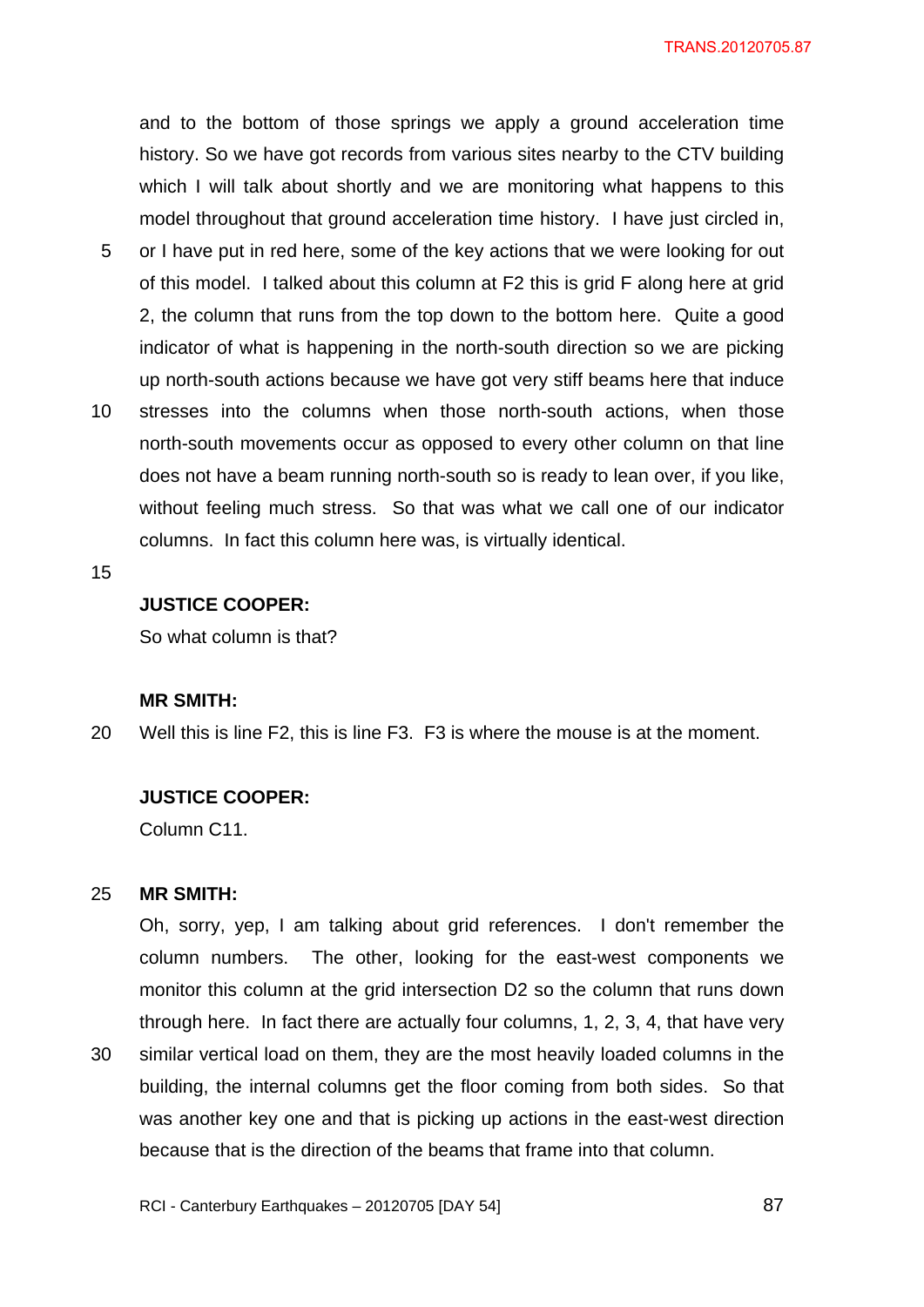## **JUSTICE COOPER:**

Can we come, consider what you have said again? It is going to be helpful if we know what columns you are going to be referring to because we won't have a record of the perambulations of the mouse.

## **MR SMITH:**

I see. Okay.

#### 10 **JUSTICE COOPER:**

Is there a copy of....

### **MR SMITH:**

I don't have the drawing.

#### 15

5

## **JUSTICE COOPER:**

We had done didn't we? Is that the document now shown to you? Yes. it has the suffix in our records of 0486.1 and has the advantage from my point of view anyway, even if I am the only one in the room, of having north at the top

20 of the page and it has the columns marked on it. See the gridline going across the bottom and up the left-hand axis.

## **MR SMITH:**

25 Okay. Let me just clarify then, grid F2, we are talking about column number C5 and grid D2, we are talking about C7.

## **JUSTICE COOPER:**

Yes, all right.

#### 30 **MR SMITH:**

Okay, let me write that down again.

## **COMMISSIONER FENWICK:**

RCI - Canterbury Earthquakes – 20120705 [DAY 54]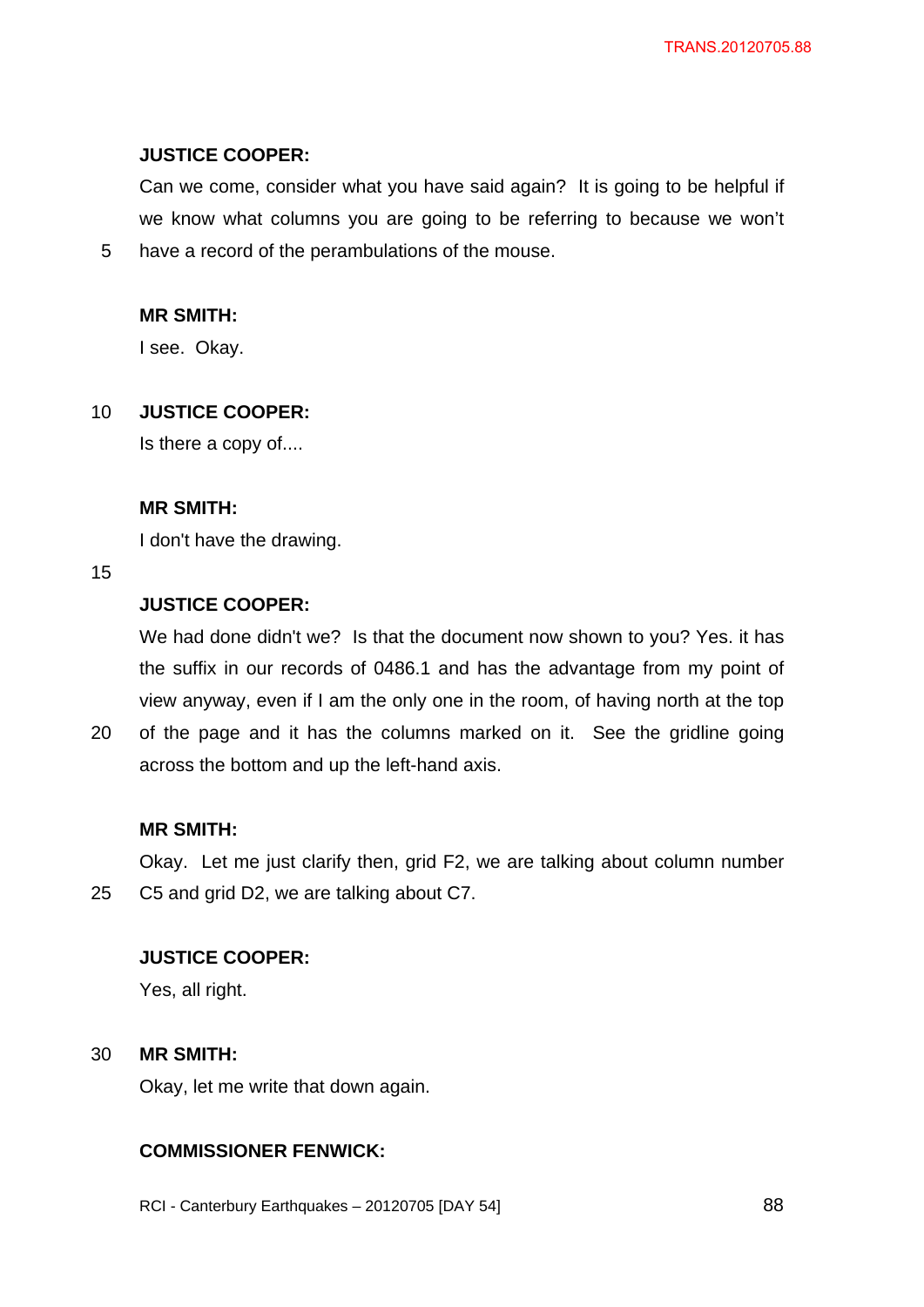Are you moving on from that model or have you got a bit more to tell us.

#### **MR SMITH:**

5 10 Let me just explain these actions on the north core here. So we are monitoring the walls obviously but these, indicator columns and also this diaphragm connection on to the north core. We talked about the drag bars are able to sustain loads in a north-south direction only, so tension or compression shown by these two red arrows, and then we have the piece of floor slab that was connecting the rest of the wall, is able to take tension compression shear is an east-west direction and also twisting moments. Those were quite key components, we monitored each level throughout the

#### **COMMISSIONER FENWICK:**

15 Can we talk a little bit more about the model please.

#### **MR SMITH:**

earthquake.

Okay.

#### 20 **COMMISSIONER FENWICK:**

You said an inelastic analysis?

#### **MR SMITH:**

Yes.

25

## **COMMISSIONER FENWICK:**

What type of hysteretic model did you use on this.

#### **MR SMITH:**

30 Okay, there might be a certain level that I can get to and a certain level you might need to talk to Compusoft but we had the separate session for the nonlinear session but I can explain that the shear walls were modelled as like what they call, shallow limits, non-linear shallow limits so they were explicitly

RCI - Canterbury Earthquakes – 20120705 [DAY 54]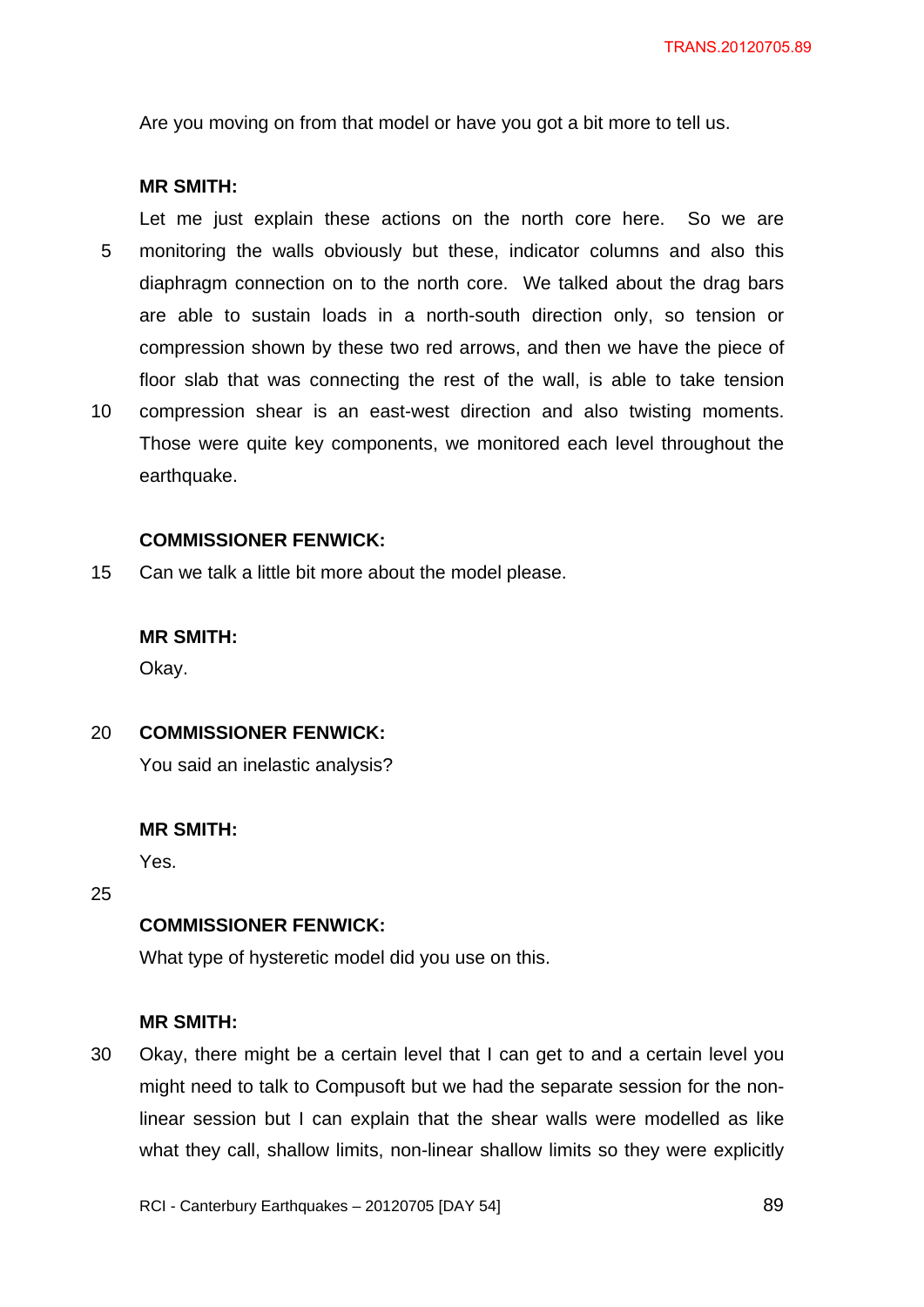modelling the properties of the reinforcement and the concrete as individual shells that were able to model a stress frame behaviour of steel wall concrete as relevant. The beams and the columns used a moment hinge model and there has been some discussion about the – there was the option of using an

5 axial load moment hinge also, we elected to use a moment hinge for the beams and the columns calibrated to the gravity load on the column because that still gave an accurate representation of the overall storey behaviour but then we had to go and  $-$ 

#### 10 **COMMISSIONER FENWICK:**

Was it a bi-linear, decader, or what type of model, what type of model did he apply.

#### **MR SMITH:**

15 **Decader** 

### **COMMISSIONER FENWICK:**

How did you model damping?

20 **MR SMITH:** 

Damping?

#### **COMMISSIONER FENWICK:**

Yes.

25

30

### **MR SMITH:**

They used, I believe, tangent stiffness damping, that they calibrated to 5% at the point where we thought we were getting the first mode response. As it turns out the original analysis on review we had very low damping values at the frequencies that corresponded to the vertical vibrations, so we think that the further work we're doing with Professor Carr on the non-linear analysis has a higher damping value on vertical accelerations so those effects might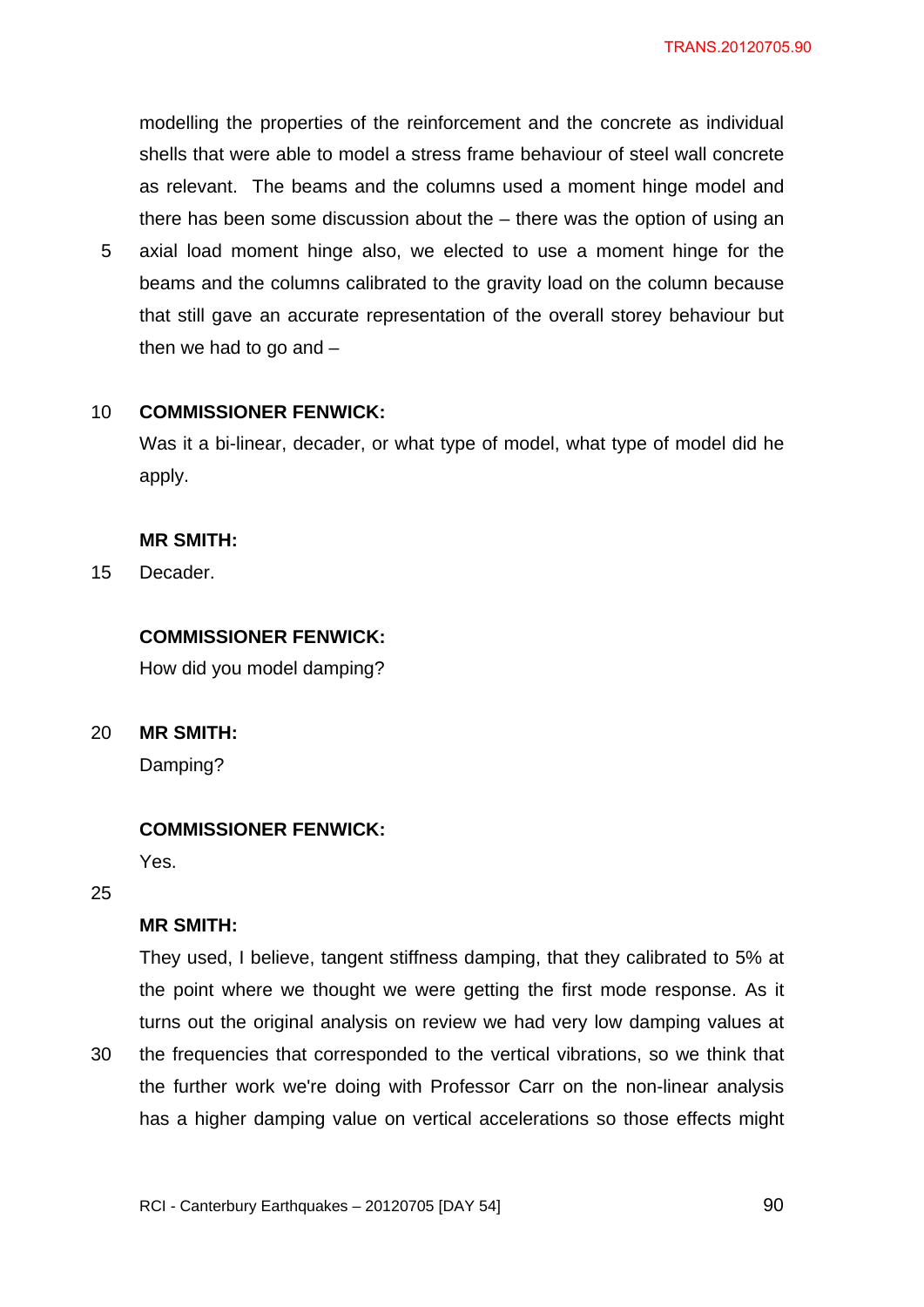have been slightly over estimated in our initial analysis so there is some refinement being done to the model to –

## **COMMISSIONER FENWICK:**

5 So your damping decreased as you got to the higher modes, did it?

## **MR SMITH:**

Higher frequency modes?

#### 10 **COMMISSIONER FENWICK:**

Yes, it usually goes the other way that is why I am asking.

### **MR SMITH:**

15 It is actually a curve, high damping at high period comes down to a low value that corresponded to the frequency for the floor vibration and then it carries on up again.

## **COMMISSIONER FENWICK:**

20 So you had high frequency, high damping at high modes and it came down and you had 5% at first mode and something below that in-between the two.

## **MR SMITH:**

25 That is correct, yes. Now I am looking here at the  $-$  so I talked about the ground accelerations that were applying, were obtaining them from recording stations around the city that are monitored by GNS and this shows the locations of the recorders for the  $4<sup>th</sup>$  of September 2010 earthquake, the Darfield earthquake which was centred where the green star is here. This represents the proportional scale to the peak ground acceleration so we are looking at the vertical arrows peak vertical acceleration and the horizontal blue

30 arrows, peak horizontal acceleration. This gives you an idea that obviously near the epicentre high magnitude, oh, high intensity, and dropping off as we get further away, the CTV site is here. The three recording stations we used are the three that are coloured yellow and we are subsequently, with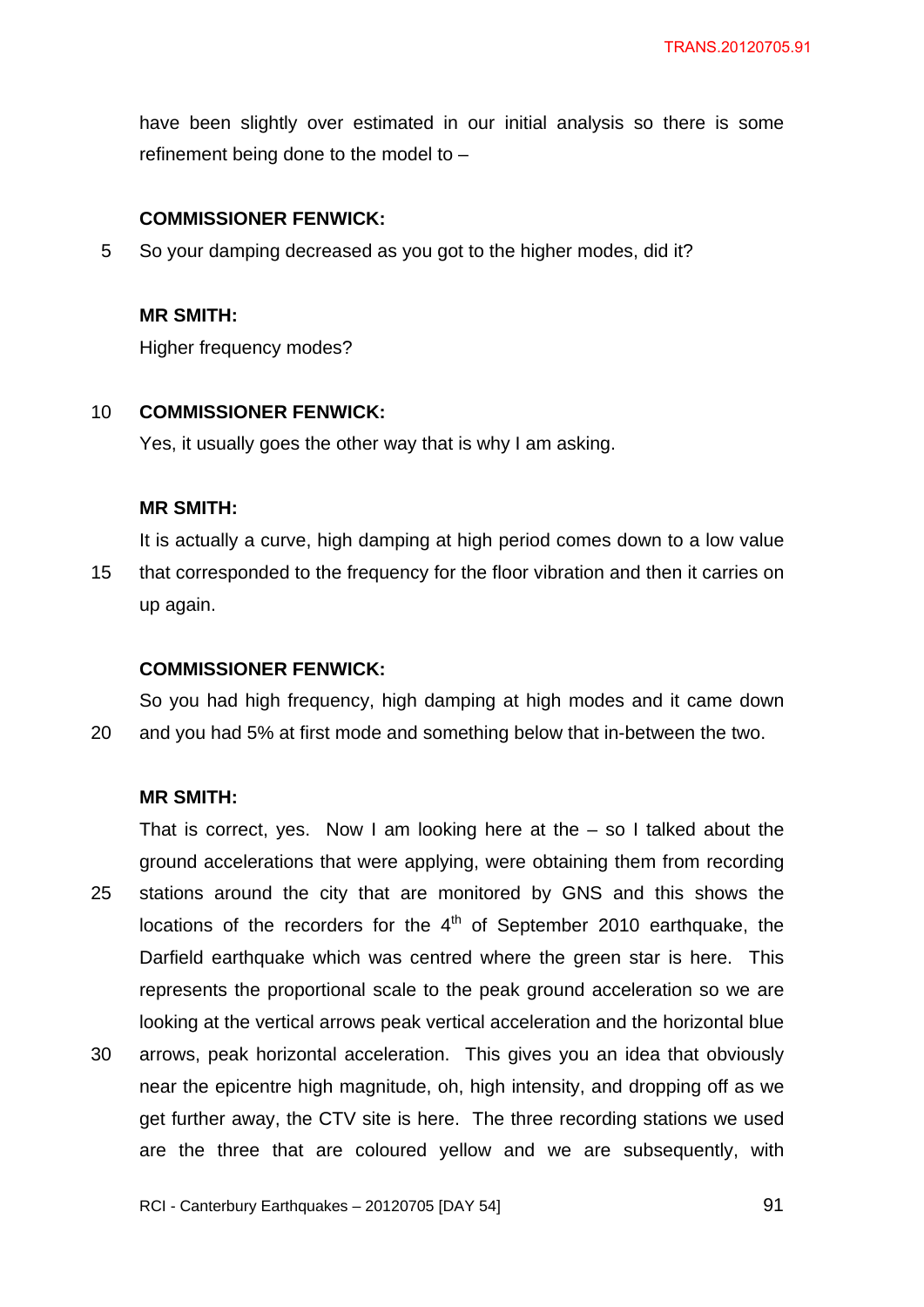Professor Carr, looking at including the fourth station just here so they are reasonably close to the CTV site. Now this is  $a - so$  that's for the September earthquake, the next slide is for the 22<sup>nd</sup> of February earthquake. 1459

- 5 The epicentre much closer to the CTV site, very much higher, a higher magnitude shaking or higher intensity shaking, again dropping off as we fall away but because we're a lot closer there's probably more variability in the shaking, even between these three recording stations. But it just gives a feel for, for the relative intensity of the shaking. The next slide I will show is an
- 10 animation, if I can just explain a little bit about it first, it is one of the analysis runs we carried out for the  $22<sup>nd</sup>$  of February 2011 earthquake or aftershock. It's a 3D, it's the same model that I showed that picture of, just an animated version of what that goes through, through the shaking. We can see lateral sideways movement of the floors. We can also see twisting of the floors and
- 15 we can see strain on the columns indicated by when a circle appears on the column it indicates it's undergoing plastic deformation, bending. So if we can just have a look at that animation? It is quite quick so we might need to play it a couple of times through.

### **COMMISSION REFERRED TO ANIMATION SLIDE**

20 25 So is, I think we're going to play it again. It is an amplified scale on the horizontal deflection so it's magnified so we can see them more clearly. I'll just get it played once more, the sequence, it's quite important in the sequence that the dots appear on the columns. Initially appearing on the east side and then progressing to the rest of the building. So we have, thank you for that. We have numerical output represented in the report that it basically puts that same information in a numerical format so it's just a visual

# **COMMISSION REFERRED TO SLIDE**

30 This slide is a little model that was built to, just to demonstrate stresses and strains on columns and things. Basically, we're looking at two floors undergoing a lateral displacement or a drift, we call it. So the initial state is here where the column would be vertical. It's been pushed sideways and if we've got rigid beams connecting that column they force the column into this

representation of that. Now can you give me back the PowerPoint, sorry?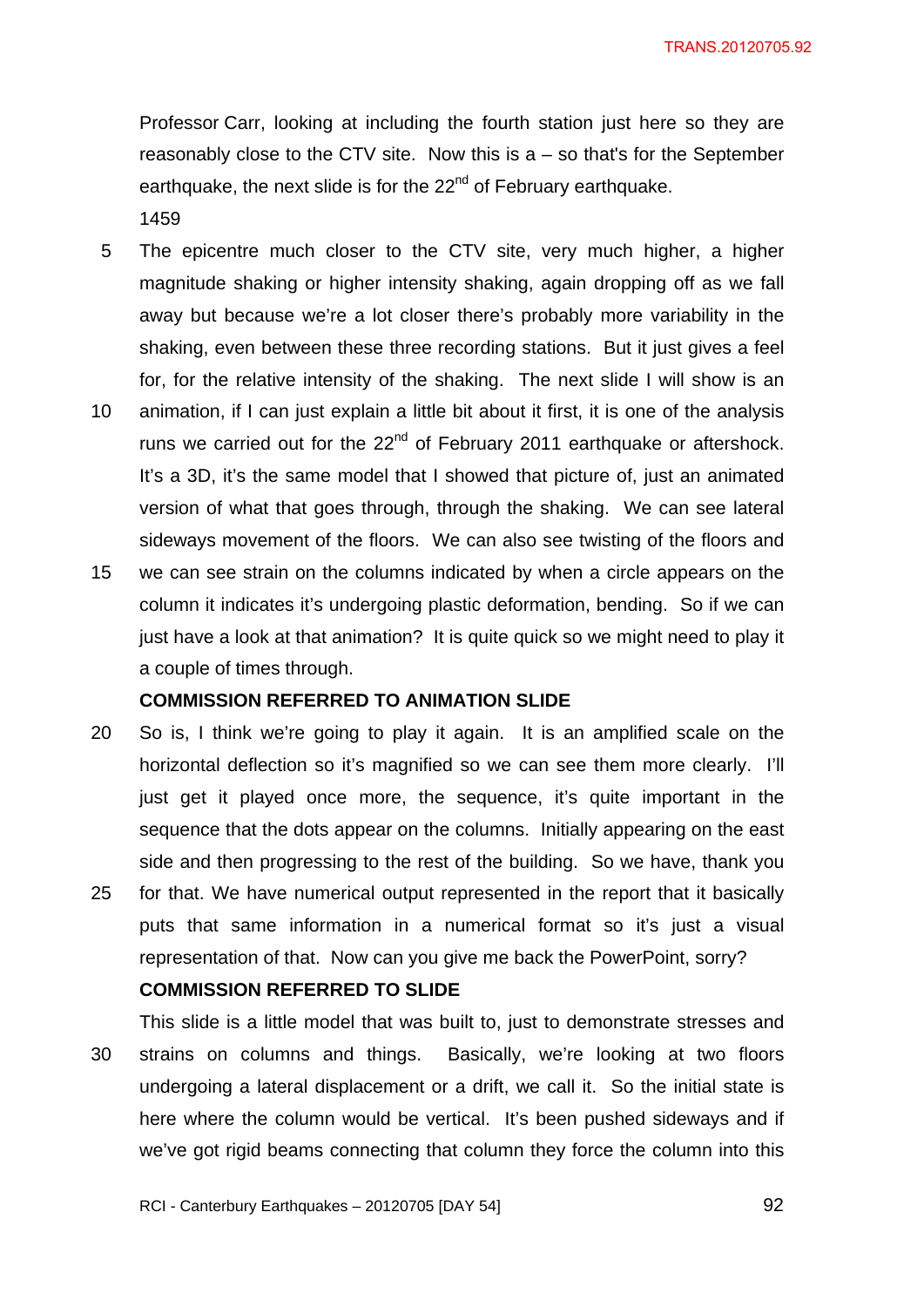S-shape here and that generates forces in ax – well, bending moments in shears, at all the time we have a vertical component which is the weight of the building on the column, and we also have additional vertical vibrations from the earthquake.

5

### **COMMISSIONER FENWICK:**

Did you assume rigid beams?

#### **MR SMITH:**

10 No, we modelled the elastic flexibility of the beams.

## **COMMISSIONER FENWICK:**

You modelled them as elastic?

#### 15 **MR SMITH:**

With hinges, we ran it to find where the beams are highly stressed and located hinges. So not all the beams have hinges, but the ones that suffered elastic, ah, inelastic deformations had hinges for the model.

#### 20 **COMMISSIONER FENWICK:**

And how did you model the beam column joints?

## **MR SMITH:**

25 The beam column joints were modelled as linear, ah, with a rigid end zone assumed for half the width of the column which is, shall we say, a standard method in a linear analysis. We, we found it, the current modelling that is being done under Athol Carr is trying to accommodate non-linear behaviour of beam column joints but it is quite a complex area. It is not, there are not well defined procedures and it has taken quite some time for the experts to agree

30 on exactly what properties to model. But our initial model only had linear behaviour in the beam column joint.

## **COMMISSIONER FENWICK:**

RCI - Canterbury Earthquakes – 20120705 [DAY 54]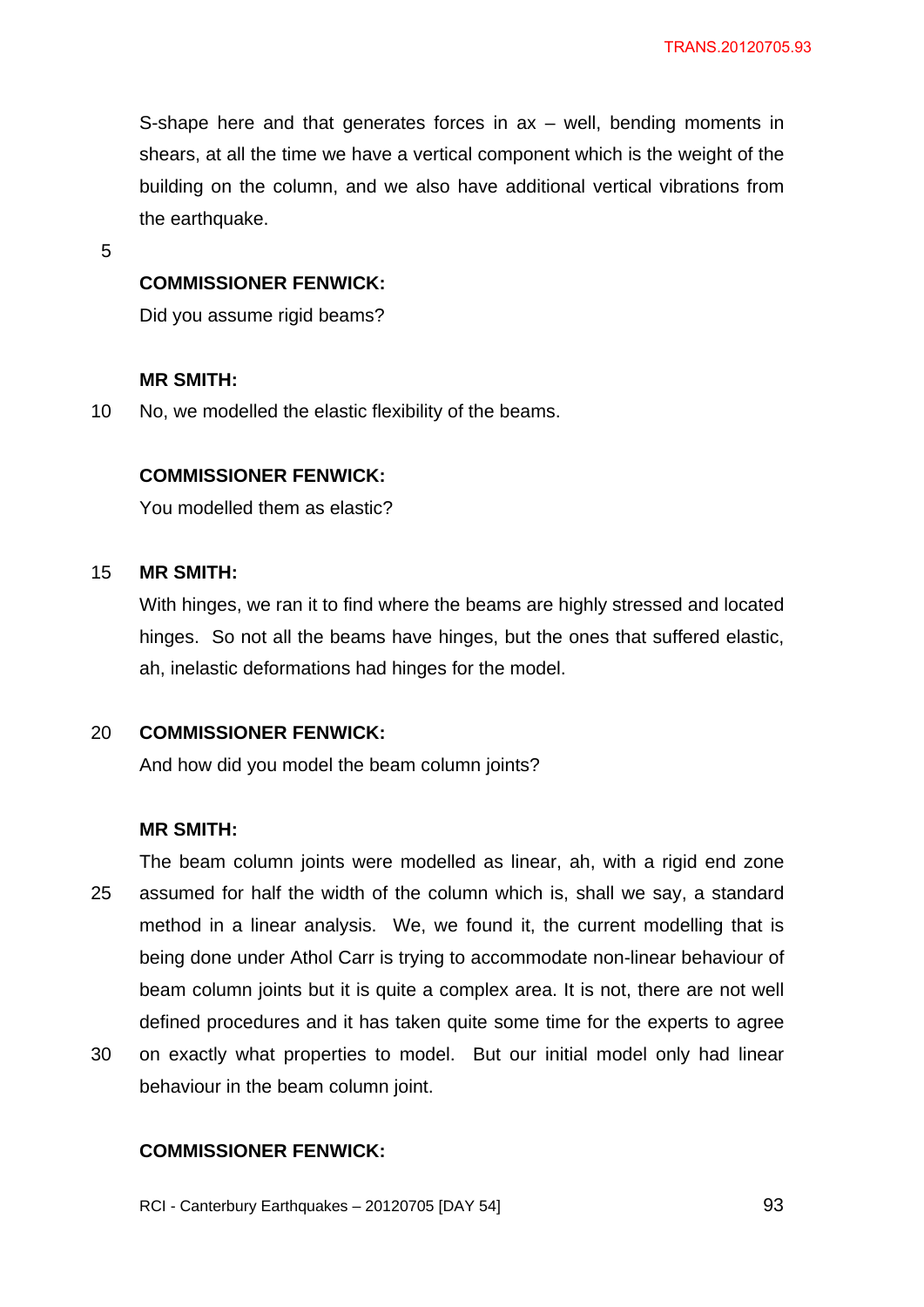Thank you, that's a point we might return to later on.

#### **MR SMITH:**

5 10 So this next picture is a, it's modelling some of the effects that we saw in that animation in a different form. We're looking at one particular column, F2 or C5 I think it was, at level 3, and we're looking at the record for the  $22<sup>nd</sup>$  of February from this recording station CBTS. The wavy lines are plotting the inter-storey drift. So we start at zero and we're following, we're plotting on the blue trace the north-south drift which was critical for the column at F2 because it had the stiff beams framing in that direction. And we've got

- zero to 11 seconds of record there so this is a time axis, relatively small drifts, we're up to and this is talking about an inter-storey drift up to 1%, 2%, that's the scale so, ah, and we had calculated that the drift capacity of the column was somewhere between about one and 1.3% so that's represented by that
- 15 pink band through there. The level of drift that we think the column is starting to feel distress and at risk of failure. And we can see that, we're just into the band in these two cycles, but well exceeding that band in these two cycles where it's, particularly where we've shaded orange. So that is a zone we've predicted column failure at this point here.
- 20

30

### **COMMISSIONER FENWICK:**

Are you planning to tell us how you calculated those drifts? The limiting drifts?

#### 25 **MR SMITH:**

Yes I can do that, yeah. We've taken one of the slides out but perhaps I can try and explain it here. The legend on the right-hand side is indicating that the orange zone indicates where the ultimate compressive strain in the column exceeded the value of .004. That's at about 1.3% and the width of the pink band is the effect, the possible effect, where the capacity is reduced by the bracing action of a spandrel between a column, so the upper limit at 1.3 or so where my mouse is now, the pointer, would be reduced if the spandrel fully braces that column down to this line. So we just make a judgement call if we,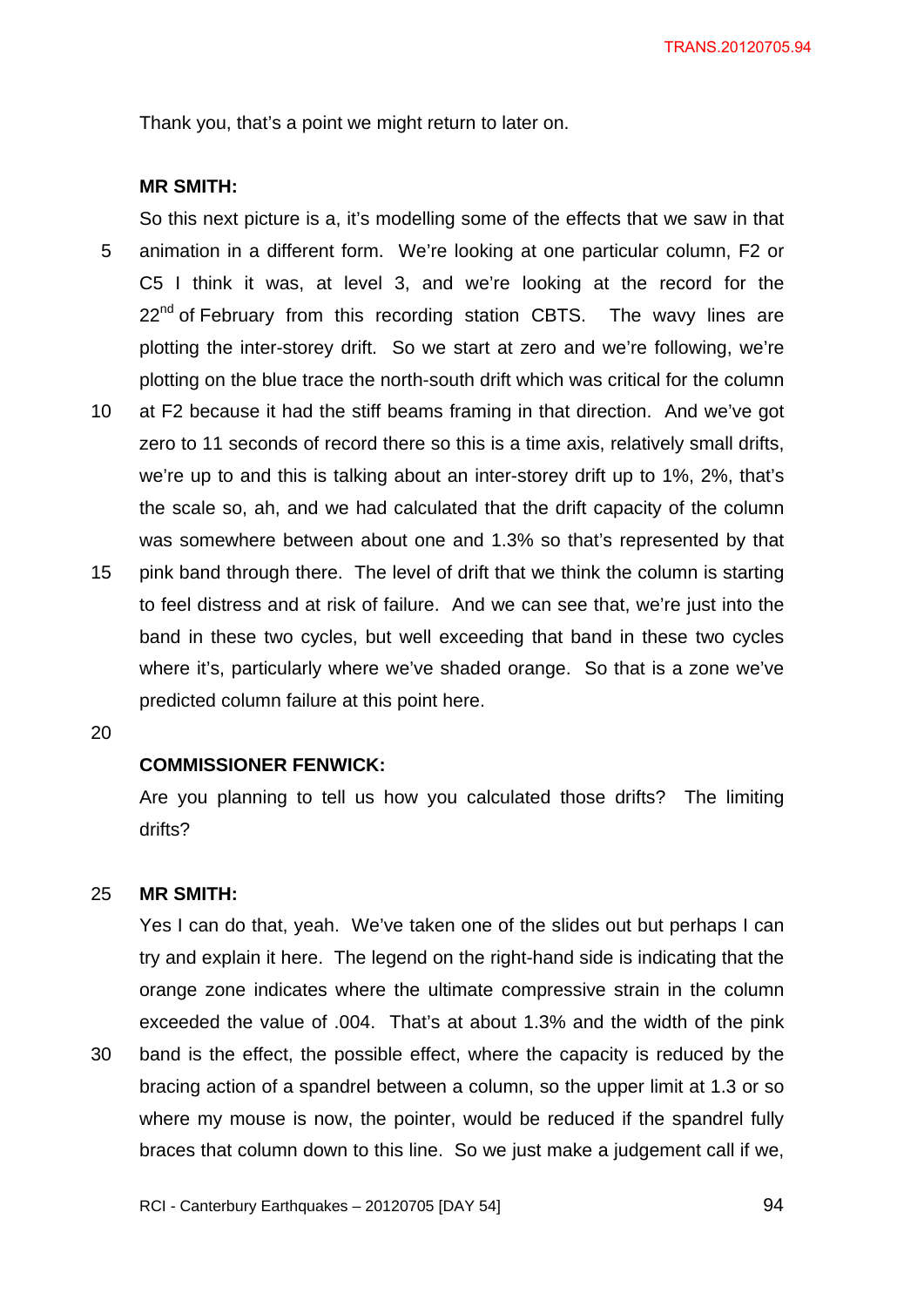um. You know, when we back analyse it the full bracing capacity of the spandrel was unlikely to, to happen, and so we think we're nearer to the top end, but somewhere in that band depending on the stiffness you assume for the spandrel.

5

## **COMMISSIONER FENWICK:**

So this is only the case you have got for where you are impacting the spandrel?

#### 10 **MR SMITH:**

No, I'm saying –

### **COMMISSIONER FENWICK:**

15 You haven't got a case where you are – I thought you were looking at the, one of the columns in the middle that was heavily loaded?

### **MR SMITH:**

Oh, yes, this, this is, this particular plot is for the column F2 which is at the edge, with this column C5, sorry.

20

## **JUSTICE COOPER:**

Column C5 that's the one noted, yes.

#### **MR SMITH:**

25 Okay, C5. We have similar plots for the internal column but I don't have it here.

## **JUSTICE COOPER:**

Is there a slide that you would like to ?

30

#### **MR SMITH:**

It's in the report.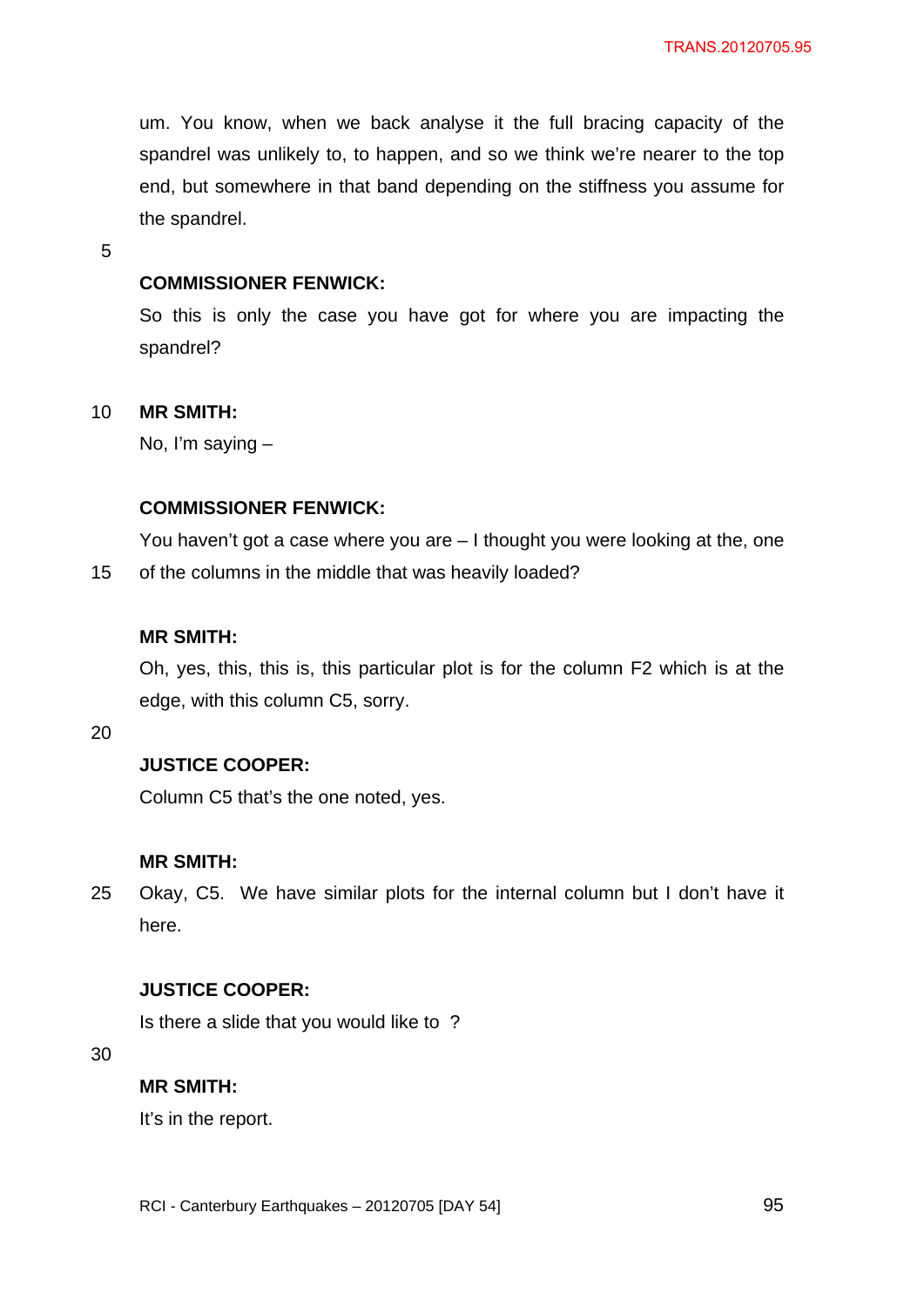### **JUSTICE COOPER:**

It's in the report and was it in the larger bundle of slides that's inside.

### **MR SMITH:**

5 It was in the orig – ah, was it in the original? No it wasn't in the original presentation.

#### **COMMISSIONER FENWICK:**

Can you tell me, when you work into a strain, a limiting strain of .004 what

10 exactly do you mean by that? Over what length does that strain occur and where does it occur?

#### **MR SMITH:**

Ah, we, well we had hinges modelled at the top and bottom of each column

15 and –

## **COMMISSIONER FENWICK:**

But you said they were point hinges?

#### 20 **MR SMITH:**

But they represent a, a hinge length of round about 300 millimetres, hinge height, sorry. 1509

#### 25 **COMMISSIONER FENWICK:**

How did you select 300 millimetres?

### **MR SMITH:**

30 Well we, we referred to the Earthquake Society Guidelines. There were guidelines for estimating the length of plastic hinge in the *Earthquake Society Bulletin 2006, Earthquake Assessment Guideline* but there are other sources, um, just can't recall if we reviewed that with Athol Carr. I think we may have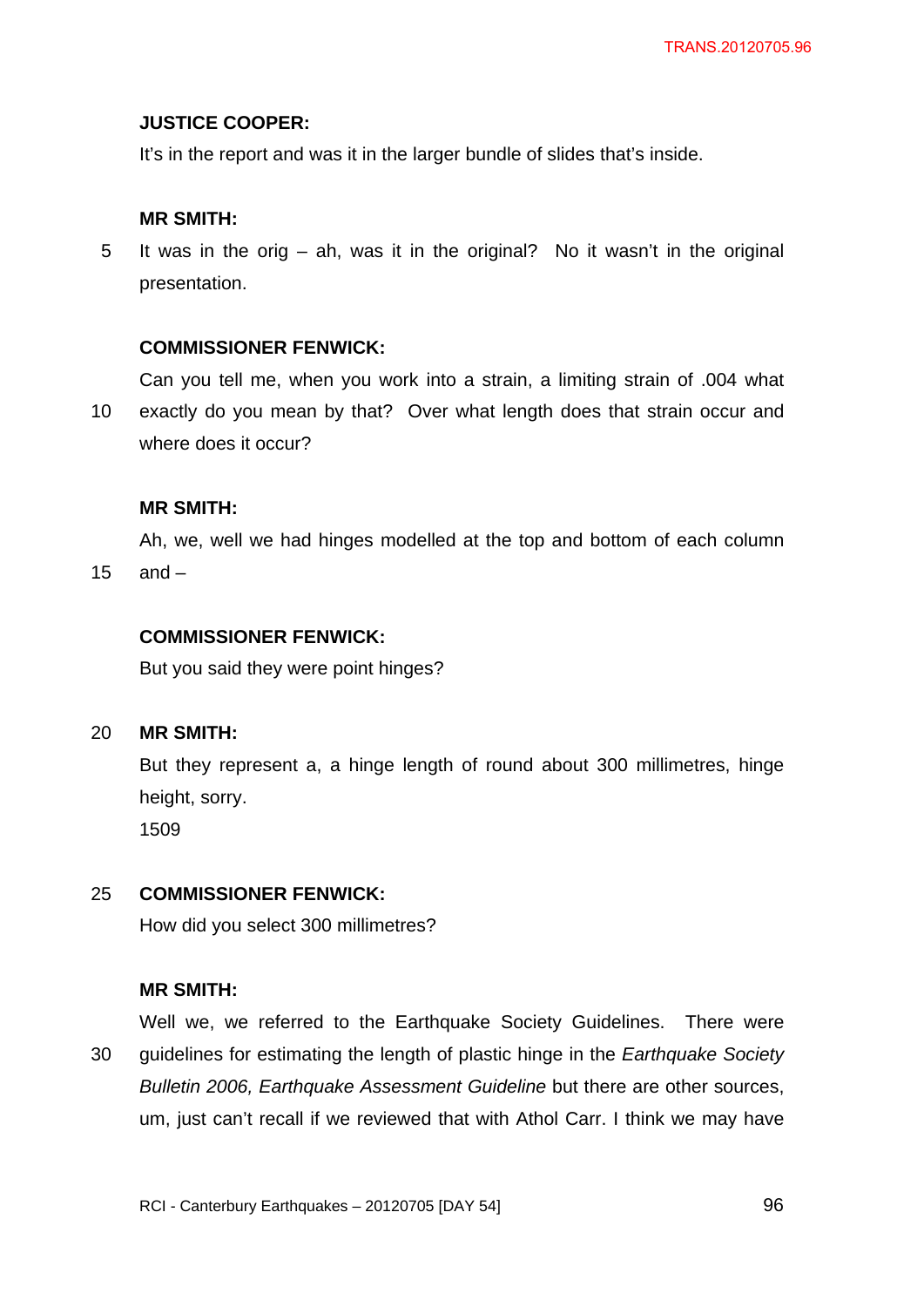shortened that up slightly since then to round about 200mm so I think we had 300mm originally. I think we're now working on 200.

## **COMMISSIONER FENWICK:**

5 And that was just purely a value plucked out of the Guidelines. There was no scientific basis for that value apart from taking it from a published publication, so it's an empirical value?

### **MR SMITH:**

10 Well we understood there was some science in behind the Earthquake Society recommendation so, ah, but that basically it came from there.

### **COMMISSIONER FENWICK:**

We'll come back to that later.

#### 15

## **JUSTICE COOPER:**

Are you going to come back Mr Smith next week when we look at the NTHA process.

#### 20 **MR SMITH:**

Yes.

## **JUSTICE COOPER:**

So we need to go on to 52 thank you.

25

30

## **MR SMITH:**

This is a plot of various actions on the column through the duration of the earthquakes. We have the time-scale at the bottom 0-11 seconds. The vertical axis has three different components spotted – bending moment in green, shear force in red or pink and axial load in blue and I think the point of interest is that the shear force and bending moment vary at approximately the natural period of the building so if we've got one and a half seconds period, the building is swaying and causing these moments and shears at that period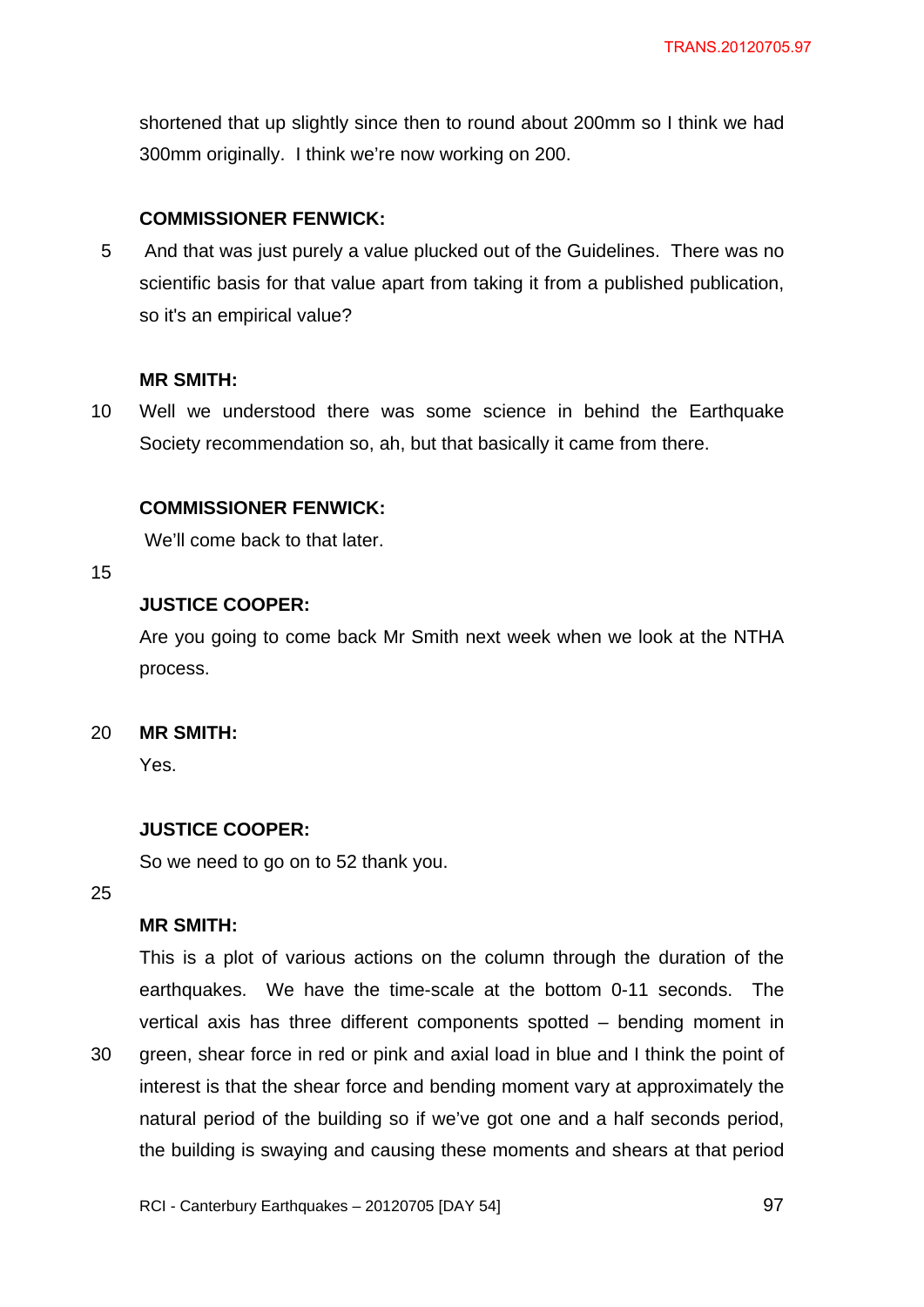so we can see these by the difference between these peaks here. In fact this is all plotted on the positive side so it's every second peak represents one whole cycle.

#### 5 **JUSTICE COOPER:**

Is this the same column?

## **MR SMITH:**

Same column.

10

## **JUSTICE COOPER:**

Column C5.

## **MR SMITH:**

15 No C7, sorry, C7.

## **JUSTICE COOPER:**

This is one of the internal columns.

#### 20 **MR SMITH:**

25 Internal column, one of the most heavily loaded column at the base level, level 1. I was explaining so the gravity load on this column is around about 1700 kiloNewtons so that's where it starts out where my pointer is now and these oscillations are caused by the vertical earthquake shaking. I mentioned before about the damping value, quite a low, only one per cent damping on those vertical accelerations. Subsequently we've carried out other analyses with higher damping and the vertical vibrations do tend to decay a little bit earlier so, as we say, this probably is a slight overestimate of the effect of the vertical earthquake. I'm just trying to demonstrate that at any particular time

30 step you have all three components acting at various magnitudes and it's a matter of combining those effects to assess your column at each time step and the point about the vertical being at a much higher frequency, so let's say between this cycle here we have four or five cycles of vertical.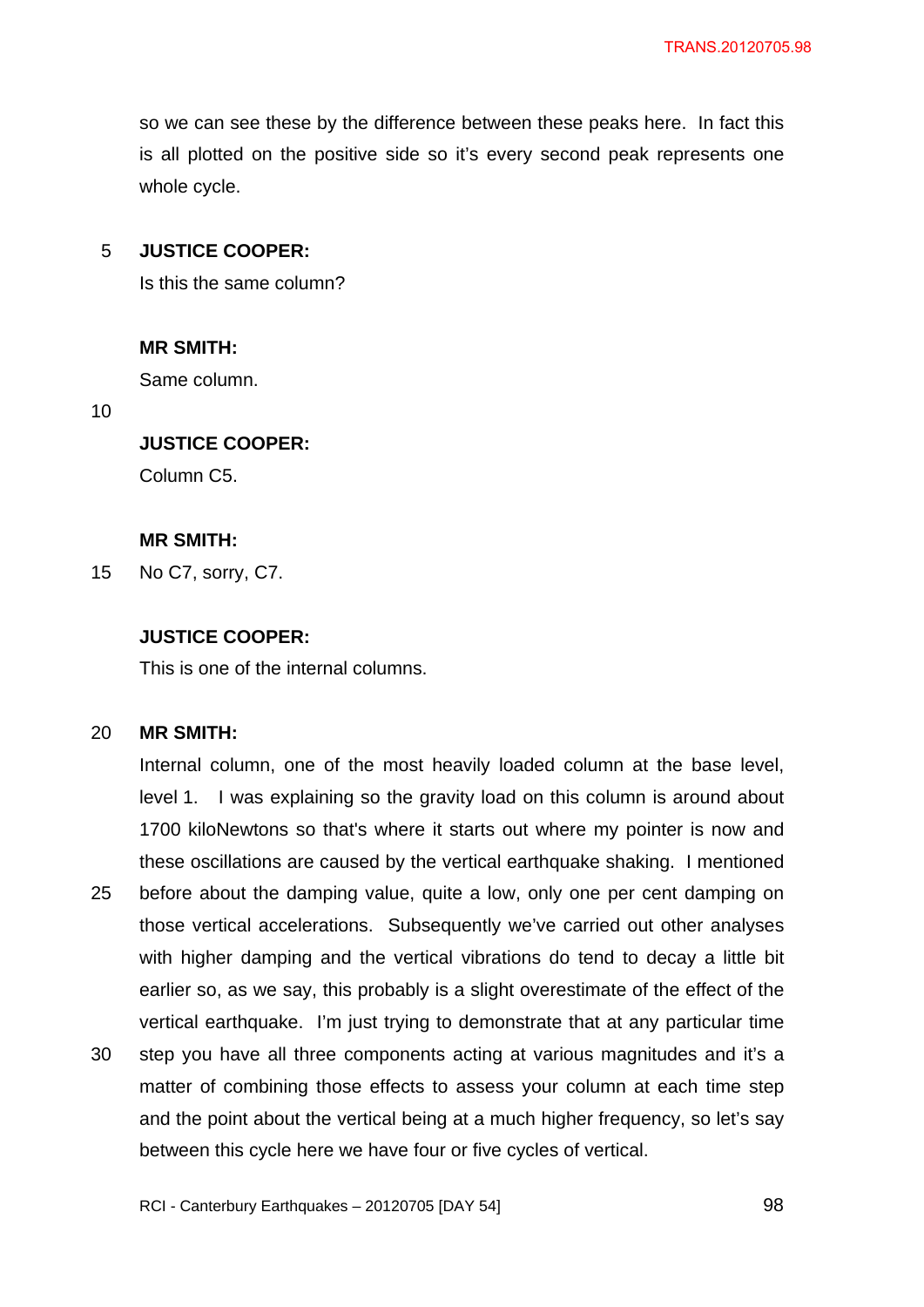#### **MR ALLEN:**

And you might not have maximum axial load at the same time as you have maximum shear force or bending moment?

5

### **MR SMITH:**

10 15 That's right. So we look at each time step to see, and we're running up the vertical line here to assess how much vertical, how much moment, how much shear. As Gregor said we're looking here, we've got a high bending moment with a little bit lesser axial load. At this point they do almost coincide but this is partly because of our low damping value that we've still got high accelerations and vertical components at this point. We've probably slightly overestimated that I believe. So just some comments on the non-running of time history, um, it is quite a complex analysis but it is still not, ah, not expected to tell us exactly what happened to a building at any instant in time. We're looking for trends and general performance indicators rather than looking at the results and saying literally well at that step in time exactly that thing happened. It's not that accurate. The reasons, it's not, is because we're using earthquake records from other sites. They are nearby sites and they do

20 25 have similar ground conditions but they are not exactly what occurred at CTV. We're just explaining here that they were used directly without any scaling and then we try – one way of trying to validate the analysis is to run the analysis for September the  $4<sup>th</sup>$  and then to look at all the evidence we have of damage that occurred on  $4<sup>th</sup>$  of September and try and gauge whether our model is giving us a realistic answer. That was a difficult process from two points of view – one is the limited reports, I guess. There was plenty of reports of non-structural damage, structural damage related to cracks in columns and

walls relatively minor and what can happen is there's quite a big range that that can represent so a small crack in a column could be caused at a very low

30 level of drift or a level of drift that corresponds up to the yield stress of the column and there's a range in between and we can't exactly say from that it's cracked. That was the maximum response during the earthquake so it is quite a difficult thing to calibrate. Some of the answers we got for the diaphragm

RCI - Canterbury Earthquakes – 20120705 [DAY 54]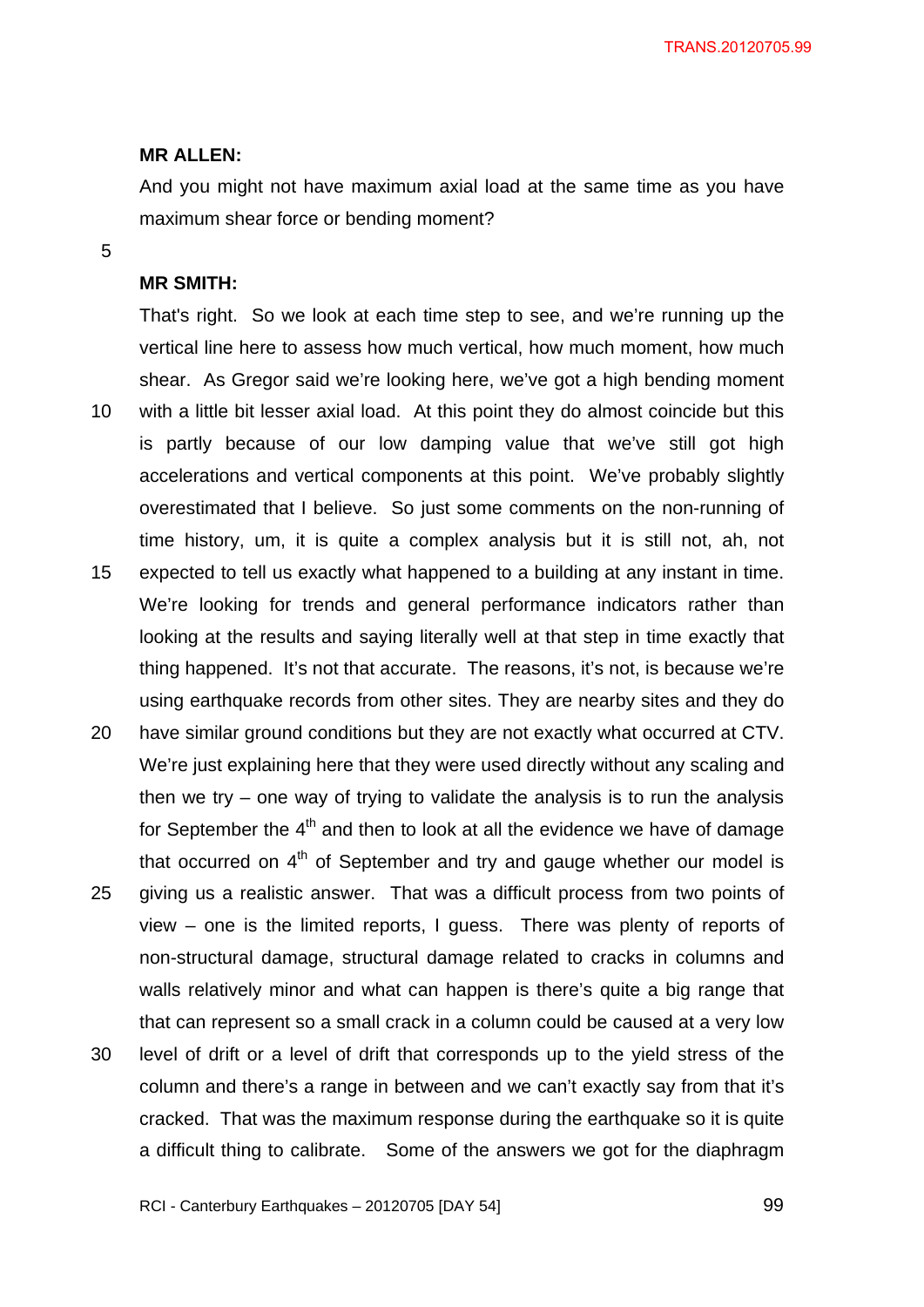5 10 connections in particular indicated huge forces in those connections. Again, it's to do with the analysis we set up, has approximations on the stiffness of the floor at those locations and how those interact with the walls is quite critical to determining the forces that come out of it. And from my point of view I was convinced that the magnitude of the load in those diaphragm connections, I believe, exceeds even at Code level shaking that the magnitude of the force was quite revealing. They can be very high forces in those diaphragm connections and I think that's an area that we need to look at in the standards, even the current standards for that, but they are quite unpredictable; the analysis cannot accurately tell us exactly what those diaphragm forces are very easily.

#### **COMMISSIONER FENWICK:**

15 Excuse me, if you suspected forces were too high because the floor was too stiff then the answer is to repeat the analysis with a softer floor to see how sensitive, so what happened when you did that?

#### **MR SMITH:**

Yes, the forces do come down but they are still very high so –

20

### **COMMISSIONER FENWICK:**

So you still don't believe them even when you've softened the floor up?

### **MR SMITH:**

- 25 No, I believe them. I believe that the forces are very high in, what do we say, I believe very high forces are, can be generated in diaphragm connections and that has been shown in our modelling and I believe that's accurate. Exactly what magnitude is quite difficult because we don't know exactly how stiff the floor is, so there is some variables in there that make it hard to determine the
- 30 magnitude of the force.

#### **COMMISSIONER FENWICK:**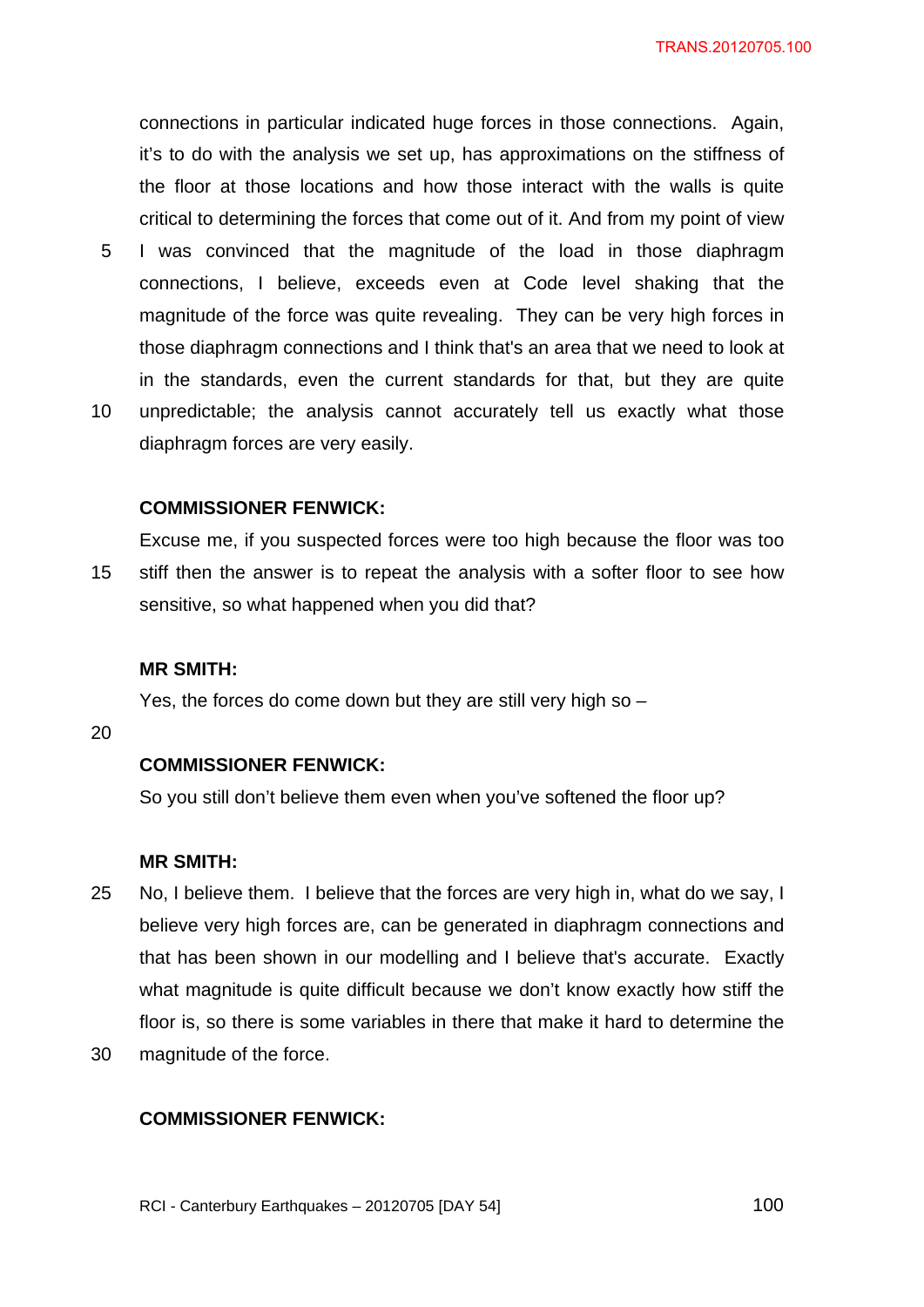But you should be able to bracket it. This is a very stiff floor, this is a very flexible floor, this is what we think it is. You should be able to get a range of what values are.

#### 5 **MR SMITH:**

Yes, yes, yes. I think we are looking at that in more detail now I believe again, um, the floor has been modelled softer now than it was in our original model and it is showing some reduction in those forces but they are still very high forces.

10

### **COMMISSIONER FENWICK:**

Have you followed up on any of the recent research into diaphragm actions and forces at Canterbury?

#### 15 **MR SMITH:**

I'm not, ah, I'm not sure exactly which one you are referring to or which papers or what but...

151905

1519

20

#### **COMMISSIONER FENWICK:**

Well there has been a recent project on that topic.

### **MR SMITH:**

25 Okay.

### **COMMISSIONER FENWICK:**

Which comes out with a set of recommendations as I understand it for diaphragm forces.

30

### **MR SMITH:**

Okay.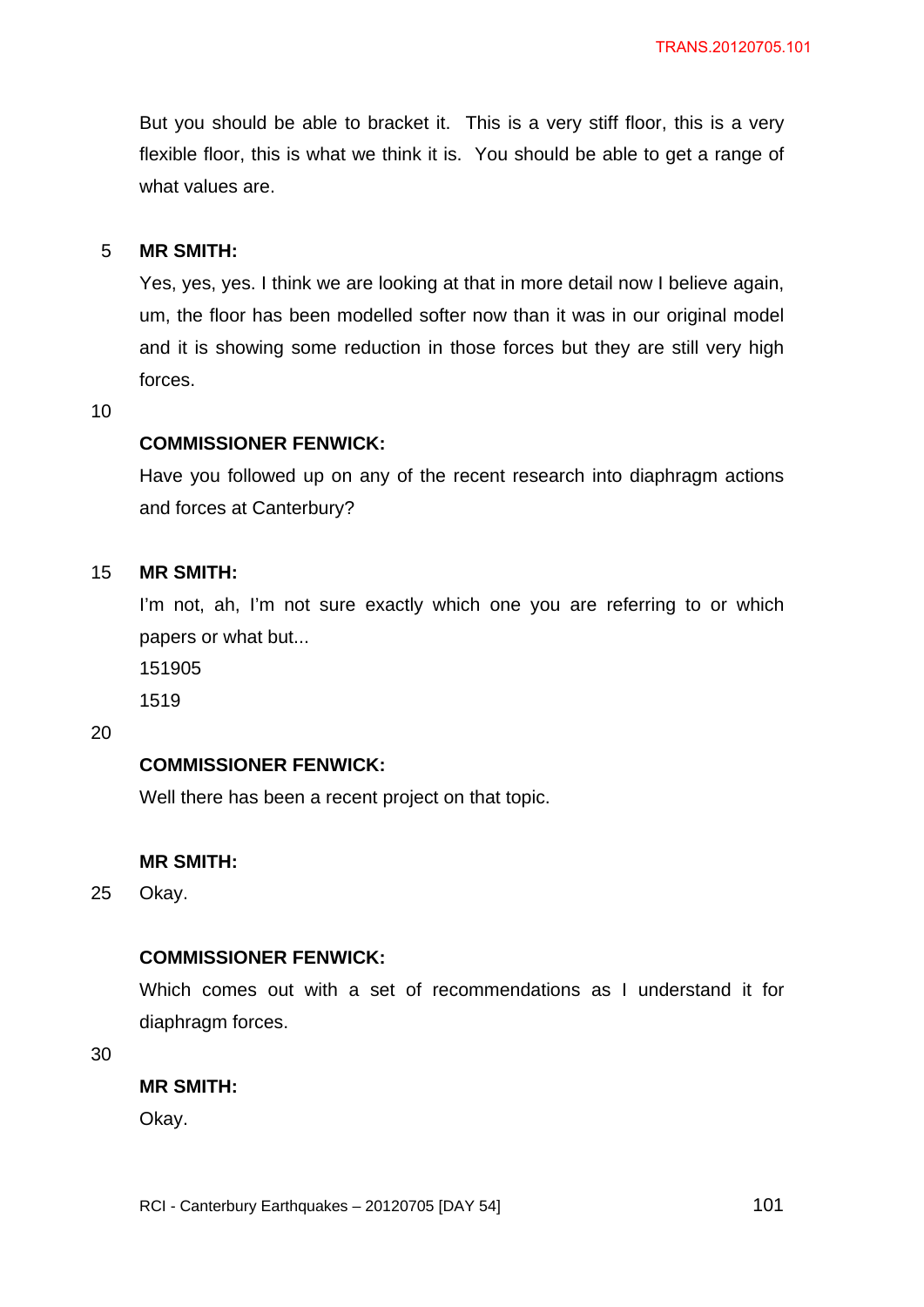#### **COMMISSIONER FENWICK:**

So maybe we need to put you in connection so you can chase that through?

#### **MR SMITH:**

- 5 Look at that, okay, sure. Now where did we get to, um, yeah but so, so again about these high forces, ah, we did calculate very high diaphragm connection forces, and even the refined model is still coming up with very high diaphragm forces and exceeded the breaking capacity of that connection, ah, and that led us to believe that the collapse, ah, because, ah, as Clark mentioned there
- 10 were, there were witnesses that were in the vicinity of that connection and survived, it appeared not to be the first thing that broke, so the collapse we believe, was initiated elsewhere prior to those maximum forces being, being reached.

#### 15 **DR HYLAND:**

20

We also did the ERSA analysis to look at compliance with the standards that they were designed to. I mean the primary task that we were given was to look at how did the building collapse, how did it get there, but we were also asked to, um, see how the building complied with the standards. So to do that we needed to use the tools that were used by the designers, ah, or that were

- 25 required or recommended at that time it was designed. So we took a 3D elastic structural model using ERSA and applied the design spectra from the 1984 loading standard NZS24203. We also just had a look at, well, what is the comparative difference in the response of the building between the September, the December and the February aftershocks to get a feel for the relative, um, you, know response that you might expect, and found that there was, ah, the September earthquake response was two times the response you get from a December record and the February aftershock was 2.2 times the response you'd expect from the September one. So there was a doubling
- 30 of the demand expected on the structure between February and September. So it's quite a big step in the effect on the structure. In looking at the loadings it's important to recognise the way the loading standard works, in that the loading standard sets out loads that are expected to be able to be sustained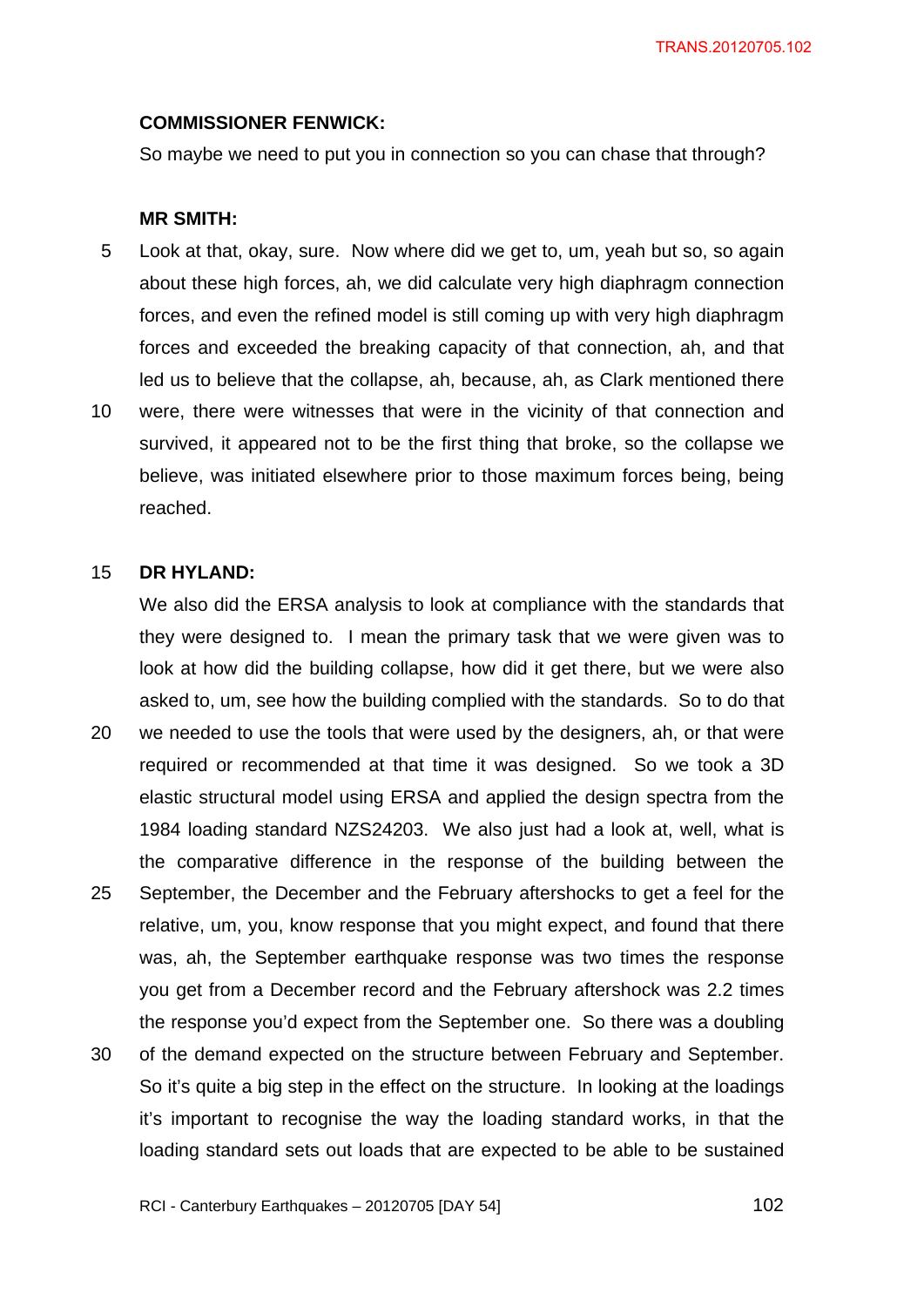5 10 15 20 25 30 without collapse of the structure if it's designed in accordance with the standards, um, with a low probability of them being exceeded in the life of the building and it's set at a 10% probability of exceedance in 50 years. What we have here is just an indication that there's the, that's the 1984 loadings, we'll call it the full load. The way the loading standards are set up is that they are able to – they're able to discount the level of load that you apply to your structure if you increase the level of ductility in the structure. So you increase its ability to, or the resilience of the structure, or the toughness of the structure so it can sustain damage, yet still remain a safe structure. So the, with the structure that was designed, the CTV structure, was actually designed for this lower level of loading down here, indicated by the lower green dotted line, which is 20% of the, of the full design load level. And so it was required to have a high level of ductility built into the structure. So you are able to discount the level of loading applied by trading off with higher a level of toughness, and that is developed by using ductile design, or limited ductile design. So it was designed, we found, using the ductile response, which is the lower level of loading. Now we've got here, on here superimposed some spectra developed to compare the spectra that were recorded in the various events. So we have the September spectra here in light blue. We have the, sorry, there's the September spectra in green. We have the December spectra in red, and we have the February spectra in blue. You can roughly see the proportions at the one second natural period of the building, roughly around one second. You can see that those rough proportions that are talked about, the, the September one being roughly twice the size of that, and the February one roughly twice the size of the September amount there. Now there is a subtlety here and that these are earthquake records and we have a design spectra. The design spectra is an amalgam of study that has been done by experts to work out what responses they expect buildings will form at for a cluster of earthquakes. So they're not actually a specific design earthquake but they are a design response of a structure. If you apply these loadings, the loadings actually derived from these design spectra, you come

up with specific demands on structural elements that determine stresses and

you size the reinforcing, you size the steel and the concrete, all those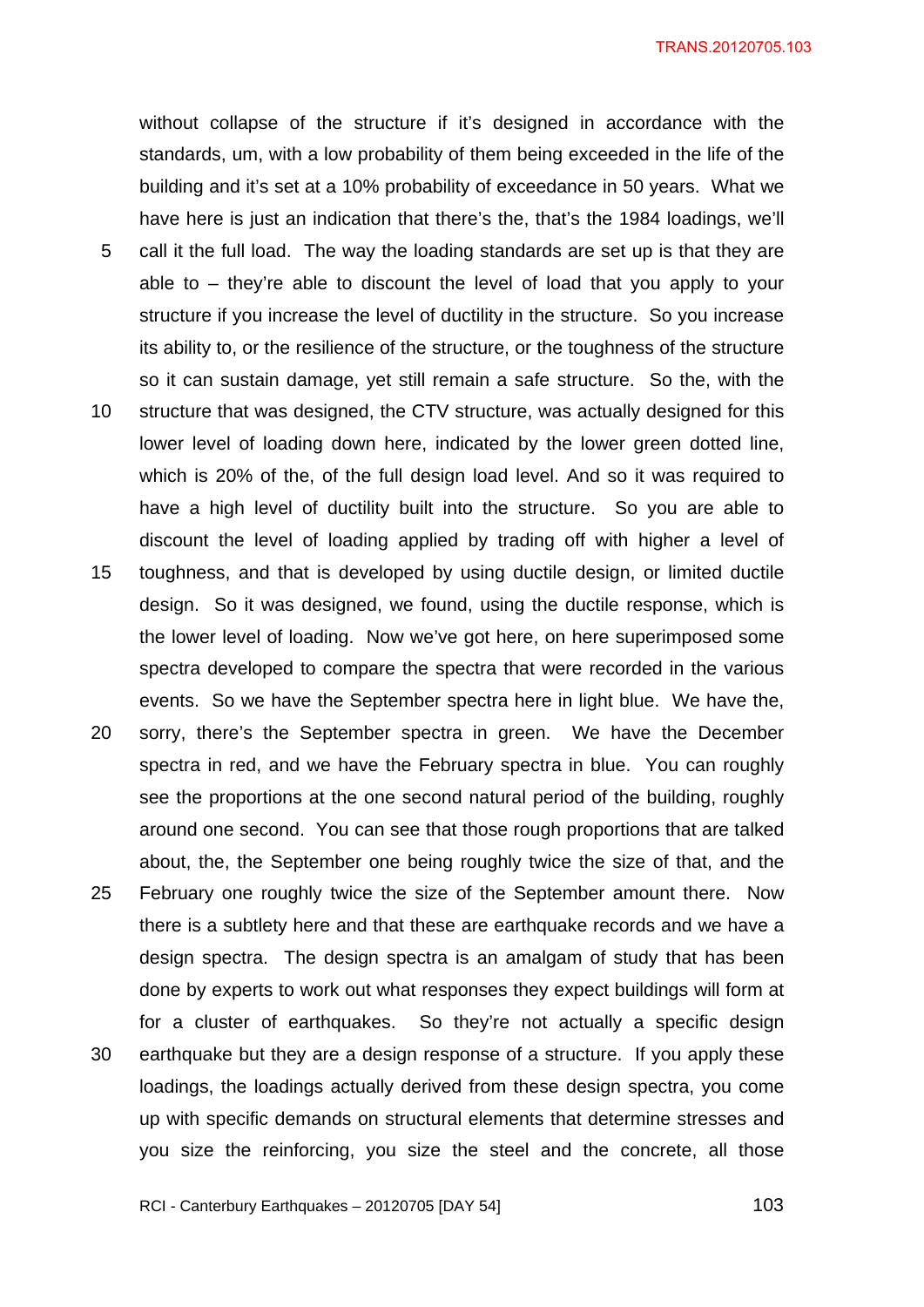demands and, of course, to see whether a structure has met that, met that level of expected demand, you would see what damage has been caused in those members after a particular earthquake.

#### 5 **COMMISSIONER FENWICK:**

On the right-hand side of that diagram you've got some bits I can't quite read. It looks like to me NZS4203, this is the fourth one down, 1984 –

#### **DR HYLAND:**

10 Yes.

### **COMMISSIONER FENWICK:**

 $-$  S=5, what is "S"?

#### 15 **DR HYLAND:**

Oh, right, okay the –

#### **COMMISSIONER FENWICK:**

20 Are you saying this is a structural type and a material type rolled into one or what?

# **DR HYLAND:**

No it's a, it's a ductility factor built into the standard, so in  $-$ 

#### 25 **COMMISSIONER FENWICK:**

SM, I know what it is, four over SM, but tell me what does "S" represent?

#### **DR HYLAND:**

30

So the "S" is the structural factor, um, so if you have a factor of 5 it means it's, um, fully ductile if it's S1 it is –

## **COMMISSIONER FENWICK:**

So when you have S=5 that's the elastic response is it?

RCI - Canterbury Earthquakes – 20120705 [DAY 54]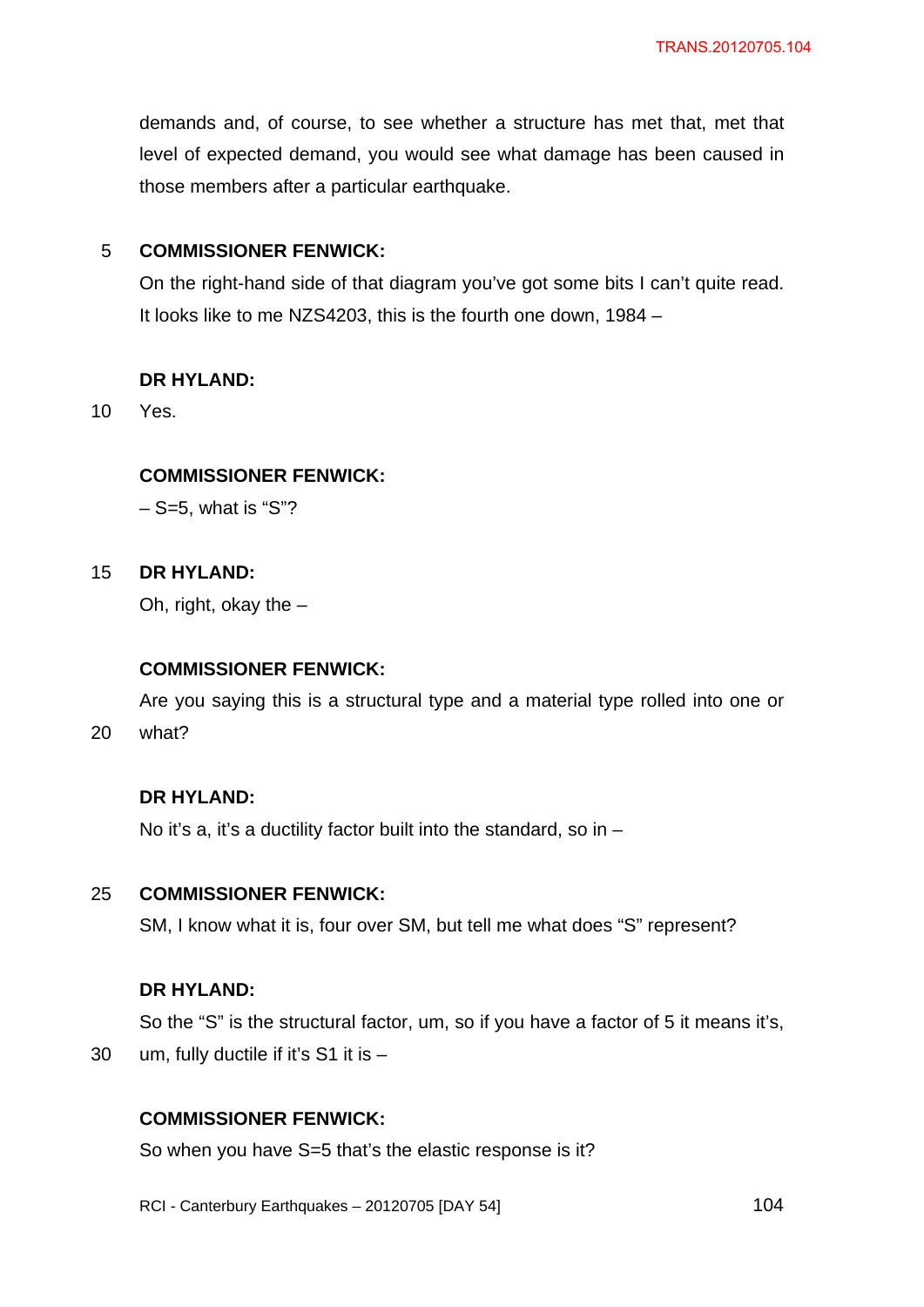### **DR HYLAND:**

Sorry, the other way round, yeah, S of 5 is the elastic response, the strength design.

5

## **COMMISSIONER FENWICK:**

Can we look at that, you're talking about a building in Christchurch which at that stage was zoned B in the nought to nought point five second response it would be 12.5% G. Five times that does not look like something close to 9, .9

10 to me?

### **DR HYLAND:**

15 Right okay, I'll explain, what we've got here is the CTV response. So this has been, um, the spectra has been scaled, um, to be equivalent to what you'd put into your design analysis so that you get an equivalent static response base shear, of equivalent to the, or 90% of the static response. The difference being that with the response spectra analysis what we're doing is we're actually taking a, an average of response at different periods of the structure. So you're getting a, an average response which means that the design

20 spectra actually put into the analysis is actually slightly higher than just the base spectra you'd use for the static.

### **COMMISSIONER FENWICK:**

25 You are not taking the design spectra in the Code, you're taking something different?

#### **DR HYLAND:**

No, no, it's the design spectra from the Code but because we have to scale the response –

30

#### **COMMISSIONER FENWICK:**

You're scaling the response to .9 of the equivalent static value?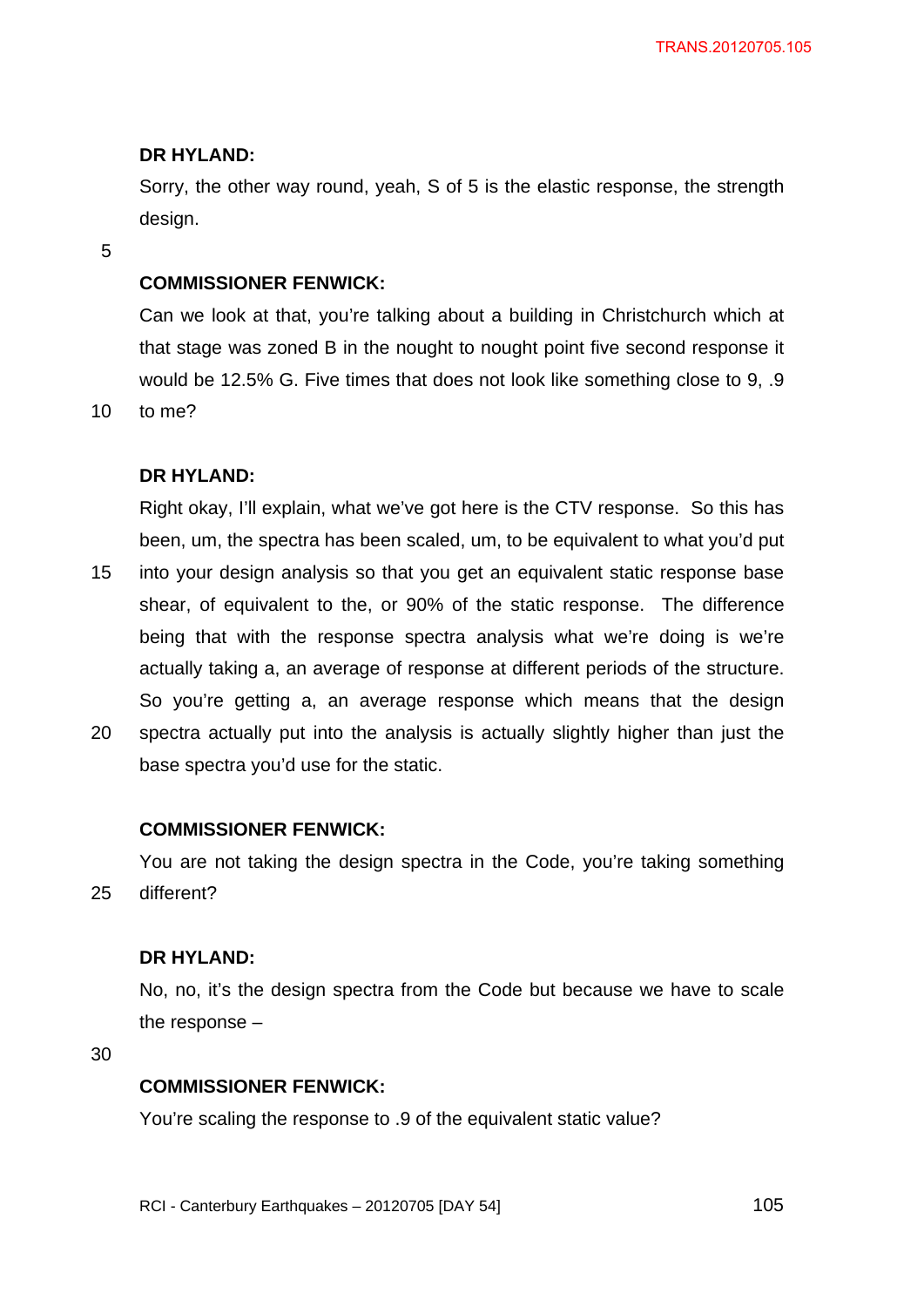## **DR HYLAND:**

Yes, yes that's right.

## **COMMISSIONER FENWICK:**

5 And you've included that factor in here have you?

## **DR HYLAND:**

Yes, yeah.

#### 10 **COMMISSIONER FENWICK:**

So you've found your analysis, found your load, found that it's higher or lower than the equivalent static –

## **DR HYLAND:**

15 Yes. 1529

### **COMMISSIONER FENWICK:**

– and you have then scaled that back into the response spectrum?

20

25

## **DR HYLAND:**

Yes, yeah, just to say give a comparison to the spectra so if the reason for doing that was to show, well if you were to take the record and put that spectra into your ERSA you're wanting to sort of get an apple for apples comparison, because you'd use an unscaled spectra, so you use the –

### **COMMISSIONER FENWICK:**

Just multiply all your values by your correction factor?

#### 30 **DR HYLAND:**

Well the, yeah, I think the approach is correct here. It's just, yeah, it's just to show that the factors, you take the Code spectra as your base, you then do, have to manipulate it so that you're getting a base shear which is 90% of the

RCI - Canterbury Earthquakes – 20120705 [DAY 54]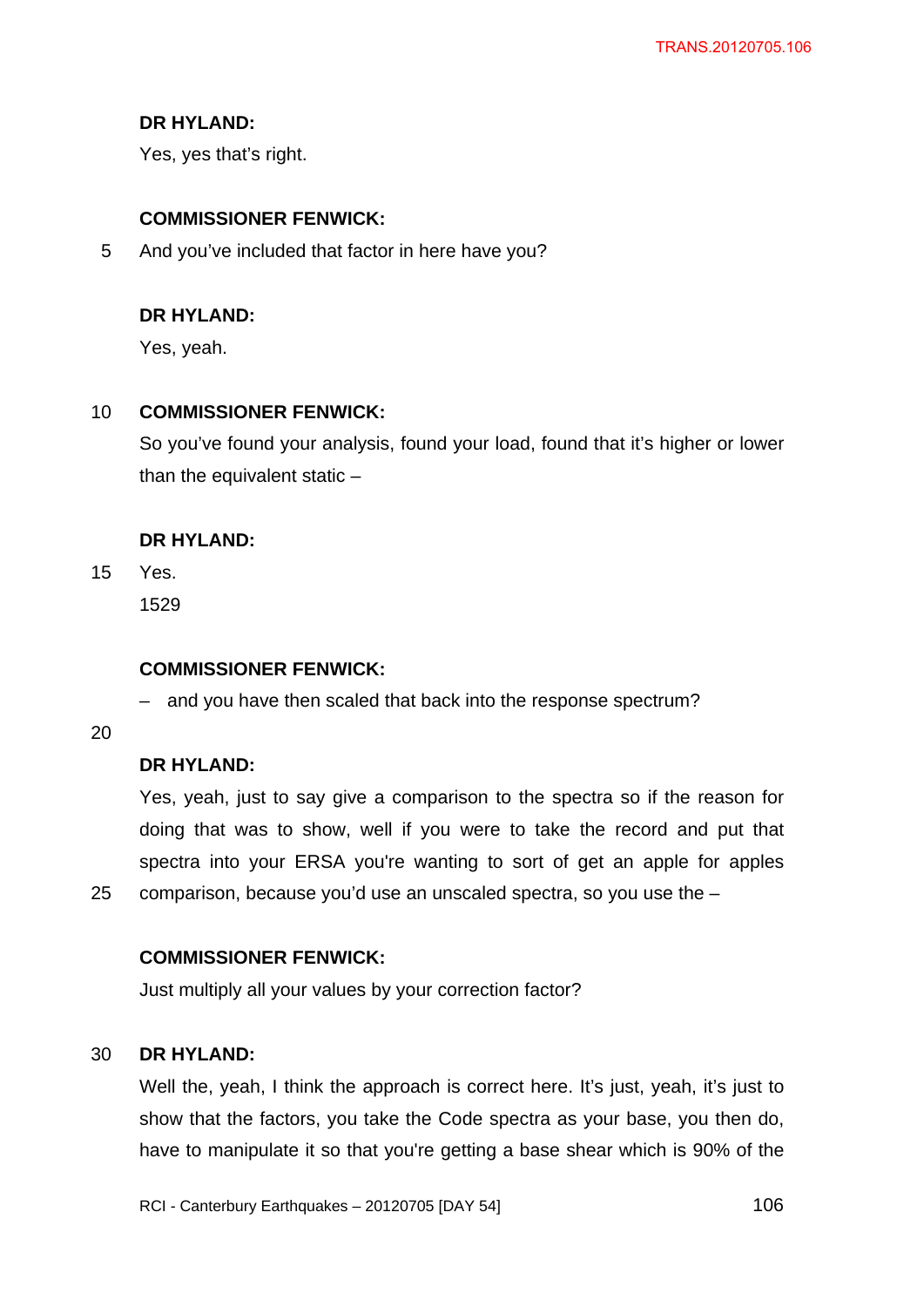static at the first mode and so this is just really sort of trying to show all these –

### **COMMISSIONER FENWICK:**

5 What is, what 90% at the first mode?

## **DR HYLAND:**

Well your static –

#### 10 **COMMISSIONER FENWICK:**

Your equivalent static is a value which is dominated first mode but not entirely, okay, it's an envelope value so you're going to 90% of that and you're applying that factor to the response spectra?

#### 15 **DR HYLAND:**

Yes.

#### **COMMISSIONER FENWICK:**

20 Normally I would have said to scale all the actions up by that but it comes to the same thing.

### **DR HYLAND:**

The same thing.

#### 25 **COMMISSIONER FENWICK:**

I just needed to know what you'd done, thank you.

### **DR HYLAND:**

30 Yes, no, thank you. I guess the point I'm trying to make here is we do need to be careful about the way we take an earthquake record and say that is equivalent to a design spectra. There is a subtle difference, one is a deliberate recognised assessment of what demand should be imposed on a building for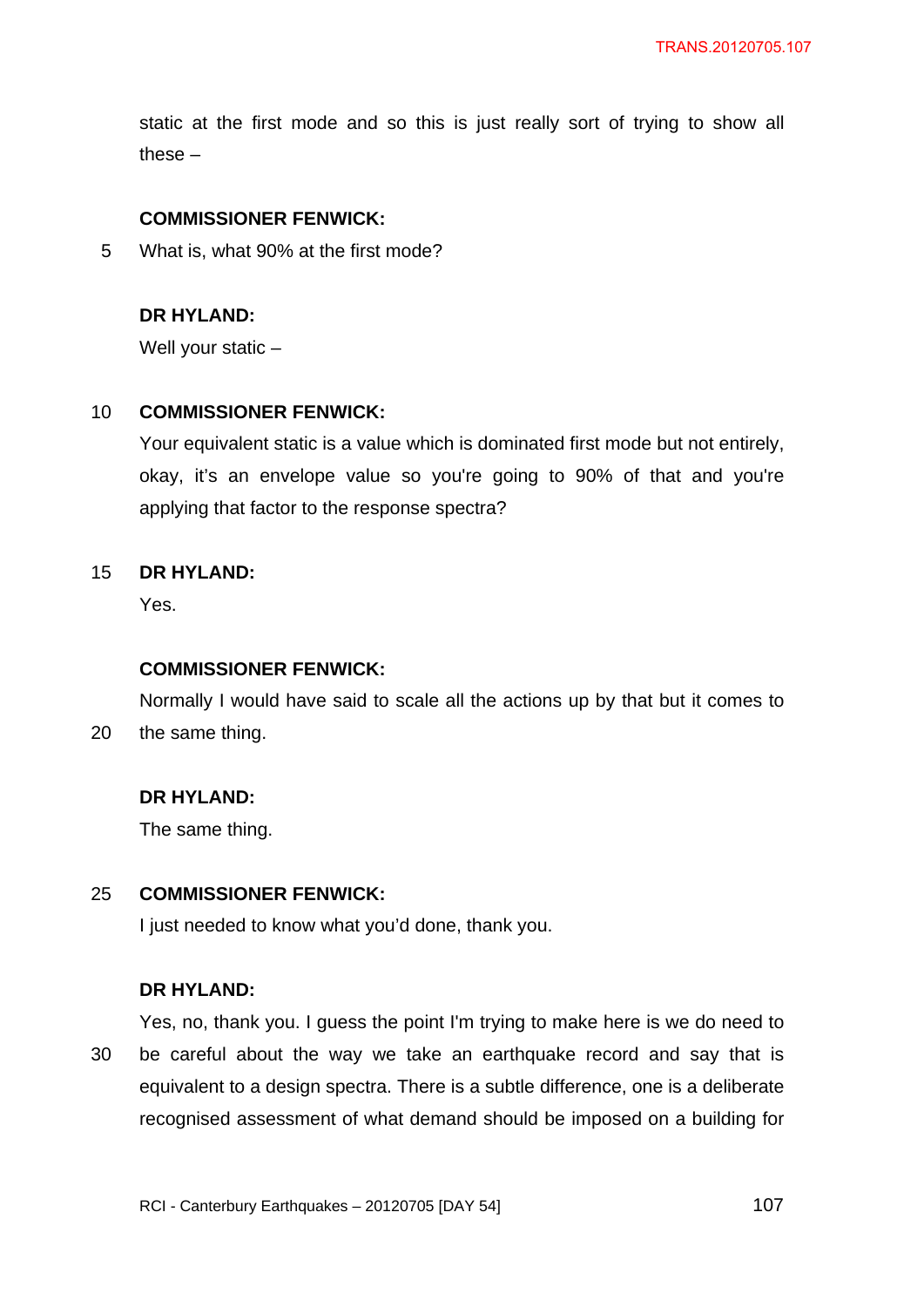design purposes, the other one is, is a spectrum and we're not sure how a building responds directly to that particular spectra.

#### **COMMISSIONER FENWICK:**

5 Yes, there are a whole series of questions that arise where you have a ductile wall one end and something which is obviously non-ductile the other end because that's basic strength and you're treating it as a ductile structure which clearly doesn't seem to make sense to me at any rate.

#### 10 **DR HYLAND:**

Yeah, definitely, and issues of damping will help. We just use a base 5% damping in design but what level of damping is really there.

#### **COMMISSIONER FENWICK:**

Right, thank you.

#### 15

## **DR HYLAND:**

20 25 Okay, compliance checks to the standards, so we used the checks. We found the walls compliant with the inter-storey drift limits within the limitations of the standard there are some issues there. We found the non – the columns weren't complying for the size of expiral reinforcing limits would expect. We found the columns weren't compliant for spiral reinforcing for shear under the imposed drifts. So the requirement of the standard was that you checked the drifts of the primary structures so with the shear walls, that there was a certain amount of stiffness provided that would then be assumed to protect the secondary elements or the secondary frames, call them group 2 elements so that check was normally okay. We then found, there was another check that said at those particular drifts that were imposed the columns were expected to remain subject to elastic theory, with the requirements of elastic theory we're talking about, but we found that they didn't comply with that. Now if you didn't

30 comply with that then the Code required you to then design those frames, not just the columns, the columns, the beams and the beam column joints for a limited ductile requirements or fully ductile requirements which meant you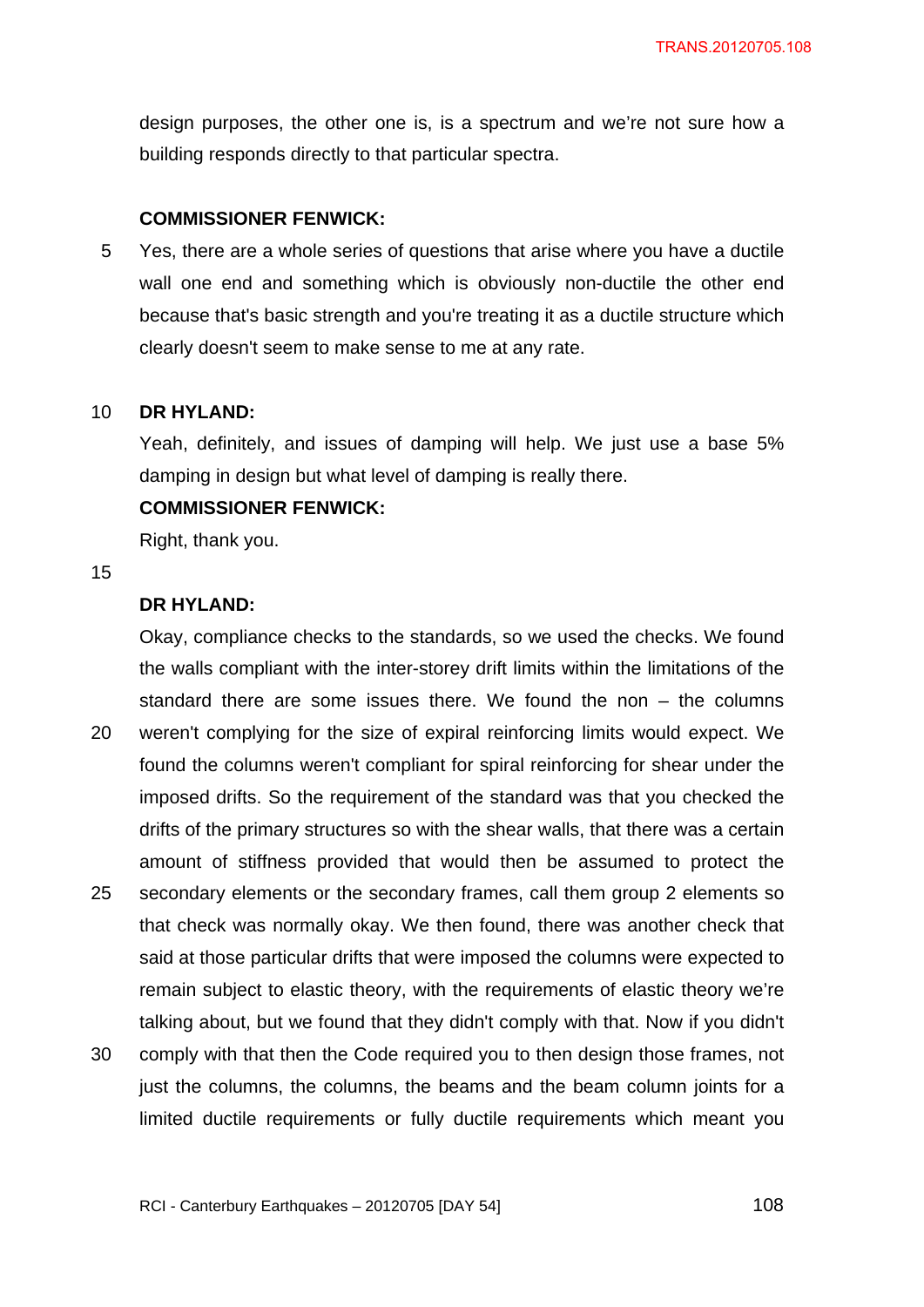were required to put more reinforcing, more confinement reinforcing in the columns, the beam column joints and the beams.

## **COMMISSIONER FENWICK:**

5 Sorry to interrupt again but I really want to get exactly what you've done. When you did your analysis inter-storey drift you followed the standard of the time, 1984, you took the gross section of the beams as .5 of the, sorry, the effective section of the beams as .5 of the gross and you took the full gross section for the columns. Is that correct?

10

#### **DR HYLAND:**

No, what we did was we took a more generous approach. We said what will be –

#### 15 **COMMISSIONER FENWICK:**

You didn't follow the recommendations in the standard?

### **DR HYLAND:**

20 25 No, we did originally but because we were trying to see, well, what was, because the standard had recommendations, it didn't set 'You must do this, you must do that' so there was some guidance there and there was some potential for someone to interpret that in a variety of ways. So we said, well what would be the most extreme way you could interpret the properties of those, the cracked section properties of the column and beams. So we looked at the columns and we used the sort of the more modern method and said, okay, if you did your moment curvature analysis what would be the predicted cracked moment of inertia that you would get and use that.

### **COMMISSIONER FENWICK:**

30 And so you've varied your eye down the length depending on the amount of cracking did you? I mean it's more I gross over three-quarters the length of -

## **DR HYLAND:**

RCI - Canterbury Earthquakes – 20120705 [DAY 54]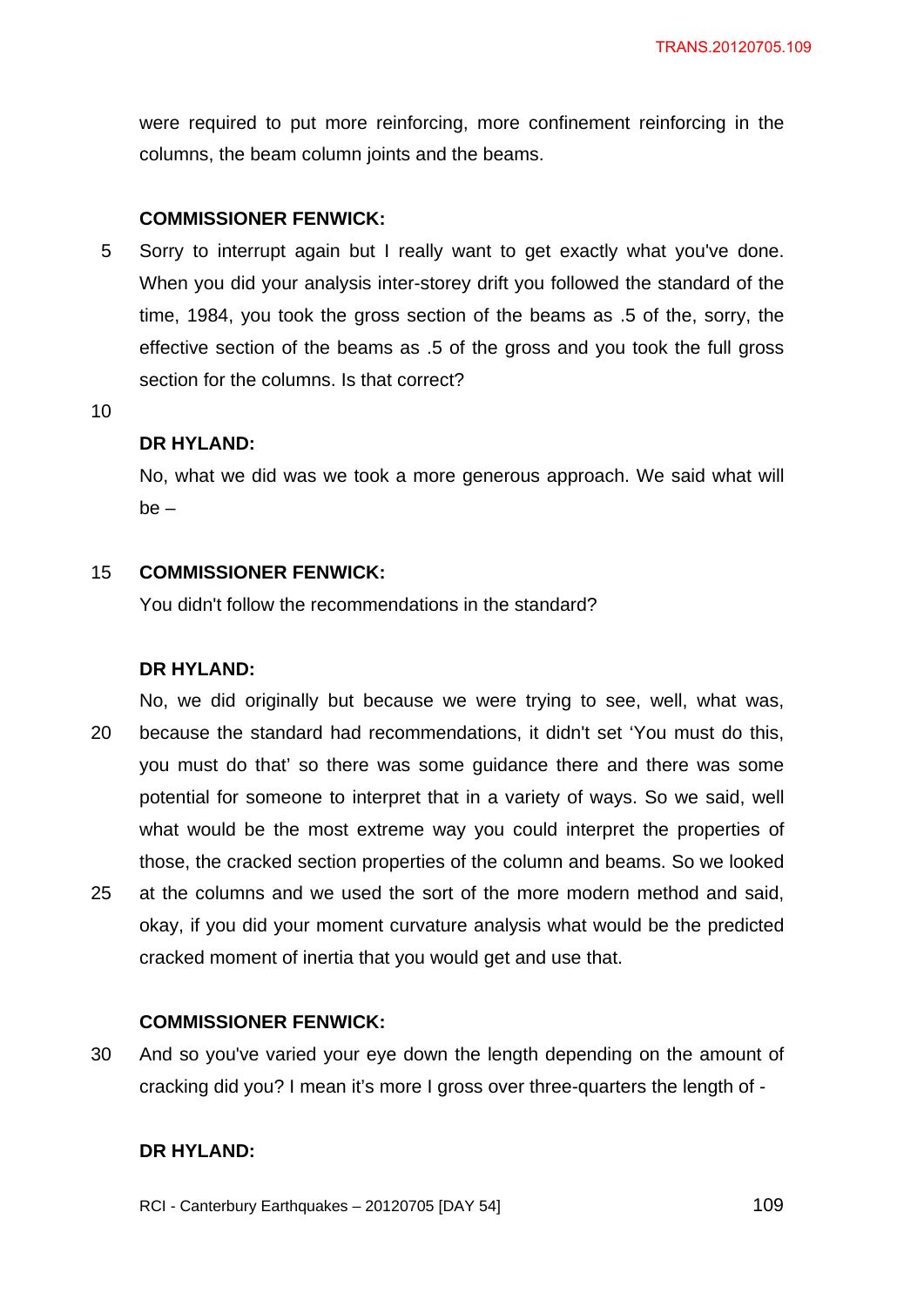Yeah, well basically we used, I used a software package which was Compusoft web package then back worked it from there and said, okay, well there's what I'd say would be a lower bound this'd be, if you really sharpened your pencil, you might be able to get to this level.

5

## **COMMISSIONER FENWICK:**

Now the fact that you're, if you follow the standards you're only checking for, well one can argue it, 55% of the peak drift and this of course 55% presumably went with an I gross value so can you square that one?

10

25

### **DR HYLAND:**

Well the  $-$ 

### **COMMISSIONER FENWICK:**

15 If you're suddenly using a much more flexible and modern interpretation I don't know how good your modern interpretation is but you're using a more flexible interpretation then is it right now to still only be checking for 55% of the peak drift?

#### 20 **DR HYLAND:**

Yeah, this is interesting point. I think in the context of the standards of the day, looking back, the indications were that they were really talking about using a working stress approach design to the columns, so, which seem to be encapsulated in ACI-318-71, where you'd use 55% of the yield stress of your reinforcing as your limit and 45% of your –

### **COMMISSIONER FENWICK:**

30 No 55% comes from the allowable inter-storey drift. It came from the allowable displacement from a boundary which was considered to be, it took initially at 50% but when they introduced the response spectrum they took it up to 55%. That was the allowable displacement, was distance for a boundary on the basis that usually if you had two buildings set at 50% they wouldn't often hit and so they felt going to whole 4 over SM rather than 2 over SM would give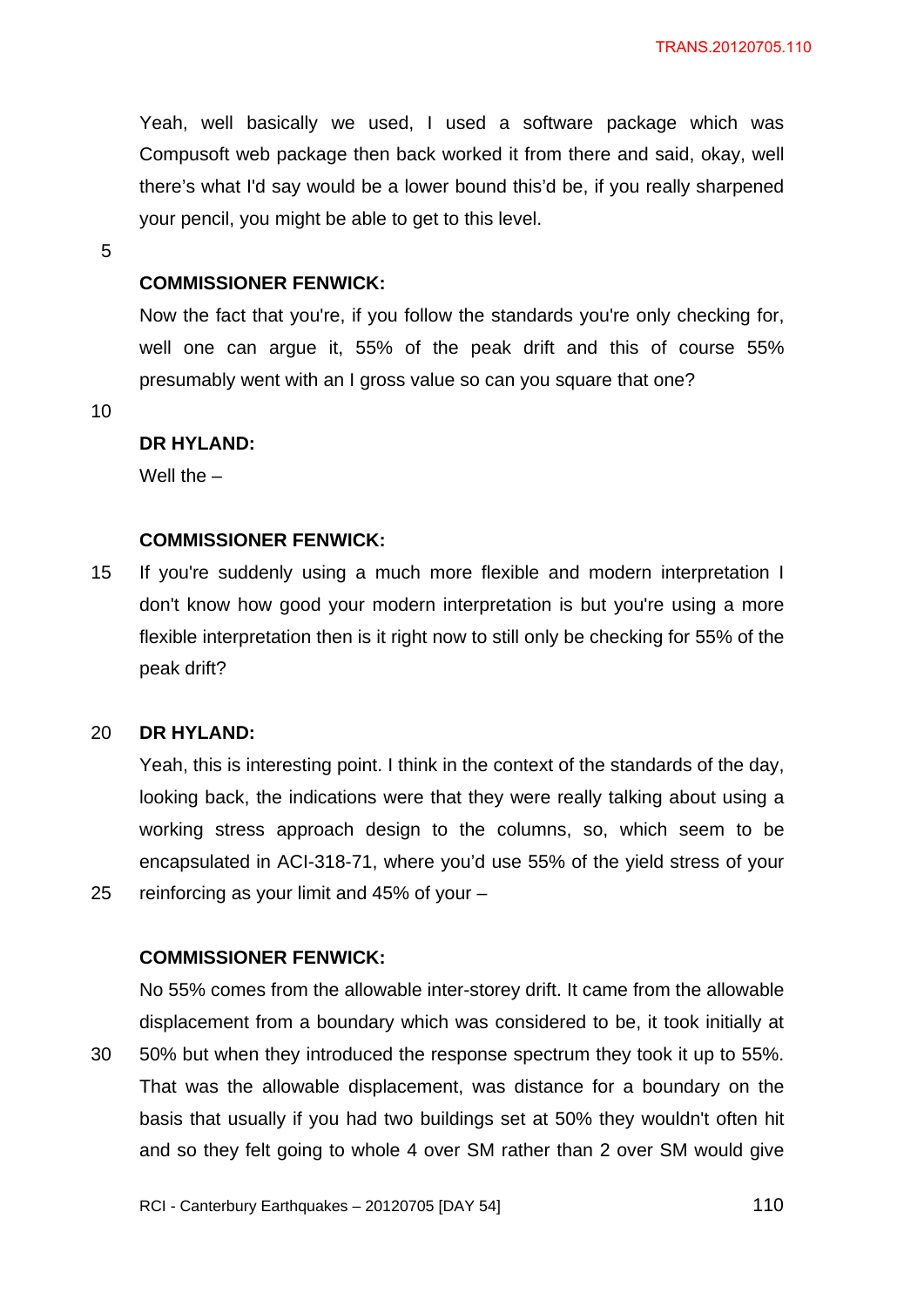too wider a margin, wouldn't be economic on a lot of sites because of the gap that was required and that value was then picked up in 1984 and used for the inter-storey drift, probably without much thought that it wasn't the full value. I don't know. I'm speculating.

5

## **DR HYLAND:**

Yes, it's interesting; I mean we've been trying to work it out –

## **COMMISSIONER FENWICK:**

10 But I mean, I'm just concerned that you can pick a flexible value here and use it with an unconservative value here, it doesn't seem to me quite a logical but, you know –

## **DR HYLAND:**

15 I think the general practice was people would take the conservative approach but it's possible people could have said well we'll use a more flexible approach to our column and they could have been justified, the Code wasn't that specific about how you had to do it.

#### 20 **COMMISSIONER FENWICK:**

And they wouldn't have had your software available for determining what stiffness the column was.

## **DR HYLAND:**

25 No. They could have used cracked section properties though there was a formula in the Code there for determining crack section properties so I cracked and M cracked –

## **COMMISSIONER FENWICK:**

30 I gross.

## **DR HYLAND:**

And I gross, so I don't think it was done however.

RCI - Canterbury Earthquakes – 20120705 [DAY 54]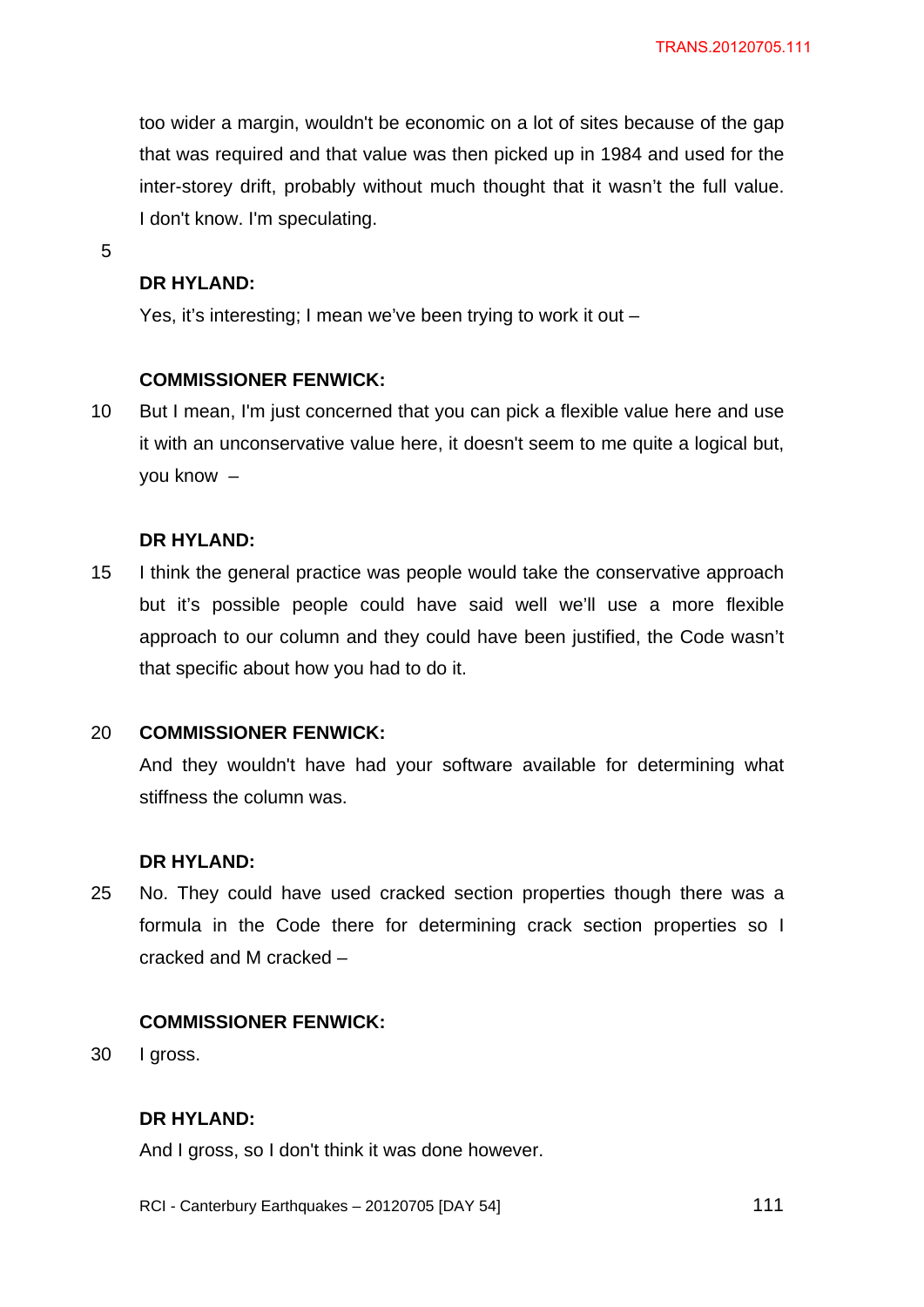# **JUSTICE COOPER:**

Have you said all you wanted to say about this slide -?

#### 5 **DR HYLAND:**

Yes.

# **JUSTICE COOPER:**

-as far as you know?

10

# **DR HYLAND:**

Yes I do, I'll move on from there.

**COMMISSION ADJOURNS: 3.38 PM** 

#### 15 **COMMISSION RESUMES: 3.55 PM**

# **MR ALLEN:**

Before the break we were discussing the approach you took in order to obtain results that might be considered most favourable to the designer. What were

20 the results of that approach?

# **DR HYLAND:**

The results of that approach were that the columns were still non-compliant with the requirements of standard.

25

# **MR ALLEN:**

Did you adopt other approaches that were perhaps less favourable, perhaps more in line with common practice.

#### 30 **DR HYLAND:**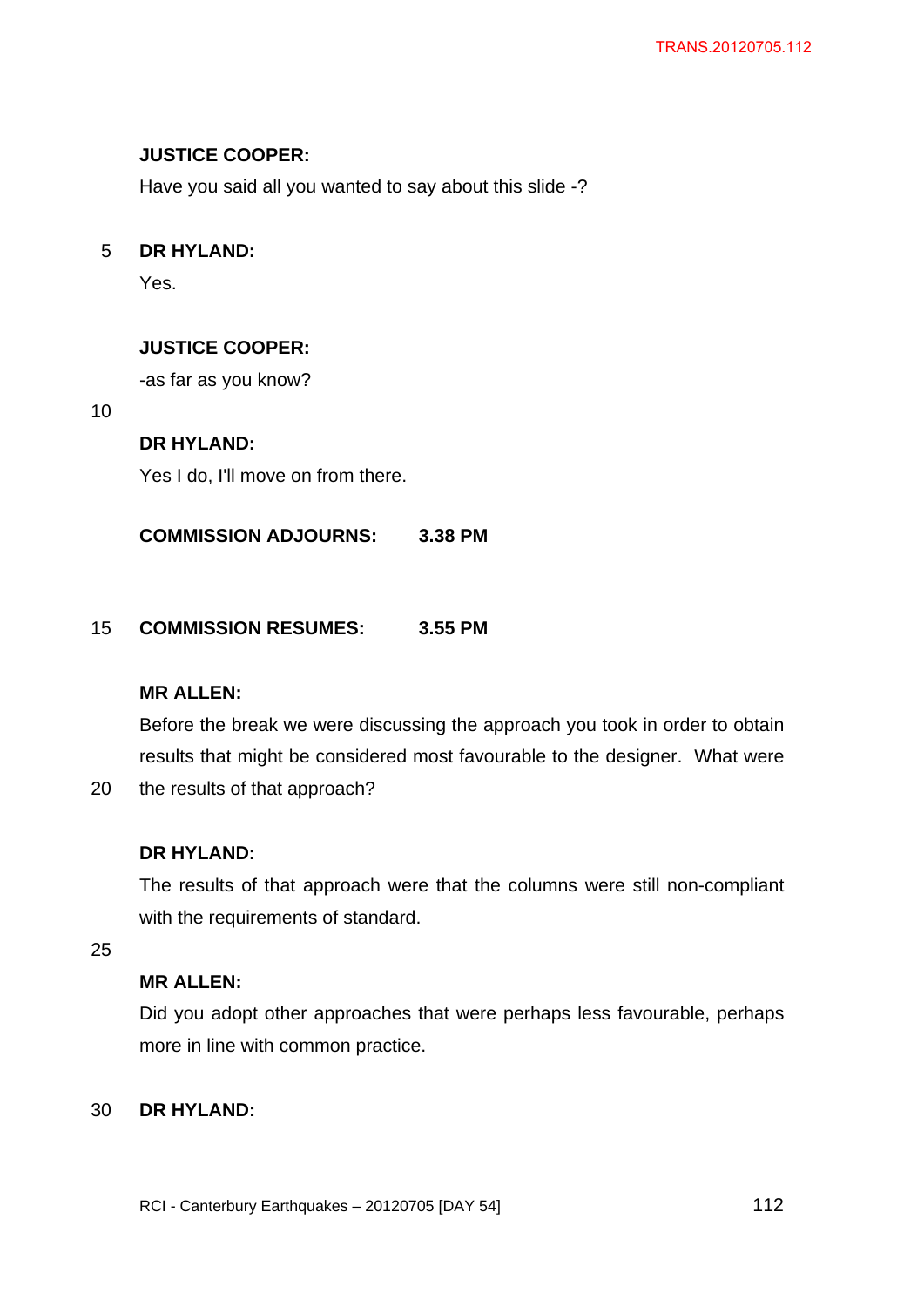Yes we did and, of course, that meant it was more obvious that the columns were non-compliant with requirements.

## **MR ALLEN:**

5 All right, well those are my only questions remaining on that slide.

# **JUSTICE COOPER:**

Right, so we are going to move on to slide 57.

#### 10 **DR HYLAND:**

So what we have here is, just shows the, how the drift capacity changes as the level of axial load or compression in the columns increases. You can see here at drifts of columns of, between sort of, .1 to .35% we are getting cracking occurring in the columns.

#### 15

# **MR ALLEN:**

The different colours in this graph, do they represent different axial loads.

### **DR HYLAND:**

20 25 30 Yes that's correct, yes. You can see where I have circled the second circle, you can see there the blue line down the bottom is, for example, a column with a low axial load and it has got a drift of near one and a half percent before it reaches the limiting concrete strain of .004, whereas the higher loaded column with the sort of mauve line is only getting up to 1.15% before it reaches that so you can see the, as the axial load increases on the column the ability of the column to sustain drift is reduced. And the implication of the standard was that you should be really be able to get to 1.5%, 1.51 safe drift performance of columns if they were designed in accordance with the standard. So these columns do not appear to have had the performance capability to cope with demands required by the standard. This is showing it in a different way, that drift capacity reduces with increasing axial load and you can see that this is the column F2 which is column C5 at, for 995 kiloNewton load level 2 as the drift increased up to around about .6% it would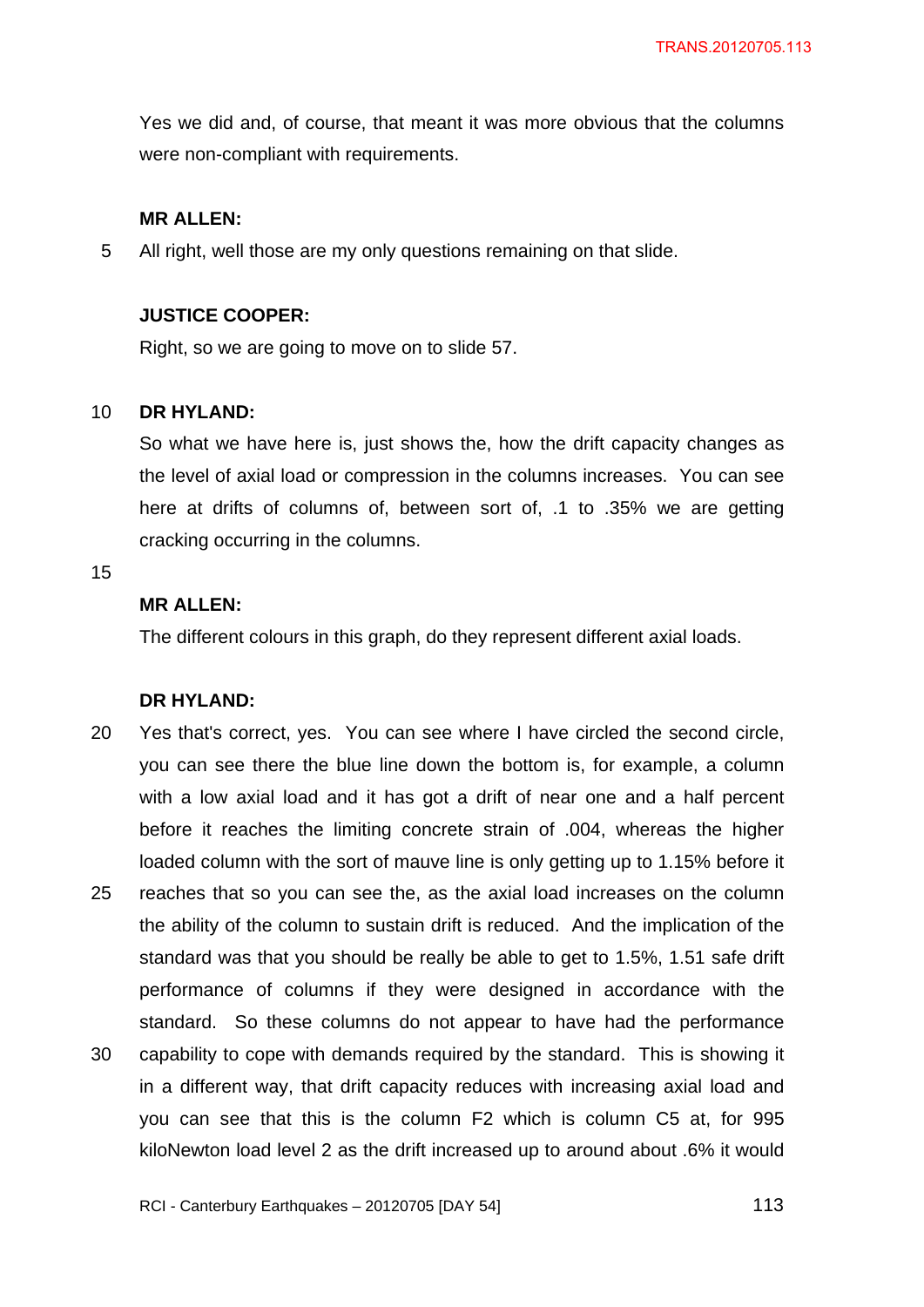then, the concrete would reach a yield strain of .002. As it was pushed further the steel would begin to yield at a drift of about .8% and if the column was then pushed up to 1.2% it would reach its limiting concrete depression strain of .004. So, just shows just a progression of damage that would be expected in that column as it was pushed. If we go to  $-$  or what would be the, or what would happen if the concrete strength was less than what had been specified and, for example, if we took a strength right at the lower bound of what we found from our tests of 14.2 MPa, the five percentile, you can see for the same axial load, the same column, C5, the column would reach its .002 yield

10 in the concrete at .48%, a lower level, and it would not yield the steel before the concrete and the column fracture at a drift of 1.50%. You can see the effect there of a lower than expected concrete strength in drift capacity.

#### **COMMISSIONER FENWICK:**

15 Sorry to interrupt you again, this, when you reach your .004, which you've taking as your limiting value, does that represent where you lose the lateral load capacity or where the axial load capacity ceases to be effective?

#### **DR HYLAND:**

5

- 20 Well, okay, so this is a flexural compressive model that's been used in the software, this has come out of the Cumbia software package that was developed by Kowalski who was a student of Priestley and it is sort of, I believe, you know, is sort of right up there in terms of current approaches to it but its recognised that shear, the shear capacity of concrete under axial load
- 25 and compression is still difficult to quantify accurately. So what we have done is we have used this .004 concrete compression limit as what we think is a reasonable, was the best reasonable approach we have got at the moment, recognising that, you know, it may get, that sort of model may improve in time but this is what we have got, we have got to use the tools we have got. So
- 30 yeah, and the other thing I think is important to recognise that this model is, this model is also based on research that has been done with columns which had reinforcing contacts, spiral contents actually higher than what we found in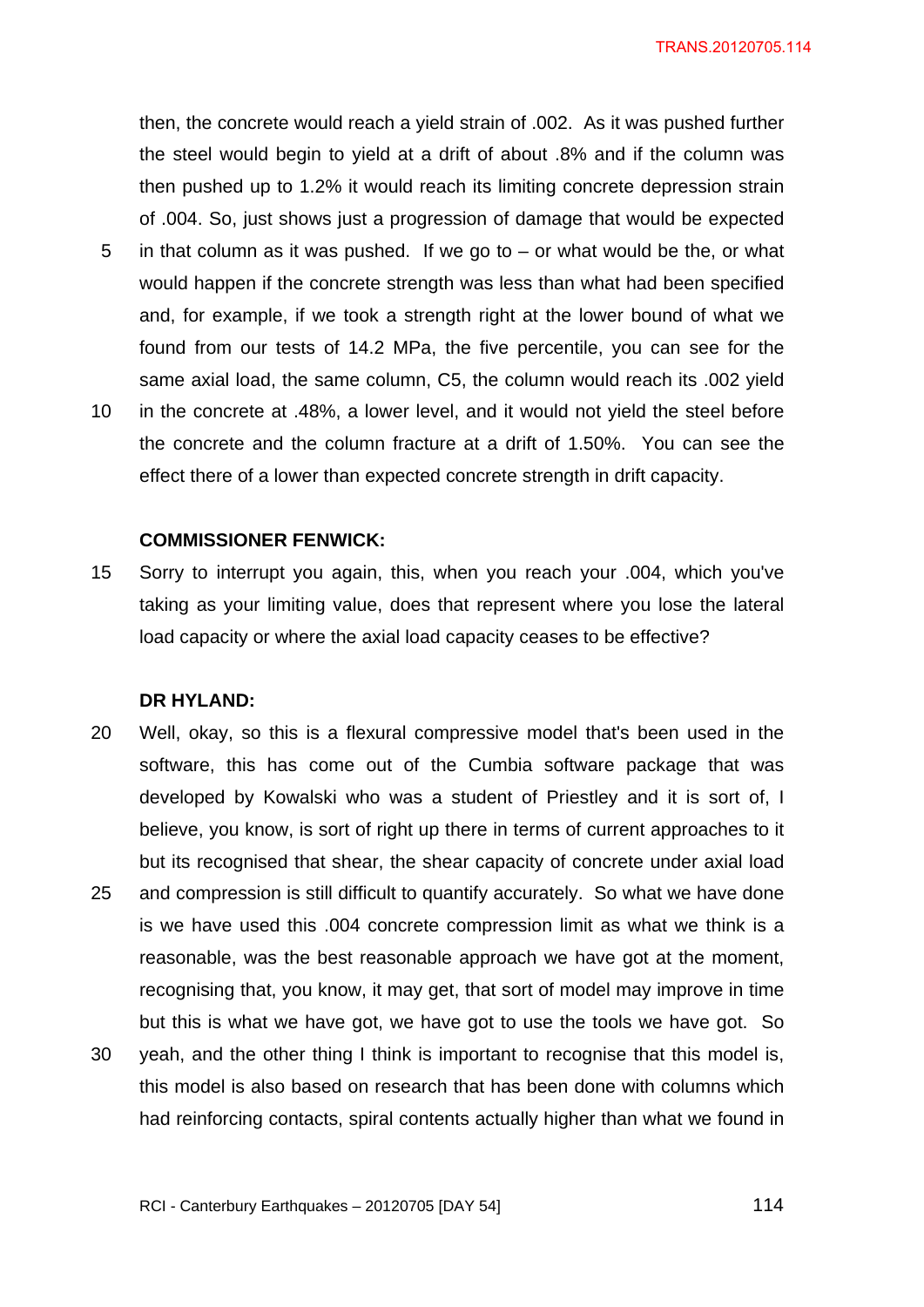the CTV building so the CTV building, this may be actually conservative in terms of measuring the performance of the CTV columns.

## **COMMISSIONER FENWICK:**

5 So you are taking this then as an axial load capacity limit? Fair enough, I just wanted to  $-$ 

### **DR HYLAND:**

- 10 Yeah, yeah. Estimates of – what was the drag bar failure estimates and Ashley has said look, this is not an easy area to quantify with the software but one of the things we did find is that there does seem to be a consistent drift that occurs when the drag bars reach their nominal capacity and that was a drift along line F of 1%, about in the order of 1%. We are not talking 2% we are talking around about 1%. So that to me indicates a geometrical, an issue
- 15 that there is a certain drift, there is a certain, you know, drift at the, where the drag bars were. So we see the 1% drift is from what we have just shown with those columns is actually consistent with the columns having failed before the drag bars let go so it is consistent to say that collapse would have occurred due to column failure on line F before the drag bars detached. And that is
- 20 25 important because we do, there is a credible basis for saying that, collapse occurred before we got drag bar failure. If we encounter along line F, effects of spandrel panel contact as well then we found that the spandrel panel contact means collapse would have occurred before that, the drag bar failure level, for a level of 1%. So there is quite a credible basis to say collapse could have occurred before the drag bars detached, before, yeah, I will just leave it
- at that. So summarising the non-compliances, we found the light spiral binding in the columns of R6 at 250 was non-compliant. The requirements and the standard to utilise ductile, or limited ductile design of those secondary frames would have meant that you must have had greater amounts of spiral
- 30 reinforcing.

# 1605

We found that the, that the spandrel panels did not have adequate separation. There's no specified specification between the spandrel panels and the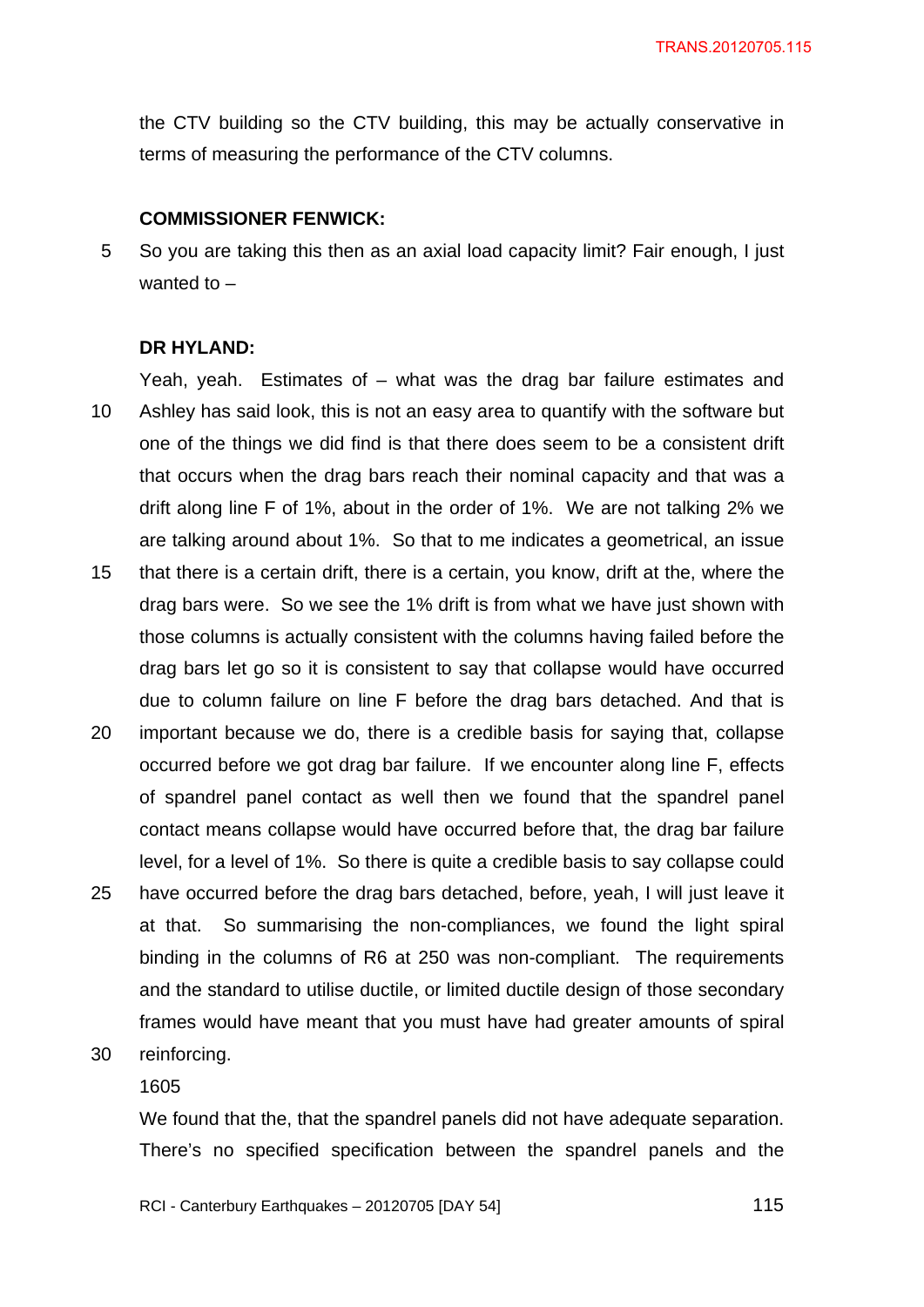columns specifically. There was on the architectural drawings a gap between the ends of each spandrel panels. There wasn't a gap specified between the end of the spandrel panel and the column as required by the concrete standard. You can see the potential contact points there.

5

# **JUSTICE COOPER:**

Did you refer to the architectural plans in making that comment, what about the engineering, the design, the plans of the engineering design?

#### 10 **DR HYLAND:**

There was nothing specified on the engineering plans that showed a, a gap to be made between the ends of the spandrel panels and the columns.

## **JUSTICE COOPER:**

15 And that's an area of noncompliance with NZS4203 is it?

**DR HYLAND:** 

NZS3101.

#### 20 **JUSTICE COOPER:**

3101, the concrete stand?

# **DR HYLAND:**

The concrete stand, mmm.

25

# **MR SMITH:**

I think you could interpret from the structural drawings they had obviously grid measurements, column dimensions and spandrel dimensions. So you could piece them together and determine what the gap would theoretically be, but it

30 wasn't shown in the detail, that it had to separated.

# **JUSTICE COOPER:**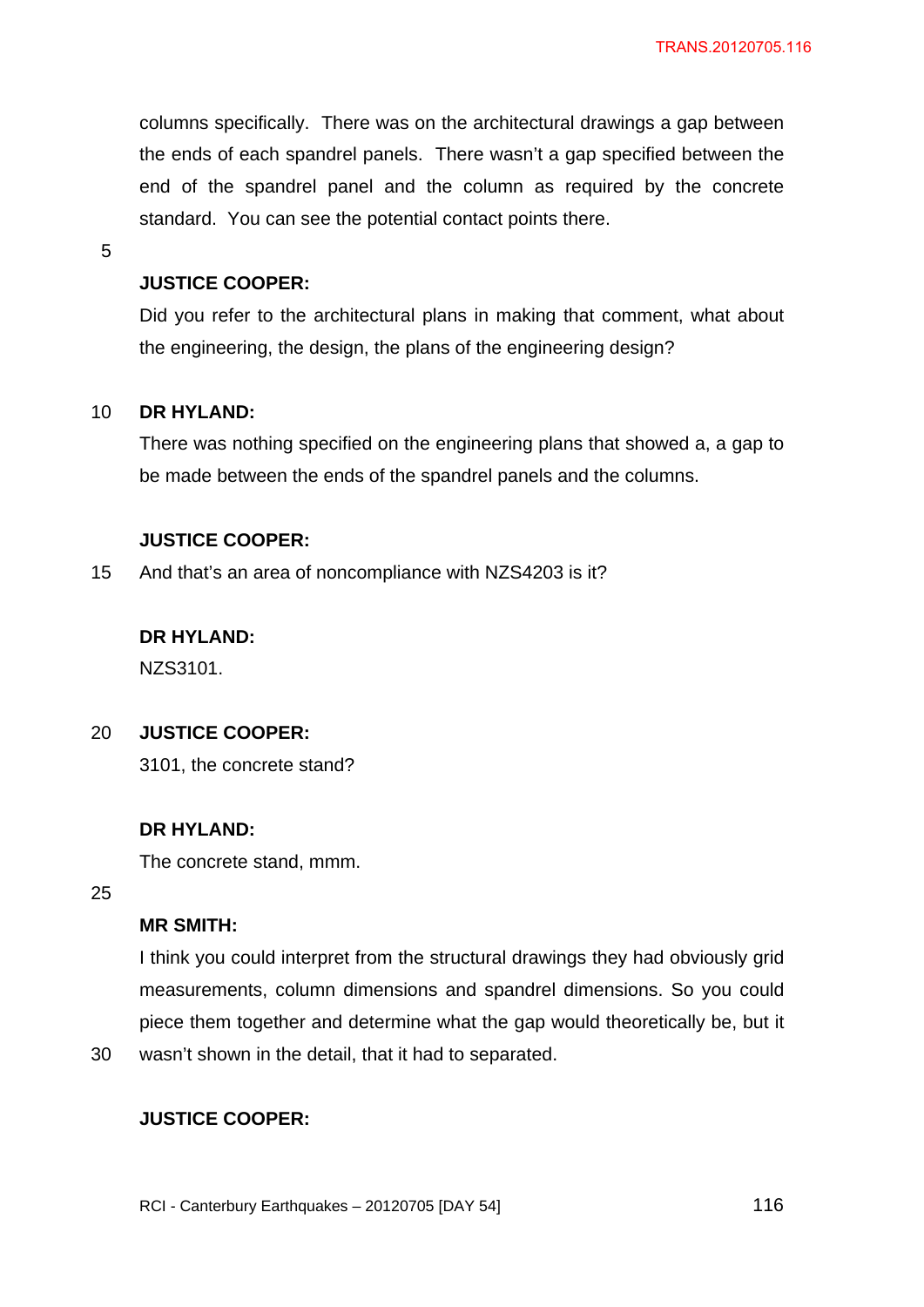Well, are you saying that if you did that you would probably have, in building it, provided for a gap? In other words, you're talking about piecing together various details?

#### 5 **MR SMITH:**

Um, no, no, I'm saying there was a drawing with spandrels, there's a drawing with columns and there's a drawing showing grid dimensions but, ah, there are construction tolerances with each of those items and there was nothing to say that (inaudible 16:07:12)

10

## **JUSTICE COOPER:**

Okay, you have to specify that in the specification I take it, and it wasn't specified?

#### 15 **MR SMITH:**

That's right.

### **JUSTICE COOPER:**

Is that right?

20

## **MR SMITH:**

That's correct.

### **DR HYLAND:**

- 25 So, the spandrels panel are, ah, you can see them being put there on the building back in 1987, on top of the beams. The other area of noncompliance was this infill masonry wall. The drawings actually show the top was supposed to be grouted up. It appears that perhaps it wasn't grouted during construction because the workers on the day, Leonard Fortune and Bruce
- 30 Campbell, found that there were, seemed to be hollow at the top. The most important thing that there were supposed to be 25 millimetre gaps between the masonry and the columns, ah, and 10 millimetre gaps between each of the three panels in each bay. And from the outside we're told by these two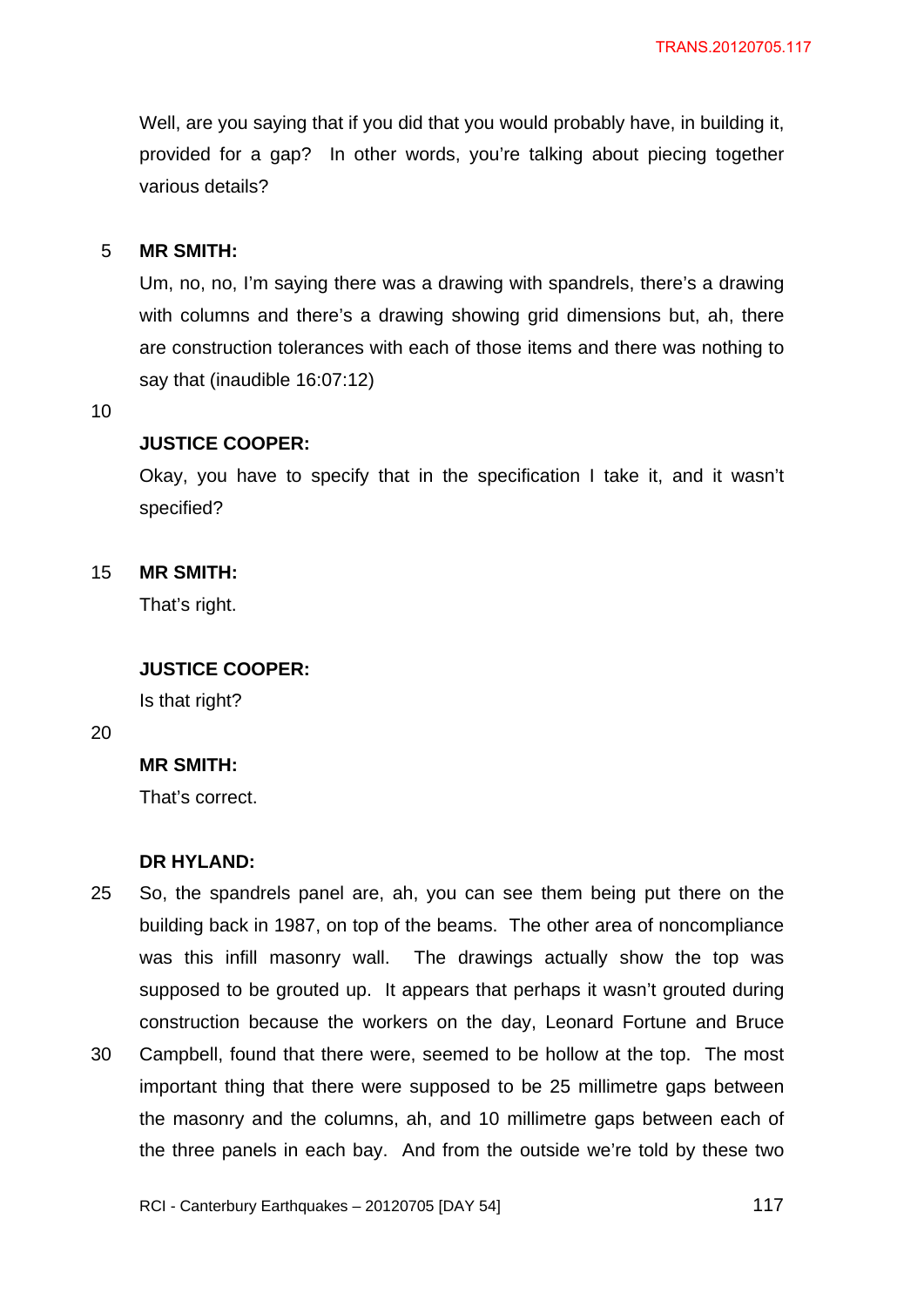people who were working on it at the time, there were no gaps visible on the outside between the masonry and the columns. They also said there was no obvious damage from September. Now on the other side, on the inside, there were gaps observed, so it appears that perhaps the gap had been perhaps compromised by some mortar or something during construction because on this side of the wall there was a building in place during construction, so they wouldn't have been able to get to the other side to perhaps clean those gaps

out. The effect of that masonry wall, um, means that it's possible it could've

10 increased the torsional eccentricity of the building further by bringing the centre of rotation further westward, which would've increased the drifts on the eastern wall, over and above what was already a reasonably eccentric building.

#### **MR ALLEN:**

5

15 Just before you move on from there Dr Hyland. How did you account for the possibility of the existence of gaps in the masonry infill wall when you were modelling?

#### **DR HYLAND:**

- 20 25 Right. Well for compliance checks we ignored it. We, because we need to do a compliance check just based on, um, what the designer assumed prior to construction, assuming that construction was done in accordance with his design. For the purposes of, just investigating what would be the effect of that, we use different ways of looking at the masonry infill. For the ERSA it was more of an investigative way of looking at things. For the NTHA there was a lot more effort put into trying to consider what effect that would have, and, you know, there's many ways you could possibly think about that. You can say it was very rigid, or you can say it was degrading over, at a certain load or you can say it wasn't even there. Ultimately the design analysis that,
- 30 or the analysis that was done in the NTHA used two, ones without any masonry infill and ones with a masonry infill of a certain sort. Okay, the drag bars. These were interesting because they were added after completion. The building was constructed in 1986/1987 but the design defect was found in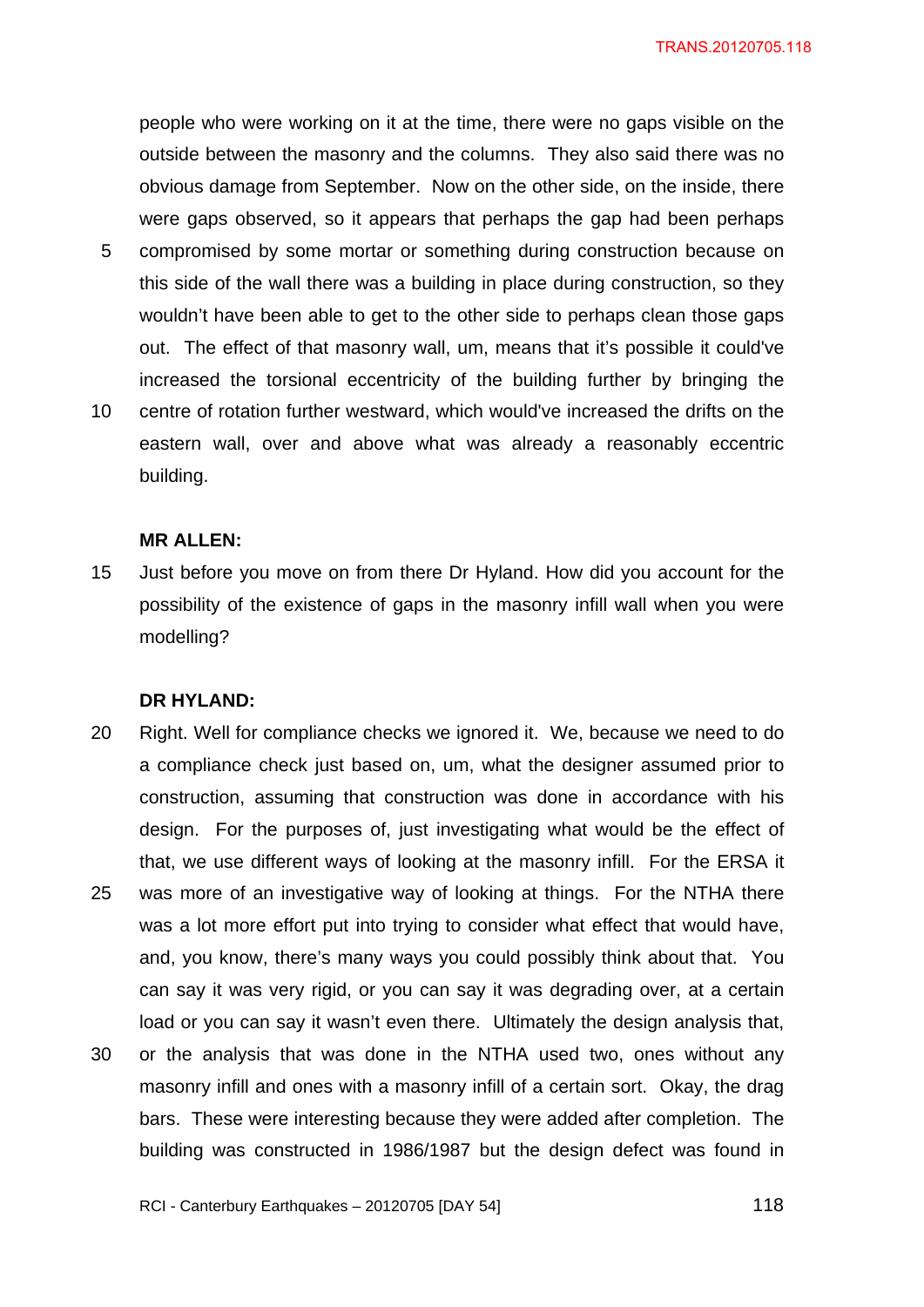1990. This was a defect, um, it was quite a serious defect, because the building could separate from the north core in quite a low level of earthquake. So remedial works were designed in 1991 as I've, sort of, given that explanation before. So these steel angels were epoxyed in. Interesting thing,

- 5 there were no drag bars designed to install to levels 2 or 3 and that was, on my first inspection I'd wondered why there were only drag bars at the upper levels. We looked at the design calculations. It appeared they'd used the parts and portions section of the loading standard NZS4203 1984, and had been able to justify using that, that they only did require them at levels 4, 5
- 10 and 6, using their analysis. I'm not saying that their analysis was correct, totally correct in all respects but it did highlight there did seem to be a problem with that portion of the loading standard that related to design of connections of diaphragms into the, um, into shear walls. I think that's an important point. The implication, however, from this is that the diaphragm drag bars were
- 15 there, um, if the collapse had not occurred prior to them detaching, that's at drifts of 1% or so, in the columns, it's very likely that these would've failed quite soon afterwards. There were, what we found is there were a number of vulnerabilities in this building that were ready to happen, yet, it was just the first one off the block was, well, we believe to be the columns, and then there
- 20 was a number of things including drag bars and various vulnerabilities that, um, would've been found out if something else had not failed before. The other thing about this is that there wasn't any building consent application on the Council file so we couldn't find this out from the designer; we had to ask questions around, we didn't, sorry, – we didn't find it from the Council files, we
- 25 had to ask questions. We eventually found it through a review that had been done for a pre-purchase agreement, a pre-purchase inspection so this was, um, information that wasn't in the public realm for people to evaluate, ah, when looking at this building. So, a summary of the vulnerabilities that we identified in this structure, following our analysis. First of all the south wall
- 30 was much weaker and more flexible than the north core. You can see it's reasonably short length compared to this quite big thing here.

### **MR ALLEN:**

RCI - Canterbury Earthquakes – 20120705 [DAY 54]

 $\sim$  119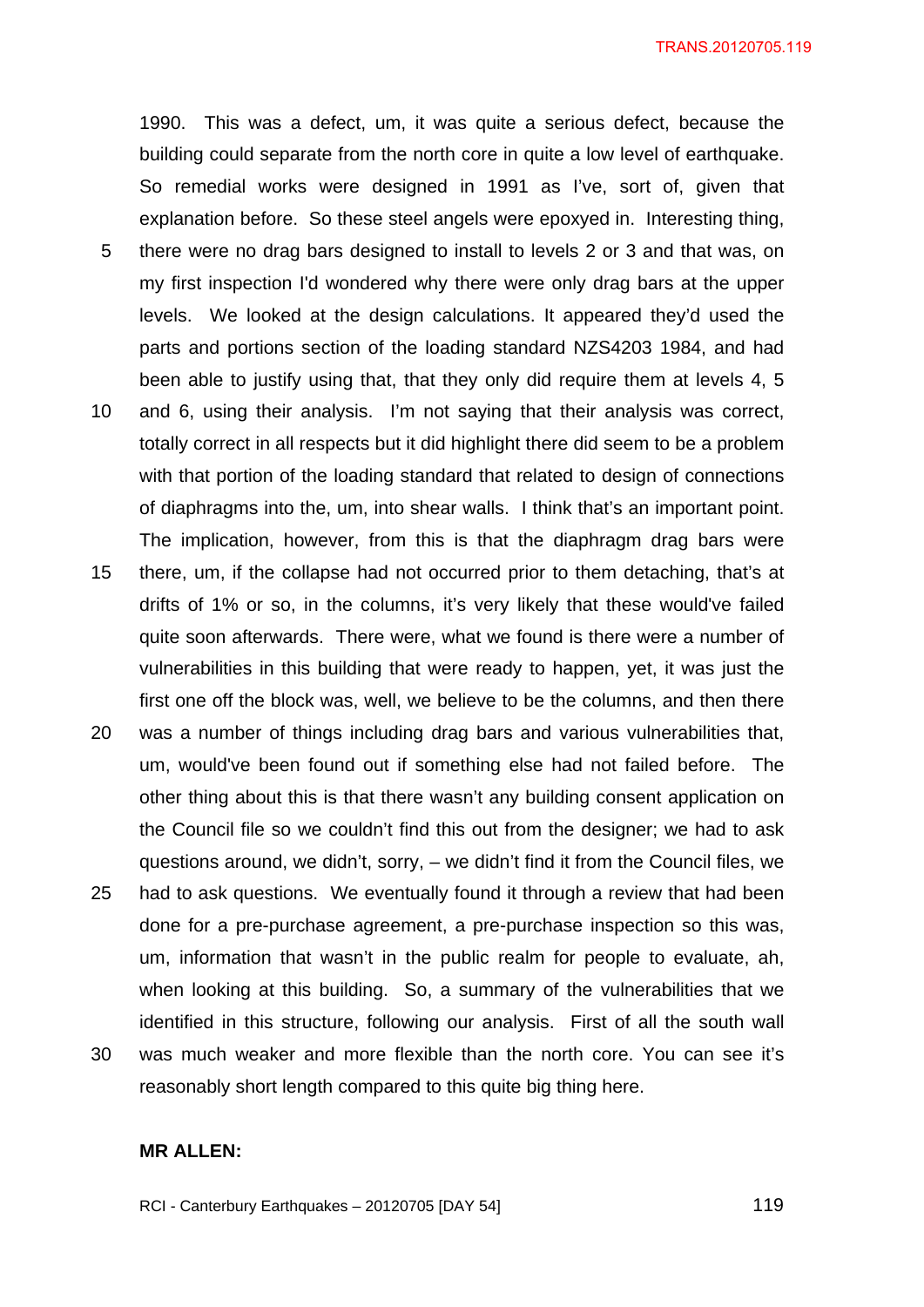Is this the asymmetry that gives rise to that torsional twisting you spoke of earlier?

## **DR HYLAND:**

- 5 Yes, yes, because this, um, has a low, comparatively low stiffness compared to this item, the centre of stiffness was found to be over, over near the north, over near the north core rather than in a normal building you try to get your centre of stiffness near the middle of the structure, between your structural elements. It was weaker than the north core as well which meant it would
- 10 yield and deform plastically in a way that was difficult to predict using the elastic response spectrum approach, using the standard at the time. So, it meant that because it's gone outside the symmetry of things, the requirements they'd made this quite vulnerable to unexpected performance. 1615
- 15 We found that the column spiral reinforcing was insufficient in the columns. We found that some of the concrete column test strengths were low. We found that the beam column joints were fragile. We found that there was no seismic separation gaps specified between the columns and the spandrel panels so we don't know if some of them were hard up against the columns or
- 20 25 if there was a gap. In the interview I had with Bill Jones he said, the construction foreman, he said, in his view they probably just lined them up to get a good line. He wasn't aware of any requirement for a seismic gap. The seismic separation, of the masonry infill wall appeared to have been compromised on the outside face. We found smooth construction joints in the south wall which may have increased potential for slippage. We found the
- drag bars had limited strength. They may not have been the critical element in this particular collapse but they didn't have enough strength to develop the full capacity of the structure at a, at a high load and so they were, they were a vulnerability. We found that the beam reinforcing had not been connected
- 30 into the west side of the north core, in the bottom from levels 3 to 6. So those are the vulnerabilities we found from the investigation.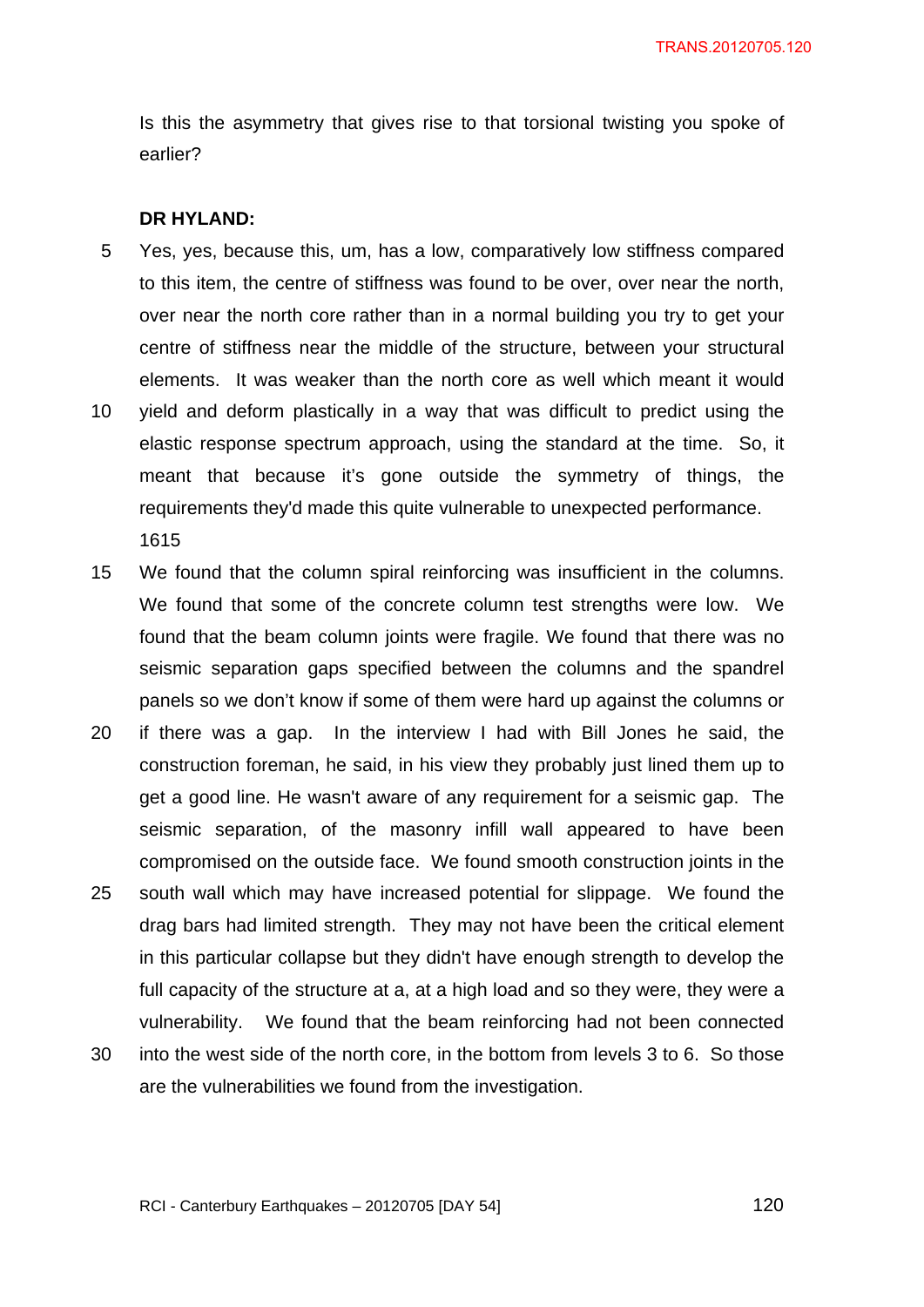# **JUSTICE COOPER:**

Can I just ask you a question about the drag bars, there are two shown, where are they in terms of grid lines?

#### 5 **DR HYLAND:**

Right, that's, they're actually located, sort of, on the wall, on the wall on each side of the lift, lift shaft, so that's a wall we call a wall on line D.

# **JUSTICE COOPER:**

Yes.

10

# **DR HYLAND:**

 And wall, that's half way between gridlines D and E so we've it D/E, D slash E.

# **JUSTICE COOPER:**

15 Yes.

# **DR HYLAND:**

They were just attached to those, those two.

# **JUSTICE COOPER:**

20 And their location there that's where those four what have been finger walls where they don't actually go out to meet the floor the way the ones on the other side of the toilets a, is that  $-$  ?

# **DR HYLAND:**

25 Yeah, that's quite correct, the slab there, yeah, there's, yeah, they don't go, reach out to the beam or the column out that the, on line four, they, they just had a slab there that –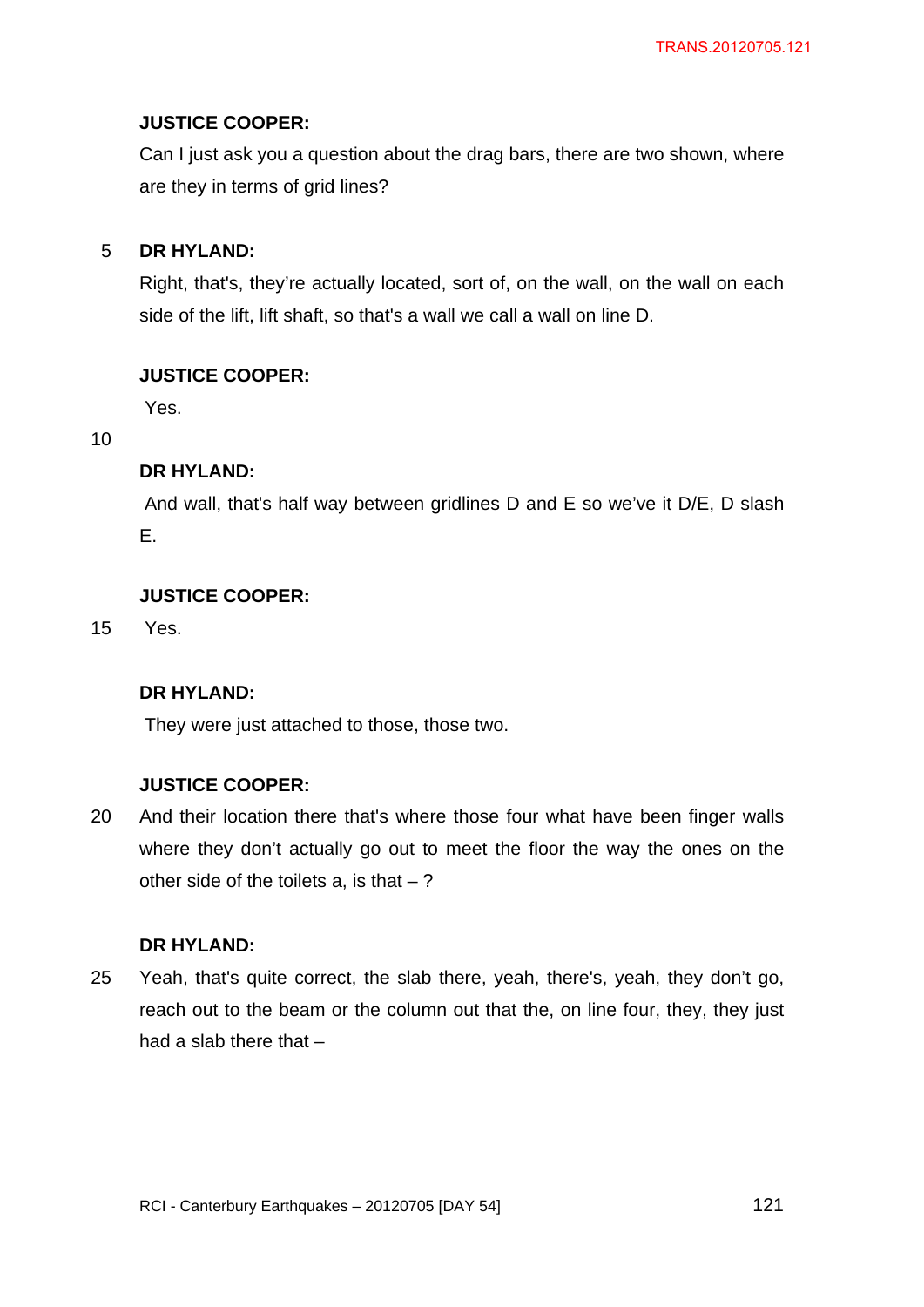# **JUSTICE COOPER:**

So they're designed to supplement the strength of the structure at that point for that reason, I mean what, why only the two?

#### 5 **DR HYLAND:**

Only the two.

## **JUSTICE COOPER:**

And not more once the problem was identified?

#### 10 **DR HYLAND:**

I think what they, what they would have seen was there was a vulnerability for the floor to twist and break away from the eastern side of the core at those two points so putting those drag bars in well then meant you could engage the, engage the, the core there.

#### 15 **JUSTICE COOPER:**

Yes.

## **DR HYLAND:**

20 Whereas there was a slab in the area between C and, yeah, well the toilet area.

# **JUSTICE COOPER:**

Yes.

## **DR HYLAND:**

25 So there was, sort of, a route for the loads to get in and get out of –.

# **JUSTICE COOPER:**

Right.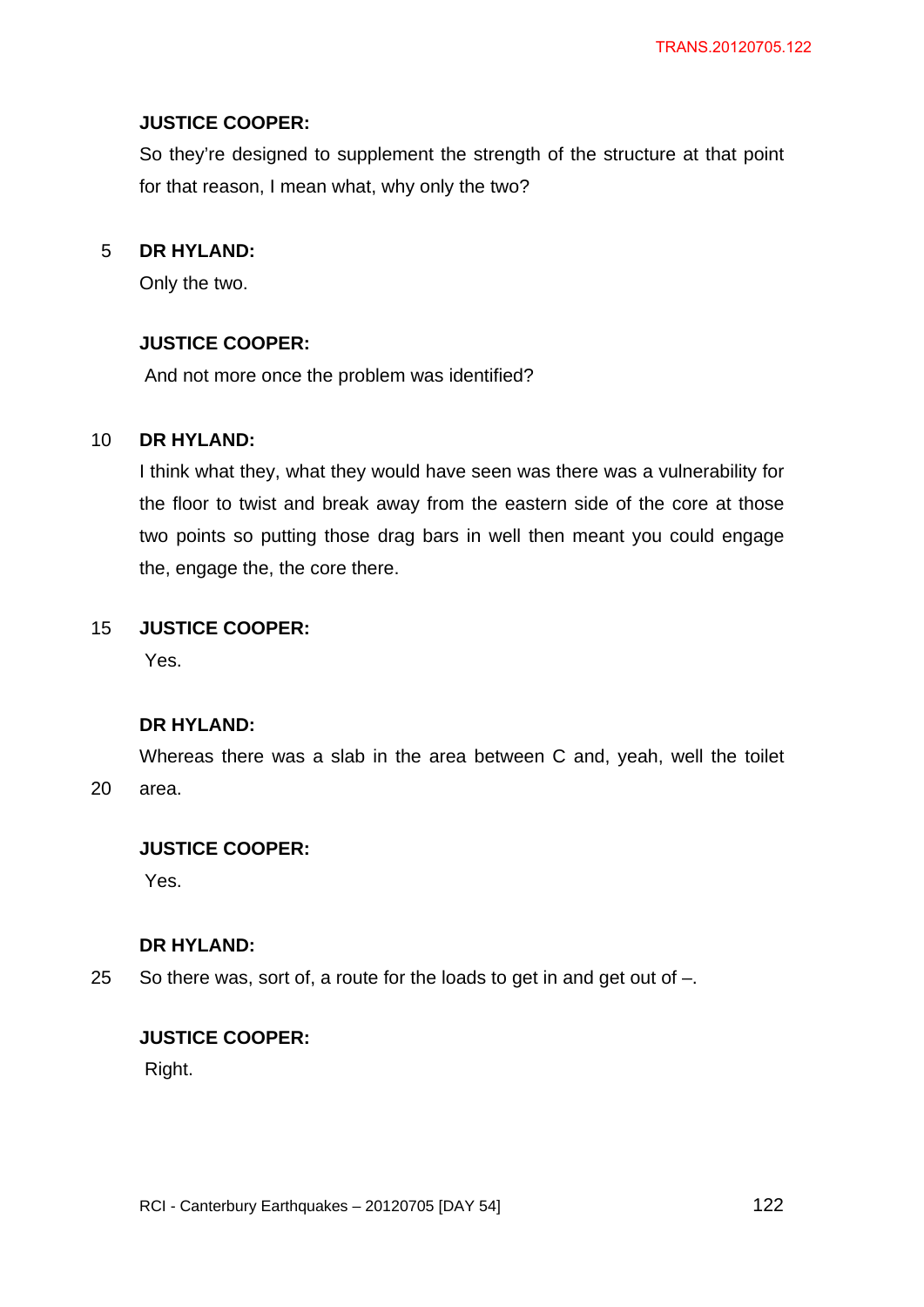## **DR HYLAND:**

–there, which was more competent.

## **JUSTICE COOPER:**

Okay, right I follow thank you.

5

10

# **COMMISSIONER CARTER:**

I've a couple of questions sir that you could perhaps help me with, one is regarding your assumption of the fixing of the spandrel when you considered that the column might impact on the spandrel and therefore fold around the spandrel causing the fracture you showed us. That assumes that the spandrel was able to resist that force. The spandrel itself's got blanked end walls in it which are fastened just by two pretty simple brackets to the floor slab.

#### 15 **DR HYLAND:**

Yes.

## **COMMISSIONER CARTER:**

20 The columns on one, all along one wall would presumably all be deflecting about the same amount, so I'm assuming that for the spandrel to stay put and the column to push against it there would have to be enough strength in the fixing of the spandrel to the floor to sustain that force. Did you actually go through that little bit of analysis?

#### 25 **DR HYLAND:**

 Yes, yes we've done a number of things there. The, um, there's a number of things there, first of all you've got the bolts, you had four bolts there that if they all engaged and were able to develop their strength, there was more than enough strength there to develop the (inaudible 16:20:07) necessary to cause

30 that fracture in the northern core.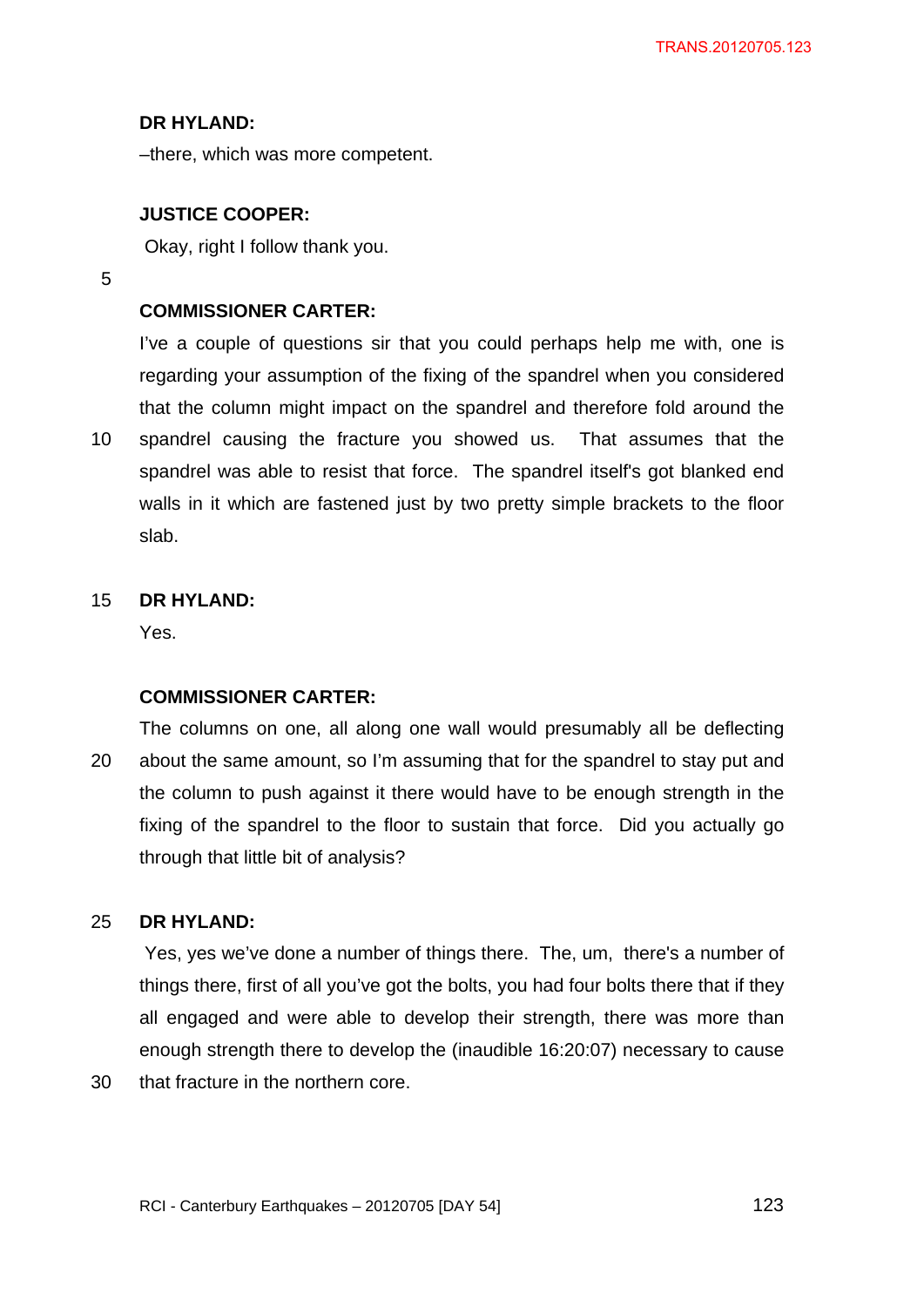# **COMMISSIONER CARTER:**

And the end walls could convey that load down from the sill level down to the floor when you've fastened on to those blanked off walls at the end of each spandrel?

5

# **DR HYLAND:**

Yeah, that, I mean that's, that's where it gets a little tricky because you could say with those end walls, sort of, bend and flex and so not perhaps pick up as much trauma, so much load into those particular bolts –

10

# **COMMISSIONER CARTER:**

Okay, all right, so I think we're talking about the same subject.

# **DR HYLAND:**

15 Yeah, yeah.

# **COMMISSIONER CARTER:**

The other thing, the west wall block work each bay of block work was divided into three panels which there were construction joints anyway, two

20 intermediate construction joints. Did you assume that in your analysis in which the, there was a, supposedly a gap between those panels, there was certainly an elastic filler against the columns? Did you assume there was also one in between the, in the construction joints between the three segments?

#### 25 **DR HYLAND:**

Yes, yeah, we did, we, in each case we said, we broke it into three panels. The interesting area is what is the effect of the, the header beams on the performance of those panels because there wasn't a gap specified at the top.

#### 30 **COMMISSIONER CARTER:**

No.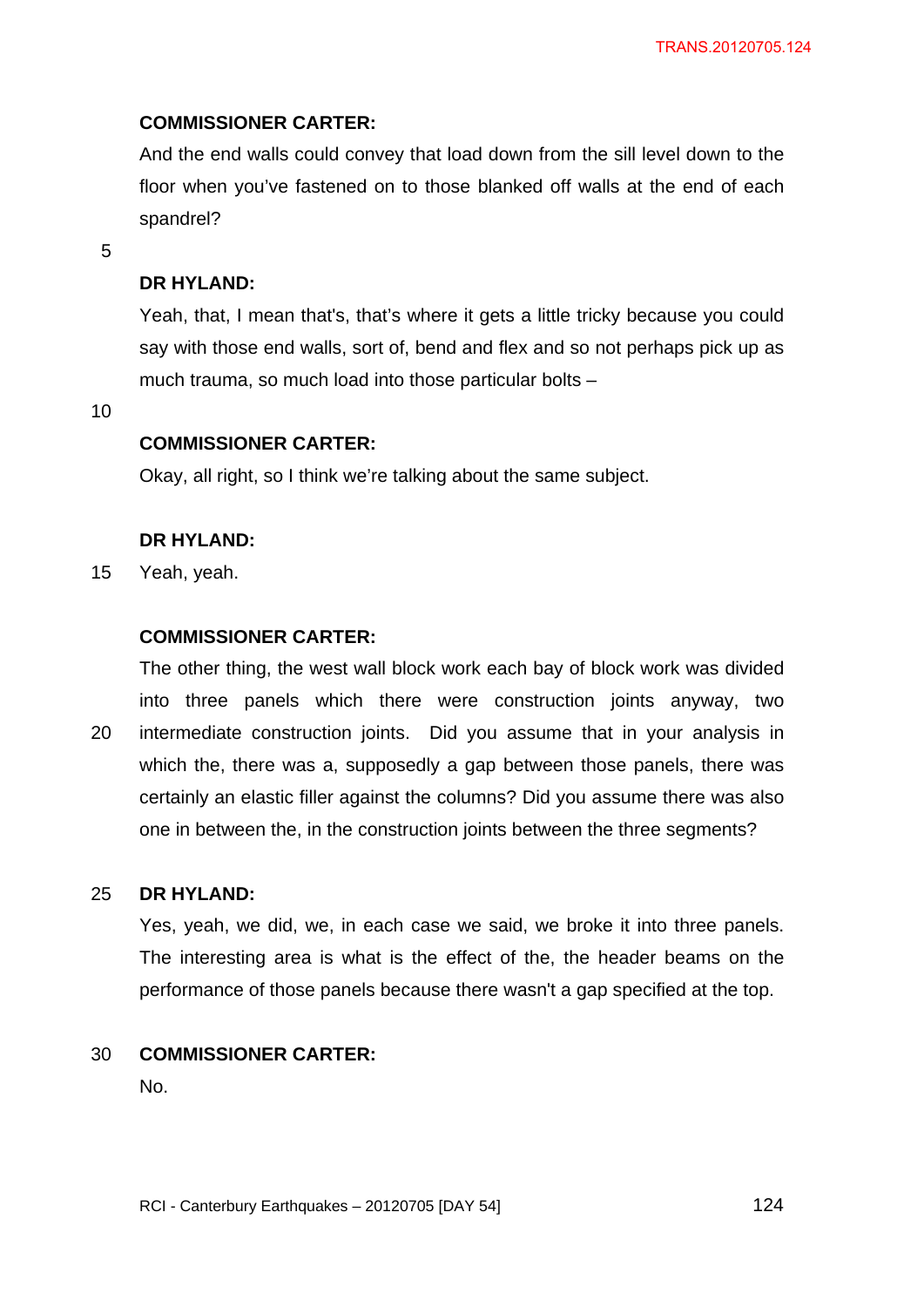# **DR HYLAND:**

 So for those, for those to, to drift even if there was a gap there you'd be preventing rotation at the top of the panels which would have stiffened them up so you could get a stiffening of it, you know, beyond just a simple flexural sort of model.

## **COMMISSIONER CARTER:**

(Inaudible 16:21:55) some mortar up onto the beam.

#### 10 **DR HYLAND:**

(Inaudible 16:21:56) model.

## **COMMISSIONER CARTER:**

Okay, thank you.

## 15

5

# **DR HYLAND:**

Yeah, so I mean there's been quite a bit of discussion around this area I imagine.

#### 20 **COMMISSIONER FENWICK:**

25 Can I just follow up on that question? You have the column going over and bearing against the spandrel, presumably you have a plastic hinge at the top and the bottom of the column but you have to apply quite a high force from that spandrel to the column, then that force then, as you say, have got to be transmitted to those four bolts, two at each end through a 100 millimetre thick diaphragm reinforced with three 12 millimetre bars horizontally and three vertically, which have to be bent within the 100 millimetre reinforcing, so they actually go round the corner and they have to cut the corner.

#### 30 **DR HYLAND:**

Mhm.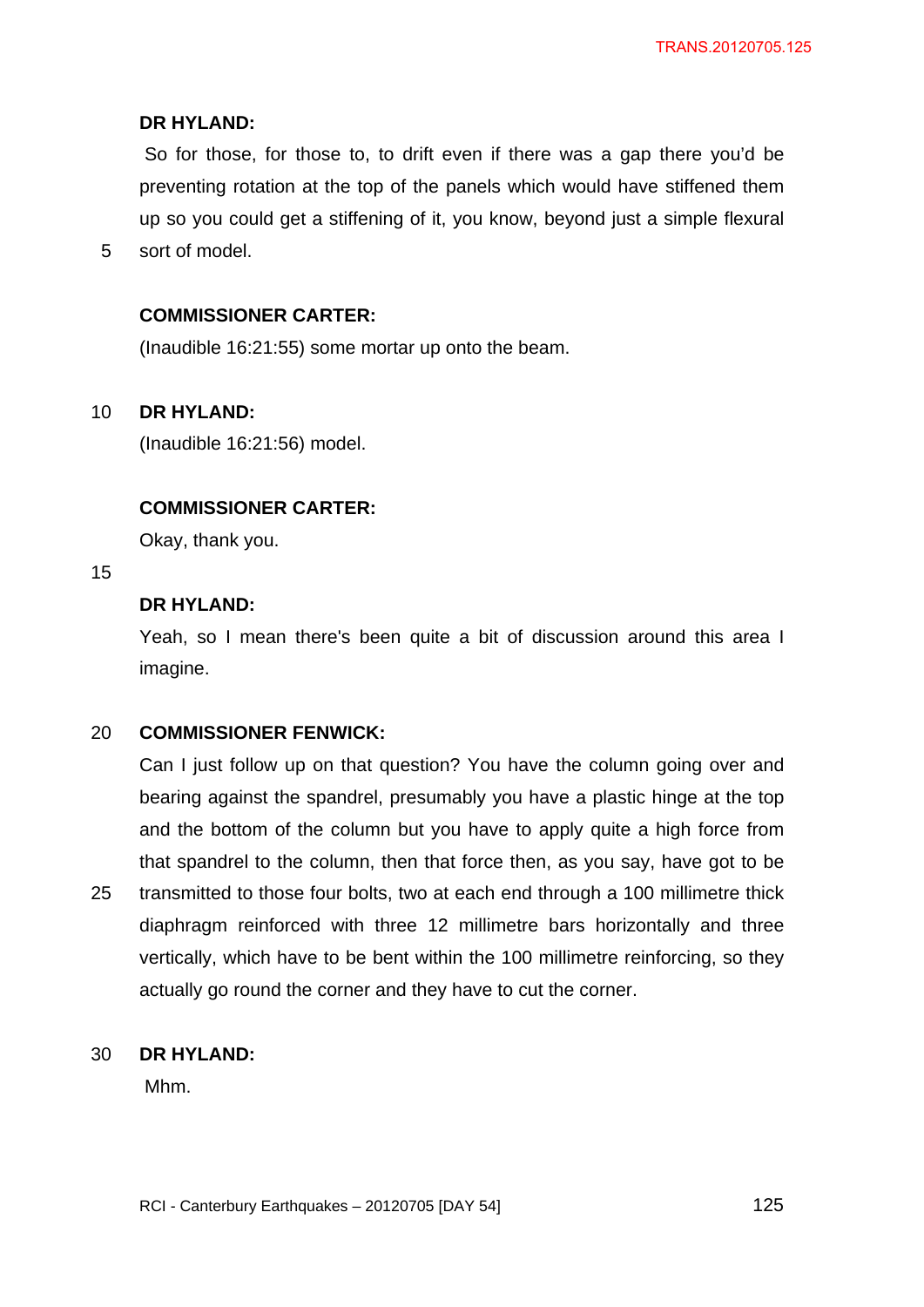# **COMMISSIONER FENWICK:**

So you actually have quite a lot flexural capacity at that corner. Now can you give me an idea of what sort of magnitude force did you require to actually form the third plastic hinge in that beam?

5

## **DR HYLAND:**

Well the thing is, we didn't, yeah, we didn't need to form a third hinge, all we're saying is all we needed is for those spandrel panels to cause contact, to then start the short column effect off so that we could get the, the hinge at the top

- 10 of the column starting to increase at a much more rapid, you know, much more increased rate. And then for perhaps the vulnerability at the ends of the reinforcing bars at the end of the splicers to perhaps lead to some localise spalling and loss of capacity at that point. So yeah, we, we couldn't find that you could justify a plastic hinge right at the top and the bottom of the column
- 15 or at the top of the spandrel panel, at the same time, but we could, well, I believe, you can justify there being a stress raiser developed at the end of those vertical reinforcing bars that, along with the enhanced development of the hinge at the top of the column, then led to a loss of capacity and a loss.

#### 20 **COMMISSIONER FENWICK:**

So you're predicting a shear failure are you, is that you're getting at?

## **DR HYLAND:**

I'm just looking at a, at  $a -$ 

25

# **COMMISSIONER FENWICK:**

Not a flexural failure it's something different then?

## **DR HYLAND:**

30 Yeah it's a, a failure at the termination of your vertical reinforcing bars initiated by the bars being unconfined or not having significant confinement being able to perhaps, sort of, move a little bit, hop off the cover locally, leading to a loss of compressive strength at that point, which then sort of just started a…

RCI - Canterbury Earthquakes – 20120705 [DAY 54]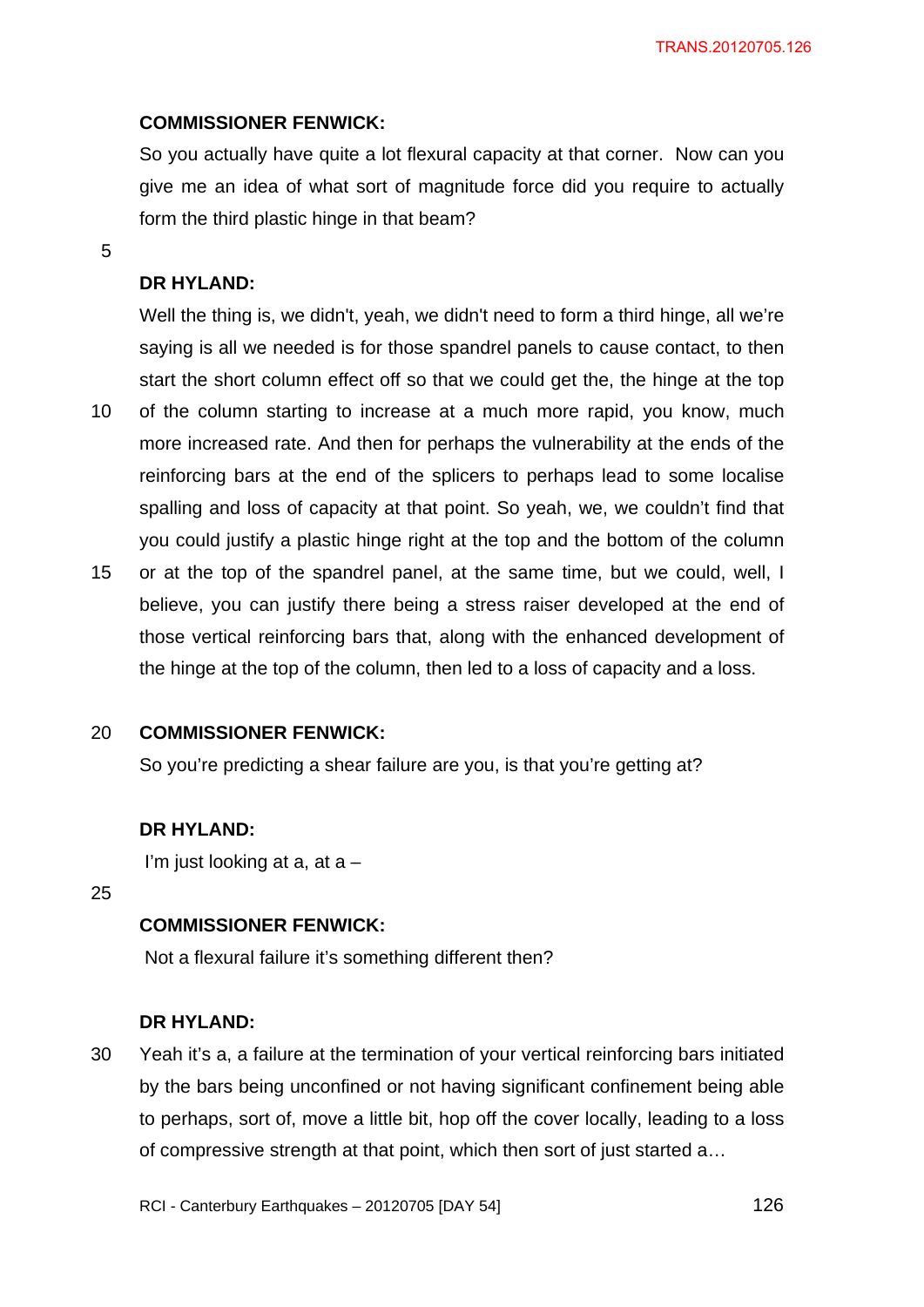## **COMMISSIONER FENWICK:**

 So if I've got you right the, the lapping position you say weakens the flexural strength because you'll lose the bars and lose them at –

5 1625

## **DR HYLAND:**

Yeah, the bars –

#### 10 **COMMISSIONER FENWICK:**

That's the theory is it?

## **DR HYLAND:**

15 Yeah, so it's just a weakened point, which I think that's an explanation, I'm just trying to find something that perhaps explains what we saw then with those columns.

## **COMMISSIONER FENWICK:**

20 Yes it does look as though those end panels are very lightly reinforced and when you look at the reinforcement in them you think, well, it can't take much when the bolts sure can take a lot but getting it through that end panel looks, looks pretty weak.

## **DR HYLAND:**

25 (inaudible 16:25:38) weak, but then if you think of it as a, you've got a long  $-$  if you think of it like a diaphragm that's been braced with two end panels and two walls and that there is a, there is a reasonable rigidity to that element.

# **COMMISSIONER FENWICK:**

30 Yes, you can do a yield line allowances for it.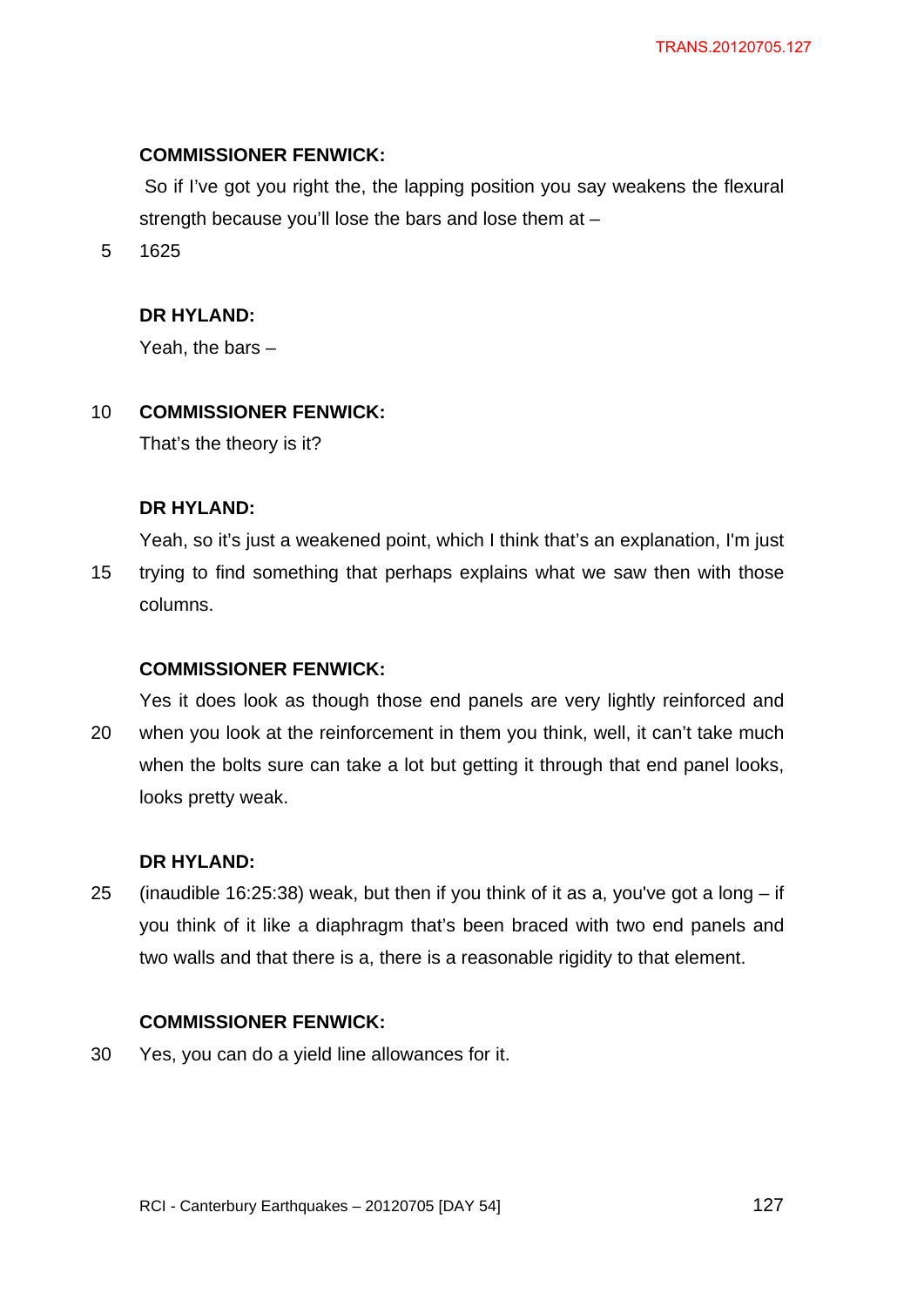#### **DR HYLAND:**

You can do, yes, even with two bolts what we've found is that you can get enough enhancement out of that panel to, if you just took the bolts down the outside face along the edge of the structure you can get enough there to force

5 increased demand on the column head to push it to capacity at less than the 1% drift. So we're saying we can get column failure at 1% and if we have enhancement from the spandrel panels it just makes it worse if we can get failure even less than that, at drifts less than the 1%.

#### 10 **COMMISSIONER FENWICK:**

Right, thank you.

#### **MR ALLEN:**

15 Dr Hyland, that was the point that I was about to make. How did you account for the uncertainty as to whether or not there was interaction with the spandrels and your evidence just now is that you modelled both scenarios with and without spandrel contact and found in both instances, failure?

### **DR HYLAND:**

20 25 Yes, that's right, so there was, the capacity of the column was, were limited and they were, didn't look like they could get to a 1.5% drift, it failed at 1% in that area. You put the spandrel effect on it, makes it worse, they could have failed at less than 1%. If you added lower than reduced concrete strength makes it less again, if you add in vertical accelerations as its less again so you know it just  $-$ 

### **MR ALLEN:**

Just another possible factor that could account for the collapse?

#### 30 **DR HYLAND:**

Yes, yes, correct. So having looked at all those vulnerabilities, having discussed everything with colleagues, panel looking at the evidence from witnesses, from the materials, we built up these collapse scenarios and

RCI - Canterbury Earthquakes – 20120705 [DAY 54]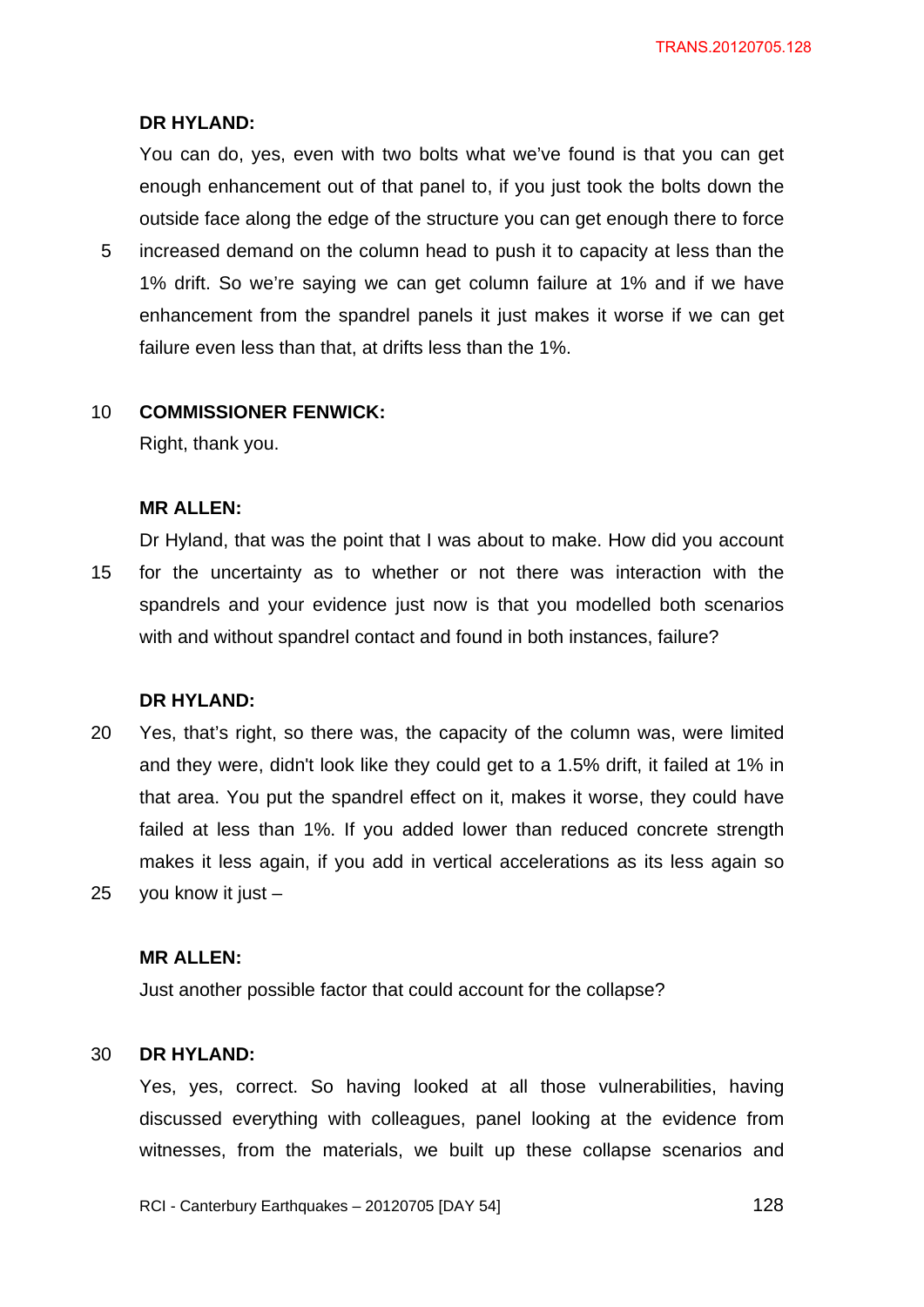5 10 there's basically what we found is that everyone agreed that internal column failure at a mid to low level was the ultimate cause of the collapse. How you got there, there was debate and there remains debate with people. Did you start with diaphragm disconnection from the north core? Did you start with east wall failure of columns? Did you start with a column in the middle of the building failing because of high axial load? Perhaps low concrete strength in common with drift? Did you get detachment of the north core up at the higher levels starting it? There's even, you know, did the floors themselves, there's another scenario, did the floors fracture and break which I understand Professor Mander's got a view on. But ultimately it comes down to a column failure. There's a range of things which build in it; we've got all those other factors which effect capacity, the detailing, the gaps between the columns and spandrel panels, the concrete strength, the vertical seismic loads, there's also the issue of the ability of the structure to resist progressive collapse so once

- 15 one thing failed was there ability of the structure to cope with that and isolate the collapse to just a few elements rather than for the whole building to go down. So the scenarios, the collapse initiation scenario is where we looked at was, okay, east or south face column failure initiating which is scenario one; scenario two was internal column failure on line 2 or 3, so this is where there
- 20 is just the collapse started with a weak column or something going wrong internally. Level 3 was column failure following floor slab diaphragm disconnection at the north core at levels 2 and 3. This was an option brought forward by Dr Clifton who assisted me when I looked at this and –

#### 25 **JUSTICE COOPER:**

Doctor who, sorry?

#### **DR HYLAND:**

30 Clifton. The fourth one was column failure followed by floor slab disconnection at the north core level 4, 5 and 6. So we looked at all of these because they're all quite valid scenarios. All of these are quite valid and, you know, people will champion one or the other, you know, but ultimately they're all valid, they're all quite reasonable to look at and what we really had to do was say well how can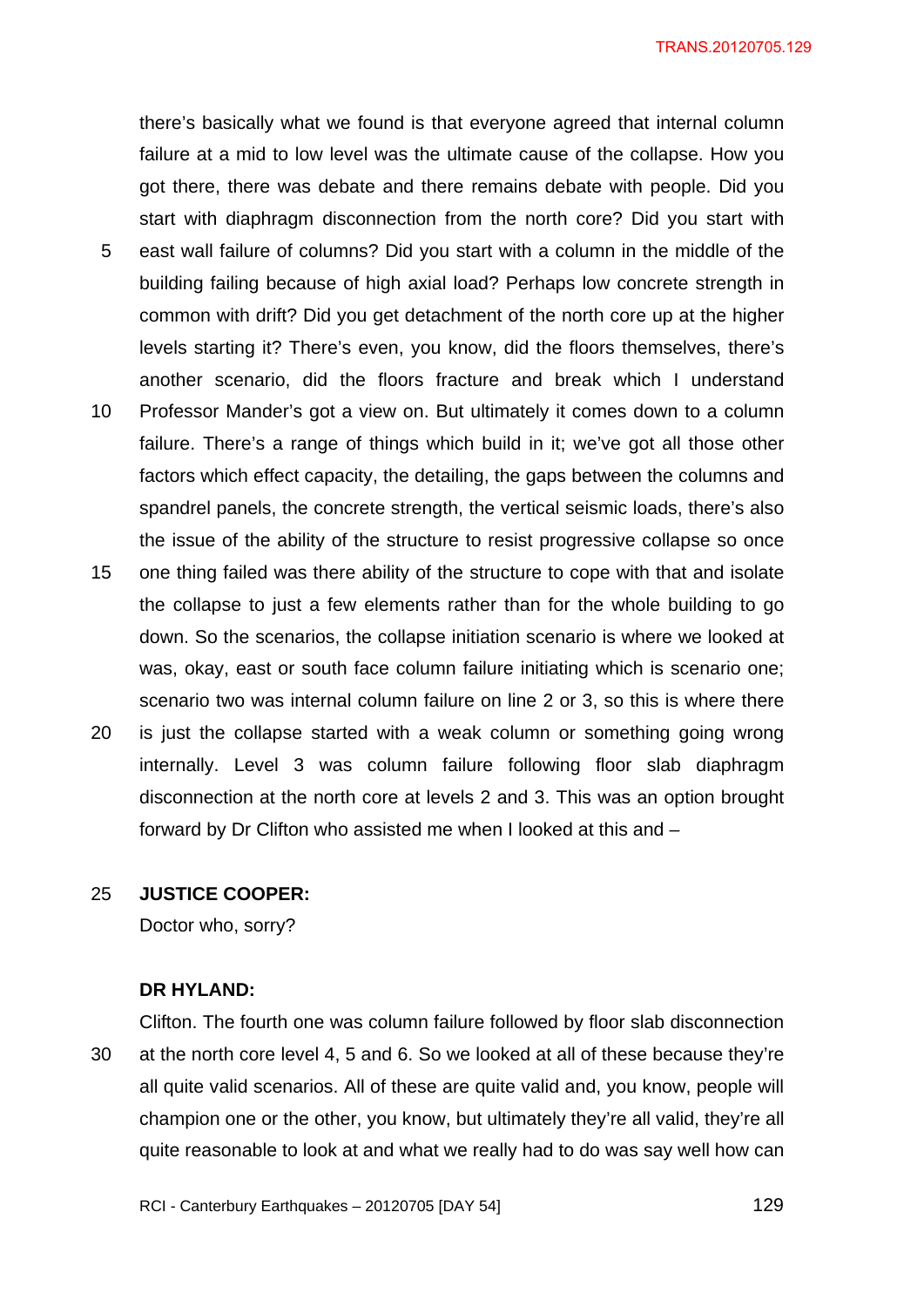we evaluate these and come up with what we believe to be the most consistent with the physical evidence that we've seen, our analyses and come up with a conclusion. And our preferred scenario, the scenario preferred by the panel at a majority level was scenario one, and this was what we presented during the presentation report to the public in February. I'll just talk about the scenario one because of that –

### **JUSTICE COOPER:**

10 Just before you do, scenario one as you described it, was east or south face column failure on line F41. The discussion that you are about to go on to, this document is east face column failure initiation and what happened to the south face column initiation? Is that still of equal weight in your view as the scenario based on east face column failure?

#### 15 **DR HYLAND:**

5

The initiation of column failure on the south face would seem to be probably occurring at the same time as the east face but the issue for development of progressive failure from there is harder to justify. The reason being that on the south face the south wall itself was able to hold up the beams that were

20 attached to it and that was found in the collapse evidence that there was still some of those beams were still attached to the south wall even after it had fallen down so while the column might have collapsed or failed it may not have then led to the progressive –

#### 25 **JUSTICE COOPER:**

... that failed part, I mean the stacking of the materials on the site too, as described by Messrs Heywood and Frost, suggested to me anyway that south wall seemed to collapse somewhat after other things had collapsed. As to that you wouldn't have had the benefit of the organised statements that we got

30 from Messrs Frost and Heywood earlier in the hearing presumably?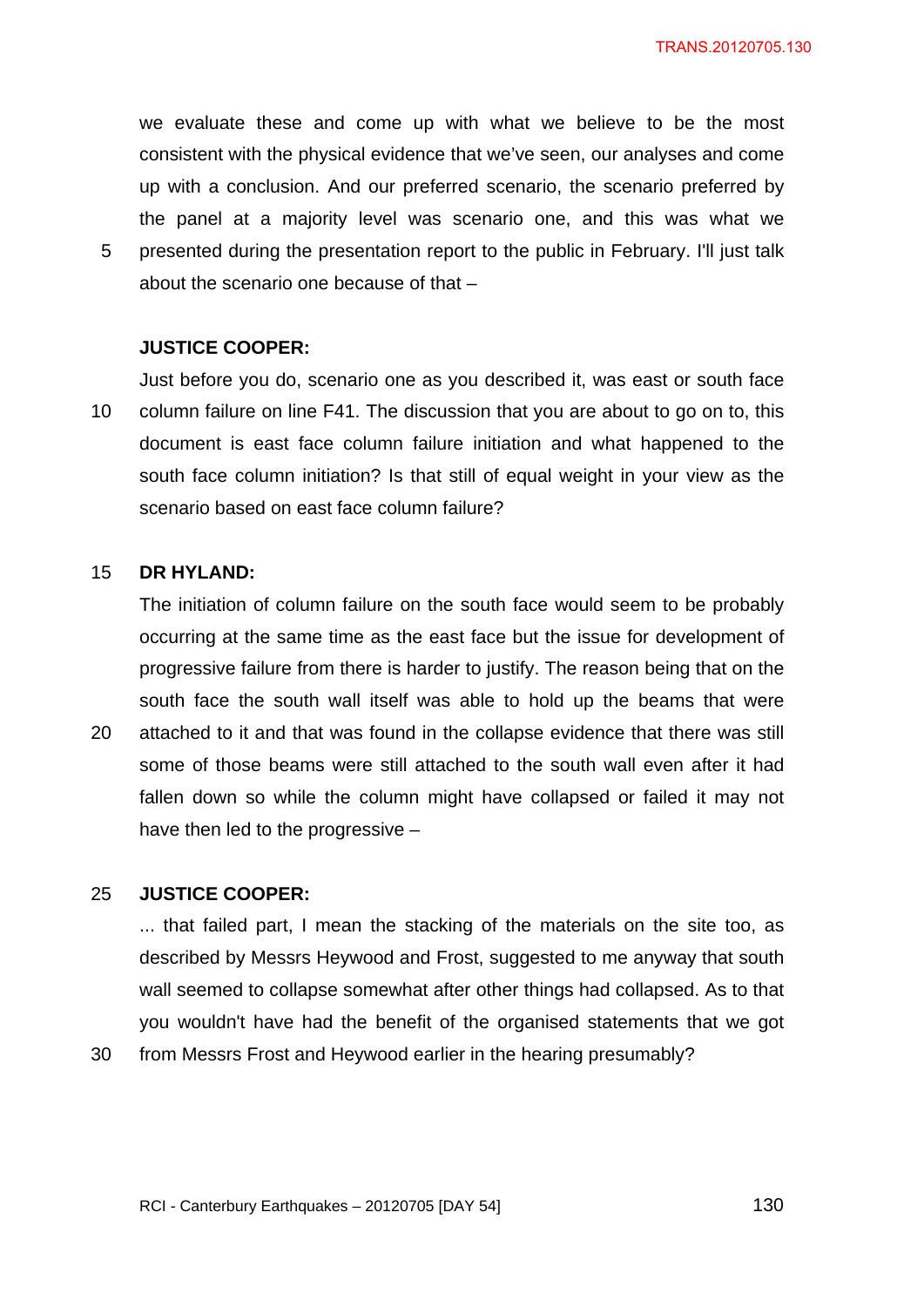## **DR HYLAND:**

No, we, I interviewed Graeme Frost early on in the investigation but I hadn't seen Dr Heywood's evidence until his submission was put online.

#### 5 **JUSTICE COOPER:**

So you've read it now?

## **DR HYLAND:**

Yes, yes.

### 10

# **JUSTICE COOPER:**

And does that, what does that? How do you react to that in terms of sequencing of failure?

#### 15 **DR HYLAND:**

Yeah, well, I found it very interesting because I hadn't seen a lot of debris evidence down the west side and at the north-western end which he had a lot of. So I was very interested to look at that and I saw what stood out to me first of all was that he showed a slide where he said there was a distinct eastward

- 20 shift of the level 5 and 6 floor slabs by about 1.5 metres from the western side at the south end and he also said that there was a northward push and it appeared to me that that was also consistent with the level 5 and 6 swinging down on to the level 4, perhaps pushing that out northward.
	- 1635

25 He also mentioned that he had perhaps a three to three and a half metre difference between the slab that had been north by, by that three metres possibly around line 2 in that zone there he, I saw he said he hadn't perhaps, he sort of talked about a valley or something of, you know, where that rupture zone had been and I believe that is consistent with the view of some of the

30 witnesses where they saw some upper levels coming down as a unit and I wasn't able to identify specifically whether it was level 5, level 6, level 3, what they were talking about, but there did seem to be a consistent view of a portion of the building coming down and seeing the eastward displacement in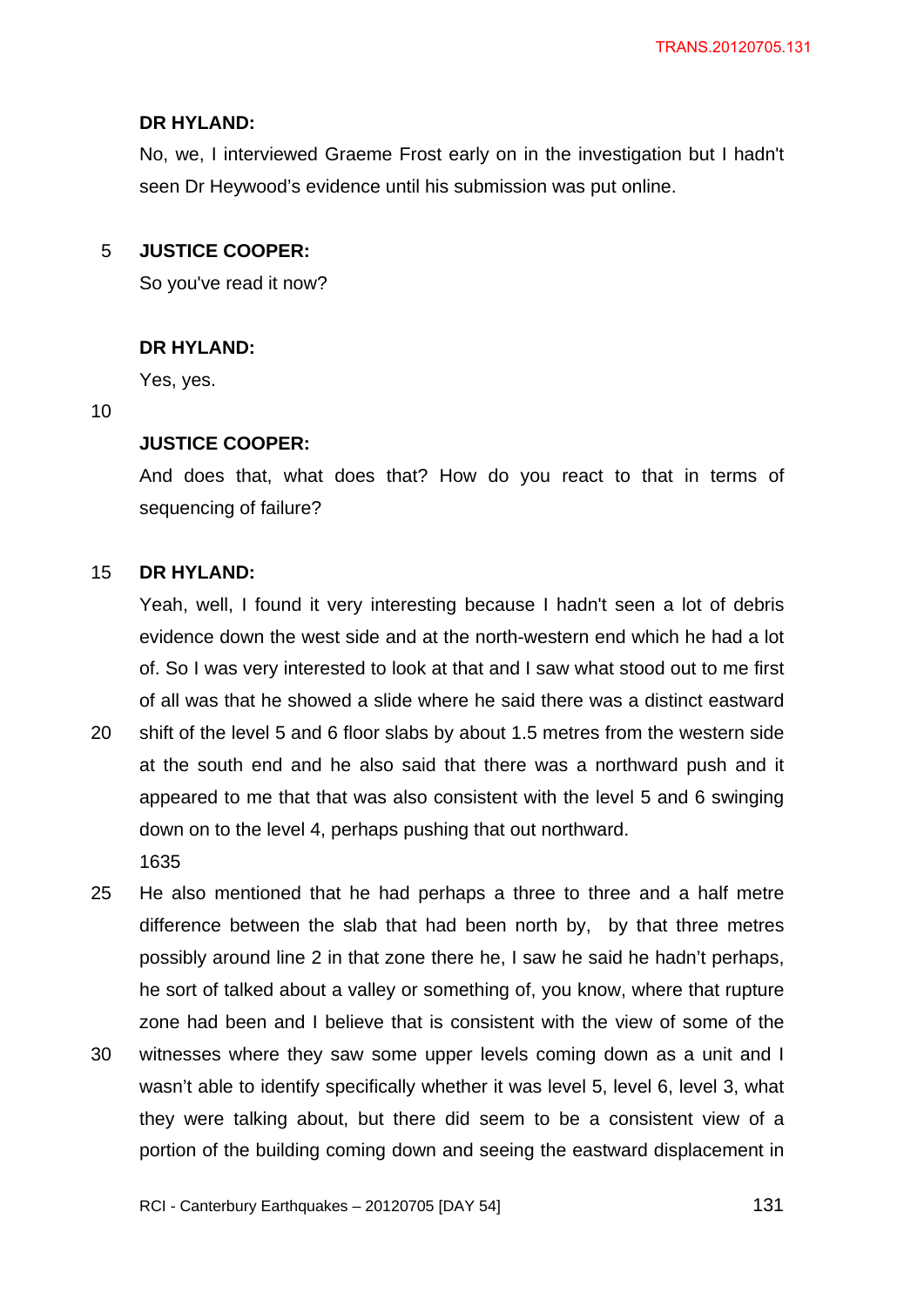TRANS.20120705.132

the slab of 1.5 metres that's at the south end of level 5 or 6; to me that indicates level 5 and 6 where perhaps the portion that dropped as a unit. The rupture in the slab also, is also consistent with the collapse scenario one I believe, and that the, as the building started to drop, as the collapse progressed along line 2 that would've have pulled the slabs downwards, was of quite high tensile, the stresses in the slab back to the core and back to the south wall pulling those down perhaps then leading to a rupture of the slab at

some point away from line 2 and going (inaudible 16:36.58) so its, yes, so I

5

- 10 feel it is reinforced it, given more information. I was interested in the evidence by Ron Godkin because he also mentioned this undulating slab as the building was collapsing and shows there would be more significant vertical accelerations under going on as the building was more shaking and yeah. Okay, so this is the collapse sequence that we've preferred, so we are saying, we are talking about hinging developing top and bottom of the columns on the
- 15 east face and again on the west, on the south face. Then, as perhaps, as we are getting contact with spandrel panels the demand is increasing at the hinges at the tops of the columns, getting to, we can get up to the drifts of the 1% and then getting a loss of load capacity. It is possible also that we may have initiated some failure also at the termination zones of the reinforcing in
- 20 the columns and just wanting to point out this is not a, this is not meant to be a plastic hinge here, it is just showing contact and a bending effect. So we move to this so we get a drop or a loss of load carrying capacity on that line F which then means that those loads then have to be taken somewhere else and that load then spreads into the columns adjacent to them internally in the
- 25 30 building; so we'd be talking about column C6 and C12 then having to pick up higher loads than what they were intended to take. So we see a loss here, the load is then transferring down the column into the more vulnerable area of the column at the lower levels and then collapse occurring there, so we are saying the line F scenario is a load, a loss of load, not necessarily a collapse occurring on that line, but a loss of load which then causes load to be shifted
- into the internal columns which then start to overload and we get this progressive collapse sequence starting where the, and a drop also too, or a tilt in the upper level as that upper level starts to gradually sink, that may be the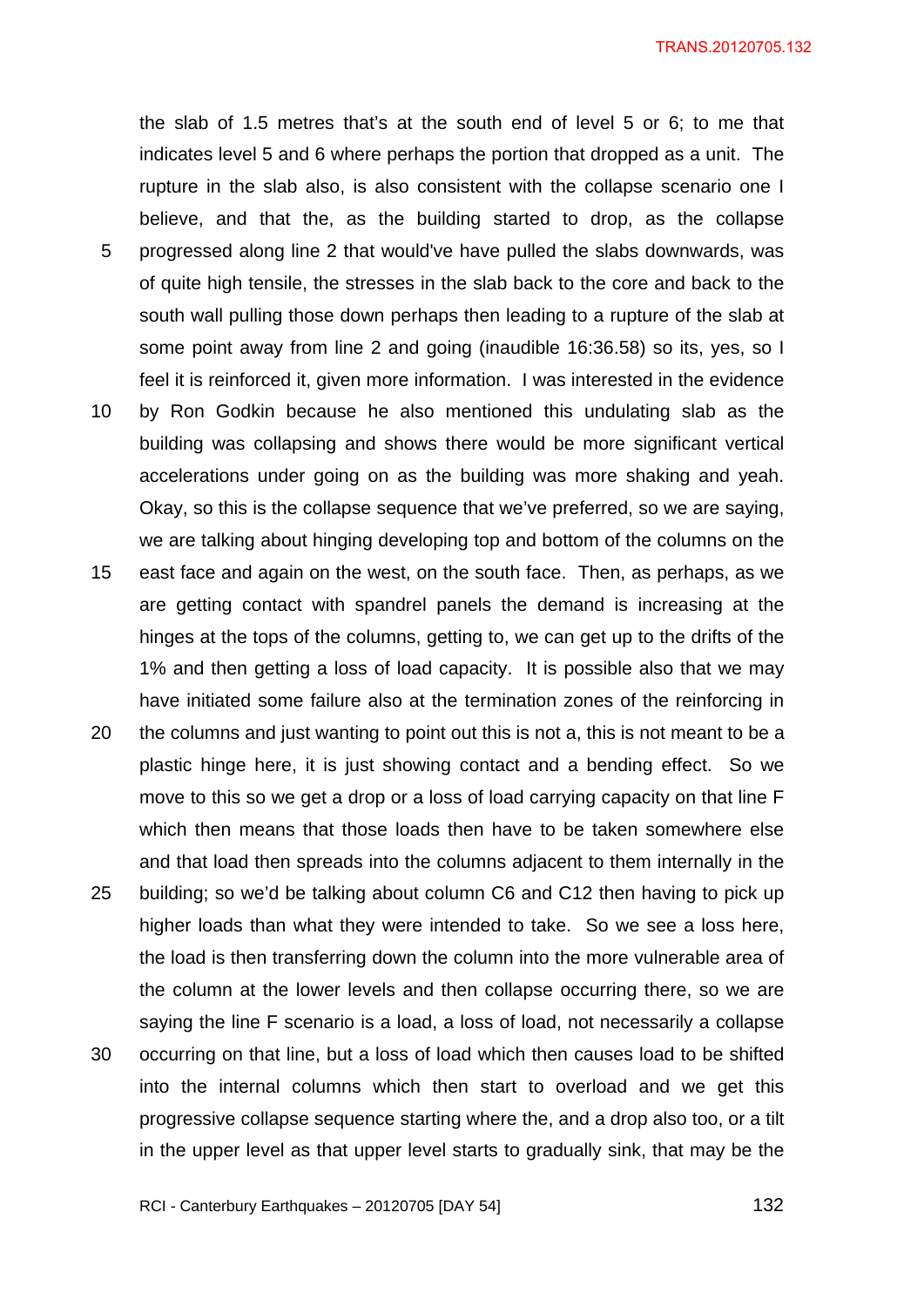way the east would drift or the tilt to the east developed and so we just get a gradual, like a stack of cards the load just progressively move along the structure towards the west; gradually moving over perhaps then pulling the beams out of the columns on the western wall. Now then looking, so what I

- 5 was just showing there was a section through the building along line 2, eastwest, so you are looking northwards if you were standing in the building you were looking northwards. At the same time as the collapse progressing westward from the east face it is also progressing northwards through the building. So we have the starting point of one and then the line 2 column
- 10 losing capacity and you can see this pulling or this dropping as the column drops the stress is developing in the slabs leading to, which is shown now, I mean, I didn't show this here because I hadn't picked that up but having seen what Dr Heywood has shown that then this, will then lead to these slabs here and here starting to tear away, or break off as the –
- 15

## **JUSTICE COOPER**:

So what line is that?

#### **DR HYLAND:**

20 It will be line 2. So quite possibly pulled away there and then the loading, I mean as those drop then the load shifts to line 3 and then everything just starts to pull down.

### **MR ALLEN:**

- 25 Dr Hyland that slide there and the previous two are demonstrating the, what you earlier described as the preferred collapse scenario, that you preferred, along with Mr Smith following discussions with the expert panel. Each of those slides is headed up, "Likely collapse sequence." Now that's a loaded word, likely, not everyone understands it in the same way. I note the
- 30 DBH report describes it as a, "Possible collapse scenario." What do you mean when you speak to this slide with the heading, "Likely"?

## **DR HYLAND:**

RCI - Canterbury Earthquakes – 20120705 [DAY 54]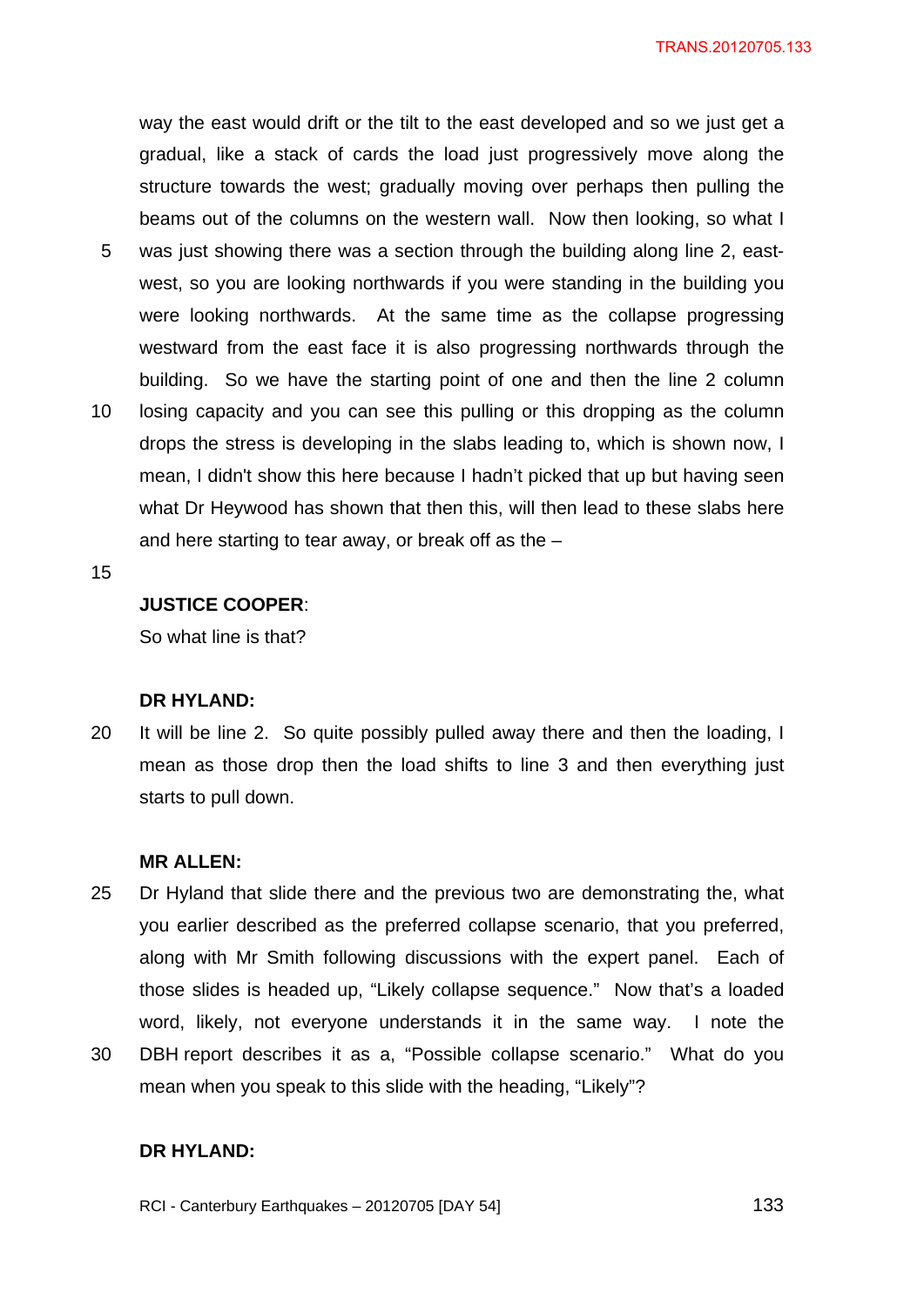To me it's the likely or preferred, most preferred, that seems to fit the evidence as I see it.

## **MR ALLEN:**

5 Thank you. I just wanted to clarify the meaning of the word "likely" in this clause.

## **JUSTICE COOPER:**

What about Mr Smith?

10

## **MR SMITH:**

I think it's consistent with things we've seen, even the recent witness statements or the experts statements.

#### 15 **JUSTICE COOPER:**

You are referring to?

# **MR SMITH:**

The Frost and –

20

# **JUSTICE COOPER:**

Heywood?

## **MR SMITH:**

25 Heywood, yes.

# **JUSTICE COOPER:**

You say it is consistent with what they said but do you agree that with the word "likely" as Dr Hyland has explained it to you?

30

## **MR SMITH:**

Yes, I agree.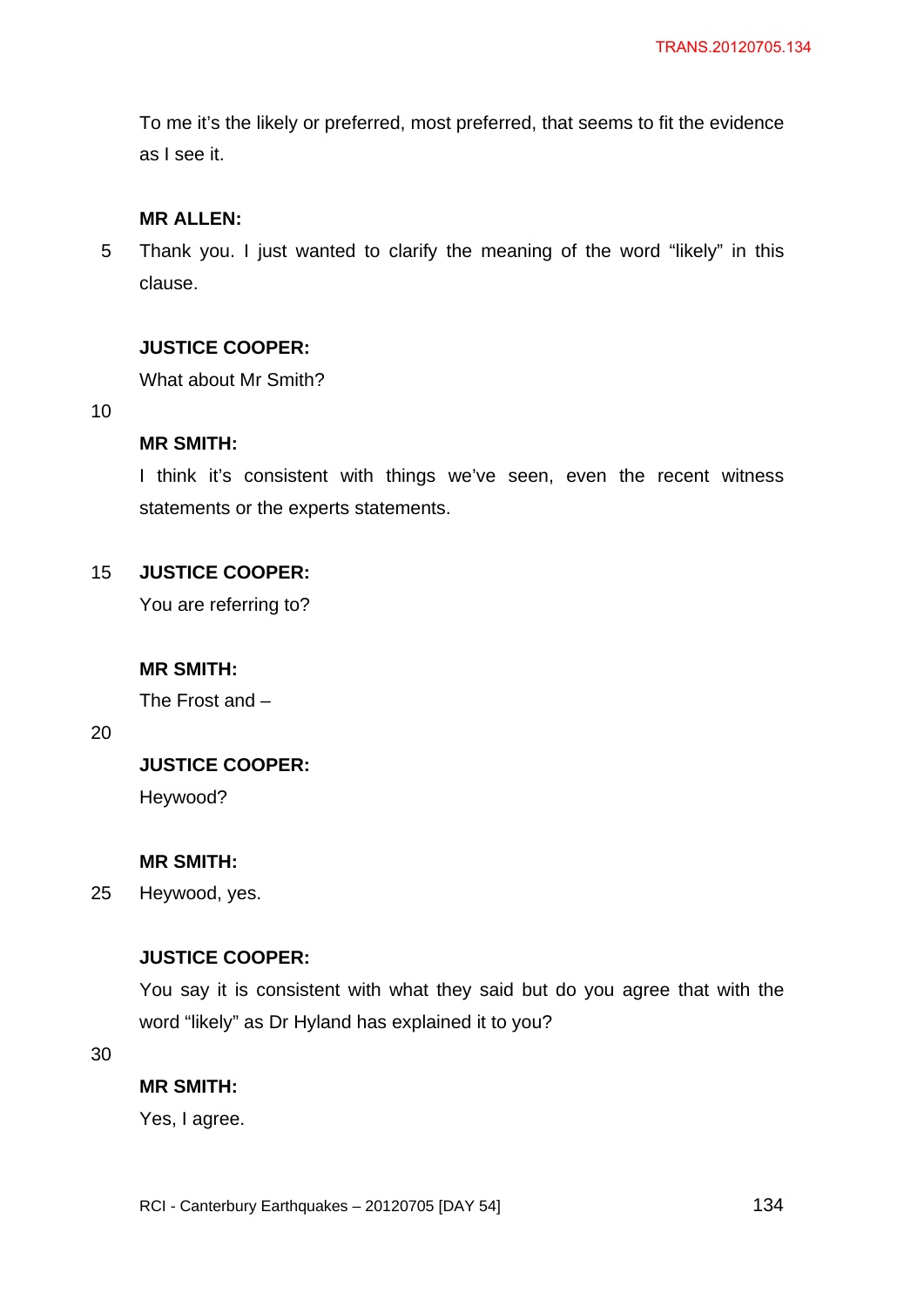#### **COMMISSIONER CARTER:**

I could just seek a bit of thought to, if you had a crippling of the column by the, by the interference with the spandrels, and just looking at the way those, that mechanism might fill it, would that not occasion a sort of a, a northward or a southward collapse of that frame?

#### **DR HYLAND:**

 $Um -$ 

#### 10 **COMMISSIONER CARTER:**

I am sort of imagining a –

#### **DR HYLAND:**

 $-$  it being a sort of a  $-$ 

#### 15

20

5

## **COMMISSIONER CARTER:**

– swaying towards the direction in which it collapses, having swayed to the point where it fails you'd expect there to be some residual movement in that direction as the building came down, and the way you've drawn it is as if it would happen to the south but it would just as equally apply if you had drawn the sketches so that they collapsed to the north. I just wonder if there's any evidence of northward? I think there wasn't much movement to the north on that wall. There was on the west wall but not on the east wall? 1645

25

### **DR HYLAND:**

30 Ah, it's quite interesting. I actually agree with what you're saying there because, and it's something, I've since the report, really, ah, because when we've talked with Ron Godkin he and I've looked at Margaret Aydon's evidence, um, they both talk about a, I think Ron Godkin shows – talks about a stapler being thrown into a window across the corridor and then, you know, the thing collapsing. My view is the stapler thrown eastwards then that's a sign that something's come back the other way, you know, the inertia has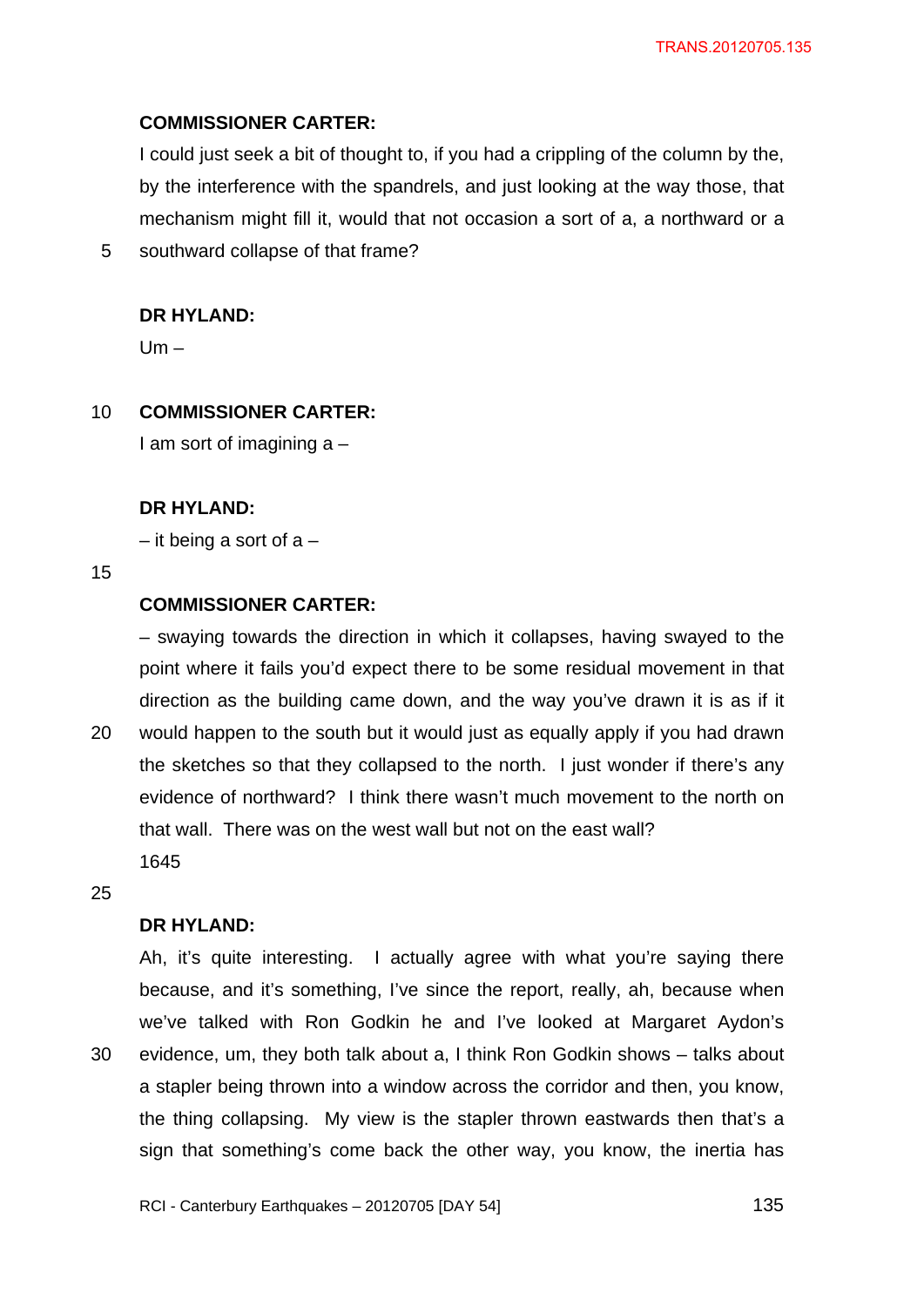thrown it off so he seems to be describing a final eastward lurch of the building as it collapsed. The south wall with its damage on the, the compression damage on the lower side seems to indicate that it may have had a final eastward lurch on it to the east. That is consistent if you have an

- 5 eastward movement then that's also consistent with that line F moving north, you know, because of the twisting. So, and then, the other interesting thing is the twist in the north core that we found from the survey that there seemed to be more permanent set in the core on the eastern side of the north core than the western so put those together, it would seem that there was perhaps an
- 10 eastward twist with a northward movement on line F as you say. So why did the building collapse? So how did it collapse? We've talked about the investigations; so why did it collapse? In our view specific factors that contributed or may have contributed collapse include severe earthquake aftershock. There is no doubt about that. There was, column drift capacity
- 15 was substandard. The seismic gaps between the columns and the spandrel panels was substandard. Some column concrete test strings were substandard. Unsymmetrical layout and large strength differential between the south wall and north core. There was seismic separation on the masonry infill on the west wall but it appears to have been compromised to some extent
- 20 and there appears to be substandard construction joints in the south wall. These are conclusions that were in the report. We also said stronger than design level ground shaking there's repeats of things there. Limited robustness in tying together the building was another issue. There wasn't this redundancy or alternative load path that could have happened but really that's
- 25 the consequence of not getting those requirements for the group to, beams and columns to comply with the limited ductile or ductile design. If that criteria had been enacted then I think we'd have seen different performance in those frames and maybe the collapse wouldn't have progressed as the way it did. So a summary of the findings –

30

### **MR ALLEN:**

Just before we move on to the Summary of Findings, Dr Hyland, you've said that what you've just spoken to now was taken from the report and are

RCI - Canterbury Earthquakes – 20120705 [DAY 54]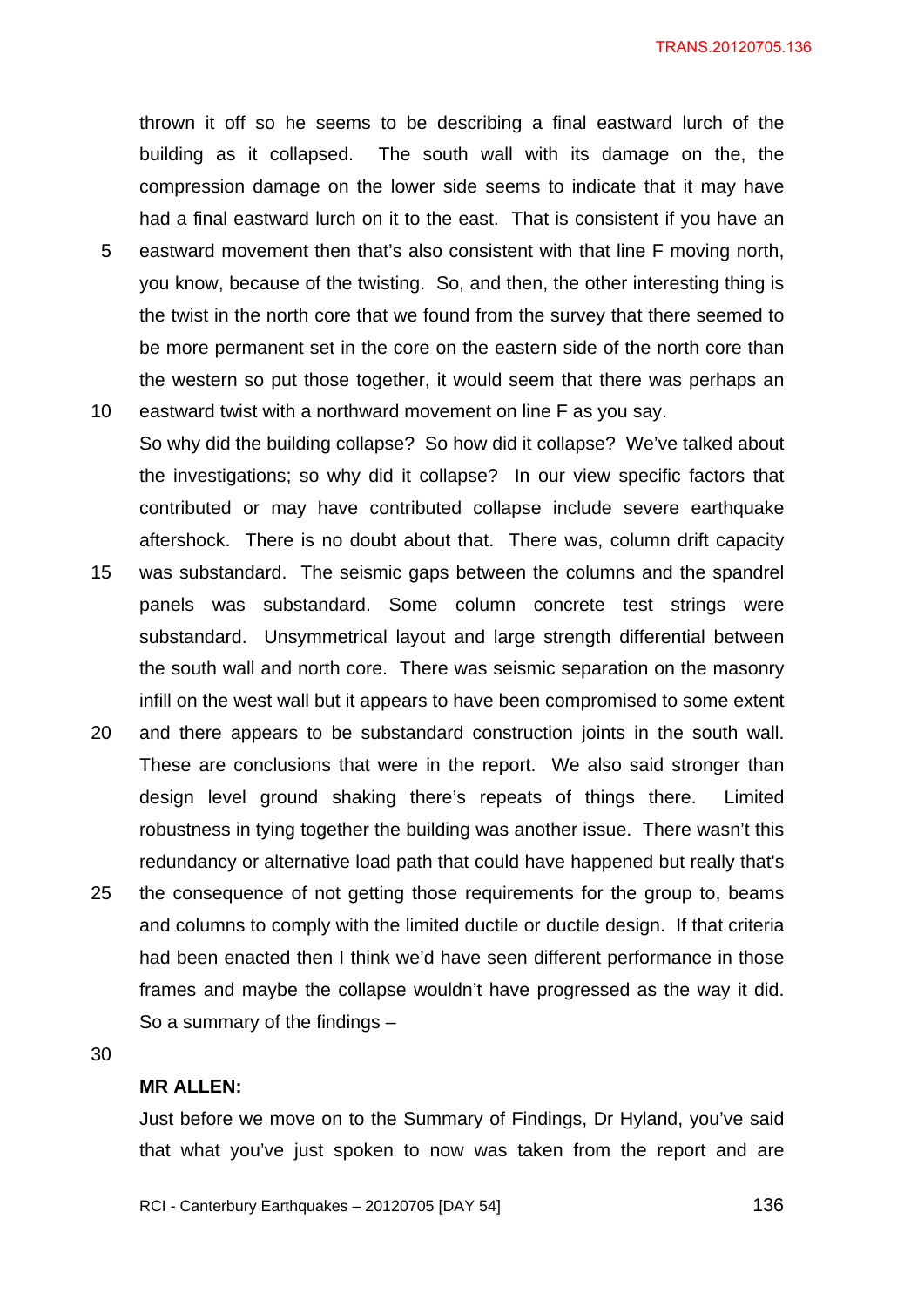conclusions as set out in the report. The slides that follow headed up, "Summary of Findings" are not a summary of findings that we find as such in the report but they're your own summary as a result of having investigated the collapse?

5

10

## **DR HYLAND:**

Yeah, they are, sorta, they are a summary I guess, taking into account what we've perhaps seen since then as well and on reflection of what we have in the report; there are a number of things in the report there, you know, as you reflect on them you start to see things come out of that as well.

### **JUSTICE COOPER:**

That is understood.

#### 15 **DR HYLAND:**

So you can sort of, I think you can read those, they are all there.

## **JUSTICE COOPER:**

Can I just ask, this summary is one the both of you agree with?

20

# **DR HYLAND:**

Ah, I mean I've even got refinements to what I think about the conclusions in the report so, broadly speaking, fine. I do have refinements which I can talk to, to clarify that at some stage, yeah.

25

## **JUSTICE COOPER:**

When is that envisaged?

## **MR ALLEN:**

30 Immediately, Sir. You've (inaudible 16:49:50) my very next question which was, having brought us to the conclusions of the report, (inaudible 16:49:57) with you Mr Smith in light of what you now know –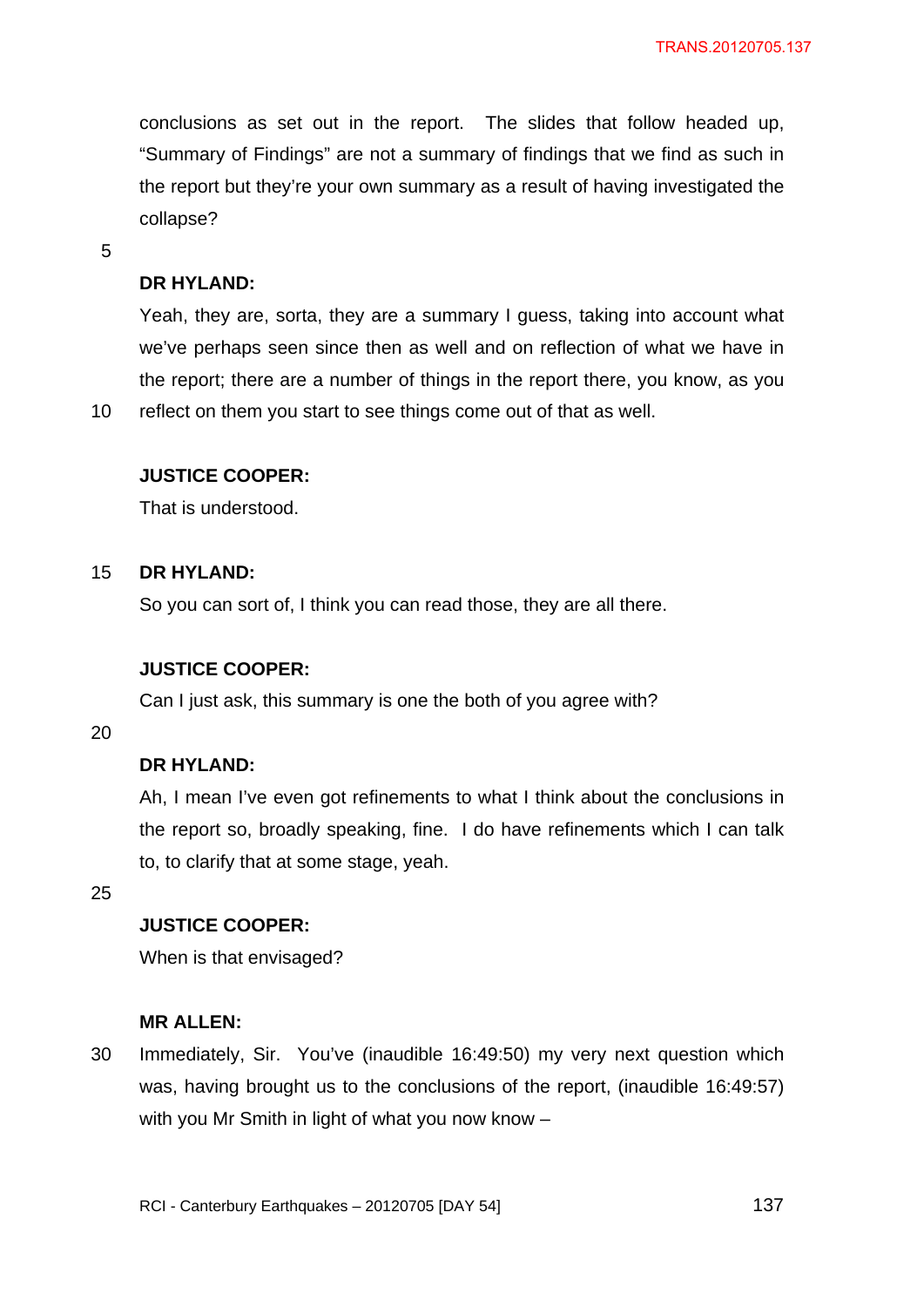TRANS.20120705.138

### **JUSTICE COOPER:**

Sorry to interrupt but we do have people in the back of the room who are very interested in this and don't have this in front of them so I think it would actually be better if these were read by you aloud and we can display the pages as he goes through them.

5

## **DR HYLAND:**

10 15 Okay, so the first finding was the earthquake was severe but the building appears to have collapsed at inter-storey drifts less than those expected by the standards. The second one was a number of collapse scenarios were considered. The collapse was most likely initiated in substandard concrete columns along the east face building at levels 3, 4 and 5. I, probably now, having heard the evidence; I'm thinking now it is more likely at level 4. Columns designed in accordance with the standards would have been expected to be safe at drifts of 1.5%. The columns along the north and east face of the building  $-$  at levels 2 to 4  $-$  were estimated at drift capacities between 1.15 and 1.45%, which is less than that. It appears that these east face columns may have failed at drifts of less than 1% prior to drag bar failure at the north core. So specific factors that contributed or may have contributed

- 20 25 to the column failures include: columns that do not have the amount of spiral confining and shear reinforcing steel required by the design standard. There was no specific seismic gaps between the spandrel panels and the columns so it was really left to chance. The south wall may have begun to yield and lose thickness at drifts as low as .4% due to structural asymmetry. Vertical accelerants may have reduced column drift capacity. Smooth construction joints in the south wall may have slipped and increased inter-storey drifts. It's hard to quantify that. The concrete in some of the columns had test strengths less than the minimum strength specified and the seismic separation gaps between the infill masonry on the west face and the structure appear to have
- 30 been compromised and may have changed the response of the structure.

# **MR ALLEN:**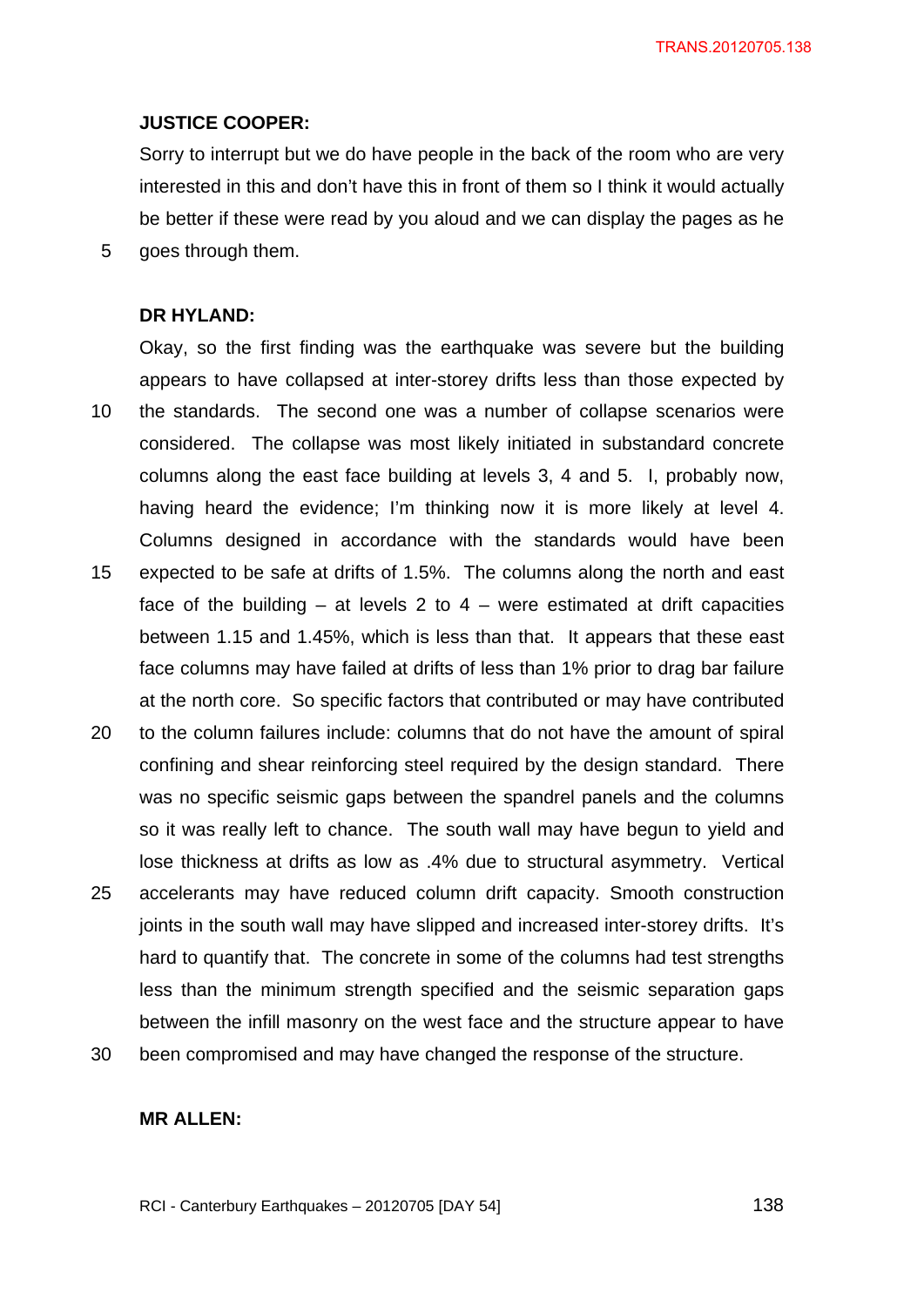In the second bullet point there, there was no specified seismic gaps. Is that what you're ....?

## **DR HYLAND:**

- 5 Yeah, that's correct. Yeah, I mean if they had been placed perfectly and the columns had the same 400mm dimension as specified, whereas we know the columns and construction will have a variance on their diameter, which is allowed within the Concrete Construction Standard, had been placed perfectly then you could have had 10mm gap but we don't know if they were placed
- 10 perfectly. We found that critical connections of the floors to some of the north core walls were omitted in the original design. They were only identified during a pre-purchase structural review three years after construction. So it was only because of the pre-purchase structural review that it was picked up. The Council did not have any record of the remedial works that were
- 15 subsequently undertaken. The drag bars installed could not sustain the ultimate design response to the structure so there was limitations in the design approach taken there, which may have been because of the limitations of the requirements of the standard. The building did not appear to have suffered significant structural damage in the 4 September 2011 earthquake or
- 20 in the aftershock on the  $26<sup>th</sup>$  of December 2010, as based on the interviews and the witness statements we've seen. There was only one column below level 6 which was found to have a crack in it and that crack was not considered significant enough for it to be repaired. Then, just a summary – this is based on our investigation and our site examination and, you know,
- 25 that's the limitations of our evidence and just in highlight we discovered the investigation was not to identify culpability but was purely to identify technical reasons for the collapse.

1655

#### 30 **MR ALLEN:**

So that's your summary of findings Dr Hyland, to which you subscribe today in light of everything you now know?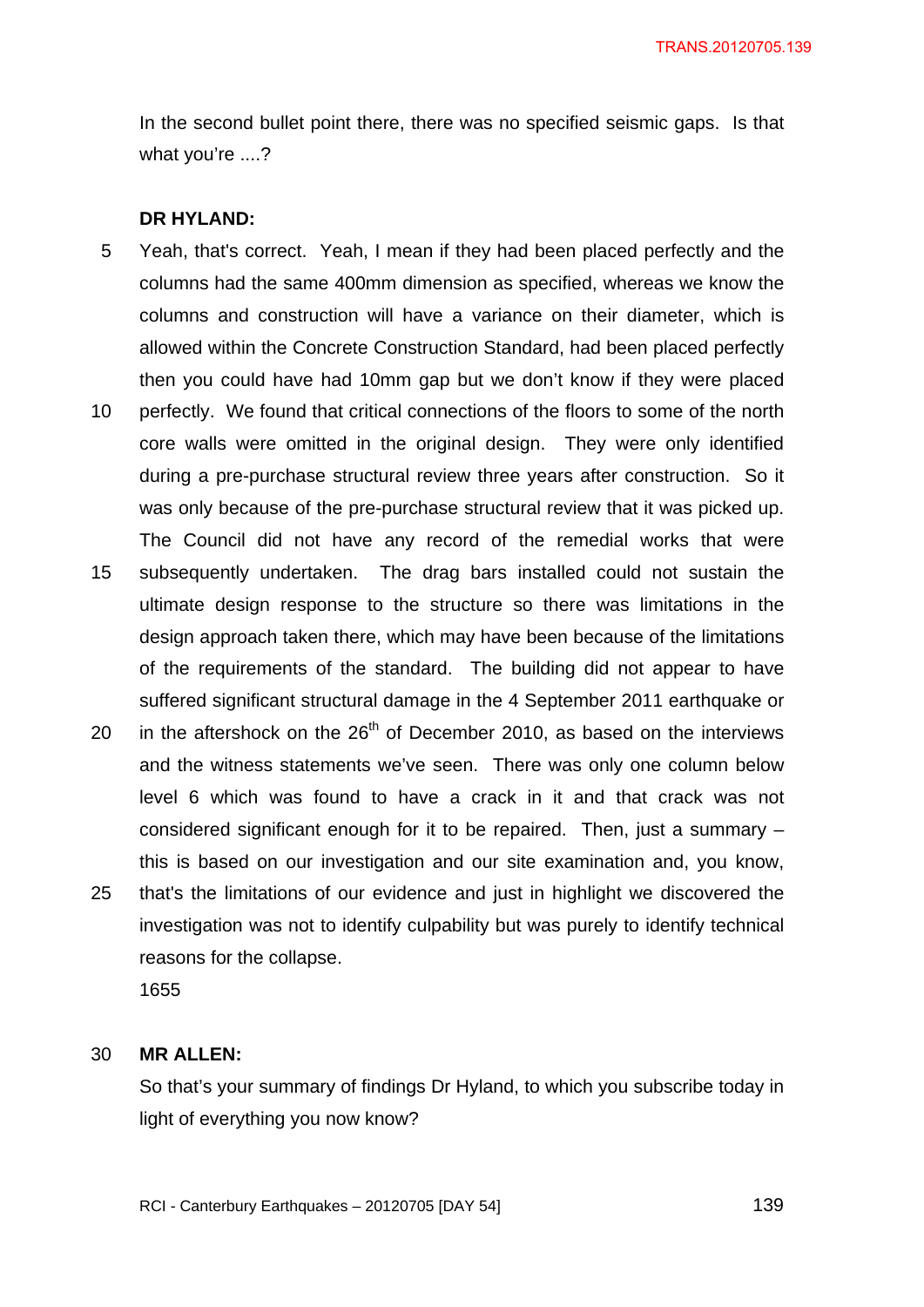#### **DR HYLAND:**

Sure.

### **MR ALLEN:**

5 If I could ask the same of you Mr Smith? Do you still subscribe to the conclusions of the report you've prepared in light of everything you know?

### **MR SMITH:**

10 Well I'll just, if I can just talk to the slide that's up first, ah, the second bullet point, "The building did not appear to have suffered significant structural damage," I think we just need to qualify that a little bit, that because there were some areas that were not inspected so we don't actually have confirmation were they, were they damaged or not? So I would say there was no evidence of significant structural damage but there were some areas that

15 were not inspected.

## **DR HYLAND:**

Oh, okay, yeah, so there's a qualification I want to make there too, in the, with regards to damage, ah, at the time of the report and actually at the time of putting together this presentation I hadn't read the evidence of, is it

20 Michael Higgins?

## **JUSTICE COOPER:**

Yes.

# 25

30

## **DR HYLAND:**

And where he noticed that there was damage to the connection of C18 into the north core, ah, they interpreted that as being a lintel beam that had been connected in but, um, that was actually part of the north core and so seeing that, to me, that is actually significant structural damage. It is significant structural damage but, um, it wasn't, it did not appear to have caused the

actual collapse on the February earthquake.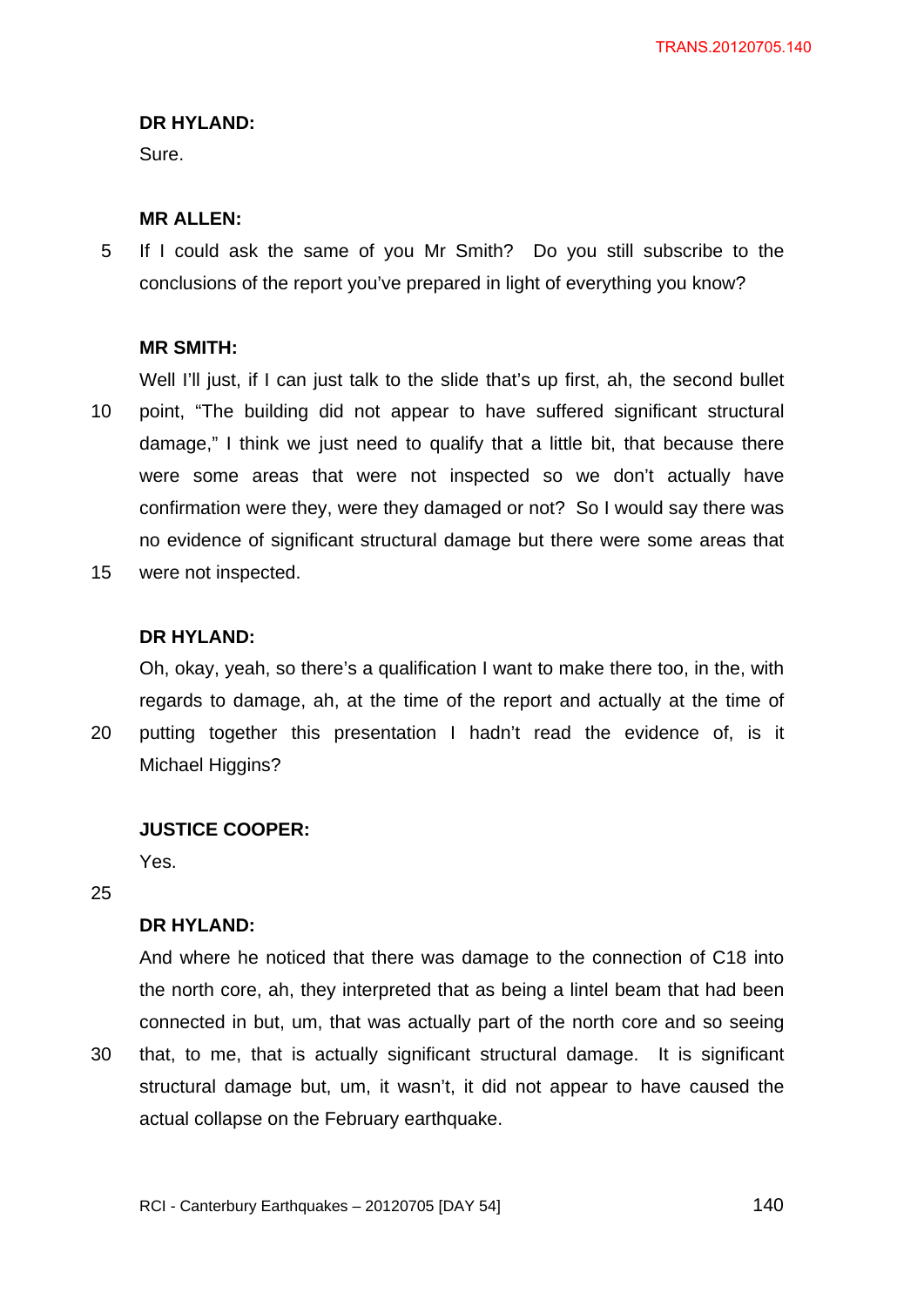## **MR SMITH:**

Can I just, if I'm going to, to tell the truth, we made these last minute alterations to this presentation and I wouldn't like to be held to the wording in that summary but I'm quite happy to talk to my thoughts on the conclusions in

5 the report because things have shuffled around here. It's Clark's wording and you asked me if I also agree –

## **JUSTICE COOPER:**

Yes.

10

# **MR SMITH:**

It's just the, some qualifications on some items I believe as –

# **JUSTICE COOPER:**

15 Well, I would like to, I mean we are going to adjourn shortly but he'll be back on Monday, as you will be, so if you want to part company with anything that is said in the summary, I would like you to tell us what that is?

### **MR SMITH:**

20 I can comment on the conclusions in the report because I have, if you wish, or are we adjourning?

## **JUSTICE COOPER:**

25 Well yes if you wish to do that but there's the process that I have suggested that you deal with this summary, the findings, not likely to elucidate any areas?

## **MR SMITH:**

Okay, I'm quite happy to comment on Monday, that's fine.

30

## **JUSTICE COOPER:**

Is that all right?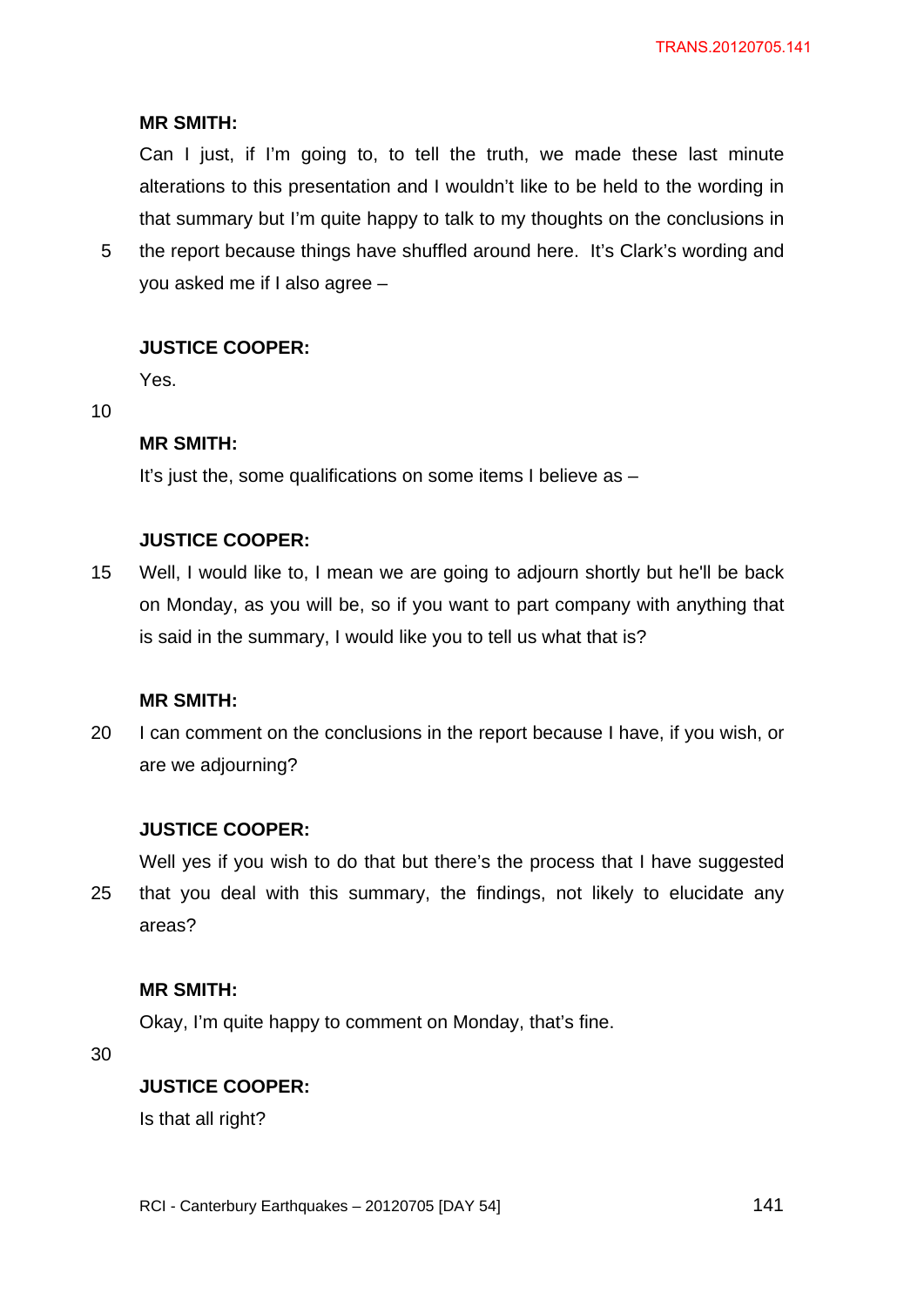# **MR SMITH:**

Sure.

# **JUSTICE COOPER:**

5 Mr Allen, you have rather had these witnesses taken out of your hands, I'm sorry.

# **MR ALLEN:**

I'm grateful for it Sir. I'm happy to –

10

25

# **JUSTICE COOPER:**

Well, for our purposes it is useful to have a summary of findings like this and if Mr Smith, as he is entitled to do, says, "Well I wouldn't put it quite like that, and would prefer to put it in a different way," well he is on oath giving evidence

15 so that is exactly what he should do.

# **MR ALLEN:**

Yes.

#### 20 **JUSTICE COOPER:**

And then on Monday we will, there may be some questions that the Commissioners will also have before cross-examination concludes, maybe some after the cross-examination concludes as well but this is, unless there is something else that can usefully be achieved now I would say we have probably reached the point where we should adjourn.

# **COMMISSION ADJOURNS: 5.00 PM**